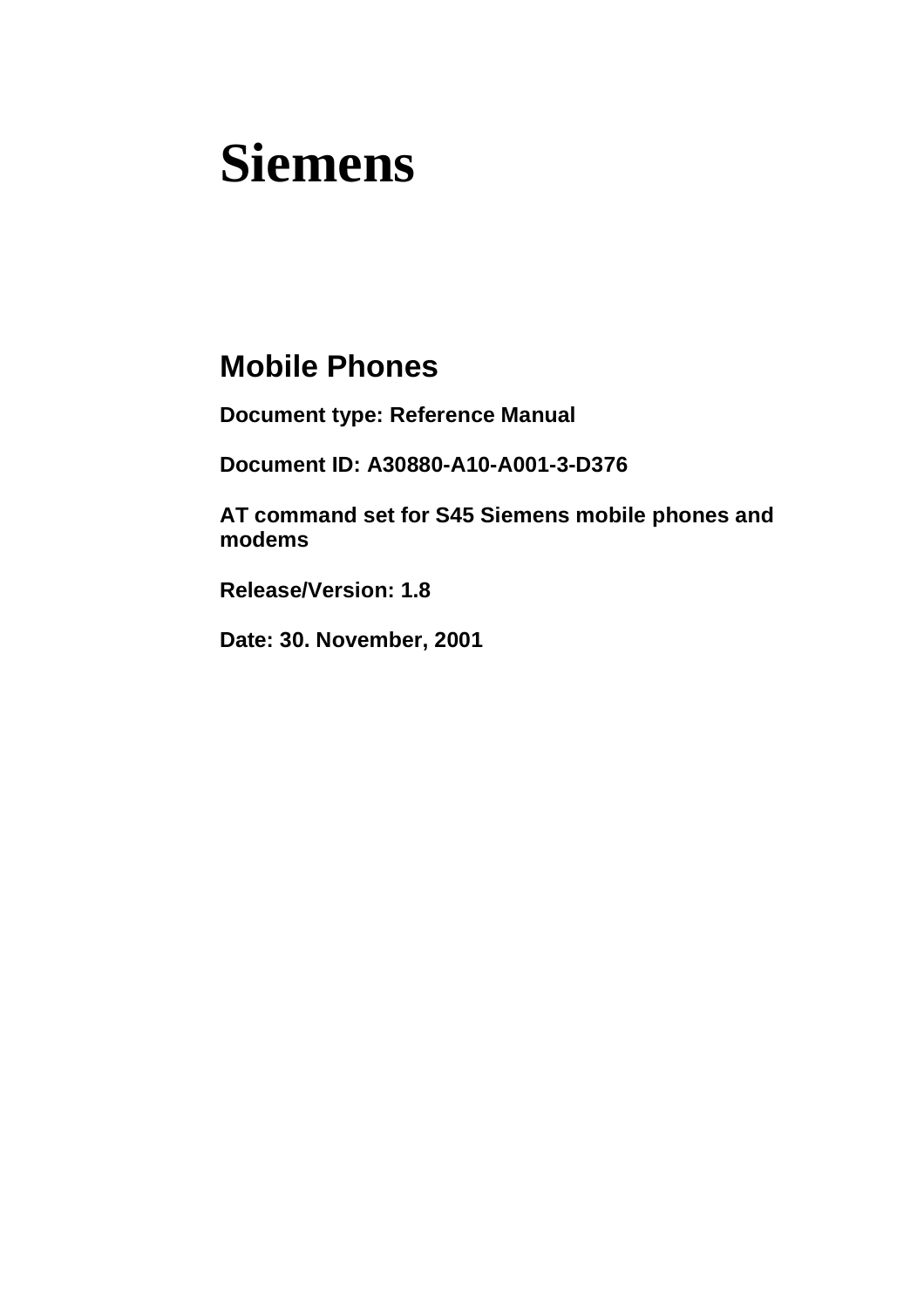Issued by

| Siemens AG IC <b>M</b> obile        |
|-------------------------------------|
| Mobile Devices                      |
| <b>SW Development Data Services</b> |
| Grillparzerstrasse 12a              |
| D-81675 Munich                      |

**\_\_\_\_\_\_\_\_\_\_\_\_\_\_\_\_\_\_\_\_\_\_\_\_\_\_\_\_\_\_\_\_\_\_\_\_\_\_\_\_\_\_\_\_\_\_\_\_\_\_\_\_\_\_\_\_\_\_\_\_\_\_\_\_\_\_\_\_\_\_\_\_\_\_\_\_\_\_\_\_\_\_\_\_\_\_\_\_\_**

Copyright © Siemens AG 2001 All Rights Reserved.

SIEMENS AKTIENGESELLSCHAFT

Siemens Document No.: A30880-A10-A001-3-D376 Revision: 1.8<br>Revision Date: 30. 30. November, 2001

\_\_\_\_\_\_\_\_\_\_\_\_\_\_\_\_\_\_\_\_\_\_\_\_\_\_\_\_\_\_\_\_\_\_\_\_\_\_\_\_\_\_\_\_\_\_\_\_\_\_\_\_\_\_\_\_\_\_\_\_\_\_\_\_\_\_\_\_\_\_\_\_\_\_\_\_\_\_\_\_\_\_\_\_\_\_\_\_\_\_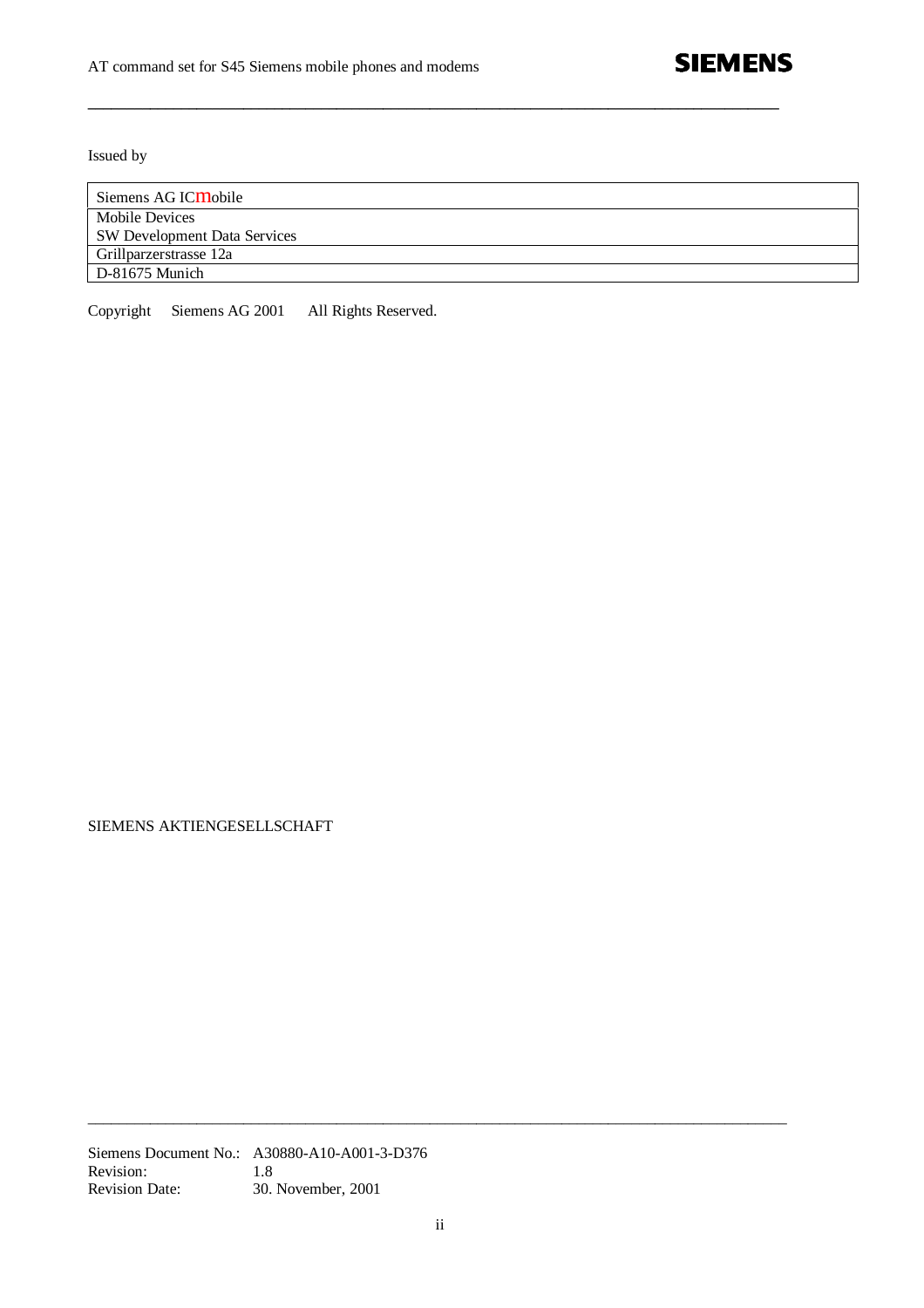# **Table of Contents**

|   | 1          |                                                                                 |                        |  |
|---|------------|---------------------------------------------------------------------------------|------------------------|--|
|   | 1.3        |                                                                                 |                        |  |
|   | 1.4        |                                                                                 |                        |  |
|   | 1.5        |                                                                                 |                        |  |
|   | 1.6        |                                                                                 |                        |  |
|   | 1.6.1      |                                                                                 |                        |  |
|   | 1.6.2      |                                                                                 |                        |  |
|   | 1.6.3      |                                                                                 |                        |  |
| 2 |            |                                                                                 |                        |  |
|   | 2.1        |                                                                                 |                        |  |
|   | 2.2        |                                                                                 |                        |  |
|   | 2.2.1      |                                                                                 |                        |  |
|   | 2.2.2      |                                                                                 |                        |  |
|   | 2.3        |                                                                                 |                        |  |
|   | 2.3.1      |                                                                                 |                        |  |
|   | 2.3.2      |                                                                                 |                        |  |
|   | 2.3.3      |                                                                                 |                        |  |
|   | 2.3.4      |                                                                                 |                        |  |
|   | 2.3.5      |                                                                                 |                        |  |
|   | 2.3.6      |                                                                                 |                        |  |
|   | 2.3.7      |                                                                                 |                        |  |
|   | 2.3.8      | TIA IS-101 commands ("Voice control interim standard for asynchronous DCE")  54 |                        |  |
|   | 2.3.9      |                                                                                 |                        |  |
|   | 2.3.10     |                                                                                 |                        |  |
|   | 2.3.11     |                                                                                 |                        |  |
|   | 2.4        |                                                                                 |                        |  |
|   | 2.4.2      |                                                                                 |                        |  |
|   | 2.4.3      |                                                                                 |                        |  |
|   | 2.5        |                                                                                 |                        |  |
|   | 2.5.1      |                                                                                 |                        |  |
|   | 2.5.2      |                                                                                 |                        |  |
|   | 2.5.3      |                                                                                 |                        |  |
|   | 2.5.4      |                                                                                 |                        |  |
|   | 2.6        |                                                                                 |                        |  |
|   | 2.7        |                                                                                 |                        |  |
|   | 2.8        |                                                                                 |                        |  |
|   | 2.8.1      |                                                                                 |                        |  |
|   | 2.8.2      |                                                                                 |                        |  |
|   | 2.8.3      |                                                                                 |                        |  |
| 3 |            |                                                                                 |                        |  |
|   | 3.1        |                                                                                 |                        |  |
|   | 3.2        |                                                                                 |                        |  |
|   | 3.3        |                                                                                 |                        |  |
|   | 3.3.1      |                                                                                 |                        |  |
|   | 3.3.2      |                                                                                 |                        |  |
|   | 3.3.3      |                                                                                 |                        |  |
|   | 3.3.4      |                                                                                 |                        |  |
|   | 3.3.5      |                                                                                 |                        |  |
|   | 3.3.6      |                                                                                 |                        |  |
|   | 3.4<br>3.5 |                                                                                 |                        |  |
|   | 3.6        |                                                                                 |                        |  |
|   |            |                                                                                 |                        |  |
| 4 |            | Siemens Document No.:                                                           | A30880-A10-A001-3-D376 |  |
|   |            | Revision:                                                                       | 1.8                    |  |
|   |            | <b>Revision Date:</b>                                                           | 30. November, 2001     |  |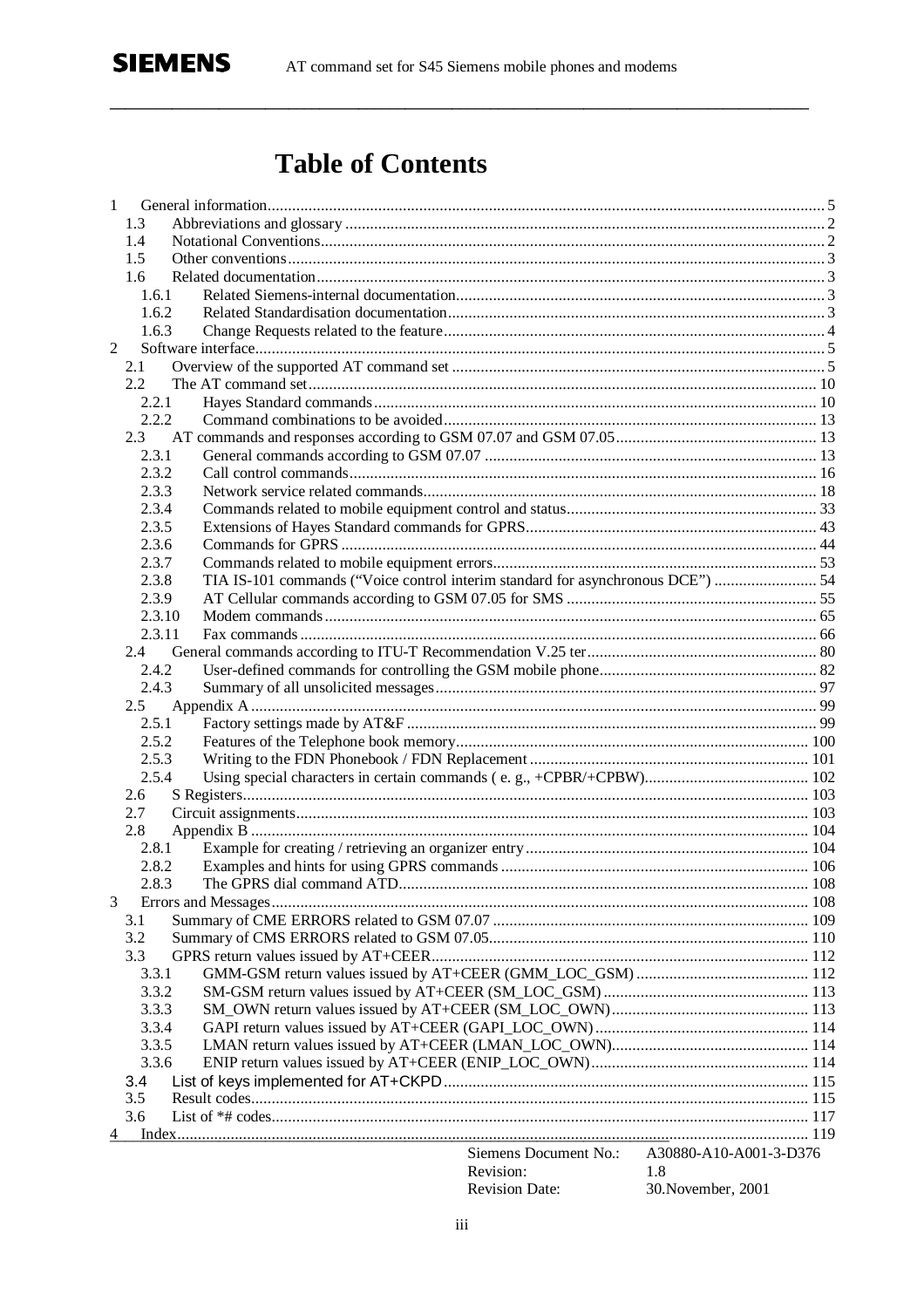# **List of Tables**

Siemens Document No.: A30880-A10-A001-3-D376 Revision: 1.8 **Revision Date:** 30. November, 2001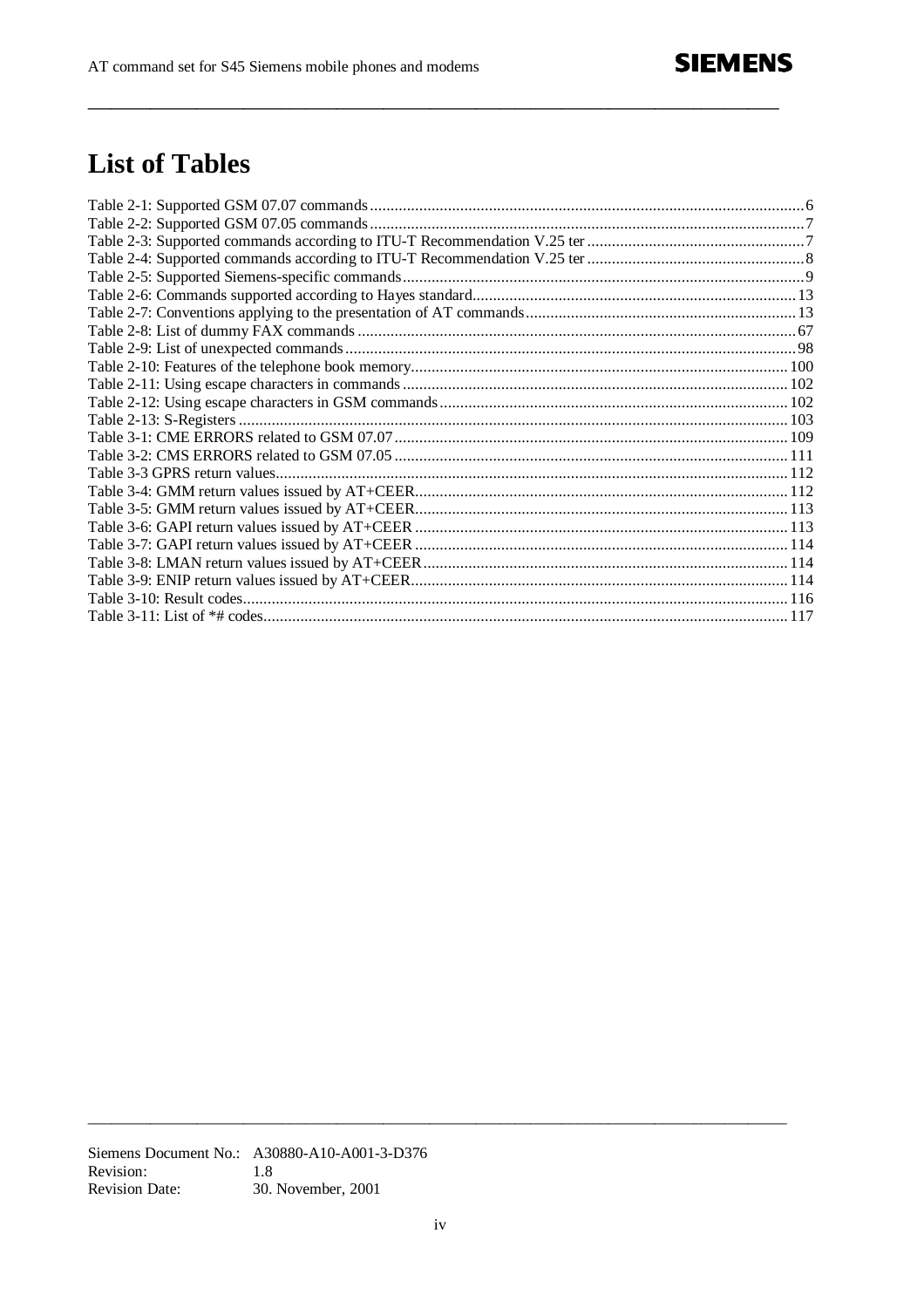**\_\_\_\_\_\_\_\_\_\_\_\_\_\_\_\_\_\_\_\_\_\_\_\_\_\_\_\_\_\_\_\_\_\_\_\_\_\_\_\_\_\_\_\_\_\_\_\_\_\_\_\_\_\_\_\_\_\_\_\_\_\_\_\_\_\_\_\_\_\_\_\_\_\_\_\_\_\_\_\_\_\_\_\_\_\_\_\_\_\_**

# **1 General information**

**SIEMENS** 

This document constitutes the manual reference to the AT command set supported by S45 Siemens mobile phones.

### **1.3 Abbreviations and glossary**

The following abbreviations and terms are used throughout this specification:

| <b>Abbreviation / Term</b> | <b>Meaning</b>                               |
|----------------------------|----------------------------------------------|
| <b>FDN</b>                 | Acronym for "Fixed dialing numbers"          |
| <b>IMEI</b>                |                                              |
| PDU                        | Packet Data Unit                             |
| PIN                        | Acronym for "Personal Identification Number" |
| <b>PUK</b>                 | Acronym for "PIN Unblocking Key"             |
| <b>SIM</b>                 |                                              |
| <b>UDI</b>                 |                                              |

### **1.4 Notational Conventions**

The following notational conventions apply throughout this manual:

- Letters and digits in Courier New indicate parameter names and values
- Underlined digits indicate the default value of the parameter at hand
- Double quotes (") are used to indicate text strings
- Symbols (e. g. @) inside quotes are interpreted as text strings
- Strings which are not included in double quotes must be separated by comma
- Spaces inside strings are ignored unless they are included in double quotes

Further conventions applying to the presentation of AT commands are outlined in section 2.2.

### **1.5 Other conventions**

The following other conventions apply throughout this manual:

- Leading zeroes in strings can be omitted
- If an optional parameter ( $\{\text{}\}\$ ) is omitted in V.25ter commands, the value 0 is assumed
- Although the names of commands are not case-sensitive, cases should not be mixed. Either "AT" or "at" should be specified, but neither "aT" nor "At".

# **1.6 Related documentation**

All documents listed in this section are related to the current document.

#### **1.6.1 Related Siemens-internal documentation**

No Siemens-internal documents are related to the current document.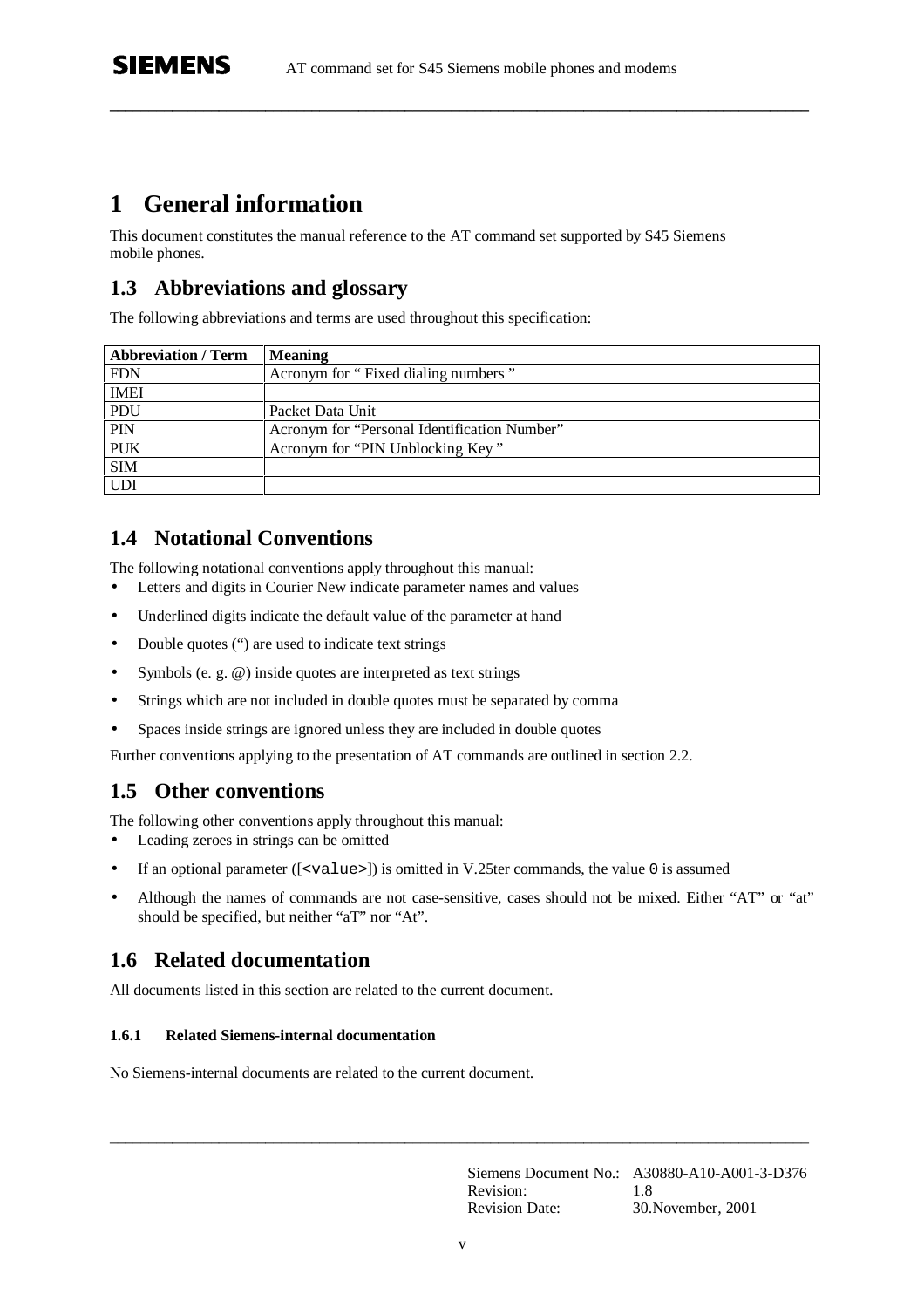#### **1.6.2 Related Standardisation documentation**

The following standardisation documents are related to the current document

[1] Digital cellular telecommunications system (Phase 2+);AT command set for GSM Mobile Equipment (ME) (GSM 07.07 version 6.4.0 Release 1997) Reference No.: RTS/SMG-040707O6R3

**\_\_\_\_\_\_\_\_\_\_\_\_\_\_\_\_\_\_\_\_\_\_\_\_\_\_\_\_\_\_\_\_\_\_\_\_\_\_\_\_\_\_\_\_\_\_\_\_\_\_\_\_\_\_\_\_\_\_\_\_\_\_\_\_\_\_\_\_\_\_\_\_\_\_\_\_\_\_\_\_\_\_\_\_\_\_\_\_\_**

- [2] Digital cellular telecommunications system (Phase 2+);Use of Data Terminal Equipment -Data Circuit terminating Equipment (DTE - DCE) interface for Short Message Service (SMS) and Cell Broadcast Service (CBS) (GSM 07.05 version 6.0.0 Release 1997) Reference No.: DTS/SMG-040705Q6
- [3] ITU-T Draft new Recommendation V.25ter "Serial asynchronous automatic dialling and control"
- [4] "Digital cellular telecommunication system (Phase 2+); Personalisation of GSM Mobile Equipment (ME) Mobile functionality specofocation" (GSM 02.22)
- [5] "Digital cellular telecommunication system (Phase 2+); Specification of the Subscriber Identification Module – Mobile Equipment (SIM-ME) interface" (GSM 11.11)
- [6] "Facsimile Digital Interfaces Asynchronous Facsimile DCE Control Standard, Service Class 1(TIA/EIA-578-A), May 1995
- [7] Standards Proposal No. 2388, Proposed New Standard "Asynchronous Facsimile DCE Control Standard" (if approved, to be published as EIA/TIA-592), October 1990

GSM04.11 GSM03.40

#### **1.6.3 Change Requests related to the feature**

The following new change requests are taken into account in this document: none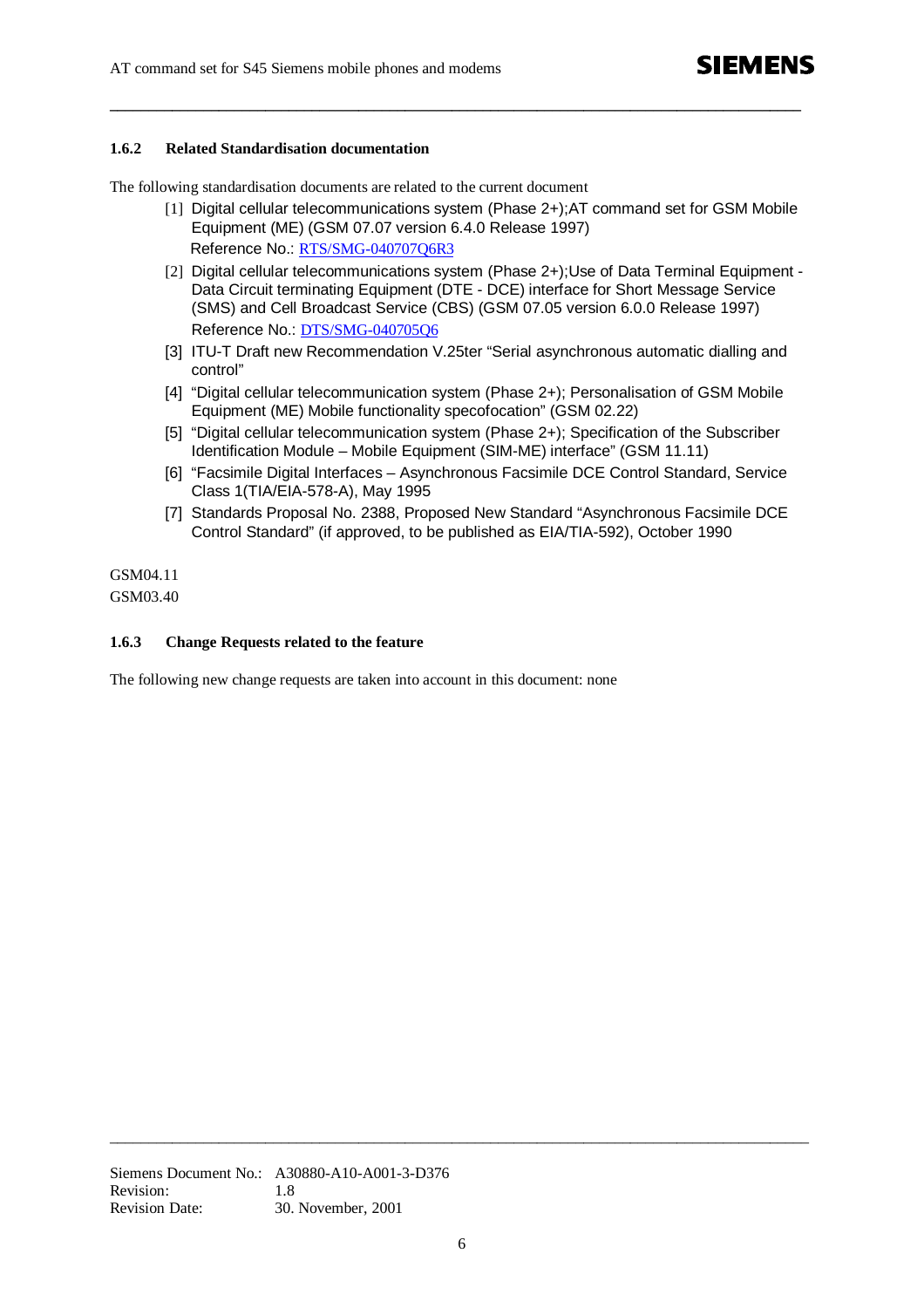# **2 Software interface**

# **2.1 Overview of the supported AT command set**

This section provides overviews of the supported sets of AT commands, separate for each type of command set.

Table 2-1 lists all the supported GSM 07.07 AT commands in alphabetical order, and indicates the type of command as defined in the ETSI GSM 07.07 standard:

| 07.07 command | <b>Function</b>                                                    | <b>Type of command</b>         | Page |
|---------------|--------------------------------------------------------------------|--------------------------------|------|
| AT+CACM       | Accumulated call meter                                             | Mobile equipment<br>control    | 33   |
| AT+CALM       | Alert sound mode                                                   | Mobile equipment<br>control    | 33   |
| AT+CAMM       | Accumulated call meter maximum                                     | Mobile<br>equipment<br>control | 34   |
| AT+CAOC       | Advice of charge                                                   | Network service                | 18   |
| AT+CBC        | Battery charge                                                     | Mobile equipment<br>control    | 34   |
| AT+CBST       | Select bearer service type                                         | Modem command                  | 65   |
| AT+CCFC       | Call forwarding                                                    | Network service                | 19   |
| AT+CCLK       | <b>Clock</b>                                                       | Mobile equipment<br>control    | 34   |
| AT+CCWA       | Call waiting                                                       | Network service                | 20   |
| AT+CEER       | Query the reason for disconnection of last call                    | Call control                   | 16   |
| AT+CGACT      | PDP context activate or deactivate                                 | <b>GPRS</b>                    | 44   |
| AT+CGANS      | Manual response to a network request for PDP<br>context activation | <b>GPRS</b>                    | 44   |
| AT+CGATT      | GPRS attach or detach                                              | <b>GPRS</b>                    | 45   |
| AT+CGAUTO     | Auto response to a network request for PDP<br>context activation   | GPRS                           | 45   |
| AT+CGCLASS    | <b>GPRS</b> mobile station class                                   | <b>GPRS</b>                    | 46   |
| AT+CGDATA     | Enter data state                                                   | <b>GPRS</b>                    | 46   |
| AT+CGDCONT    | Define PDP Context                                                 | <b>GPRS</b>                    | 47   |
| AT+CGEREP     | <b>GPRS</b> event reporting                                        | <b>GPRS</b>                    | 48   |
| AT+CGMI       | Issue manufacturer ID code                                         | General                        | 14   |
| AT+CGMM       | Issue model ID code                                                | General                        | 14   |
| AT+CGMR       | Output the GSM telephone version                                   | General                        | 14   |
| AT+CGPADDR    | Show PDP address                                                   | <b>GPRS</b>                    | 51   |
| AT+CGQMIN     | Quality of Service Profile (Minimum acceptable)                    | <b>GPRS</b>                    | 49   |
| AT+CGQREQ     | Quality of Service Profile (Requested)                             | <b>GPRS</b>                    | 50   |
| AT+CGREG      | GPRS network registration status                                   | <b>GPRS</b>                    | 52   |
| AT+CGSMS      | Select service for MO SMS messages                                 | <b>GPRS</b>                    | 53   |
| AT+CGSN       | Output the serial number (IMEI)                                    | General                        | 14   |
| AT+CHLD       | Call hold and multiparty                                           | Network service                | 21   |
| AT+CHUP       | Terminate call                                                     | Call control                   | 16   |
| AT+CIMI       | Output of IMSI                                                     | General                        | 15   |
| AT+CKPD       | Keypad control                                                     | General                        | 15   |
| AT+CLCC       | <b>List Current Calls</b>                                          | Network service                | 22   |
| AT+CLCK       | Switch locking on and off                                          | Network service                | 23   |
| AT+CLIP       | Display telephone number of calling party                          | Network service                | 24   |
| AT+CLIR       | Select Incognito Mode (Call Line Identification                    | Call control                   | 25   |

Siemens Document No.: A30880-A10-A001-3-D376 Revision: 1.8 Revision Date: 30. November.2001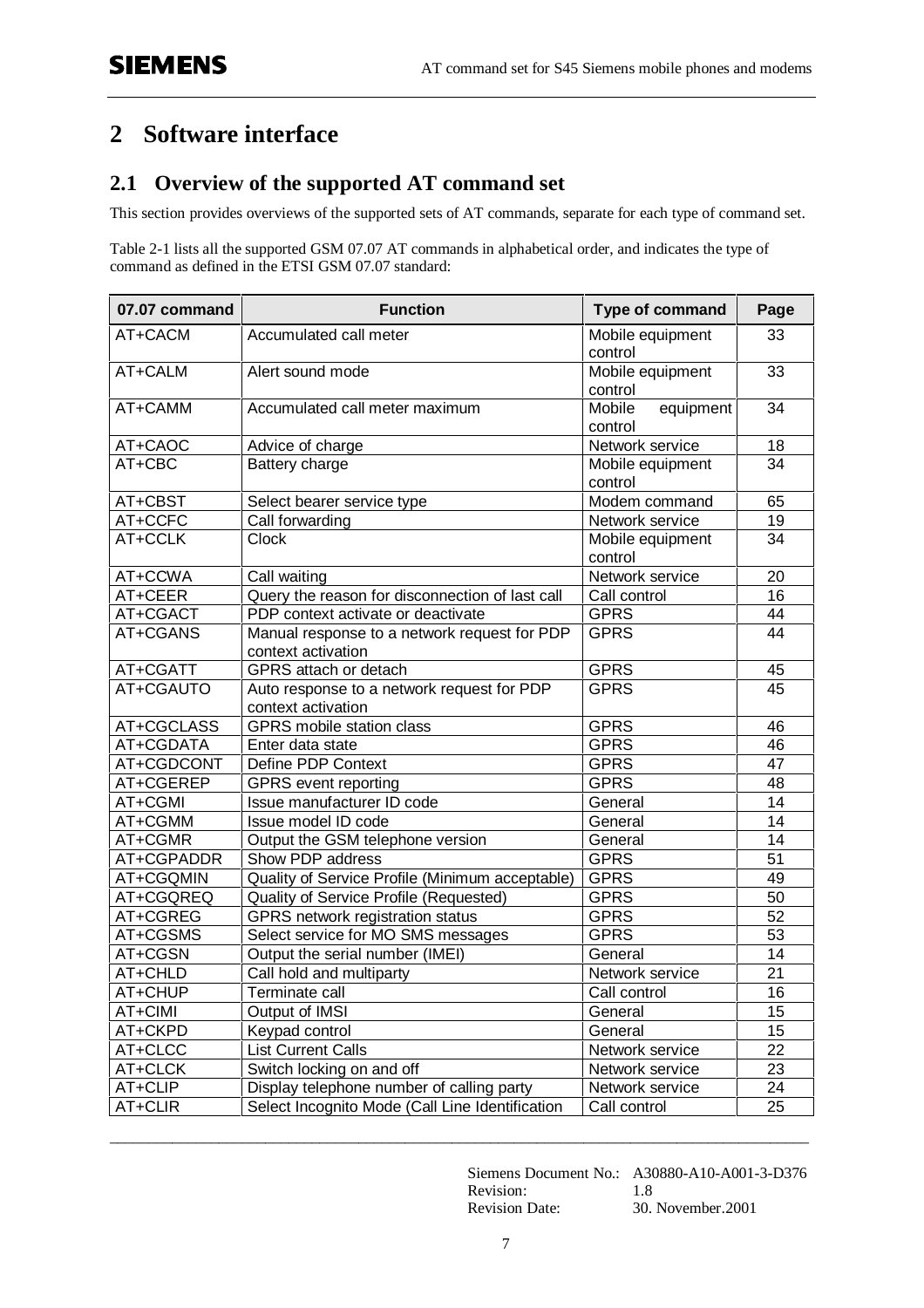

|         | Restriction)                                                                      |                             |    |
|---------|-----------------------------------------------------------------------------------|-----------------------------|----|
| AT+CLVL | Loudspeaker volume level                                                          | Mobile equipment<br>control | 34 |
| AT+CMEE | Expanded error messages according to GSM<br>07.07                                 | Mobile equipment<br>error   | 53 |
| AT+CMUT | Mute control                                                                      | Mobile equipment<br>control | 35 |
| AT+COLP | <b>Connected Line Identification Presentation</b>                                 | Call control                | 27 |
| AT+COPN | Read operator names                                                               | Network service             | 27 |
| AT+COPS | Commands concerning selection of network<br>operator                              | Network service             | 28 |
| AT+CPAS | Query the telephone status                                                        | Mobile equipment<br>control | 35 |
| AT+CPBR | Read a telephone-book entry                                                       | Mobile equipment<br>control | 36 |
| AT+CPBS | Select a telephone book                                                           | Mobile equipment<br>control | 37 |
| AT+CPBW | Write a telephone-book entry                                                      | Mobile equipment<br>control | 38 |
| AT+CPIN | Enter PIN and query lock                                                          | Mobile equipment<br>control | 39 |
| AT+CPOL | Preferred operator list                                                           | Network service             | 29 |
| AT+CPUC | Price per unit and currency table                                                 | Mobile equipment<br>control | 40 |
| AT+CPWD | Change password to a lock                                                         | Network service             | 30 |
| AT+CR   | Service reporting control                                                         | General                     | 16 |
| AT+CRC  | Cellular result codes                                                             | General                     | 17 |
| AT+CREG | Network registration                                                              | Network service             | 31 |
| AT+CRLP | Select radio link protocol parameter for<br>originating non-transparent data call | Modem command               | 66 |
| AT+CRSL | Ringer sound level                                                                | Mobile equipment<br>control | 40 |
| AT+CRSM | <b>Restricted SIM access</b>                                                      | Mobile equipment<br>control | 41 |
| AT+CSCS | Select TE character set                                                           | General                     | 15 |
| AT+CSQ  | Output signal quality                                                             | Mobile equipment<br>control | 42 |
| AT+CSSN | Supplementary service notifications                                               | Network service             | 32 |
| AT+CVIB | Vibrator mode                                                                     | Mobile equipment<br>control | 42 |
| AT+GSN  | Output the serial number (IMEI)                                                   | General                     | 16 |
| AT+VTS  | Send a DTMF tone                                                                  | <b>TIA IS101</b>            | 54 |
| AT+VTD  | Set duration of a DTMF tone                                                       | <b>TIA IS101</b>            | 54 |
| AT+WS46 | Select wireless network                                                           | General                     | 16 |

**\_\_\_\_\_\_\_\_\_\_\_\_\_\_\_\_\_\_\_\_\_\_\_\_\_\_\_\_\_\_\_\_\_\_\_\_\_\_\_\_\_\_\_\_\_\_\_\_\_\_\_\_\_\_\_\_\_\_\_\_\_\_\_\_\_\_\_\_\_\_\_\_\_\_\_\_\_\_\_\_\_\_\_\_\_\_\_\_\_**

**Table 2-1: Supported GSM 07.07 commands**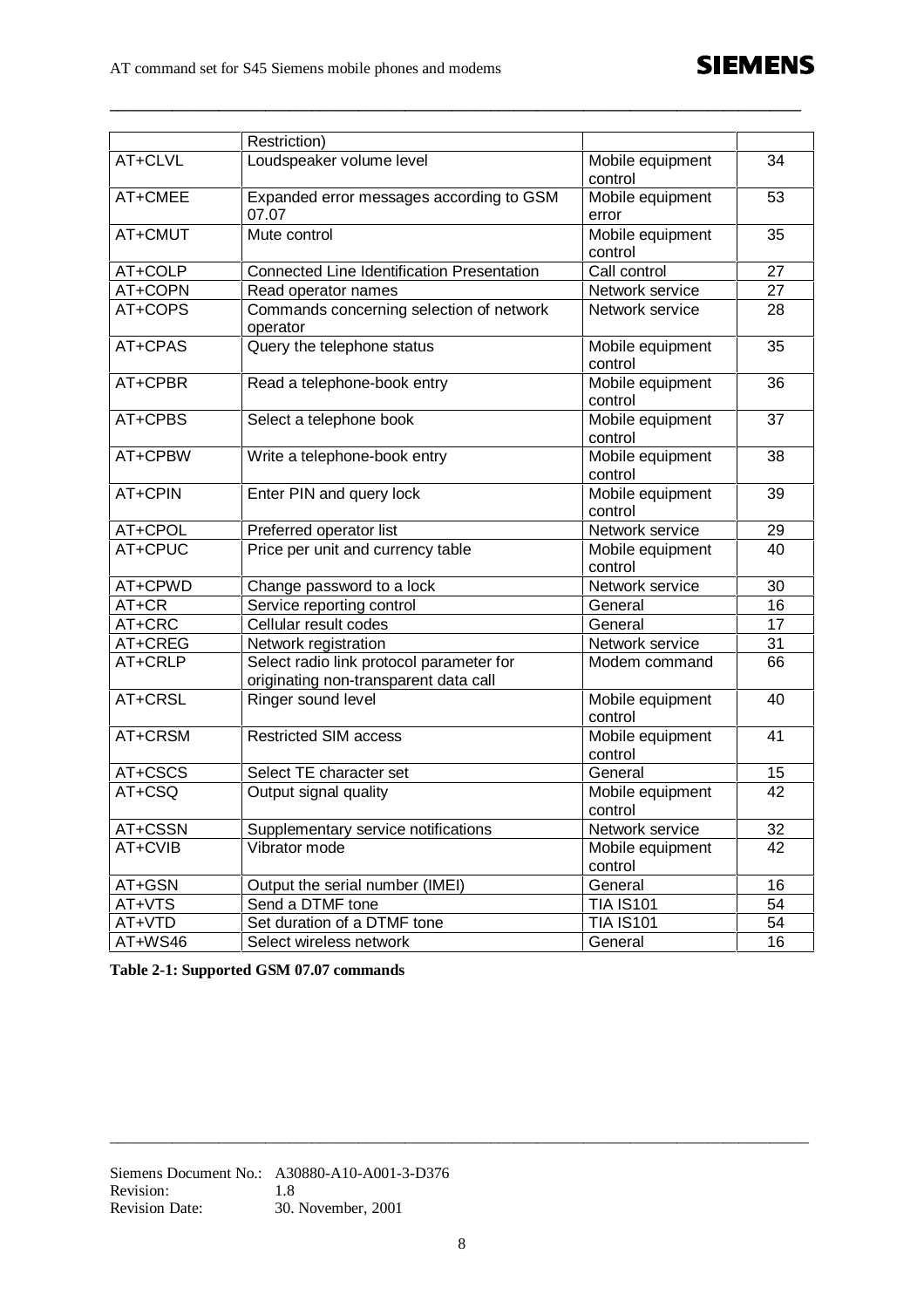Table 2-2 lists all the supported GSM 07.05 AT commands in alphabetical order, and indicates the type of command as defined in the ETSI GSM 07.05 standard:

| 07.05<br>commands | <b>Function</b>                                      | <b>Type of command</b>        | Page |
|-------------------|------------------------------------------------------|-------------------------------|------|
| AT+CMGC           | Send an SMS command                                  | Message sending and writing   | 55   |
| AT+CMGD           | Delete an SMS in the SMS memory                      | Message sending and writing   | 55   |
| AT+CMGF           | <b>SMS</b> format                                    | General configuration         | 55   |
| AT+CMGL           | List SMS                                             | Message receiving and reading | 56   |
| AT+CMGR           | Read in an SMS                                       | Message receiving and reading | 56   |
| AT+CMGS           | Send an SMS                                          | Message sending and writing   | 57   |
| AT+CMGW           | Write an SMS to the SMS memory                       | Message sending and writing   | 57   |
| AT+CMSS           | Send an SMS from the SMS memory                      | Message sending and writing   | 58   |
| AT+CNMA           | Acknowledgment of a short message<br>directly output | Message receiving and reading | 58   |
| AT+CNMI           | Display new incoming SMS                             | Message receiving and reading | 60   |
| AT+CPMS           | Preferred SMS message storage                        | General configuration         | 62   |
| AT+CSCA           | Address of the SMS service center                    | Message configuration         | 63   |
| AT+CSCB           | Select cell broadcast messages                       | Message configuration         | 63   |
| AT+CSMS           | Selection of message service                         | General configuration         | 64   |

#### **Table 2-2: Supported GSM 07.05 commands**

Table 2-3 lists all the supported Siemens-specific AT commands in alphabetical oder:

| Command | <b>Function</b>                     | Page |
|---------|-------------------------------------|------|
|         | AT+GCAP   Request Capabilities List | 80   |
| AT+IPR  | Fixed DTE rate                      | 81   |

**Table 2-3: Supported commands according to ITU-T Recommendation V.25 ter**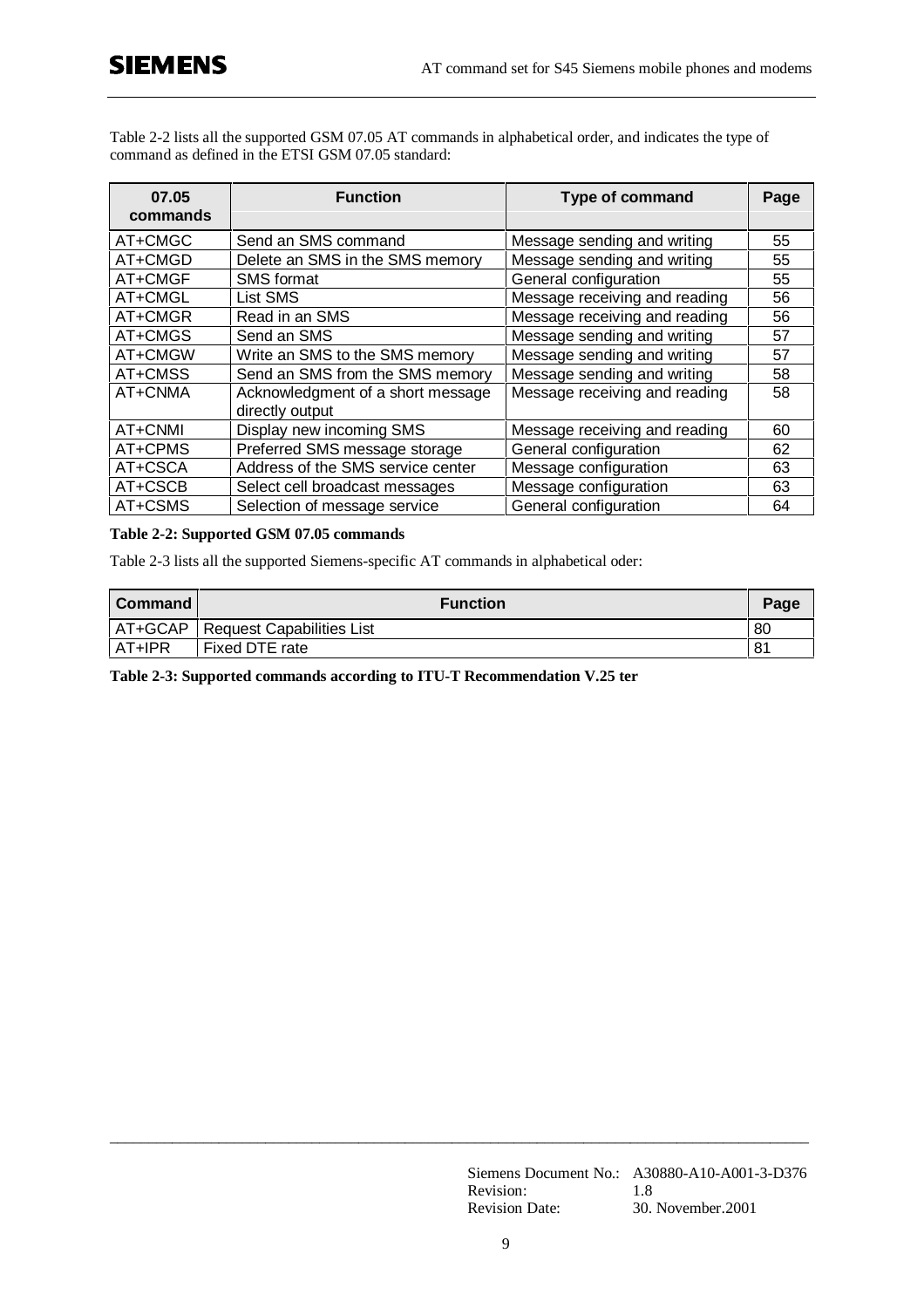| <b>Command</b> | <b>Function</b>                          | Page            |
|----------------|------------------------------------------|-----------------|
| AT+ FBADLIN    | Define or read number of bad lines       | 67              |
| AT+ FBADMUL    | Define, read or test number of bad lines | 68              |
| AT+ FBOR       | Query the bit order for receive mode     | 68              |
| AT+FCIG        | Query or set the Local polling id        | 69              |
| AT+FCLASS      | Select, read or test FAX service class   | 70              |
| AT+FCQ         | <b>Control Copy Quality</b>              | 69              |
| AT+FCR         | Capability to receive                    | 70              |
| AT+FDCC        | Select service for MO SMS messages       | $\overline{71}$ |
| AT+FDFFC       | Data Compresssion Format Conversion      | 72              |
| AT+FDIS        | Query or set session parameters          | $\overline{73}$ |
| AT+FDR         | Begin or continue phase C data reception | 74              |
| AT+FDT         | Data Transmission                        | 75              |
| AT+FET         | End a page or document                   | 75              |
| AT+FK          | Kill operation, orderly FAX abort        | 76              |
| AT+FLID        | Query or set session parameters          | 76              |
| AT+FMDL        | <b>Identify Product Model</b>            | $\overline{76}$ |
| AT+FMFR        | Request Manufacturer Identification      | 77              |
| AT+FOPT        | Set bit order independently              | $\overline{77}$ |
| AT+FPHCTO      | DTE Phase C Response Timeout             | 77              |
| AT+FREV        | <b>Identify Product Revision</b>         | 78              |
| AT+FRH         | Receive Data Using HDLC Framing          | 78              |
| AT+FRM         | Receive Data                             | 78              |
| AT+FRS         | <b>Receive Silence</b>                   | 79              |
| AT+FTH         | Transmit Data Using HDLC Framing         | 79              |
| AT+FTM         | <b>Transmit Data</b>                     | 79              |
| AT+FTS         | Stop Transmission and Wait               | 80              |
| AT+FVRFC       | Vertical resolution format conversion    | Fehler!         |
|                |                                          | <b>Textma</b>   |
|                |                                          | rke             |
|                |                                          | nicht           |
|                |                                          | definie         |
|                |                                          | rt.             |

**\_\_\_\_\_\_\_\_\_\_\_\_\_\_\_\_\_\_\_\_\_\_\_\_\_\_\_\_\_\_\_\_\_\_\_\_\_\_\_\_\_\_\_\_\_\_\_\_\_\_\_\_\_\_\_\_\_\_\_\_\_\_\_\_\_\_\_\_\_\_\_\_\_\_\_\_\_\_\_\_\_\_\_\_\_\_\_\_\_**

Table 2-3 lists all the supported AT commands for FAX services in alphabetical oder:

**Table 2-4: Supported commands according to ITU-T Recommendation V.25 ter**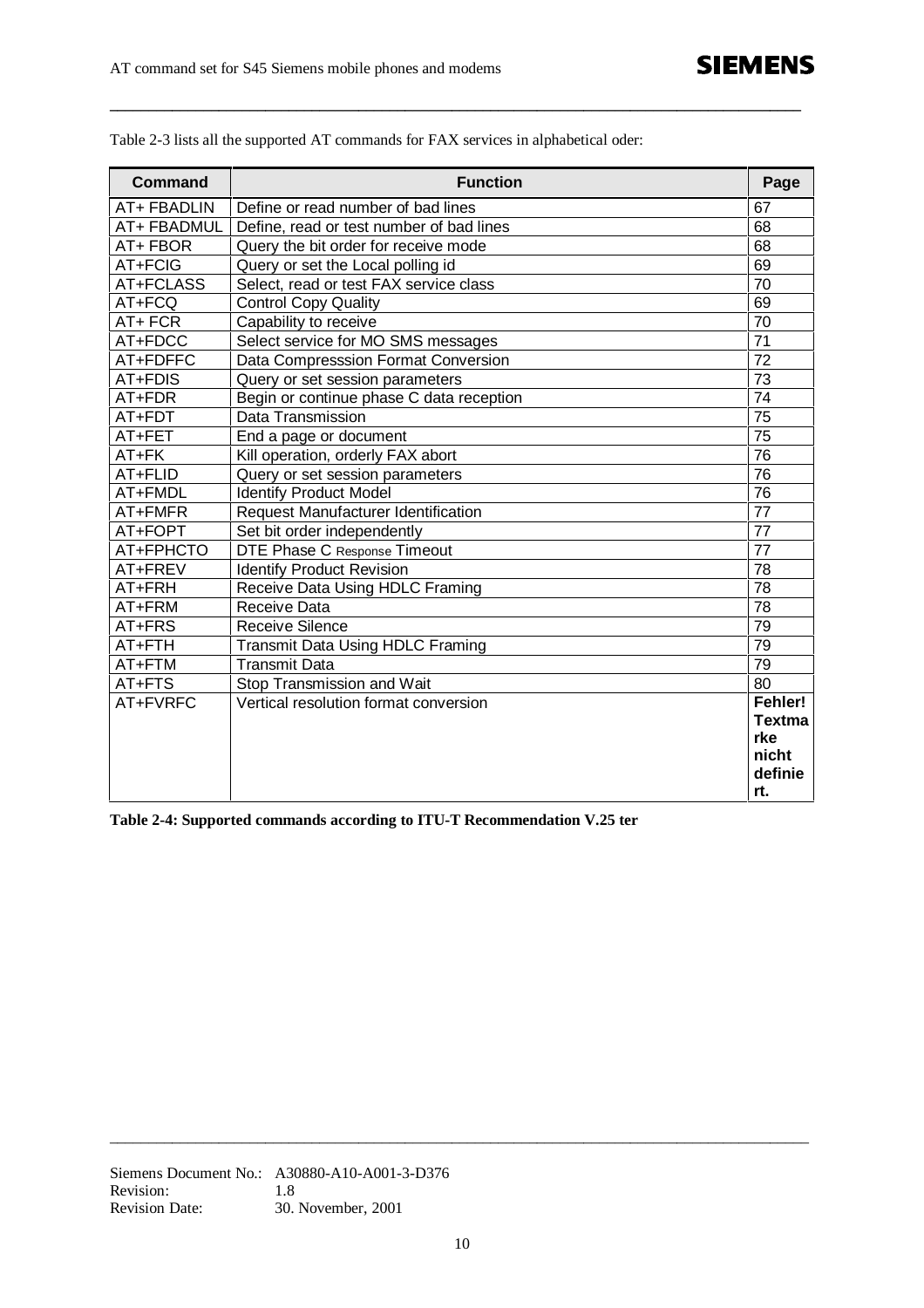| <b>Command</b> | <b>Function</b>                                                         | Page |
|----------------|-------------------------------------------------------------------------|------|
| AT^SACM        | Output ACM (accumulated call meter) and ACMmax                          | 82   |
| AT^SBNR        | <b>Binary Read</b>                                                      | 83   |
| AT^SBNW        | <b>Binary Write</b>                                                     | 84   |
| AT^SCID        | Output card ID                                                          | 85   |
| AT^SCKS        | Output SIM card status                                                  | 85   |
| AT^SCNI        | Output call number information                                          | 85   |
| AT^SDBR        | Database Read                                                           | 86   |
| AT^SDLD        | Delete the "last number redial" memory                                  | 86   |
| AT^SGAUTH      | Select Type of Authentication for PPP connection                        | 87   |
| AT^SICO        | Icon control                                                            | 87   |
| AT^SLCK        | Switch locks (including user-defined locks) on and off                  | 88   |
| AT^SLNG        | Language settings                                                       | 89   |
| AT^SMGO        | SMS overflow indicator                                                  | 90   |
| AT^SMGL        | List SMS (without status change from unread to read)                    | 89   |
| AT^SMGR        | Read SMS (without status change from unread to read)                    | 90   |
| AT^SMSO        | Switch device off                                                       | 91   |
| AT^SNFS        | Select NF hardware                                                      | 91   |
| AT^SNFV        | Set the volume                                                          | 91   |
| AT^SPBC        | Seek the first entry in the sorted telephone book which begins with the | 92   |
|                | selected (or next available) letter                                     |      |
| AT^SPBG        | Read entry from the sorted telephone book via the sorted index          | 92   |
| AT^SPBS        | Select a telephone book (including Siemens-specific books)              | 93   |
| AT^SPIC        | Output PIN counter                                                      | 93   |
| AT^SPLM        | Read the PLMN                                                           | 94   |
| AT^SPLR        | Read an entry from the preferred-operator                               | 94   |
| AT^SPLW        | Write an entry to the preferred-operator                                | 94   |
| AT^SPST        | <b>Play Signal Tone</b>                                                 | 95   |
| AT^SPWD        | Change password to a lock (including user-defined locks)                | 95   |
| AT^SRTC        | Set the ringing tone                                                    | 96   |
| AT^SSTK        | <b>SIM Toolkit</b>                                                      | 96   |

Table 2-5 lists all the supported Siemens-specific AT commands in alphabetical oder:

**Table 2-5: Supported Siemens-specific commands**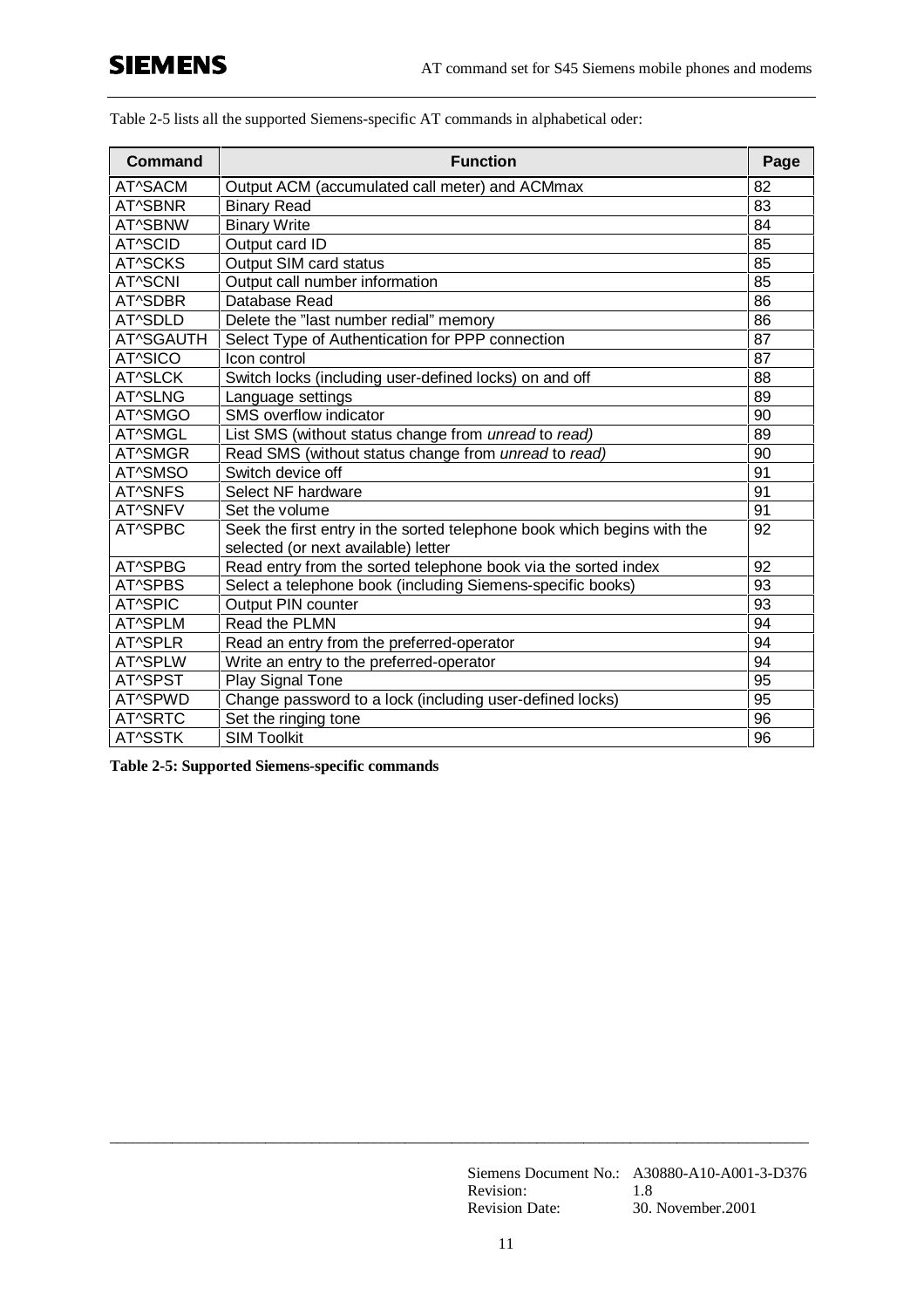# **2.2 The AT command set**

GSM mobile telephones and modems can be operated via Remote Control using a serial interface (data cable or infrared connection). Remote control is implemented by means of AT+C commands according to the ETSI GSM 07.07 [1] and GSM 07.05 [2] specifications, as well as several manufacturer-specific AT commands. These commands are described in more detail in section 2.2.2.

**\_\_\_\_\_\_\_\_\_\_\_\_\_\_\_\_\_\_\_\_\_\_\_\_\_\_\_\_\_\_\_\_\_\_\_\_\_\_\_\_\_\_\_\_\_\_\_\_\_\_\_\_\_\_\_\_\_\_\_\_\_\_\_\_\_\_\_\_\_\_\_\_\_\_\_\_\_\_\_\_\_\_\_\_\_\_\_\_\_**

A command entered at the user port generally begins with an 'AT' command prefix. The remainder of the line is interpreted as a sequence of the commands described below. The commands are not case-sensitive. More than one command may be given on a single line, with the semicolon serving as the delimiter between commands.

The "ITU-T Draft new Recommendation V.25ter" specification [3] applies to the sequence of the interface commands. According to this guideline, commands should begin with the character string **"AT"** and end with **"<CR>" (= 0x0D).** The input of a command is acknowledged by the display of "OK" or "ERROR".

**A command currently in process is interrupted by each additional character entered**. This means that you should not enter the next command until you have received the acknowledgment; otherwise the current command is interrupted.

The commands supported are listed in the tables provided in sections 2.2.1, and 2.3.1 through 2.3.9.15.

#### **2.2.1 Hayes Standard commands**

The Hayes standard commands correspond to the commands of AT Hayes compatible modems.

All commands in Table 2-6 expect a numeric argument; if this argument is omitted, the default of 0 is assumed. The ATD command is a special command in that all characters specified in the same line (or up to a semicolon) are considered part of the number to dial.

| <b>Command</b> | <b>Function</b>                                                                             |
|----------------|---------------------------------------------------------------------------------------------|
| A/             | Repeat preceding command                                                                    |
| <b>AT</b>      | Prefix for all other commands                                                               |
| <b>ATA</b>     | Accept call (V.25 ter, according to [3])                                                    |
| ATB[n]         | This modem command is used to set the bearer service for data connections<br>(cf. AT+CBST). |
|                | $\langle n \rangle$ can take one of the following values:                                   |
|                | 7<br>2400bps, asynchronous, V.22bis                                                         |
|                | 11<br>4800bps, asynchronous, V.32                                                           |
|                | 13<br>9600bps, asynchronous, 32                                                             |
|                | 15<br>14400bps, asynchronous, V.34                                                          |
|                | 25<br>2400bps, asynchronous, V.110 ISDN                                                     |
|                | 27<br>4800bps, asynchronous, V.110 ISDN                                                     |
|                | 29<br>9600bps, asynchronous, V.110 ISDN                                                     |
|                | 31<br>14400bps, asynchronous, V.110 ISDN                                                    |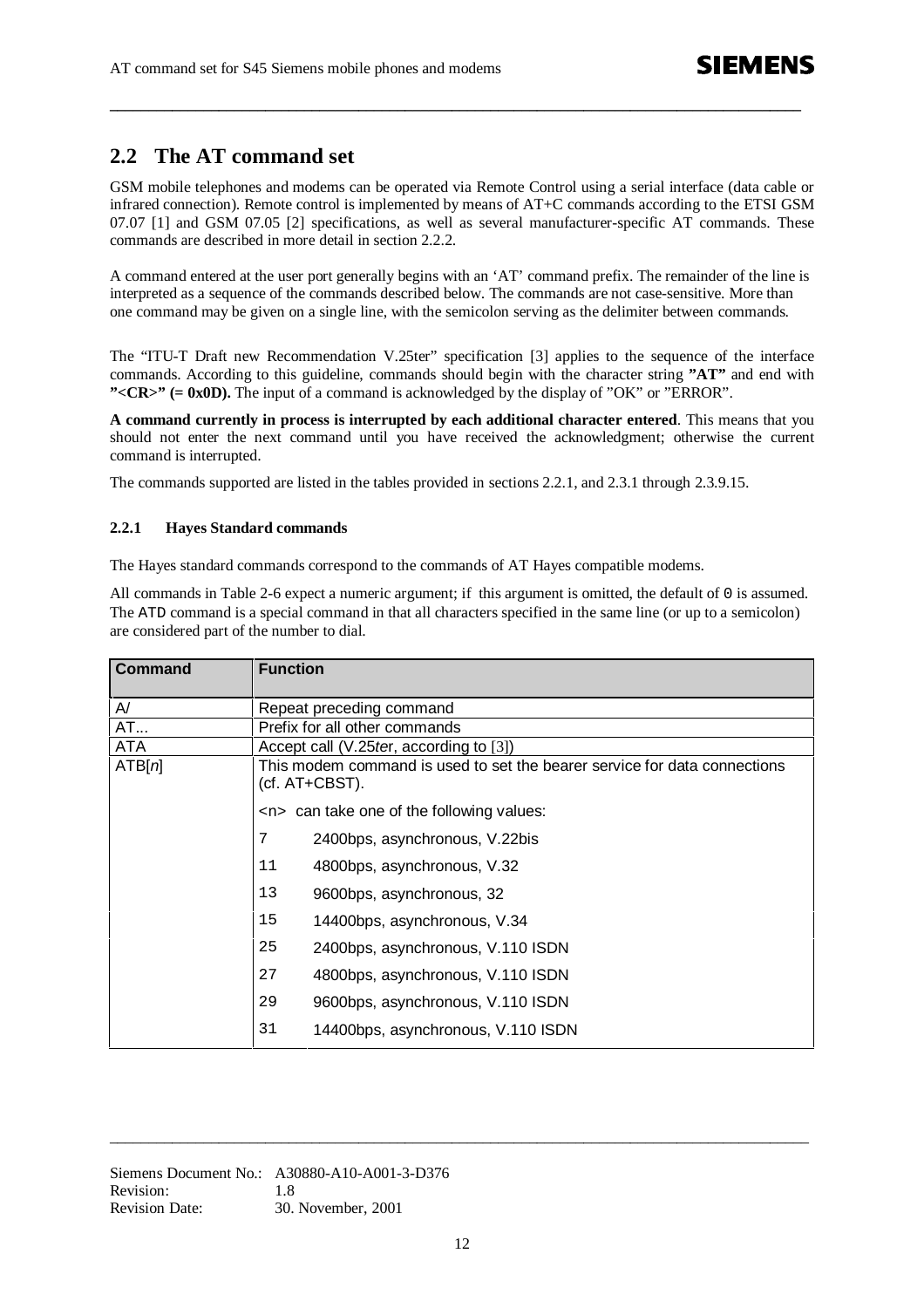| $ATD<$ str>;             | Dial the dialing string <str> with the voice utility</str>                                                                       |
|--------------------------|----------------------------------------------------------------------------------------------------------------------------------|
|                          | Valid dial modifiers:                                                                                                            |
|                          | restrict AT+CLIR<br>I                                                                                                            |
|                          | i.<br>suppress AT+CLIR) for next call<br>т                                                                                       |
|                          | tone dialing<br>Ρ                                                                                                                |
|                          | pulse dialing<br>is ignored                                                                                                      |
|                          | The finishing character ";" indicates to the phone that the call is to be set up with                                            |
|                          | the voice utility. Otherwise, an attempt is made to set up a data call, which the                                                |
|                          | phone immediately acknowledges with "ERROR".<br>The dial command returns OK to the user immediately after starting a voice call. |
|                          | Other behavior like *# sequences in the dial command, and also data calls                                                        |
|                          | remain unchanged.                                                                                                                |
|                          | See also section 2.8.3                                                                                                           |
| ATD> <sub>0</sub>        | Dial the telephone number from the current telephone book location number                                                        |
|                          | $n$                                                                                                                              |
|                          | The telephone book is selected using the AT+CPBS (or AT^SPBS) command.                                                           |
| ATD> <mem><n>;</n></mem> | Dial the telephone number from the telephone book <mem> location number<br/><math>n</math></mem>                                 |
| $ATDx$ [;]               | Dial phone number x                                                                                                              |
|                          | <b>ISDN</b><br>$\mathbf I$                                                                                                       |
|                          | The phone call will be made as a UDI call. An ISDN connection to a                                                               |
|                          | V.110 terminal adapter will be established. The data transmission speed                                                          |
|                          | is the same as for an "analog" call (2400 / 4800 / 9600 / 14400 bps).                                                            |
|                          | ΡP<br>Plus: same as $+$ character                                                                                                |
| <b>ATDL</b>              | Dial last telephone number                                                                                                       |
|                          |                                                                                                                                  |
| ATE0                     | Deactivate command echo                                                                                                          |
| ATE1                     | Activate command echo                                                                                                            |
| ATH[0]                   | Release existing connection                                                                                                      |
| ATI[n]                   | Modem command according to [3]:                                                                                                  |
|                          | Display product code:                                                                                                            |
|                          | 042<br>0                                                                                                                         |
|                          | 042<br>1                                                                                                                         |
|                          | $\overline{2}$<br>OK, (check firmware checksum)                                                                                  |
|                          | 8<br>Display supported operation modes (see ATB)                                                                                 |
|                          | identification of modem and mobile phone<br>9                                                                                    |
| ATL[n]                   | Monitor speaker loudness (modem command according to [3])                                                                        |
| ATM[n]                   | Monitor speaker mode (modem command according to [3])                                                                            |
| ATO[n]                   | Switch back to transparent mode after $++$ interruption                                                                          |
|                          | (modem command according to [3])                                                                                                 |
| ATQ0                     | Display acknowledgments (responses or messages)                                                                                  |
|                          |                                                                                                                                  |
| ATQ1                     | Suppress acknowledgments (responses or messages)                                                                                 |
| ATSn=x                   | Write value x to S register n                                                                                                    |
|                          | (modem command according to [3])                                                                                                 |
| ATSn?                    | Display value of S register n (modem command according to [3])                                                                   |
|                          | Note: This type of mobile phone does not allow the values of all S registers to                                                  |
|                          | be displayed with a single command                                                                                               |

Siemens Document No.: A30880-A10-A001-3-D376 Revision: 1.8 Revision Date: 30. November. 2001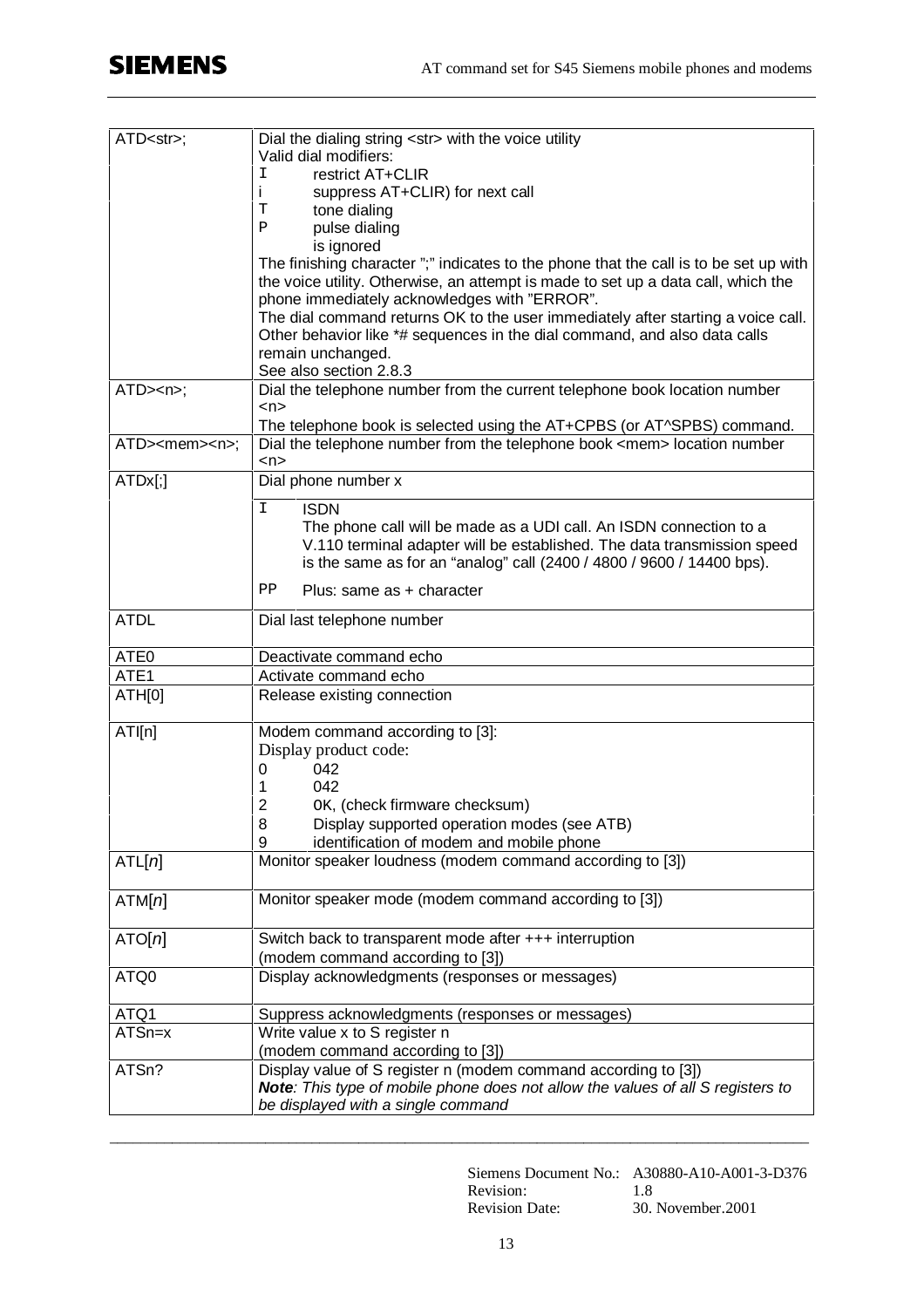| ATV0          | Display acknowledgments as numbers                                                                                                                                                                                                                                                                                                                                         |  |  |
|---------------|----------------------------------------------------------------------------------------------------------------------------------------------------------------------------------------------------------------------------------------------------------------------------------------------------------------------------------------------------------------------------|--|--|
| ATV1          | Display acknowledgments as text                                                                                                                                                                                                                                                                                                                                            |  |  |
| ATX < n       | Report link with CONNECT only ignore busy signal                                                                                                                                                                                                                                                                                                                           |  |  |
|               | $\langle n \rangle$ can take one of the following values:<br>Report link with CONNECT plus baud rate, ignore busy signal<br>1<br>same as ATX1<br>2<br>3<br>same as ATX, but report BUSY<br>same as ATX, t report BUSY<br>4                                                                                                                                                 |  |  |
| <b>ATZ</b>    | Set to default configuration                                                                                                                                                                                                                                                                                                                                               |  |  |
| AT&C <n></n>  | Circuit 109 (Received line signal detector / DCD) behavior                                                                                                                                                                                                                                                                                                                 |  |  |
|               | <n> can take one of the following values:<br/>DCD always ON<br/>0<br/>DCD ON if carrier detected<br/>1</n>                                                                                                                                                                                                                                                                 |  |  |
| AT&D[n]       | Circuit 108 (Data terminal ready / DTR) behavior<br><b>Note:</b> The $AT&D<n>$ commands described below take no effect<br>since circuit 108 is not supported in this type of mobile phone. See<br>section 2.7 for more information on which circuit assignments are<br>supported.                                                                                          |  |  |
|               | <n> can take one of the following values:<br/>DTR ignored<br/>0<br/>On DTR ON to OFF: go to online command mode, don't disconnect<br/>1<br/><math>\overline{2}</math><br/>On DTR ON to OFF: disconnect go to command mode. Automatic<br/>answer is disabled while DTR OFF.</n>                                                                                             |  |  |
| AT&F[0]       | Resets all current parameters of the following AT commands to their factory<br>profile:<br>ATE, ATQ, ATV, ATX<br>AT+CBST, AT+CRLP, AT+CRC, AT+CR, AT+CNMI, AT+CMEE, AT+CSMS,<br>AT^SCKS, AT^SACM, AT+CREG, AT+CLIP<br>S parameters<br>٠<br>AT&D AT&C AT&S<br>٠<br>Any existing connections will be terminated. No other commands are accepted<br>on the same command line. |  |  |
| $\setminus N$ | No action (\N2 - \N6)                                                                                                                                                                                                                                                                                                                                                      |  |  |
|               | $\sqrt{N2}$<br>$\sqrt{N3}$<br>$\sqrt{N4}$<br>$\sqrt{N5}$<br>$\sqrt{N6}$                                                                                                                                                                                                                                                                                                    |  |  |

**\_\_\_\_\_\_\_\_\_\_\_\_\_\_\_\_\_\_\_\_\_\_\_\_\_\_\_\_\_\_\_\_\_\_\_\_\_\_\_\_\_\_\_\_\_\_\_\_\_\_\_\_\_\_\_\_\_\_\_\_\_\_\_\_\_\_\_\_\_\_\_\_\_\_\_\_\_\_\_\_\_\_\_\_\_\_\_\_\_**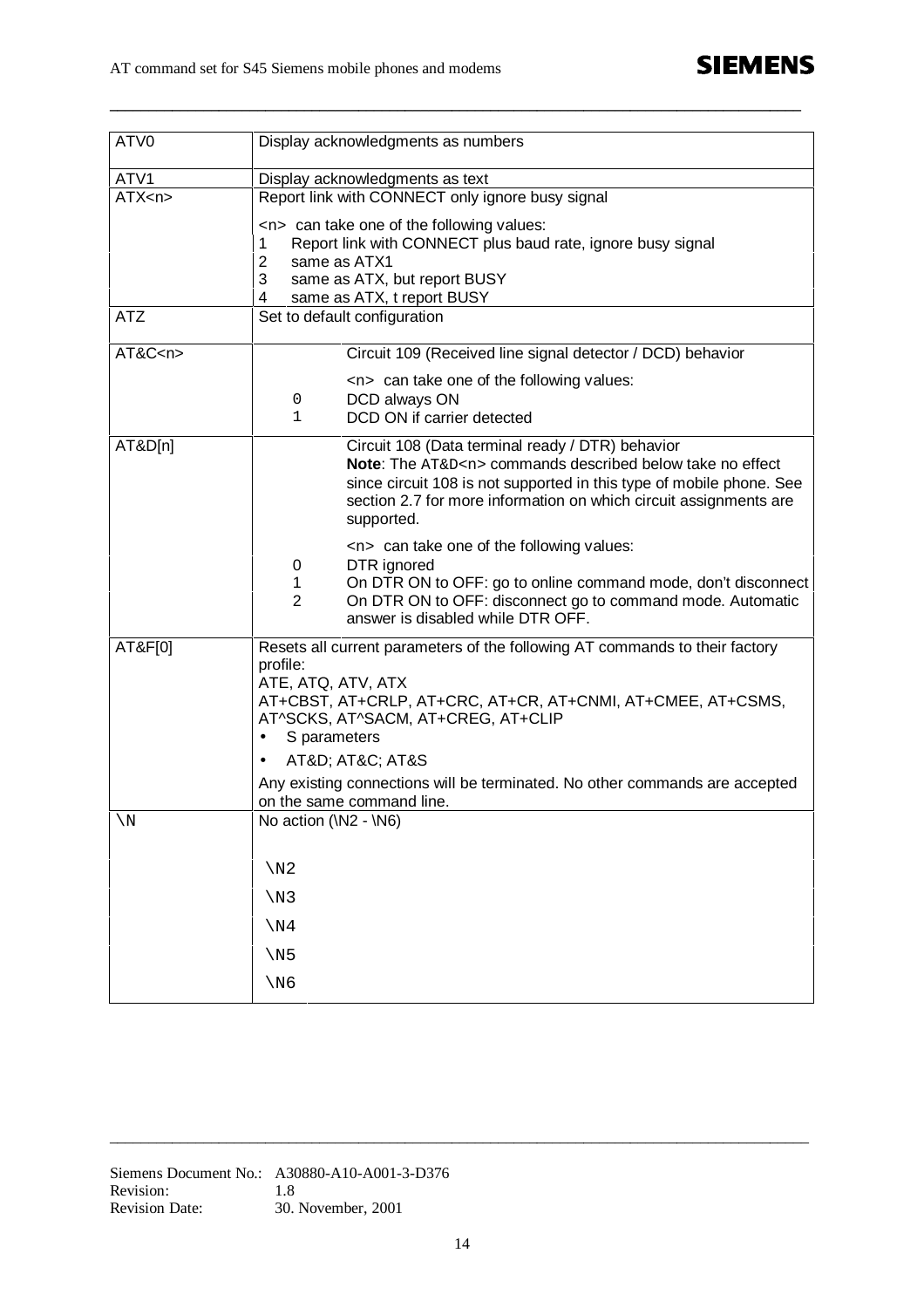| Q < n | Local flow control selection (DTE $\leftrightarrow$ DCE); can be customized               |  |
|-------|-------------------------------------------------------------------------------------------|--|
|       | $\langle n \rangle$ can take one of the following values:                                 |  |
|       | Disable flow control<br>0                                                                 |  |
|       | XON-XOFF software flow control<br>2<br>CTS only flow control<br>3<br>RTS/CTS flow control |  |
| V[n]  | Modem command                                                                             |  |
|       | No /REL or /RLP appendix with the CONNECT message<br>0                                    |  |
|       | /REL or /RLP appendix with the CONNECT message                                            |  |

#### **Table 2-6: Commands supported according to Hayes standard**

#### **2.2.2 Command combinations to be avoided**

It is possible to specify more than a single command in the command line at any one time; however, not all command combinations will have the expected result. To ensure that responses to commands will be displayed in the order expected, the following command combinations should be avoided:

- V25ter commands combined with FAX commands
- GSM 7.07 commands combined with Siemens-specific commands
- GSM 7.05 commands (SMS) specified stand-alone

#### **2.3 AT commands and responses according to GSM 07.07 and GSM 07.05**

According to GSM, it is possible to execute an AT command in various forms, as follows:

| Test command    | $AT+CXXX=?$  | The mobile phone or modem responds by sending the list of     |  |
|-----------------|--------------|---------------------------------------------------------------|--|
|                 |              | parameters and value ranges; these can be set using the       |  |
|                 |              | corresponding Write command or by means of internal processes |  |
| Read command    | $AT+CXXX$ ?  | This command displays the current value setting of the        |  |
|                 |              | $parameter(s)$ .                                              |  |
| Write command   | $AT+CXXX=<>$ | This command is used to set parameters that can be set.       |  |
| Execute command | $AT+CXXX$    | This command reads non-settable parameters which are          |  |
|                 |              | influenced by internal processes in the mobile phone or modem |  |

**Table 2-7: Conventions applying to the presentation of AT commands**

#### **2.3.1 General commands according to GSM 07.07**

This section provides the descriptions of general GSM 07.07 commands.

#### **2.3.1.1 ATO**

| <b>ATO</b>             | Return to online data state              |  |  |
|------------------------|------------------------------------------|--|--|
| Execute command<br>ATO | Response<br>CONNECT/<br>NO CARRIER/ERROR |  |  |
|                        |                                          |  |  |

 $\_$  ,  $\_$  ,  $\_$  ,  $\_$  ,  $\_$  ,  $\_$  ,  $\_$  ,  $\_$  ,  $\_$  ,  $\_$  ,  $\_$  ,  $\_$  ,  $\_$  ,  $\_$  ,  $\_$  ,  $\_$  ,  $\_$  ,  $\_$  ,  $\_$  ,  $\_$  ,  $\_$  ,  $\_$  ,  $\_$  ,  $\_$  ,  $\_$  ,  $\_$  ,  $\_$  ,  $\_$  ,  $\_$  ,  $\_$  ,  $\_$  ,  $\_$  ,  $\_$  ,  $\_$  ,  $\_$  ,  $\_$  ,  $\_$  ,

Siemens Document No.: A30880-A10-A001-3-D376 Revision: 1.8 Revision Date: 30. November.2001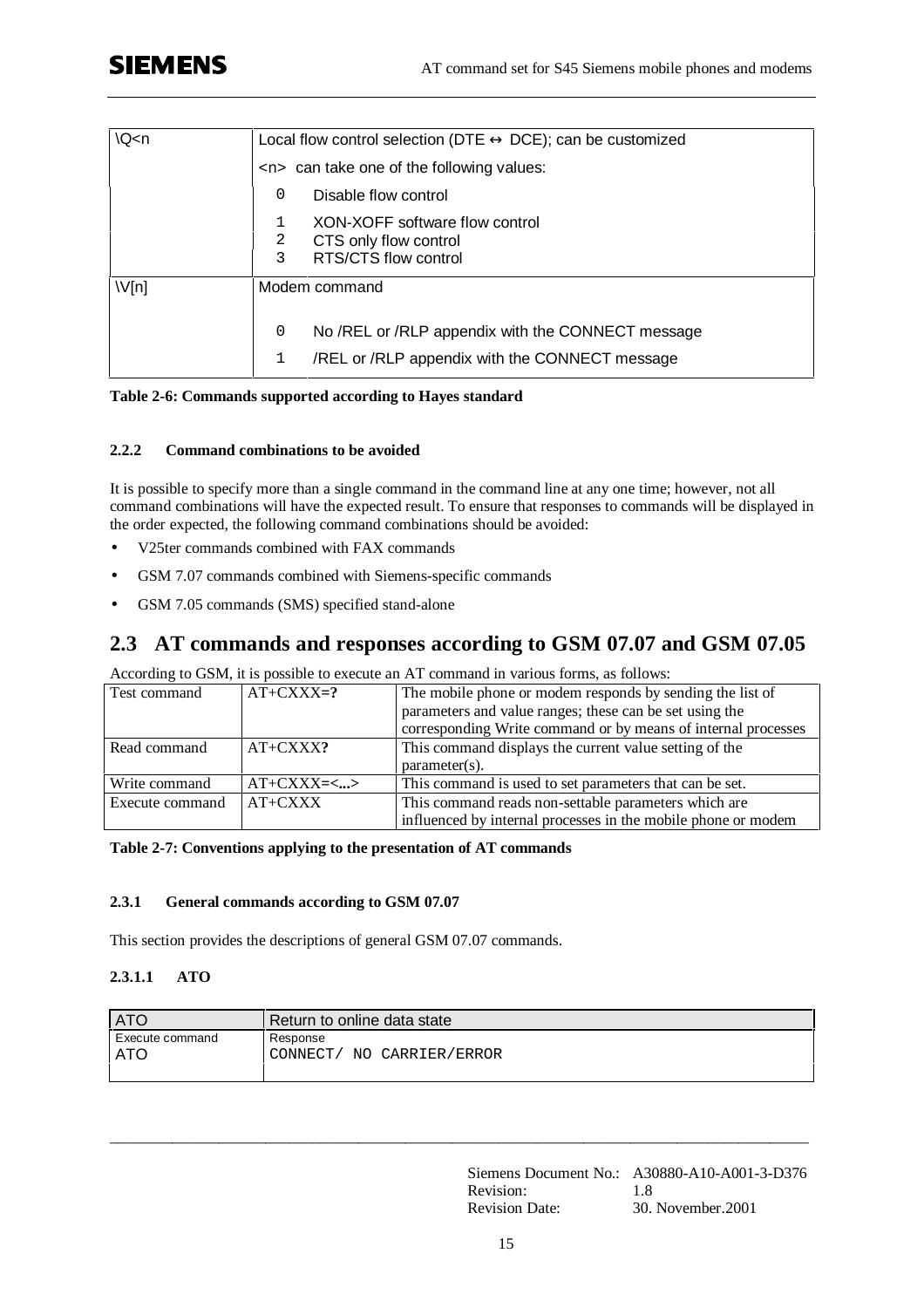#### **2.3.1.2 AT+CGMI**

| <b>AT+CGMI</b>              | Issue manufacturer ID code                                                                                                   |
|-----------------------------|------------------------------------------------------------------------------------------------------------------------------|
| Test command<br>$AT+CGMI=?$ | Response<br>ΟK                                                                                                               |
| Execute command<br>AT+CGMI  | Response<br><manufacturer><br/>Parameter<br/><manufacturer><br/>Name of manufacturer (SIEMENS)</manufacturer></manufacturer> |

**\_\_\_\_\_\_\_\_\_\_\_\_\_\_\_\_\_\_\_\_\_\_\_\_\_\_\_\_\_\_\_\_\_\_\_\_\_\_\_\_\_\_\_\_\_\_\_\_\_\_\_\_\_\_\_\_\_\_\_\_\_\_\_\_\_\_\_\_\_\_\_\_\_\_\_\_\_\_\_\_\_\_\_\_\_\_\_\_\_**

#### **2.3.1.3 AT+CGMM**

| AT+CGMM                    | Issue model ID code                                                       |
|----------------------------|---------------------------------------------------------------------------|
| Test command<br>AT+CGMM=?  | Response<br>ΟK                                                            |
| Execute command<br>AT+CGMM | Response<br>$model$<br>Parameter<br>$model$<br>Name of telephone (MOBILE) |

#### **2.3.1.4 AT+CGMR**

| AT+CGMR                    | Output the GSM telephone version                                                                                |
|----------------------------|-----------------------------------------------------------------------------------------------------------------|
| Test command<br>AT+CGMR=?  | Response<br>ΟK                                                                                                  |
| Execute command<br>AT+CGMR | Response<br><revision><br/>Parameter<br/><revision><br/>Version of the telephone software</revision></revision> |

#### **2.3.1.5 AT+CGSN**

| AT+CGSN                     | Output the serial number (IMEI)     |
|-----------------------------|-------------------------------------|
| Test command<br>$AT+CGSN=?$ | Response<br>OK.                     |
| Execute command<br>AT+CGSN  | Response<br>$<$ sn>                 |
|                             | Parameter                           |
|                             | $<$ sn $>$<br>IMEI of the telephone |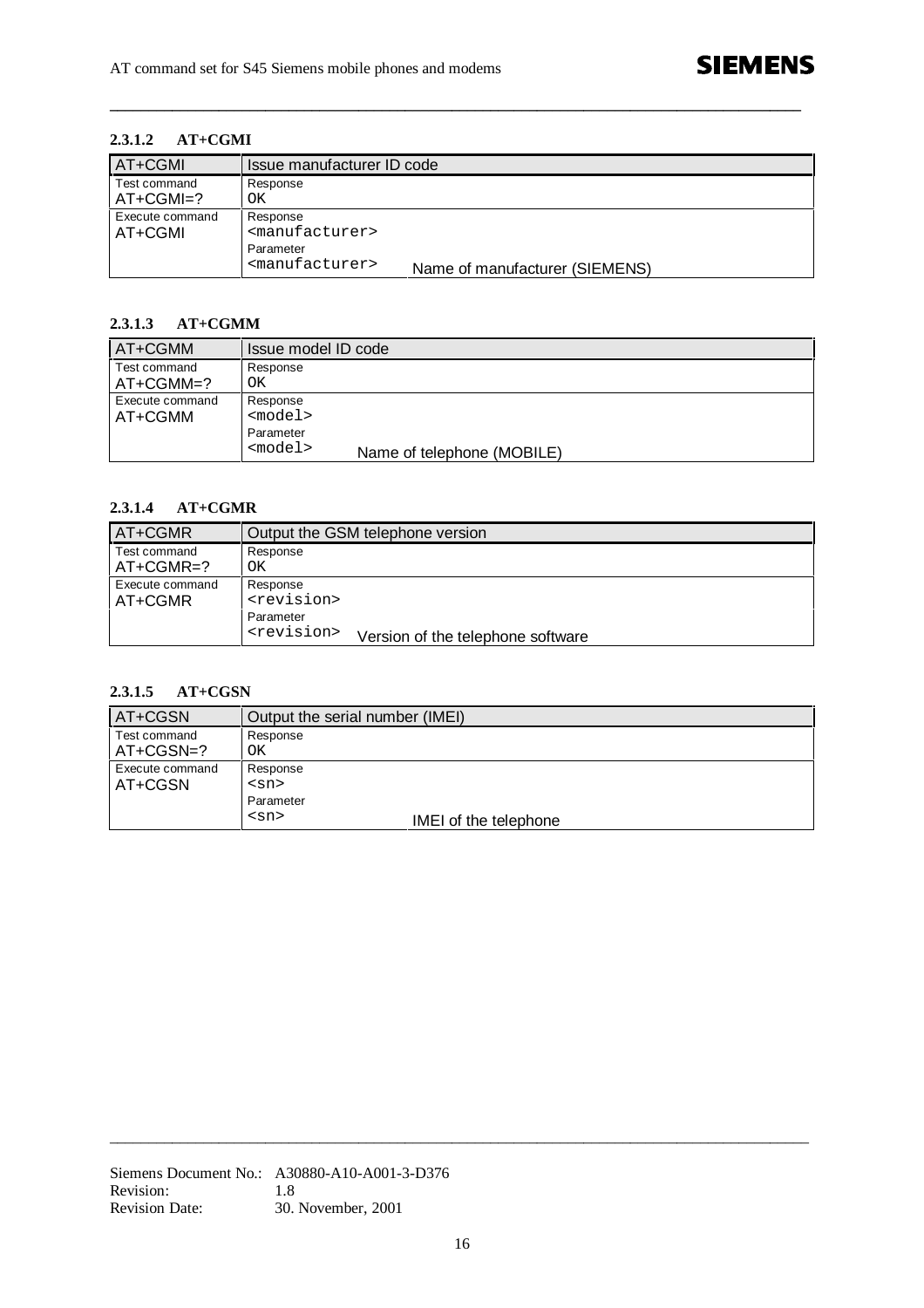#### **2.3.1.6 AT+CIMI**

| AT+CIMI                     | Output of IMSI                                                                                                |
|-----------------------------|---------------------------------------------------------------------------------------------------------------|
| Test command<br>$AT+CIMI=?$ | Response<br>ΟK                                                                                                |
| Execute command<br>AT+CIMI  | Response<br><imsi><br/>Parameter<br/><imsi><br/>International Mobile Subscriber Identity (IMSI)</imsi></imsi> |

#### **2.3.1.7 AT+CKPD**

| AT+CKPD                                                  | Keypad control  |                            |                                                     |
|----------------------------------------------------------|-----------------|----------------------------|-----------------------------------------------------|
| Test command                                             | Response        |                            |                                                     |
| AT+CKPD=?                                                |                 | <b>OK/ERROR/+CME ERROR</b> |                                                     |
| Write command                                            |                 |                            |                                                     |
| AT+CKPD= <keys>[,<time>[,<pause>]]</pause></time></keys> |                 |                            |                                                     |
|                                                          | Parameter       |                            | string of characters representing keys (see section |
|                                                          | <keys></keys>   |                            | 3.4for a list of implemented keys)                  |
|                                                          | <time></time>   | 0.1.255                    | time in tenths of seconds (0.1 seconds) that each   |
|                                                          |                 |                            | key must be pressed                                 |
|                                                          |                 |                            | Default: $= 0.3$ sec                                |
|                                                          | <pause></pause> | $\overline{0}$ 255         | length of pause in tenths of seconds (*0.1)         |
|                                                          |                 |                            | seconds) that may elapse between two key            |
|                                                          |                 |                            | presses                                             |
|                                                          | Response        |                            |                                                     |
|                                                          |                 |                            |                                                     |
|                                                          |                 | OK/ERROR/+CME ERROR        |                                                     |

#### **2.3.1.8 AT+CSCS**

| AT+CSCS                    | Select TE character set                                                              |  |  |
|----------------------------|--------------------------------------------------------------------------------------|--|--|
| Test command               | Response                                                                             |  |  |
| $AT+CSCS=?$                | +CSCS: (list of supported <chset>s)</chset>                                          |  |  |
|                            | OΚ                                                                                   |  |  |
| Read command               | Response                                                                             |  |  |
| AT+CSCS?                   | +CSCS: <chset></chset>                                                               |  |  |
|                            | OK/ERROR/+CME ERROR                                                                  |  |  |
|                            | Parameter                                                                            |  |  |
|                            | <chset><br/>String; determines which TE character set is used ("GSM"/"UCS2")</chset> |  |  |
| Write command              |                                                                                      |  |  |
| AT+CSCS=[ <chset>]</chset> |                                                                                      |  |  |
|                            | Response                                                                             |  |  |
|                            | OK/ERROR/+CME ERROR                                                                  |  |  |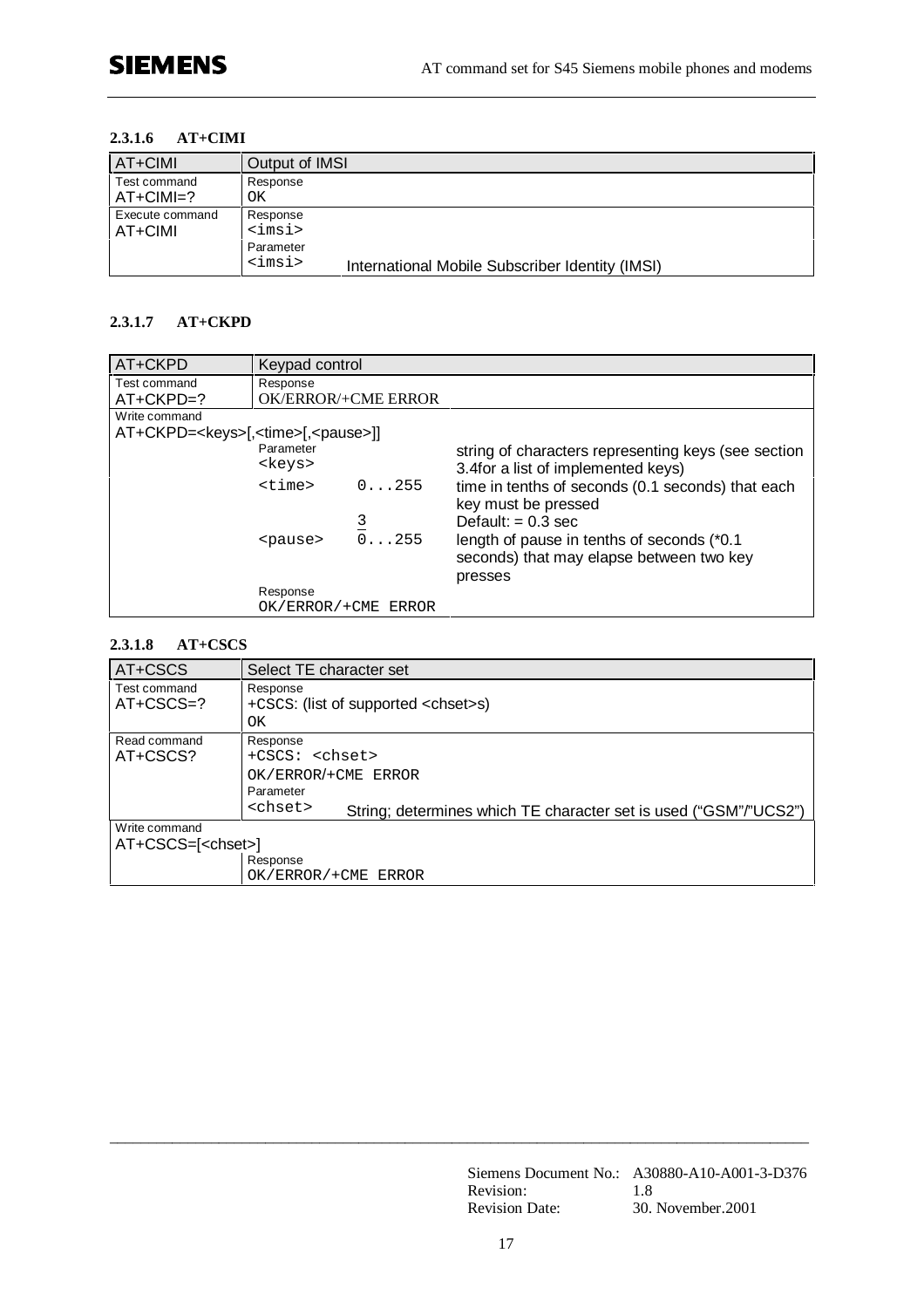#### **2.3.1.9 AT+GSN**

| AT+GSN                     | Output the serial number (IMEI)                                              |  |  |
|----------------------------|------------------------------------------------------------------------------|--|--|
| Test command<br>$AT+GSN=?$ | Response<br>ΟK                                                               |  |  |
| Execute command<br>AT+GSN  | Response<br>$+GSN:$ $<$ sn><br>Parameter<br>$<$ sn><br>IMEI of the telephone |  |  |

**\_\_\_\_\_\_\_\_\_\_\_\_\_\_\_\_\_\_\_\_\_\_\_\_\_\_\_\_\_\_\_\_\_\_\_\_\_\_\_\_\_\_\_\_\_\_\_\_\_\_\_\_\_\_\_\_\_\_\_\_\_\_\_\_\_\_\_\_\_\_\_\_\_\_\_\_\_\_\_\_\_\_\_\_\_\_\_\_\_**

#### **2.3.1.10 AT+WS46**

| AT+WS46                         | Select wireless network                                                      |  |  |  |
|---------------------------------|------------------------------------------------------------------------------|--|--|--|
| Test command<br>$AT+WS46=?$     | Response<br>(list of supported $\langle n \rangle$ s)<br>OΚ                  |  |  |  |
| Read command<br>AT+WS46?        | Response<br>$<$ n><br>OK/ERROR/+CME ERROR                                    |  |  |  |
|                                 | Parameter<br>$<$ n><br>Integer; WDS side stack<br>GSM digital cellular<br>12 |  |  |  |
| Write command<br>$AT+WS46=[np]$ | Response<br>OK/ERROR/+CME ERROR                                              |  |  |  |

#### **2.3.2 Call control commands**

This section provides the descriptions of commands related to call control.

#### **2.3.2.1 AT+CEER**

| AT+CEER                         | Query the reason for disconnection of last call                          |                                                                                                            |  |  |  |
|---------------------------------|--------------------------------------------------------------------------|------------------------------------------------------------------------------------------------------------|--|--|--|
| Test command<br>$AT + CEER = ?$ | Response<br>ΟK                                                           |                                                                                                            |  |  |  |
| Execute command<br>AT+CEER      | Response<br>+CEER: <report><br/>Parameter<br/><report></report></report> | Reason for disconnection, reported as numbers. For detailed<br>information on GPRS values see section 3.3. |  |  |  |

#### **2.3.2.2 AT+CHUP**

| $AT+CHUP$                   | Terminate call                                                                    |
|-----------------------------|-----------------------------------------------------------------------------------|
| Test command<br>$AT+CHUP=?$ | This command terminates all active calls and all calls on hold.<br>Response<br>OK |
| Execute command<br>AT+CHUP  | Response<br>OK/ERROR                                                              |

#### **2.3.2.3 AT+CR**

| AT+CR |
|-------|
|-------|

Service reporting control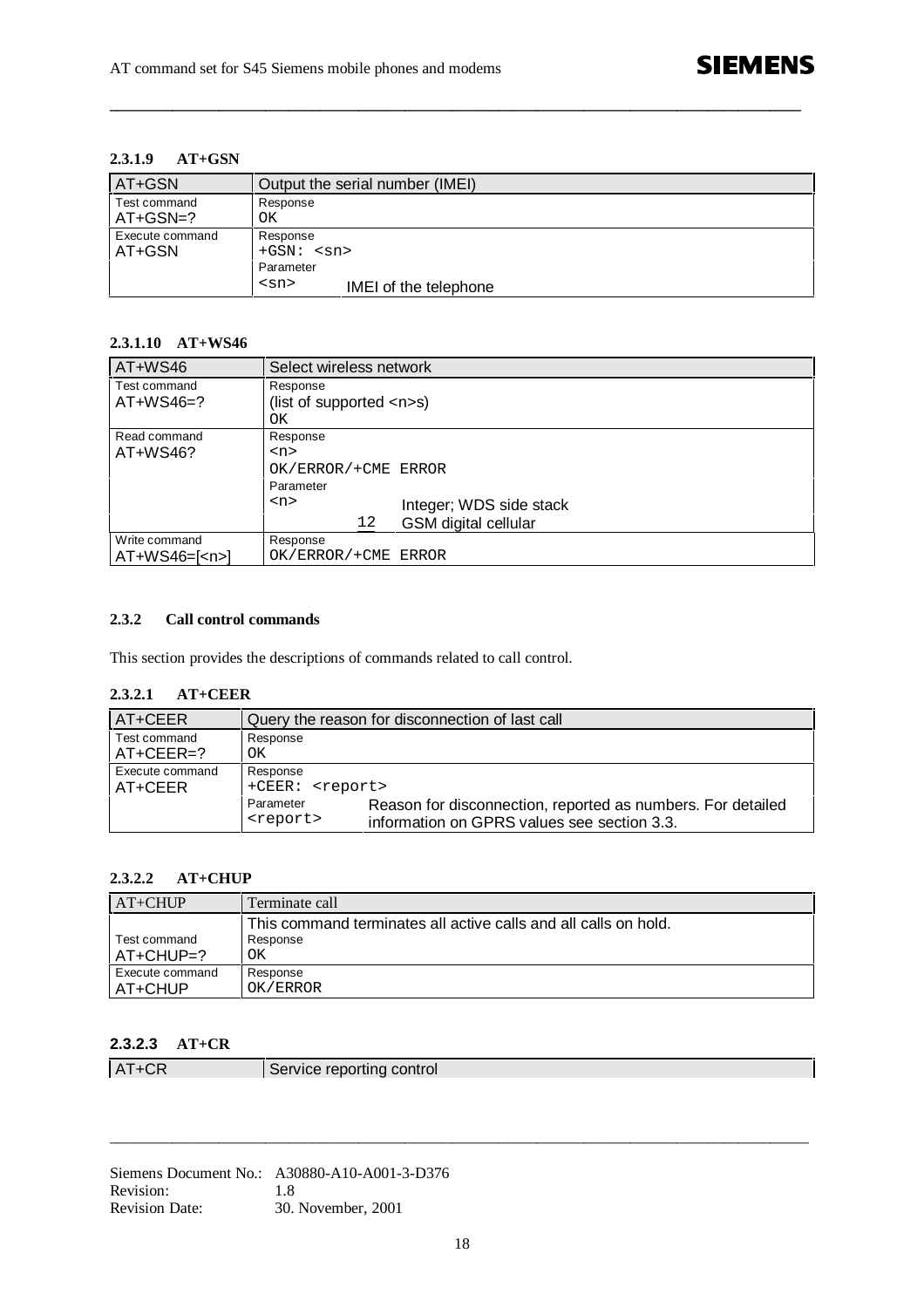# **SIEMENS**

| Test command<br>$AT+CR=?$           | Response<br>+CR: (list of supported <mode>s)<br/>OK/ERROR/+CME ERROR<br/>Parameter<br/>disables reporting<br/>0<br/><mode></mode></mode> |  |  |
|-------------------------------------|------------------------------------------------------------------------------------------------------------------------------------------|--|--|
|                                     | 1<br>enables reportingOK/ERROR/+CME ERROR                                                                                                |  |  |
| Read command<br>$AT+CR?$            | Response<br>$+CR:$ $<$ mode><br>OK/ERROR/+CME ERROR<br>Parameter<br>$mode$<br>See Test command                                           |  |  |
| Write command<br>$AT+CR = < model>$ | Parameter<br><mode><br/>See Test command</mode>                                                                                          |  |  |
|                                     | Response<br>OK/ERROR/+CME ERROR                                                                                                          |  |  |

### **2.3.2.4 AT+CRC**

| AT+CRC           | Cellular result codes                    |                                            |  |  |
|------------------|------------------------------------------|--------------------------------------------|--|--|
| Test command     | Response                                 |                                            |  |  |
| $AT+CRC=?$       | +CRC: (list of supported <mode>s)</mode> |                                            |  |  |
|                  | OK/ERROR/+CME ERROR                      |                                            |  |  |
|                  | Parameter<br>0<br><mode></mode>          | disables reporting                         |  |  |
|                  |                                          | enables reporting OK / ERROR / + CME ERROR |  |  |
| Read command     | Response                                 |                                            |  |  |
| AT+CRC?          | $+$ CRC: $<$ mode>                       |                                            |  |  |
|                  | OK/ERROR/+CME ERROR                      |                                            |  |  |
|                  | Parameter                                |                                            |  |  |
|                  | <mode></mode>                            | See Test command                           |  |  |
| Write command    | Parameter                                |                                            |  |  |
| $AT+CRC=<$ mode> | <mode></mode>                            | See Test command                           |  |  |
|                  | Response                                 |                                            |  |  |
|                  | OK/ERROR/+CME ERROR                      |                                            |  |  |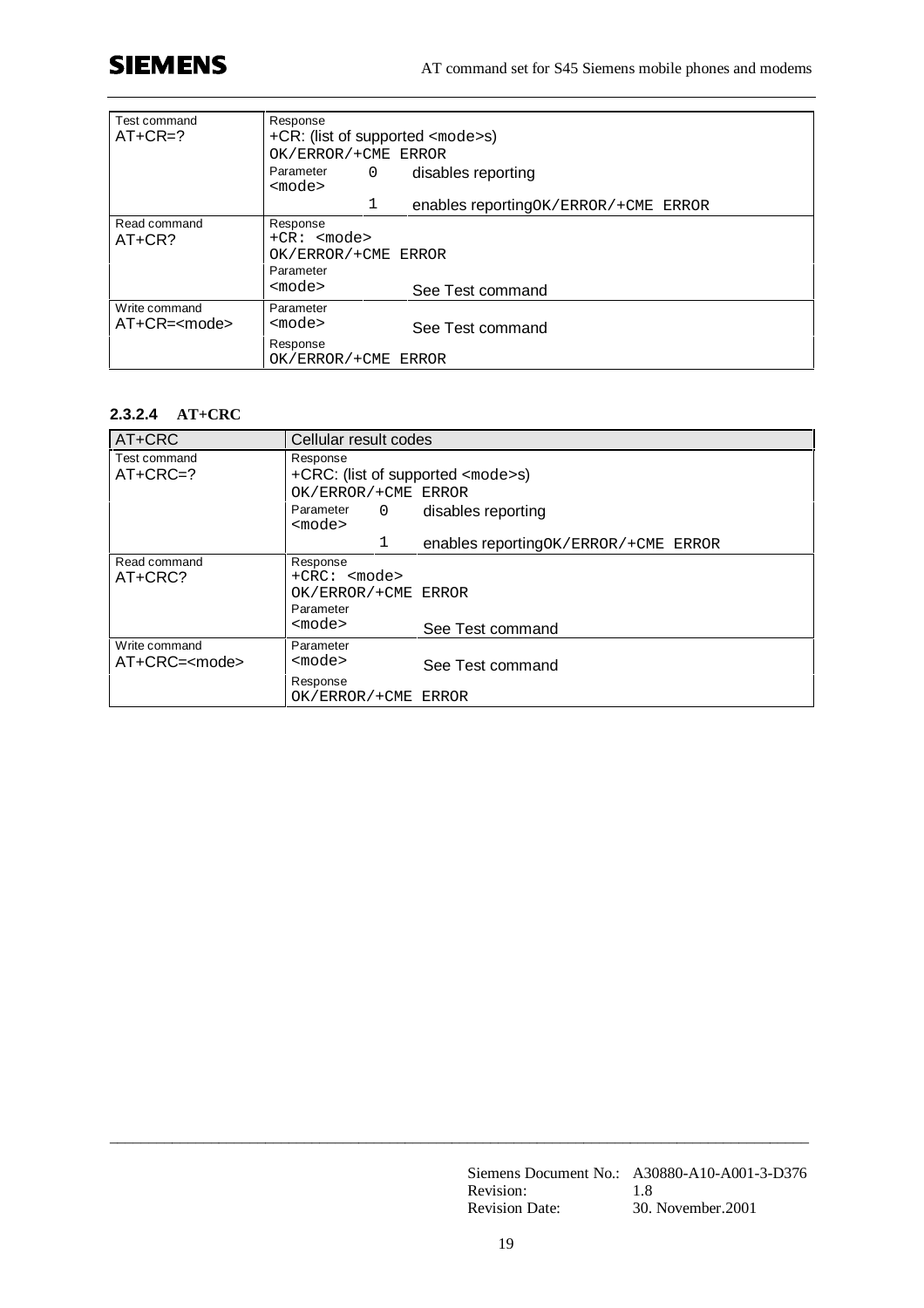#### **2.3.3 Network service related commands**

This section provides the descriptions of commands related to network service.

#### **2.3.3.1 AT+CAOC**

| AT+CAOC                | Advice of charge                                              |  |  |  |
|------------------------|---------------------------------------------------------------|--|--|--|
| Test command           | Response                                                      |  |  |  |
| AT+CAOC=?              | +CAOC: (list of supported <mode>s)</mode>                     |  |  |  |
|                        | Parameter<br>$\mathbf 0$<br>query CCM value                   |  |  |  |
|                        | $mode$                                                        |  |  |  |
|                        |                                                               |  |  |  |
|                        |                                                               |  |  |  |
| Read command           | Response                                                      |  |  |  |
| AT+CAOC?               | +CAOC: <mode></mode>                                          |  |  |  |
|                        |                                                               |  |  |  |
|                        |                                                               |  |  |  |
|                        | Parameter<br><mode></mode>                                    |  |  |  |
|                        | See Test command                                              |  |  |  |
|                        |                                                               |  |  |  |
| Write command          | Response                                                      |  |  |  |
| AT+CAOC= <mode></mode> | ОK                                                            |  |  |  |
|                        | Parameter                                                     |  |  |  |
|                        | <mode><br/><math>\mathbf 0</math><br/>See Test command</mode> |  |  |  |
|                        |                                                               |  |  |  |
|                        |                                                               |  |  |  |
|                        |                                                               |  |  |  |
|                        |                                                               |  |  |  |
|                        |                                                               |  |  |  |
|                        | Parameter                                                     |  |  |  |
|                        | <mode><br/>See Test command</mode>                            |  |  |  |
|                        |                                                               |  |  |  |
|                        |                                                               |  |  |  |
|                        |                                                               |  |  |  |
|                        |                                                               |  |  |  |
|                        |                                                               |  |  |  |
| Execute command        | Response<br>+CAOC: <ccm></ccm>                                |  |  |  |
| AT+CAOC                | OK/ERROR/+CME ERROR                                           |  |  |  |
|                        |                                                               |  |  |  |
|                        |                                                               |  |  |  |
|                        |                                                               |  |  |  |
|                        |                                                               |  |  |  |
|                        | Parameter<br>Updated hexadecimal call meter, measured in home |  |  |  |
|                        | $<$ ccm $>$                                                   |  |  |  |
|                        | units; coding in analogy to ACMmax on the SIM                 |  |  |  |
|                        |                                                               |  |  |  |
|                        |                                                               |  |  |  |
|                        |                                                               |  |  |  |
|                        |                                                               |  |  |  |
|                        |                                                               |  |  |  |

**\_\_\_\_\_\_\_\_\_\_\_\_\_\_\_\_\_\_\_\_\_\_\_\_\_\_\_\_\_\_\_\_\_\_\_\_\_\_\_\_\_\_\_\_\_\_\_\_\_\_\_\_\_\_\_\_\_\_\_\_\_\_\_\_\_\_\_\_\_\_\_\_\_\_\_\_\_\_\_\_\_\_\_\_\_\_\_\_\_**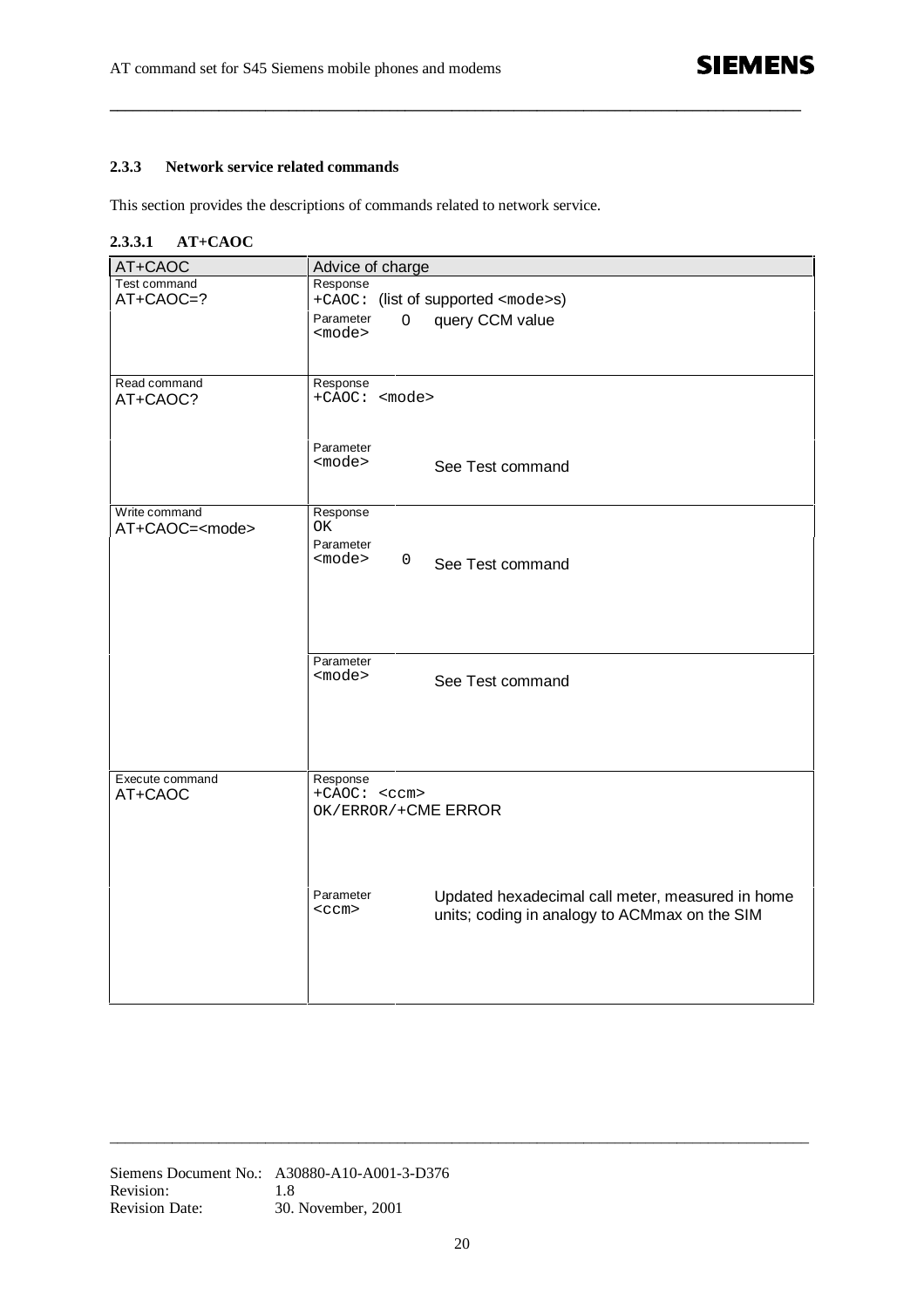#### **2.3.3.2 AT+CCFC**

| AT+CCFC       | Call forwarding                                         |                                           |                                                                                                             |  |  |  |  |  |
|---------------|---------------------------------------------------------|-------------------------------------------|-------------------------------------------------------------------------------------------------------------|--|--|--|--|--|
| Test command  | Response                                                |                                           |                                                                                                             |  |  |  |  |  |
| $AT+CCFC=?$   |                                                         | +CCFC: (list of supported <reas>s)</reas> |                                                                                                             |  |  |  |  |  |
|               |                                                         |                                           | OK/ERROR/+CME ERROR                                                                                         |  |  |  |  |  |
|               | Paramete                                                |                                           |                                                                                                             |  |  |  |  |  |
|               | r<br>0<br><reas< th=""><th></th><th>Always</th></reas<> |                                           | Always                                                                                                      |  |  |  |  |  |
|               | $\mathbf 1$<br>$\geq$                                   |                                           | If busy                                                                                                     |  |  |  |  |  |
|               | 2                                                       |                                           | If no answer                                                                                                |  |  |  |  |  |
|               | 3                                                       |                                           | If not available                                                                                            |  |  |  |  |  |
|               | 4                                                       | All reasons $(0-3)$                       |                                                                                                             |  |  |  |  |  |
|               | 5                                                       |                                           | All conditional reasons $(1-3)$                                                                             |  |  |  |  |  |
| Write command |                                                         |                                           |                                                                                                             |  |  |  |  |  |
|               |                                                         |                                           | AT+CCFC= <reas>, <mode>[, <num>[,<type>[,<class>[,,,<time>]]]]</time></class></type></num></mode></reas>    |  |  |  |  |  |
|               | Parameter<br><reas></reas>                              |                                           |                                                                                                             |  |  |  |  |  |
|               |                                                         |                                           | See Test command                                                                                            |  |  |  |  |  |
|               | <mode></mode>                                           |                                           |                                                                                                             |  |  |  |  |  |
|               |                                                         | 1                                         | Deactivate                                                                                                  |  |  |  |  |  |
|               |                                                         | 2                                         | Activate                                                                                                    |  |  |  |  |  |
|               |                                                         | 3                                         | Query                                                                                                       |  |  |  |  |  |
|               |                                                         | 4                                         | Install                                                                                                     |  |  |  |  |  |
|               |                                                         | 5<br><b>Delete</b>                        |                                                                                                             |  |  |  |  |  |
|               | <num></num>                                             |                                           | Telephone number                                                                                            |  |  |  |  |  |
|               | <type></type>                                           | Type of telephone number                  |                                                                                                             |  |  |  |  |  |
|               | <class></class>                                         |                                           |                                                                                                             |  |  |  |  |  |
|               |                                                         | 1<br>$\overline{a}$                       | Voice                                                                                                       |  |  |  |  |  |
|               |                                                         | 4                                         | Data                                                                                                        |  |  |  |  |  |
|               |                                                         |                                           | Fax                                                                                                         |  |  |  |  |  |
|               |                                                         | $\frac{7}{8}$                             | DEFAULT = Voice, Data and FAX<br><b>SMS</b>                                                                 |  |  |  |  |  |
|               |                                                         | 16                                        |                                                                                                             |  |  |  |  |  |
|               |                                                         | 32                                        | data circuit sync                                                                                           |  |  |  |  |  |
|               |                                                         | 64                                        | data circuit async<br>dedicated packet access                                                               |  |  |  |  |  |
|               |                                                         | 128                                       | dedicated PAD access                                                                                        |  |  |  |  |  |
|               |                                                         | Χ                                         | combination of some of the above classes, e.g. 255 regroups all                                             |  |  |  |  |  |
|               |                                                         |                                           | classes and 5 regroups Voice and FAX                                                                        |  |  |  |  |  |
|               | $<$ time $>$                                            | $1 - 30$                                  | Time, rounded to a multiple of five seconds                                                                 |  |  |  |  |  |
|               |                                                         |                                           |                                                                                                             |  |  |  |  |  |
|               | Response                                                |                                           |                                                                                                             |  |  |  |  |  |
|               |                                                         |                                           | If $mode = 2$ and command is successful                                                                     |  |  |  |  |  |
|               |                                                         |                                           | +CCFC: <status>,<class1>[,<num>,<type>[,,,<time>]][<cr><lf></lf></cr></time></type></num></class1></status> |  |  |  |  |  |
|               | $+CCFC: \ldots$ ]                                       |                                           |                                                                                                             |  |  |  |  |  |
|               | OK/ERROR/+CME ERROR                                     |                                           |                                                                                                             |  |  |  |  |  |
|               | Parameter                                               |                                           |                                                                                                             |  |  |  |  |  |
|               | <status></status>                                       |                                           | 0<br>Inactive                                                                                               |  |  |  |  |  |
|               |                                                         |                                           | 1<br>Active                                                                                                 |  |  |  |  |  |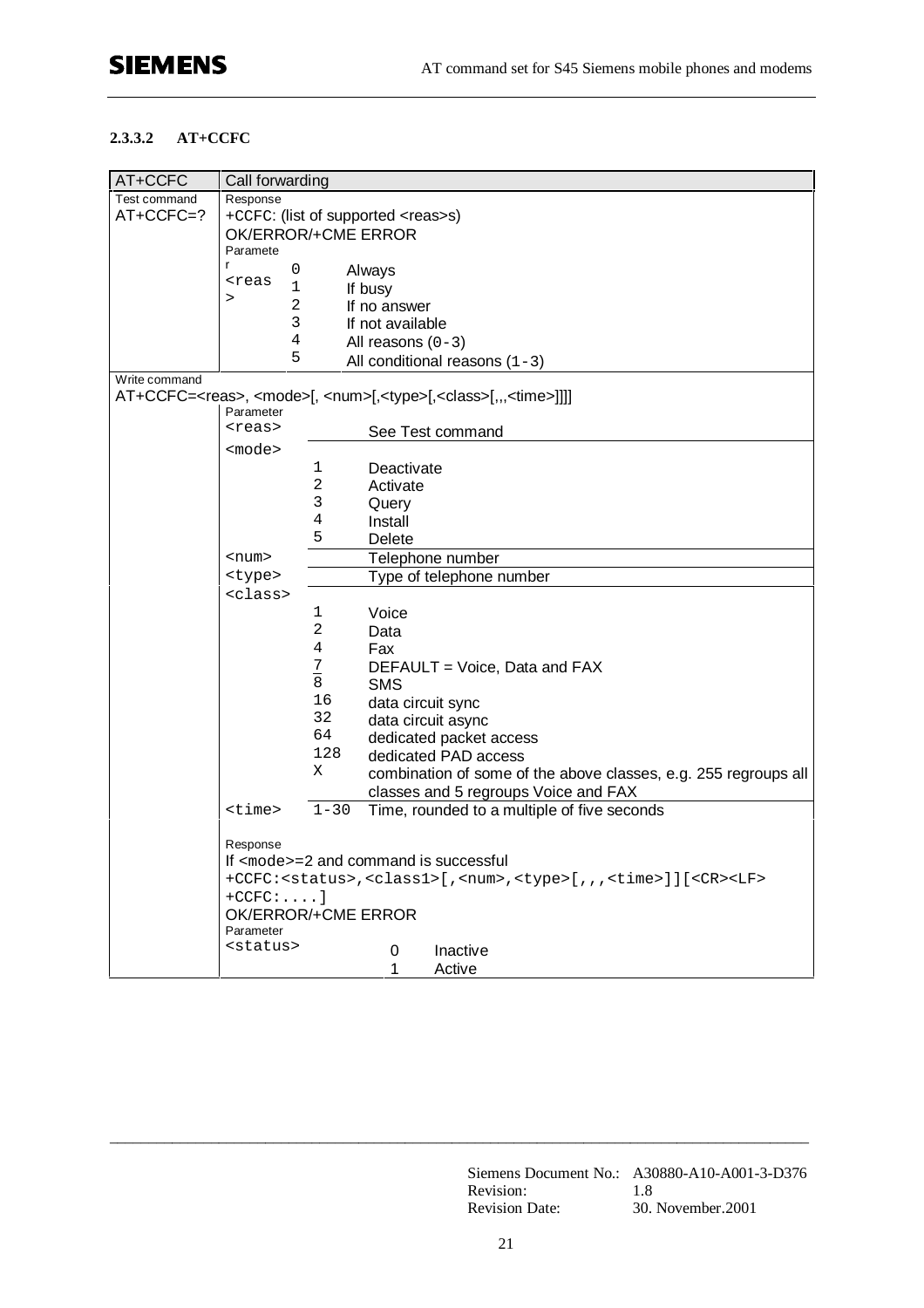#### **2.3.3.3 AT+CCWA**

| AT+CCWA       | Call waiting                                                                                                         |                     |                                                                  |  |  |  |
|---------------|----------------------------------------------------------------------------------------------------------------------|---------------------|------------------------------------------------------------------|--|--|--|
| Test command  | Response                                                                                                             |                     |                                                                  |  |  |  |
| AT+CCWA=?     | +CCWA: (list of supported <n>s)</n>                                                                                  |                     |                                                                  |  |  |  |
|               | OK/ERROR/+CME ERROR                                                                                                  |                     |                                                                  |  |  |  |
|               | Parameter                                                                                                            |                     |                                                                  |  |  |  |
|               | <n></n>                                                                                                              | 0                   | disable                                                          |  |  |  |
|               |                                                                                                                      | 1                   | enable                                                           |  |  |  |
| Read command  | Response                                                                                                             |                     |                                                                  |  |  |  |
| AT+CCWA?      |                                                                                                                      |                     | +CCWA: <n>, <m>,<class>,,<cli validity=""></cli></class></m></n> |  |  |  |
|               | OK/ERROR/+CME ERROR                                                                                                  |                     |                                                                  |  |  |  |
| Write command |                                                                                                                      |                     |                                                                  |  |  |  |
|               | AT+CCWA=[ <n>,[<mode>[,<class>]]]</class></mode></n>                                                                 |                     |                                                                  |  |  |  |
|               | Parameter                                                                                                            |                     |                                                                  |  |  |  |
|               | $<$ n>                                                                                                               |                     | See Test command                                                 |  |  |  |
|               | <mode></mode>                                                                                                        |                     |                                                                  |  |  |  |
|               |                                                                                                                      | 0                   | <b>Disable</b>                                                   |  |  |  |
|               |                                                                                                                      | $\mathbf 1$         | Enable                                                           |  |  |  |
|               |                                                                                                                      | 2                   | <b>Query Status</b>                                              |  |  |  |
|               | <num></num>                                                                                                          |                     | Telephone number                                                 |  |  |  |
|               | <type></type>                                                                                                        |                     | Type of telephone number                                         |  |  |  |
|               | <class></class>                                                                                                      |                     |                                                                  |  |  |  |
|               |                                                                                                                      | 1                   | Voice                                                            |  |  |  |
|               |                                                                                                                      | 2                   | Data                                                             |  |  |  |
|               |                                                                                                                      | 4                   | Fax                                                              |  |  |  |
|               |                                                                                                                      |                     |                                                                  |  |  |  |
|               |                                                                                                                      | $\frac{7}{8}$       | Default = Voice, Data and Fax<br><b>SMS</b>                      |  |  |  |
|               |                                                                                                                      | 16                  |                                                                  |  |  |  |
|               |                                                                                                                      | 32                  | data circuit sync                                                |  |  |  |
|               |                                                                                                                      | 64                  | data circuit async                                               |  |  |  |
|               |                                                                                                                      |                     | dedicated packet access                                          |  |  |  |
|               |                                                                                                                      | 128                 | dedicated PAD access                                             |  |  |  |
|               |                                                                                                                      | Χ                   | combination of some of the above classes, e.g. 255 regroups      |  |  |  |
|               |                                                                                                                      |                     | all classes and 5 regroups Voice and FAX                         |  |  |  |
|               | $<$ CLI                                                                                                              |                     |                                                                  |  |  |  |
|               | validity>                                                                                                            | 0                   | CLI valid                                                        |  |  |  |
|               |                                                                                                                      | $\mathbf{1}$        | CLI has been withheld                                            |  |  |  |
|               |                                                                                                                      | 2                   | CLI is not available                                             |  |  |  |
|               |                                                                                                                      |                     |                                                                  |  |  |  |
|               | Response                                                                                                             |                     |                                                                  |  |  |  |
|               | If $\leq$ mode>=2 and command is successful<br>+CCWA: <status>, <class1><cr><lf>+CCWA:  </lf></cr></class1></status> |                     |                                                                  |  |  |  |
|               |                                                                                                                      |                     |                                                                  |  |  |  |
|               | Parameter                                                                                                            | OK/ERROR/+CME ERROR |                                                                  |  |  |  |
|               | <status></status>                                                                                                    |                     |                                                                  |  |  |  |
|               |                                                                                                                      | 0                   | Inactive                                                         |  |  |  |
|               |                                                                                                                      | 1<br>Active         |                                                                  |  |  |  |
|               | Unsolicited message                                                                                                  |                     |                                                                  |  |  |  |
|               | +CCWA: <num>,<type>,<class>,,<cli validity=""></cli></class></type></num>                                            |                     |                                                                  |  |  |  |

**\_\_\_\_\_\_\_\_\_\_\_\_\_\_\_\_\_\_\_\_\_\_\_\_\_\_\_\_\_\_\_\_\_\_\_\_\_\_\_\_\_\_\_\_\_\_\_\_\_\_\_\_\_\_\_\_\_\_\_\_\_\_\_\_\_\_\_\_\_\_\_\_\_\_\_\_\_\_\_\_\_\_\_\_\_\_\_\_\_**

Siemens Document No.: A30880-A10-A001-3-D376 Revision: 1.8 Revision Date: 30. November, 2001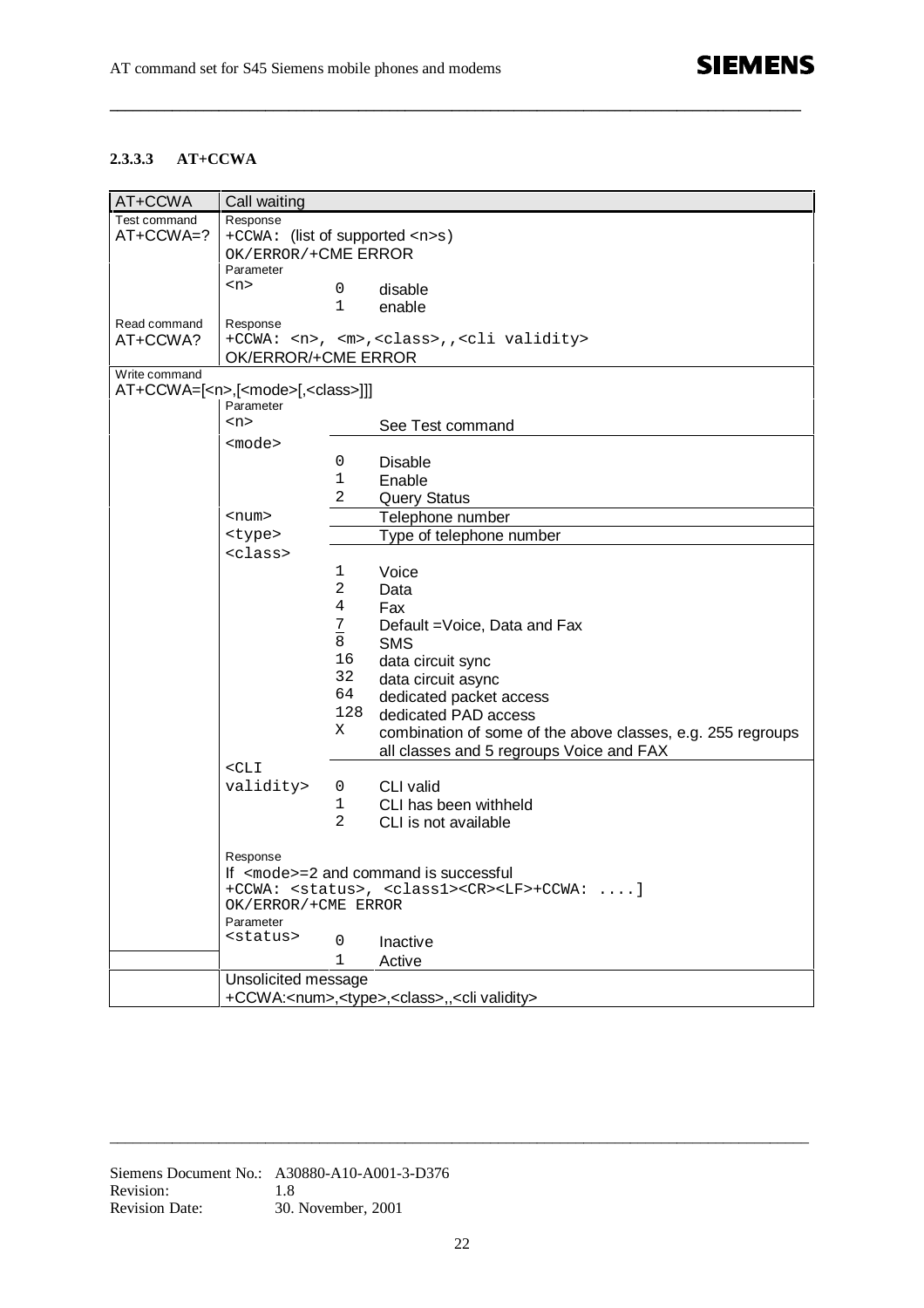#### **2.3.3.4 AT+CHLD**

| AT+CHLD            | Call hold and multiparty            |                                                                     |                                                                       |  |  |
|--------------------|-------------------------------------|---------------------------------------------------------------------|-----------------------------------------------------------------------|--|--|
| Test command       | Response                            |                                                                     |                                                                       |  |  |
| AT+CHLD=?          | +CHLD: (list of supported <n>s)</n> |                                                                     |                                                                       |  |  |
|                    | OK/ERROR/+CME ERROR                 |                                                                     |                                                                       |  |  |
| Write command      | Parameter                           |                                                                     |                                                                       |  |  |
| AT+CHLD=[ <n>]</n> | $<$ n>                              | $\Omega$                                                            | Terminates all held calls or sets UDUB (User                          |  |  |
|                    |                                     |                                                                     | Determined User Busy) for a waiting call                              |  |  |
|                    |                                     | $\mathbf{1}$                                                        | Terminates all active calls (if there are any) and accepts            |  |  |
|                    |                                     |                                                                     | the other call (waiting call or held call)                            |  |  |
|                    |                                     |                                                                     | $1 < x >$ Terminates call number $< x > (x = 1-7)$                    |  |  |
|                    |                                     | 2                                                                   | Puts all active calls on hold (if there are any) and                  |  |  |
|                    |                                     |                                                                     | accepts the other call (waiting call or held call) as active          |  |  |
|                    |                                     |                                                                     | $2 < x >$ Puts all active calls except call X (X= 1-7) on hold (split |  |  |
|                    |                                     | 3                                                                   | Connects the call put on hold to the active call                      |  |  |
|                    |                                     |                                                                     | multiparty                                                            |  |  |
|                    |                                     |                                                                     |                                                                       |  |  |
|                    |                                     | In conflict situations, the action is always applied to the waiting |                                                                       |  |  |
|                    |                                     | call.                                                               |                                                                       |  |  |
|                    | For terminating:                    |                                                                     | Use the "AT+CHUP" command to terminate all calls except               |  |  |
|                    |                                     | waiting calls                                                       |                                                                       |  |  |
|                    | Note:                               | The scope of this command depends on the SIM clearing               |                                                                       |  |  |
|                    |                                     | and/or on the network support                                       |                                                                       |  |  |
|                    | Response                            |                                                                     |                                                                       |  |  |
|                    | OK/ERROR/+CME ERROR                 |                                                                     |                                                                       |  |  |

Siemens Document No.: A30880-A10-A001-3-D376 Revision: 1.8 Revision Date: 30. November. 2001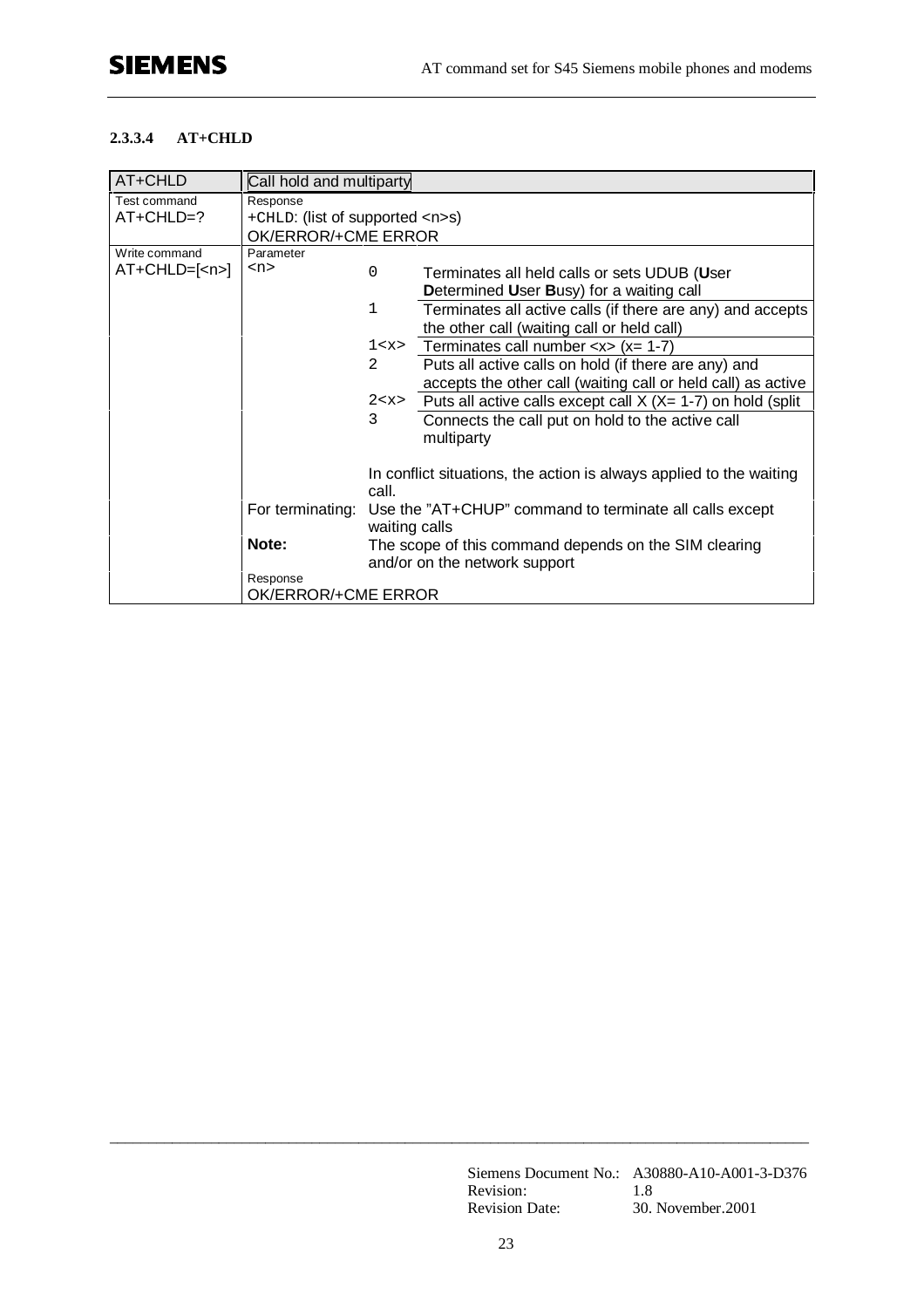#### **2.3.3.5 AT+CLCC**

| AT+CLCC         | <b>List Current Calls</b>                                                                                      |                     |                                                          |  |  |  |  |  |  |
|-----------------|----------------------------------------------------------------------------------------------------------------|---------------------|----------------------------------------------------------|--|--|--|--|--|--|
| Test command    | Response                                                                                                       |                     |                                                          |  |  |  |  |  |  |
| AT+CLCC=?       | OK                                                                                                             |                     |                                                          |  |  |  |  |  |  |
| Execute command | Response                                                                                                       |                     |                                                          |  |  |  |  |  |  |
| AT+CLCC         | $[ +CLCC:$                                                                                                     |                     |                                                          |  |  |  |  |  |  |
|                 | <idl>,<dir>,<stat>,<mode>,<empty>,<number>,<type>][<cr></cr></type></number></empty></mode></stat></dir></idl> |                     |                                                          |  |  |  |  |  |  |
|                 | <lf>+CLCC: <id2>,<dir>,<stat>,<mode>,<empty>,</empty></mode></stat></dir></id2></lf>                           |                     |                                                          |  |  |  |  |  |  |
|                 | <number>, <type>[]]]</type></number>                                                                           |                     |                                                          |  |  |  |  |  |  |
|                 |                                                                                                                |                     |                                                          |  |  |  |  |  |  |
|                 | OK/ERROR/+CME ERROR                                                                                            |                     |                                                          |  |  |  |  |  |  |
|                 | Parameter                                                                                                      |                     |                                                          |  |  |  |  |  |  |
|                 | <idx></idx>                                                                                                    | <integer></integer> | Indicates the call identification number as described in |  |  |  |  |  |  |
|                 |                                                                                                                |                     | subclause 4.5.5.1 of the GSM 02.30 document [19];        |  |  |  |  |  |  |
|                 |                                                                                                                |                     | this number can be used in AT+CHLD command               |  |  |  |  |  |  |
|                 |                                                                                                                |                     | operations                                               |  |  |  |  |  |  |
|                 | <dir></dir>                                                                                                    | $\mathsf 0$         | mobile originated (MO) call                              |  |  |  |  |  |  |
|                 |                                                                                                                | 1                   | mobile terminated (MT) call                              |  |  |  |  |  |  |
|                 | <stat></stat>                                                                                                  |                     | Indicates the state of the call                          |  |  |  |  |  |  |
|                 |                                                                                                                | 0                   | active                                                   |  |  |  |  |  |  |
|                 |                                                                                                                | $\mathbf{1}$        | held                                                     |  |  |  |  |  |  |
|                 |                                                                                                                | $\overline{a}$      | dialing (MO call)                                        |  |  |  |  |  |  |
|                 |                                                                                                                | 3                   | alerting (MO call)                                       |  |  |  |  |  |  |
|                 |                                                                                                                | 4                   | incoming (MT call)                                       |  |  |  |  |  |  |
|                 |                                                                                                                | 5                   | waiting (MT call)                                        |  |  |  |  |  |  |
|                 | <mode></mode>                                                                                                  |                     | Indicates the bearer/teleservice                         |  |  |  |  |  |  |
|                 |                                                                                                                | 0                   | voice                                                    |  |  |  |  |  |  |
|                 |                                                                                                                | 1                   | data                                                     |  |  |  |  |  |  |
|                 |                                                                                                                | 2                   | fax                                                      |  |  |  |  |  |  |
|                 |                                                                                                                | 3                   | voice followed by data, voice mode                       |  |  |  |  |  |  |
|                 |                                                                                                                | 4                   | alternating voice/data, voice mode                       |  |  |  |  |  |  |
|                 |                                                                                                                | 5                   | alternating voice/fax, voice mode                        |  |  |  |  |  |  |
|                 |                                                                                                                | 6                   | voice followed by data, data mode                        |  |  |  |  |  |  |
|                 |                                                                                                                | 7                   | alternating voice/data, data mode                        |  |  |  |  |  |  |
|                 |                                                                                                                | 8                   | alternating voice/fax, fax mode                          |  |  |  |  |  |  |
|                 |                                                                                                                | 9                   | unknown                                                  |  |  |  |  |  |  |
|                 | <empty></empty>                                                                                                | $\overline{0}$      | Indicates that the call is not one of multiparty         |  |  |  |  |  |  |
|                 |                                                                                                                |                     | (conference) call parties                                |  |  |  |  |  |  |
|                 |                                                                                                                | 1                   | call is one of multiparty (conference) call parties      |  |  |  |  |  |  |
|                 | <number></number>                                                                                              |                     | string type phone number in format specified by          |  |  |  |  |  |  |
|                 |                                                                                                                |                     | <type></type>                                            |  |  |  |  |  |  |
|                 | <type></type>                                                                                                  |                     | type of address octet in integer format                  |  |  |  |  |  |  |

**\_\_\_\_\_\_\_\_\_\_\_\_\_\_\_\_\_\_\_\_\_\_\_\_\_\_\_\_\_\_\_\_\_\_\_\_\_\_\_\_\_\_\_\_\_\_\_\_\_\_\_\_\_\_\_\_\_\_\_\_\_\_\_\_\_\_\_\_\_\_\_\_\_\_\_\_\_\_\_\_\_\_\_\_\_\_\_\_\_**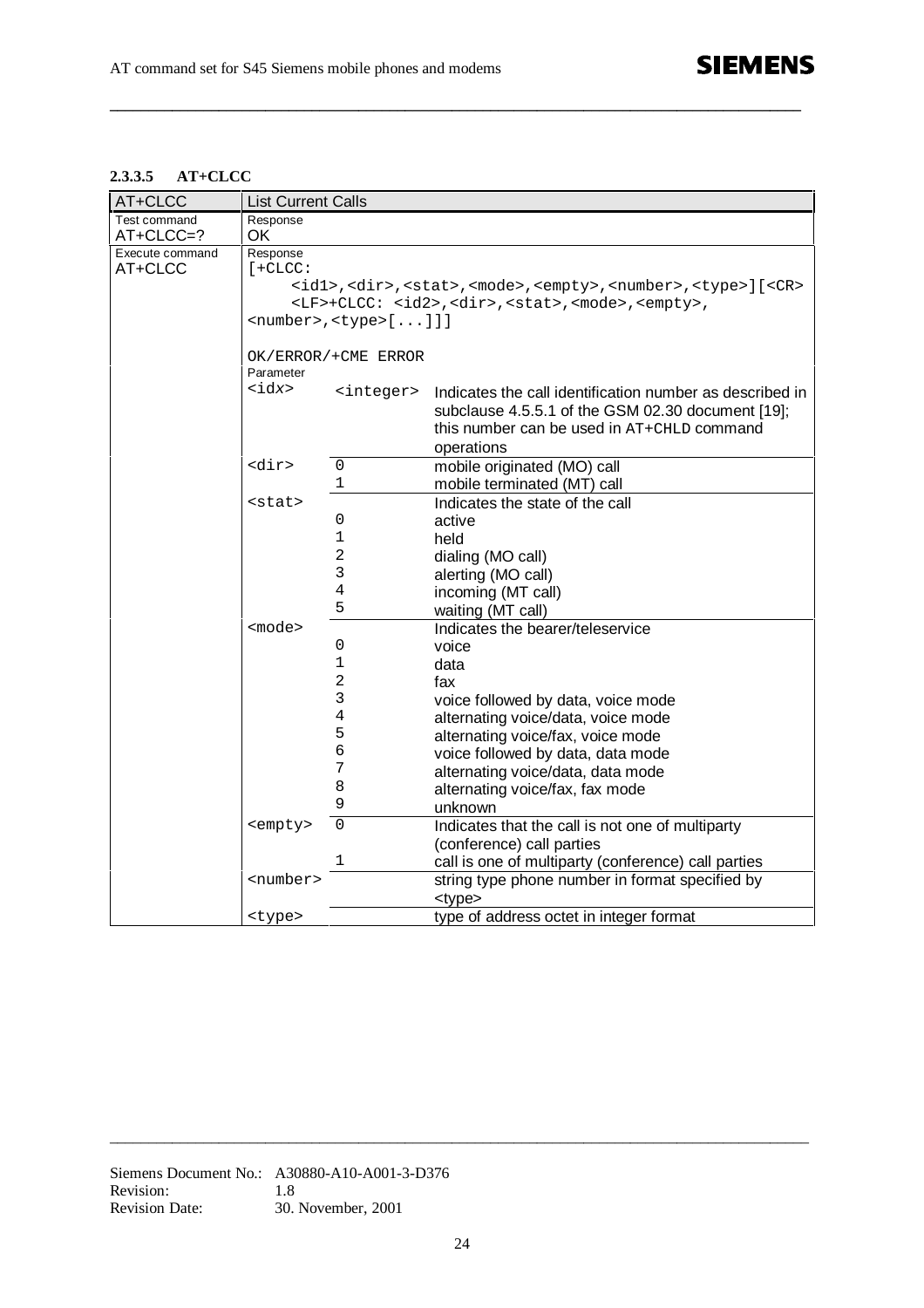#### **2.3.3.6 AT+CLCK**

| AT+CLCK                                                                                     | Switch locking on and off<br>Revision to GSM 07.07 according to CR TDOC ETSI/SMG4 187/96 |                                  |                                                                 |  |
|---------------------------------------------------------------------------------------------|------------------------------------------------------------------------------------------|----------------------------------|-----------------------------------------------------------------|--|
| Test command                                                                                | Response                                                                                 |                                  |                                                                 |  |
| AT+CLCK=?                                                                                   | +CLCK: (list of supported <fac>s)</fac>                                                  |                                  |                                                                 |  |
|                                                                                             | OK/ERROR/+CME ERROR                                                                      |                                  |                                                                 |  |
|                                                                                             | Parameter<br>$<$ fac>                                                                    |                                  |                                                                 |  |
|                                                                                             |                                                                                          | CS                               | Keyboard lock                                                   |  |
|                                                                                             |                                                                                          | PS                               | Phone locked to SIM (device code)                               |  |
|                                                                                             |                                                                                          | SC                               | SIM card (PIN)                                                  |  |
|                                                                                             |                                                                                          | FD                               | FDN lock                                                        |  |
|                                                                                             |                                                                                          | AΟ                               | BAOC (bar all outgoing calls)                                   |  |
|                                                                                             |                                                                                          | ΟI                               | BOIC (bar outgoing international calls)                         |  |
|                                                                                             |                                                                                          | <b>OX</b>                        | BOIC-exHC (bar outgoing international calls except              |  |
|                                                                                             |                                                                                          |                                  | to home country)                                                |  |
|                                                                                             |                                                                                          | ΑI                               | BAIC (bar all incoming calls)                                   |  |
|                                                                                             |                                                                                          | IR                               | BIC-Roam (bar incoming calls when roaming                       |  |
|                                                                                             |                                                                                          |                                  | outside the home country)                                       |  |
|                                                                                             |                                                                                          | AВ                               | All Barring services                                            |  |
|                                                                                             |                                                                                          | AG                               | All outgoing barring services                                   |  |
|                                                                                             |                                                                                          | AC                               | All incoming barring services                                   |  |
| Write command<br>AT+CLCK= <fac>, <mode>[, <passwd>[,<class>]]</class></passwd></mode></fac> |                                                                                          |                                  |                                                                 |  |
|                                                                                             | Parameter                                                                                |                                  |                                                                 |  |
|                                                                                             | $<$ fac>                                                                                 |                                  | See Test command                                                |  |
|                                                                                             | $mode$                                                                                   | 0                                | Cancels lock                                                    |  |
|                                                                                             |                                                                                          | 1                                | Activates lock                                                  |  |
|                                                                                             |                                                                                          | $\overline{2}$                   | Queries lock status                                             |  |
|                                                                                             | <passwd></passwd>                                                                        |                                  | Password                                                        |  |
|                                                                                             | <class></class>                                                                          | 1                                | Voice                                                           |  |
|                                                                                             |                                                                                          | 2                                | Data                                                            |  |
|                                                                                             |                                                                                          | 4                                | Fax                                                             |  |
|                                                                                             |                                                                                          | $\overline{1}$<br>$\overline{8}$ | Voice, Data and FAX (default)                                   |  |
|                                                                                             |                                                                                          | 16                               | <b>SMS</b>                                                      |  |
|                                                                                             |                                                                                          | 32                               | data circuit sync<br>data circuit async                         |  |
|                                                                                             |                                                                                          | 64                               | dedicated packet access                                         |  |
|                                                                                             |                                                                                          | 128                              | dedicated PAD access                                            |  |
| Cont. Next page                                                                             |                                                                                          | Χ                                | combination of some of the above classes, e.g.                  |  |
|                                                                                             |                                                                                          |                                  | 255 regroups all classes and 5 regroups Voice and<br><b>FAX</b> |  |

Siemens Document No.: A30880-A10-A001-3-D376 Revision: 1.8 Revision Date: 30. November. 2001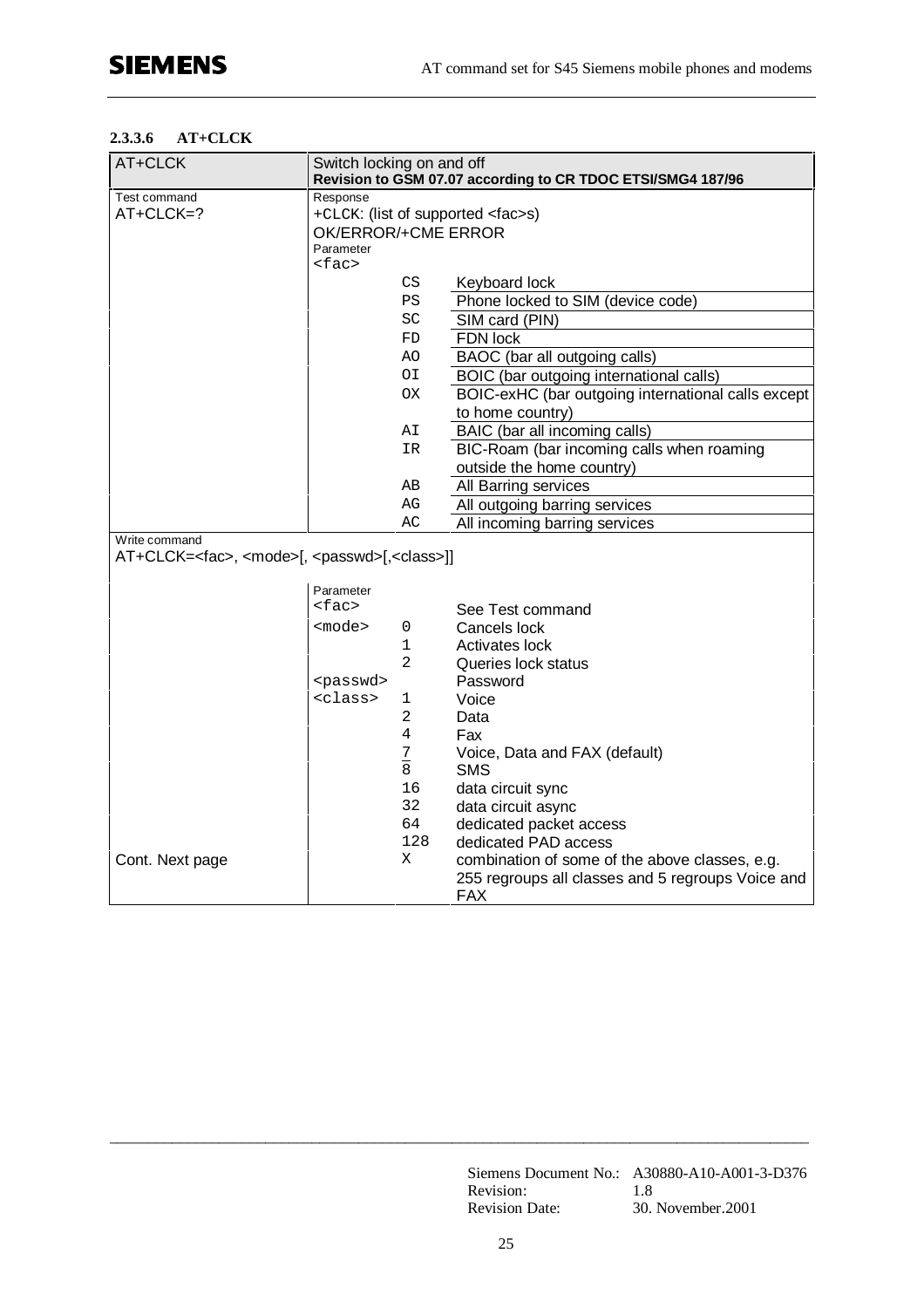| Cont. | Response                                                                       |                                                                   |     |  |  |  |
|-------|--------------------------------------------------------------------------------|-------------------------------------------------------------------|-----|--|--|--|
|       | If $mode = 2$ and command is successful                                        |                                                                   |     |  |  |  |
|       |                                                                                | +CLCK: <status>[,<class1>[<cr><lf></lf></cr></class1></status>    |     |  |  |  |
|       |                                                                                | $+CLCK:$ <status>, <math>class2]</math></status>                  |     |  |  |  |
|       | OK/ERROR/+CME ERROR                                                            |                                                                   |     |  |  |  |
|       | Parameter                                                                      |                                                                   | Off |  |  |  |
|       | <status></status>                                                              |                                                                   |     |  |  |  |
|       |                                                                                |                                                                   | On  |  |  |  |
|       | Note:                                                                          |                                                                   |     |  |  |  |
|       | If no device code (" $PS$ ") has previously been entered, $at + clck = ps$ , 2 |                                                                   |     |  |  |  |
|       | will return an error.                                                          |                                                                   |     |  |  |  |
|       |                                                                                | It is possible to set a new device code or to delete it using the |     |  |  |  |
|       | AT+CPWD command.                                                               |                                                                   |     |  |  |  |

**\_\_\_\_\_\_\_\_\_\_\_\_\_\_\_\_\_\_\_\_\_\_\_\_\_\_\_\_\_\_\_\_\_\_\_\_\_\_\_\_\_\_\_\_\_\_\_\_\_\_\_\_\_\_\_\_\_\_\_\_\_\_\_\_\_\_\_\_\_\_\_\_\_\_\_\_\_\_\_\_\_\_\_\_\_\_\_\_\_**

#### **2.3.3.7 AT+CLIP**

| AT+CLIP                     |                                                                         |                | Display telephone number of calling party                        |                                                                  |
|-----------------------------|-------------------------------------------------------------------------|----------------|------------------------------------------------------------------|------------------------------------------------------------------|
| Test command<br>$AT+CLIP=?$ | Response<br>+CLIP: (list of supported <n>s)<br/>OK/ERROR/+CME ERROR</n> |                |                                                                  |                                                                  |
|                             | Parameter                                                               |                |                                                                  |                                                                  |
|                             | $<$ n $>$                                                               |                | 0<br>1                                                           | Suppresses unsolicited messages<br>Displays unsolicited messages |
| Read command                | Response                                                                |                |                                                                  |                                                                  |
| AT+CLIP?                    | OK/ERROR/+CME ERROR                                                     |                | +CLIP: <n>, <m>,<class>,,<cli validity=""></cli></class></m></n> |                                                                  |
|                             |                                                                         |                |                                                                  |                                                                  |
|                             | Parameter                                                               |                |                                                                  |                                                                  |
|                             | $n$                                                                     |                | See Test command                                                 |                                                                  |
|                             | $<$ m $>$                                                               | 0              | CLIP not booked                                                  |                                                                  |
|                             |                                                                         | 1              | CLIP booked                                                      |                                                                  |
|                             |                                                                         | 2              | Unknown                                                          |                                                                  |
|                             | <class></class>                                                         | $\mathbf 1$    | Voice                                                            |                                                                  |
|                             |                                                                         | $\overline{2}$ | Data                                                             |                                                                  |
|                             |                                                                         | $\overline{4}$ | Fax                                                              |                                                                  |
|                             |                                                                         | $\frac{7}{8}$  | Voice, Data and FAX (default)                                    |                                                                  |
|                             |                                                                         |                | <b>SMS</b>                                                       |                                                                  |
|                             |                                                                         | 16<br>32       | data circuit sync                                                |                                                                  |
|                             |                                                                         | 64             | data circuit async                                               |                                                                  |
|                             |                                                                         | 128            | dedicated packet access<br>dedicated PAD access                  |                                                                  |
|                             |                                                                         | Χ              |                                                                  | combination of some of the above classes, e.g. 255               |
|                             |                                                                         |                |                                                                  | regroups all classes and 5 regroups Voice and FAX                |
|                             | $cli$                                                                   | $\Omega$       | <b>CLI</b> valid                                                 |                                                                  |
|                             | validity>                                                               |                |                                                                  |                                                                  |
|                             |                                                                         | 1              | CLI withheld by originator                                       |                                                                  |
| Cont. Next page             |                                                                         | $\overline{2}$ | CLI not available due to network                                 |                                                                  |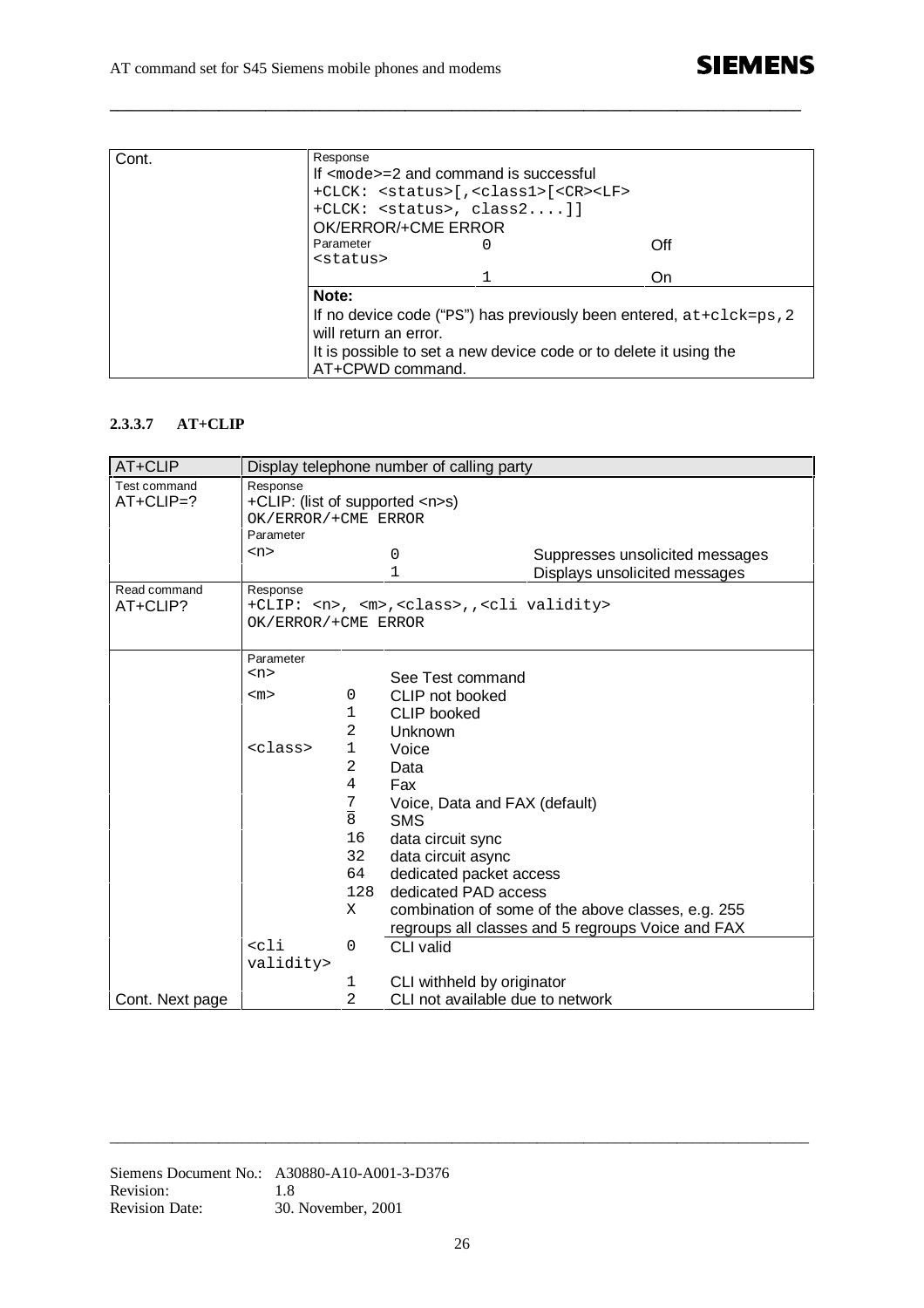| Write command<br>$AT+CLIP=[1]$ |                                                             |                  |
|--------------------------------|-------------------------------------------------------------|------------------|
|                                | Parameter                                                   |                  |
|                                | $<$ n $>$                                                   | See Read command |
|                                | Response                                                    |                  |
|                                | OK/ERROR/+CME ERROR                                         |                  |
|                                | Unsolicited message                                         |                  |
|                                | +CLIP: <num>,<type>,,,,<cli validity=""></cli></type></num> |                  |

#### **2.3.3.8 AT+CLIR**

| AT+CLIR        | Select Incognito Mode (Call Line Identification Restriction) |          |                                                          |
|----------------|--------------------------------------------------------------|----------|----------------------------------------------------------|
| Test command   | Response                                                     |          |                                                          |
| $AT+CLIR=?$    | +CLIR: (list of supported <n>s)</n>                          |          |                                                          |
|                | OK/ERROR/+CME ERROR                                          |          |                                                          |
|                | Parameter                                                    |          |                                                          |
|                | < n                                                          | 0        | Presentation indicator is used according to network      |
|                |                                                              | 1        | CLIR invocation (incognito)                              |
|                |                                                              | 2        | CLIR suppression (not incognito)                         |
| Read command   | Response                                                     |          |                                                          |
| AT+CLIR?       | $+CLIR: ~, ~$                                                |          |                                                          |
|                | OK/ERROR/+CME ERROR                                          |          |                                                          |
|                |                                                              |          |                                                          |
|                | Parameter                                                    |          |                                                          |
|                | $<$ n>                                                       |          | See Test command                                         |
|                | $<$ m $>$                                                    | $\Omega$ | CLIR not provisioned (not incognito)                     |
|                |                                                              | 1        | CLIR provisioned in permanent mode (incognito)           |
|                |                                                              | 2        | Unknown                                                  |
|                |                                                              | 3        | CLIR temporarly mode presentation restricted (next call  |
|                |                                                              |          | incognito)                                               |
|                |                                                              | 4        | CLIR temporarly mode presentation allowed (next call not |
|                |                                                              |          | incognito)                                               |
| Write command  | Parameter                                                    |          | See Read command                                         |
| $AT+CLIR=[np]$ | $<$ n>                                                       |          |                                                          |
|                | Response                                                     |          |                                                          |
|                | OK/ERROR/+CME ERROR                                          |          |                                                          |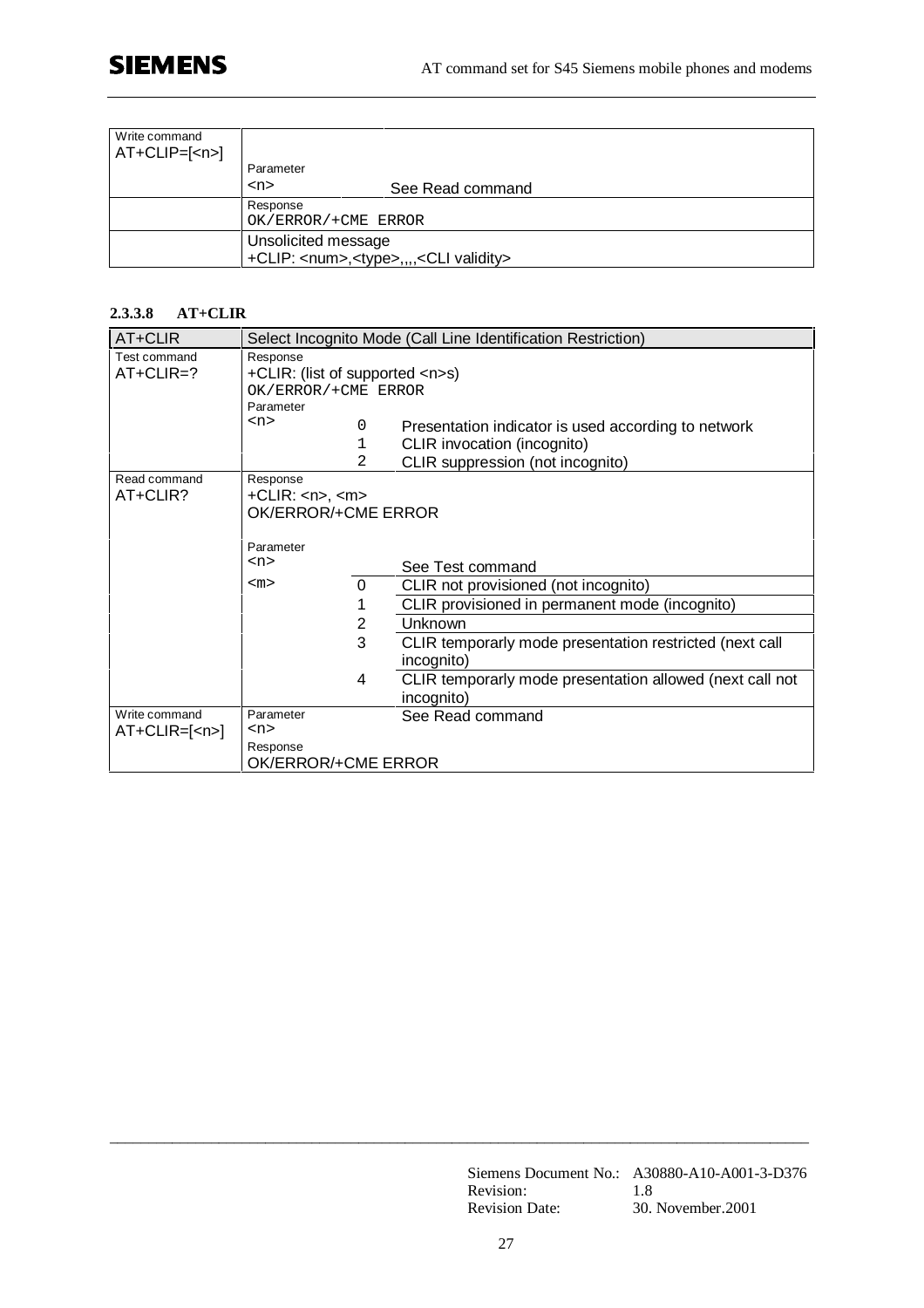#### **2.3.3.9 AT+CNUM**

| AT+CNUM       | Read own numbers               |                                                                                                                                                                      |  |
|---------------|--------------------------------|----------------------------------------------------------------------------------------------------------------------------------------------------------------------|--|
| Test command  | Response                       |                                                                                                                                                                      |  |
| $AT+$ CNUM=?  | +CNUM:                         |                                                                                                                                                                      |  |
|               | OK/ERROR/+CME ERROR            |                                                                                                                                                                      |  |
| Write command | Parameter                      |                                                                                                                                                                      |  |
| AT+CNUM       | $+$ CNUM:                      | $[<\alpha$ lphal>], <numberl>,<typel><math>[]</math></typel></numberl>                                                                                               |  |
|               | Response                       |                                                                                                                                                                      |  |
|               | OK/ERROR/+CME ERROR            |                                                                                                                                                                      |  |
|               | Parameter<br><alphax></alphax> | optional alphanumeric string associated with <numberx>;<br/>used character set should be the one selected with<br/>command Select TE Character Set AT+CSCS</numberx> |  |
|               | <numberx></numberx>            | string type phone number of format specified by <typex></typex>                                                                                                      |  |
|               | <type<i>x&gt;</type<i>         | type of address octet in integer format (refer GSM 04.08 [8]<br>subclause 10.5.4.7)                                                                                  |  |

**\_\_\_\_\_\_\_\_\_\_\_\_\_\_\_\_\_\_\_\_\_\_\_\_\_\_\_\_\_\_\_\_\_\_\_\_\_\_\_\_\_\_\_\_\_\_\_\_\_\_\_\_\_\_\_\_\_\_\_\_\_\_\_\_\_\_\_\_\_\_\_\_\_\_\_\_\_\_\_\_\_\_\_\_\_\_\_\_\_**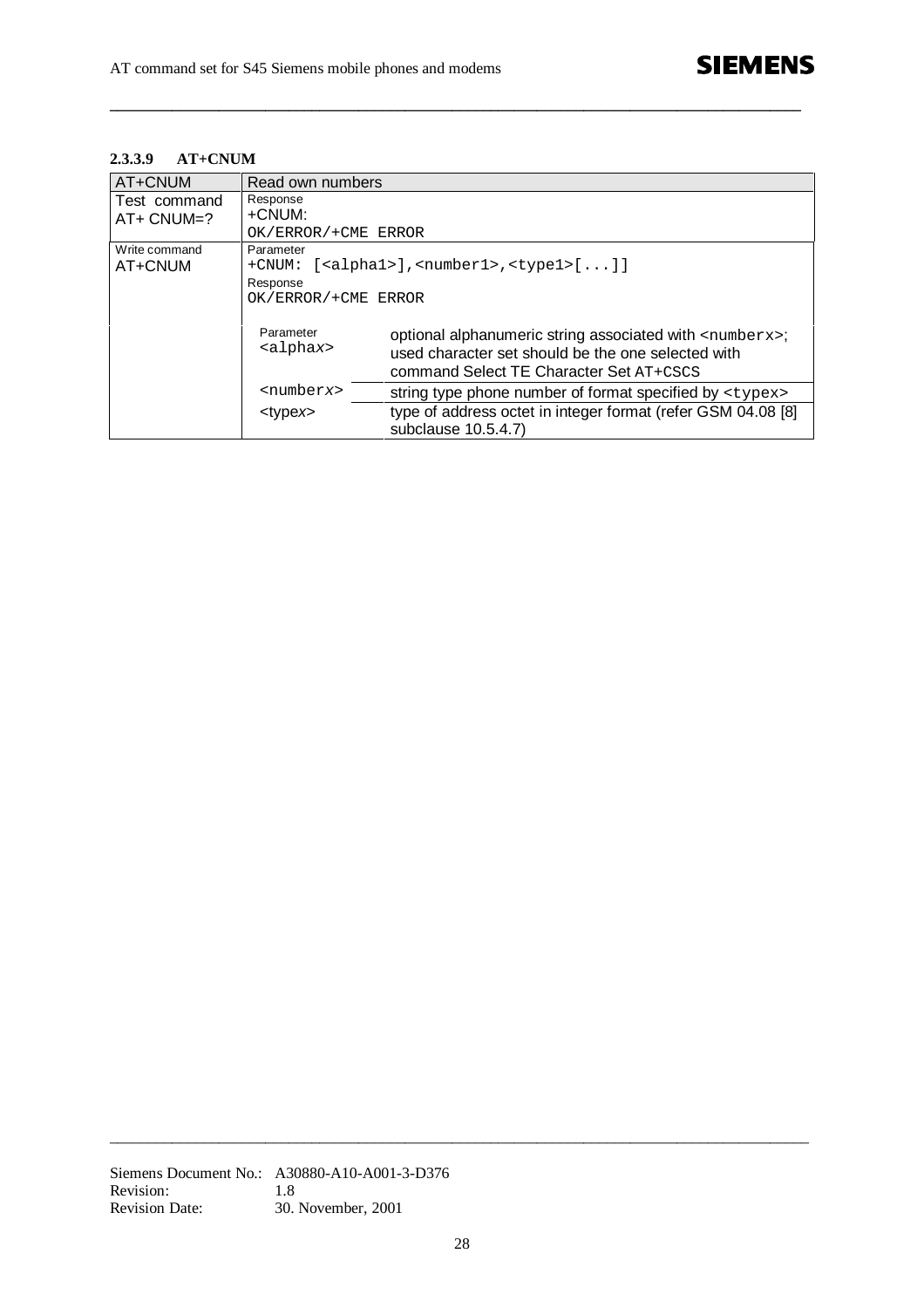#### **2.3.3.10 AT+COLP**

| AT+COLP       | <b>Connected Line Identification Presentation</b> |   |                                        |
|---------------|---------------------------------------------------|---|----------------------------------------|
| Test command  | Response                                          |   |                                        |
| $AT+COLP=?$   | +COLP: (list of supported <n>s)</n>               |   |                                        |
|               | OK/ERROR/+CME ERROR                               |   |                                        |
|               | Parameter                                         |   |                                        |
|               | $<$ n>                                            |   | Disable                                |
|               |                                                   |   | Enable                                 |
| Read command  | Response                                          |   |                                        |
| AT+COLP?      | $+COLP:$ <n>, <m></m></n>                         |   |                                        |
|               | OK/ERROR/+CME ERROR                               |   |                                        |
|               |                                                   |   |                                        |
|               | Parameter                                         |   |                                        |
|               | $<$ n>                                            |   | See Test command                       |
|               | $<$ m $>$                                         | 0 | COLP not provisioned (no presentation) |
|               |                                                   |   | COLP provisioned                       |
|               |                                                   | 2 | Unknown                                |
| Write command | Parameter                                         |   |                                        |
| $AT+COLP=[1]$ | $<$ n>                                            |   | See Test command                       |
|               | Response                                          |   |                                        |
|               | OK/ERROR/+CME ERROR                               |   |                                        |
|               | Unexpected message                                |   |                                        |
|               |                                                   |   |                                        |
|               | +COLP: <num>,<type></type></num>                  |   |                                        |

#### **2.3.3.11 AT+COPN**

| AT+COPN                    | Read operator names                                                           |                                                                                                                                                         |  |
|----------------------------|-------------------------------------------------------------------------------|---------------------------------------------------------------------------------------------------------------------------------------------------------|--|
| Test command<br>AT+COPN=?  | Response<br>OK.                                                               |                                                                                                                                                         |  |
| Execute command<br>AT+COPN | Response<br>$+$ COPN $:$<br>OK/ERROR/+CME ERROR<br>Parameter<br><oper></oper> | +COPN:numeric <oper>,long alphanumeric <oper><cr><lf><br/>Network operator in numeric and alphanumeric notation see<br/>AT^SPLM</lf></cr></oper></oper> |  |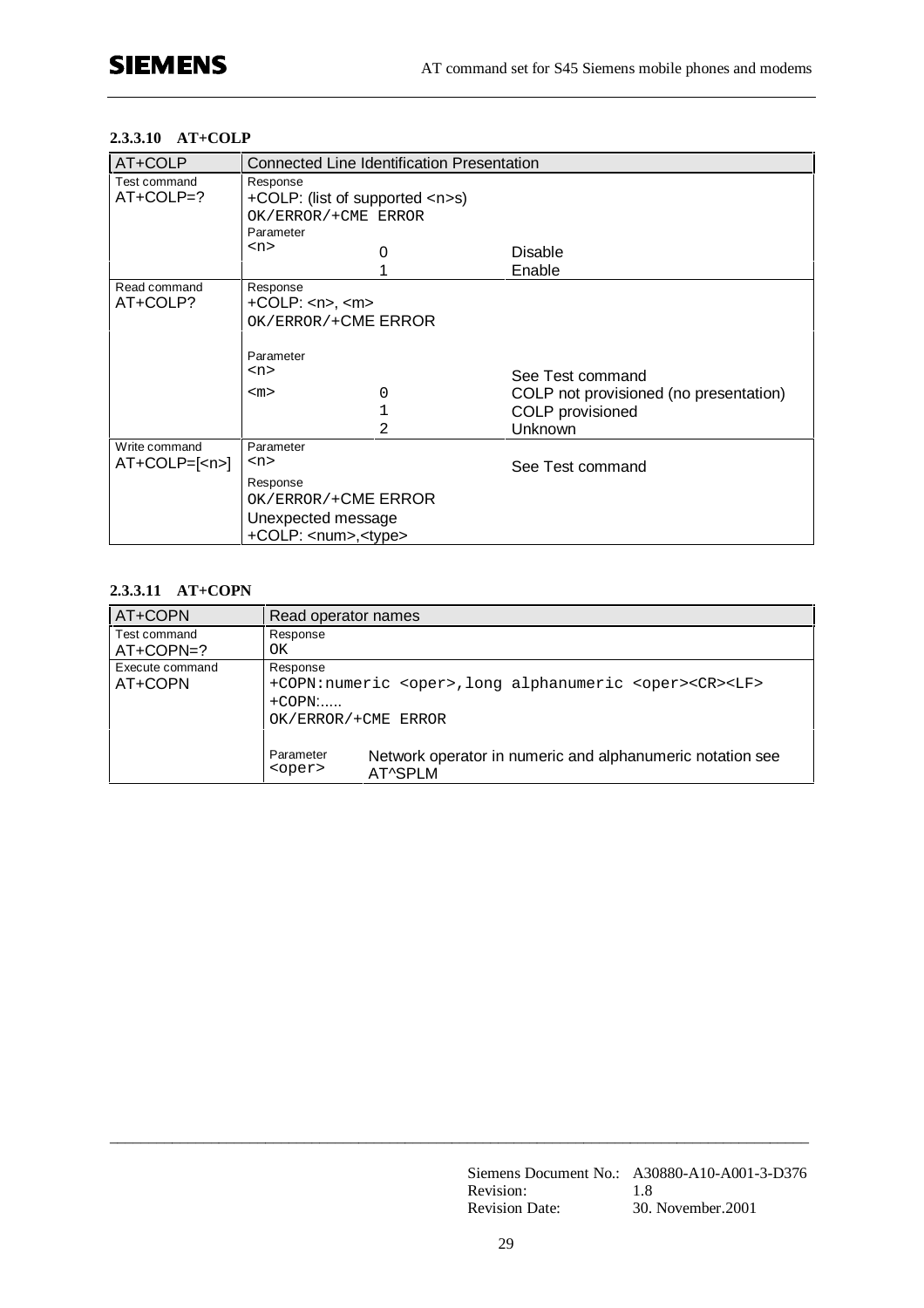#### **2.3.3.12 AT+COPS**

| AT+COPS                                                                  | Commands concerning selection of network operator               |                                                                 |  |
|--------------------------------------------------------------------------|-----------------------------------------------------------------|-----------------------------------------------------------------|--|
| Test command                                                             | Response                                                        |                                                                 |  |
| AT+COPS=?                                                                | +COPS:<br>[list of supported ( <stat>, long alphanumeric</stat> |                                                                 |  |
|                                                                          | <oper>,,numeric <oper>)s][,,( list of supported</oper></oper>   |                                                                 |  |
|                                                                          | <mode>s), ( list of supported <format>s)]</format></mode>       |                                                                 |  |
|                                                                          | OK/ERROR/+CME ERROR                                             |                                                                 |  |
|                                                                          | Parameter<br>0                                                  | Unknown                                                         |  |
|                                                                          | $<$ stat $>$                                                    |                                                                 |  |
|                                                                          | 1                                                               | Useful network operator                                         |  |
|                                                                          | $\overline{a}$                                                  | Used network operator                                           |  |
|                                                                          | 3                                                               | Prohibited network operator                                     |  |
|                                                                          | <oper></oper>                                                   | Operator in the format according to <mode></mode>               |  |
|                                                                          | $mode$<br>0                                                     | Automatic mode                                                  |  |
|                                                                          | 1                                                               | Manual selection of network operator                            |  |
|                                                                          | 3                                                               | Setting of format                                               |  |
|                                                                          | 4                                                               | Automatic, manual selected                                      |  |
|                                                                          | <format><br/>0</format>                                         | Long alphanumeric                                               |  |
|                                                                          | 2                                                               | Numeric <oper></oper>                                           |  |
| Read command                                                             | Response                                                        |                                                                 |  |
| AT+COPS?                                                                 |                                                                 | +COPS: <mode>[,<format>,<oper]< td=""></oper]<></format></mode> |  |
|                                                                          | OK/ERROR/+CME ERROR                                             |                                                                 |  |
|                                                                          | Parameter                                                       |                                                                 |  |
|                                                                          | $mode$                                                          | See Test command                                                |  |
|                                                                          | <format></format>                                               | See Test command                                                |  |
|                                                                          | <oper></oper>                                                   | Network operator                                                |  |
| Write command                                                            |                                                                 |                                                                 |  |
| AT+COPS= <mode>[,<format>[,<oper>]]<br/>Parameter</oper></format></mode> |                                                                 |                                                                 |  |
|                                                                          | $mode$                                                          | See Test command                                                |  |
|                                                                          | <format></format>                                               | See Test command                                                |  |
|                                                                          |                                                                 | If $<$ mode $>$ = 1, $<$ format $>$ can only = 2                |  |
|                                                                          |                                                                 | In numeric form only                                            |  |
|                                                                          | <oper><br/>Response</oper>                                      |                                                                 |  |
|                                                                          | OK/ERROR/+CME ERROR                                             |                                                                 |  |
|                                                                          |                                                                 |                                                                 |  |

**\_\_\_\_\_\_\_\_\_\_\_\_\_\_\_\_\_\_\_\_\_\_\_\_\_\_\_\_\_\_\_\_\_\_\_\_\_\_\_\_\_\_\_\_\_\_\_\_\_\_\_\_\_\_\_\_\_\_\_\_\_\_\_\_\_\_\_\_\_\_\_\_\_\_\_\_\_\_\_\_\_\_\_\_\_\_\_\_\_**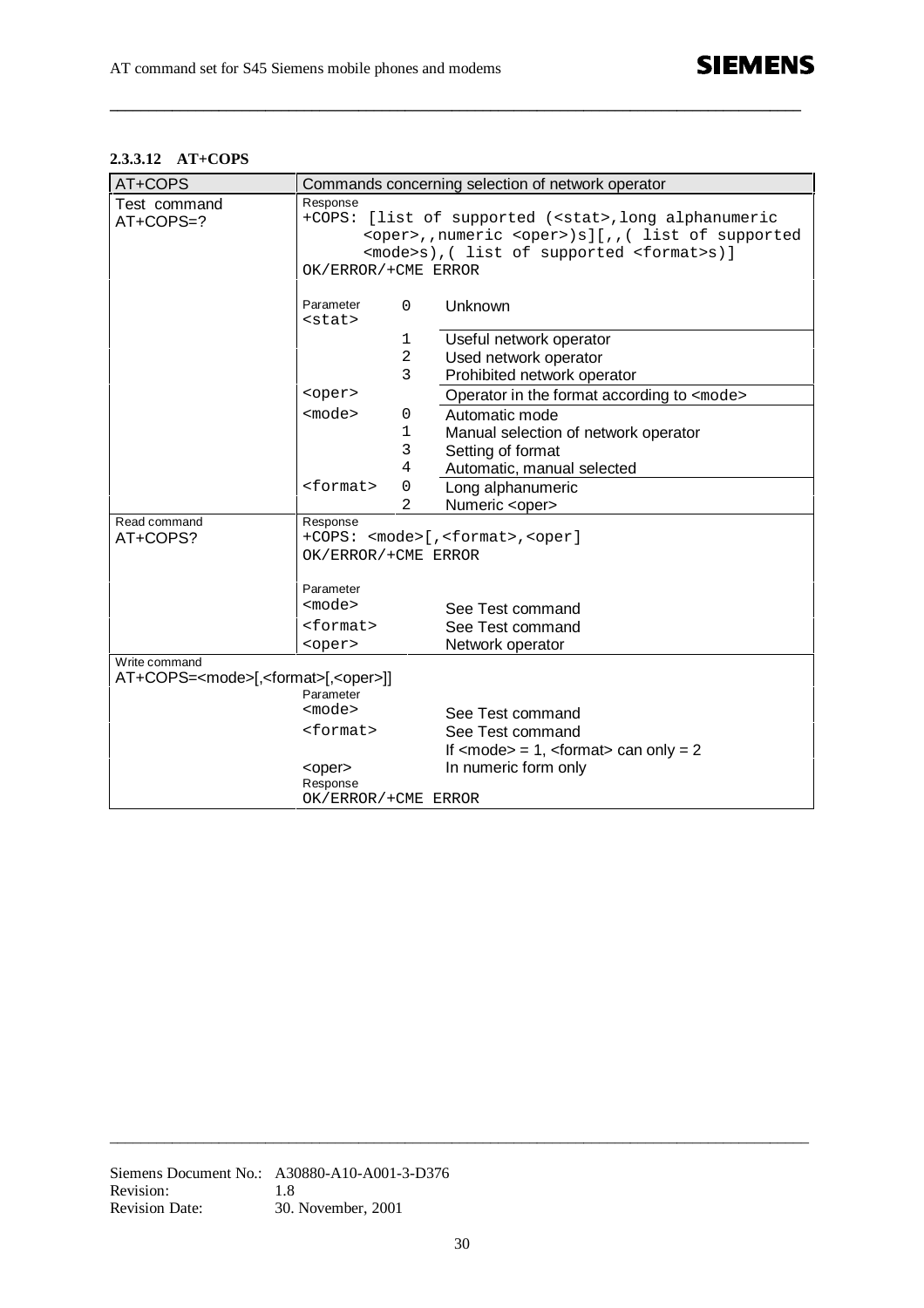#### **2.3.3.13 AT+CPOL**

| AT+CPOL                     | Preferred operator list                                                                           |                                                                                   |  |
|-----------------------------|---------------------------------------------------------------------------------------------------|-----------------------------------------------------------------------------------|--|
| Test command<br>$AT+CPOL=?$ | Response<br>+CPOL: (list of supported <index>s), (list of supported <format>s)</format></index>   |                                                                                   |  |
|                             | Parameter<br><index></index>                                                                      | the order number of operator in the SIM preferred operator list                   |  |
|                             | <format><br/>2</format>                                                                           | numeric                                                                           |  |
| Read command<br>AT+CPOL?    | Response<br>$+$ CPOL: $\ldots$                                                                    | +CPOL: <index>, <format>,<operator><cr><lf></lf></cr></operator></format></index> |  |
|                             | OK/ERROR/+CME ERROR<br>Parameter                                                                  |                                                                                   |  |
|                             | <index></index>                                                                                   | See Test command                                                                  |  |
|                             | <format></format>                                                                                 | See Test command                                                                  |  |
| Write command               | AT+CPOL=[ <index>][, <format>[,<oper>]]<br/>Parameter<br/><index></index></oper></format></index> |                                                                                   |  |
|                             |                                                                                                   | See Test command                                                                  |  |
|                             | <format></format>                                                                                 | See Test command                                                                  |  |
|                             | <oper><br/>Response</oper>                                                                        | operator                                                                          |  |
|                             | OK/ERROR/+CME ERROR                                                                               |                                                                                   |  |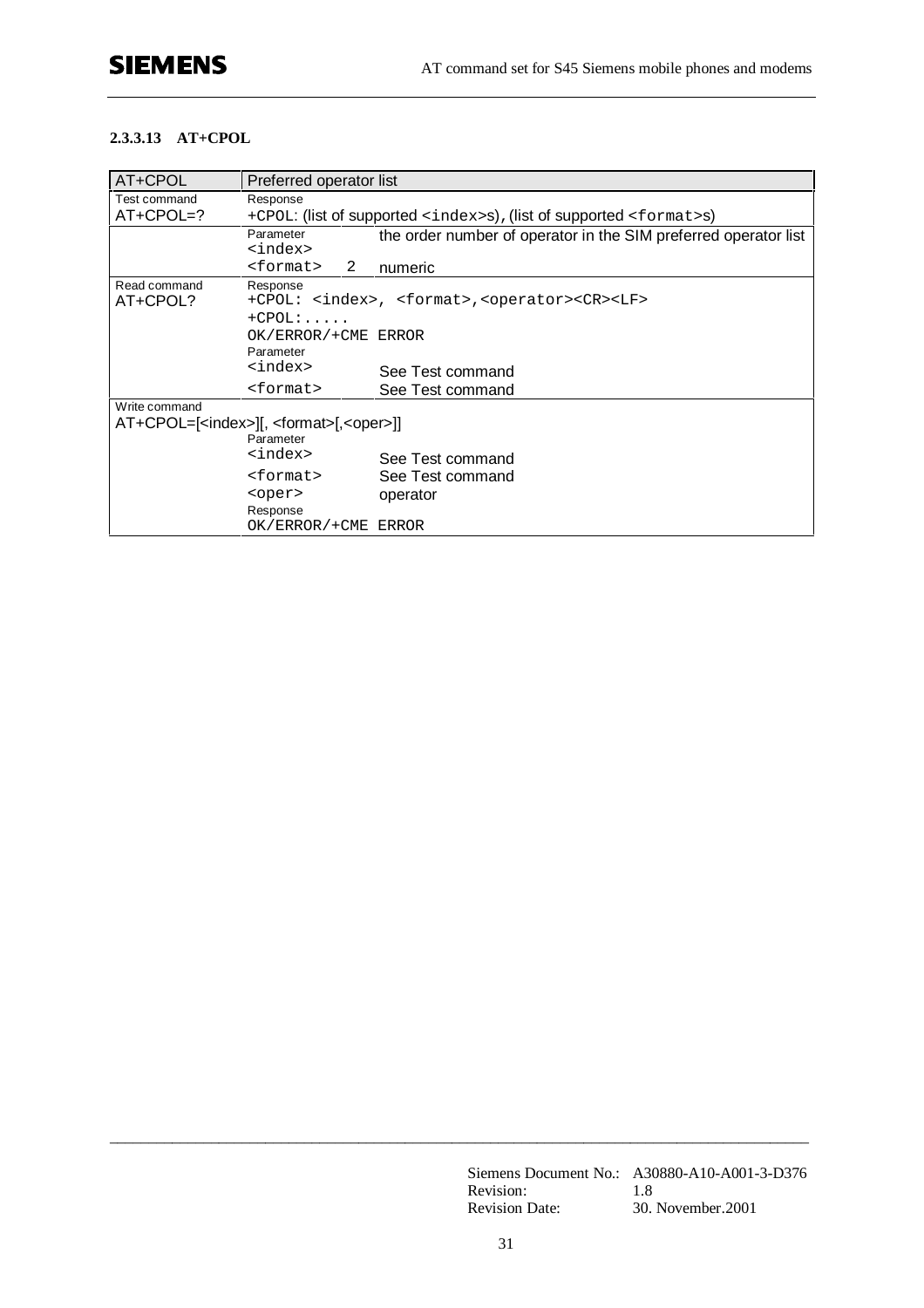#### **2.3.3.14 AT+CPWD**

| BOIC-exHC (bar outgoing international calls except to |
|-------------------------------------------------------|
|                                                       |
| BIC-Roam (bar incoming calls when roaming outside the |
|                                                       |
|                                                       |
|                                                       |
|                                                       |
|                                                       |
|                                                       |
|                                                       |
|                                                       |
|                                                       |
|                                                       |
| previously been entered                               |
|                                                       |
|                                                       |
| when no password has                                  |

**\_\_\_\_\_\_\_\_\_\_\_\_\_\_\_\_\_\_\_\_\_\_\_\_\_\_\_\_\_\_\_\_\_\_\_\_\_\_\_\_\_\_\_\_\_\_\_\_\_\_\_\_\_\_\_\_\_\_\_\_\_\_\_\_\_\_\_\_\_\_\_\_\_\_\_\_\_\_\_\_\_\_\_\_\_\_\_\_\_**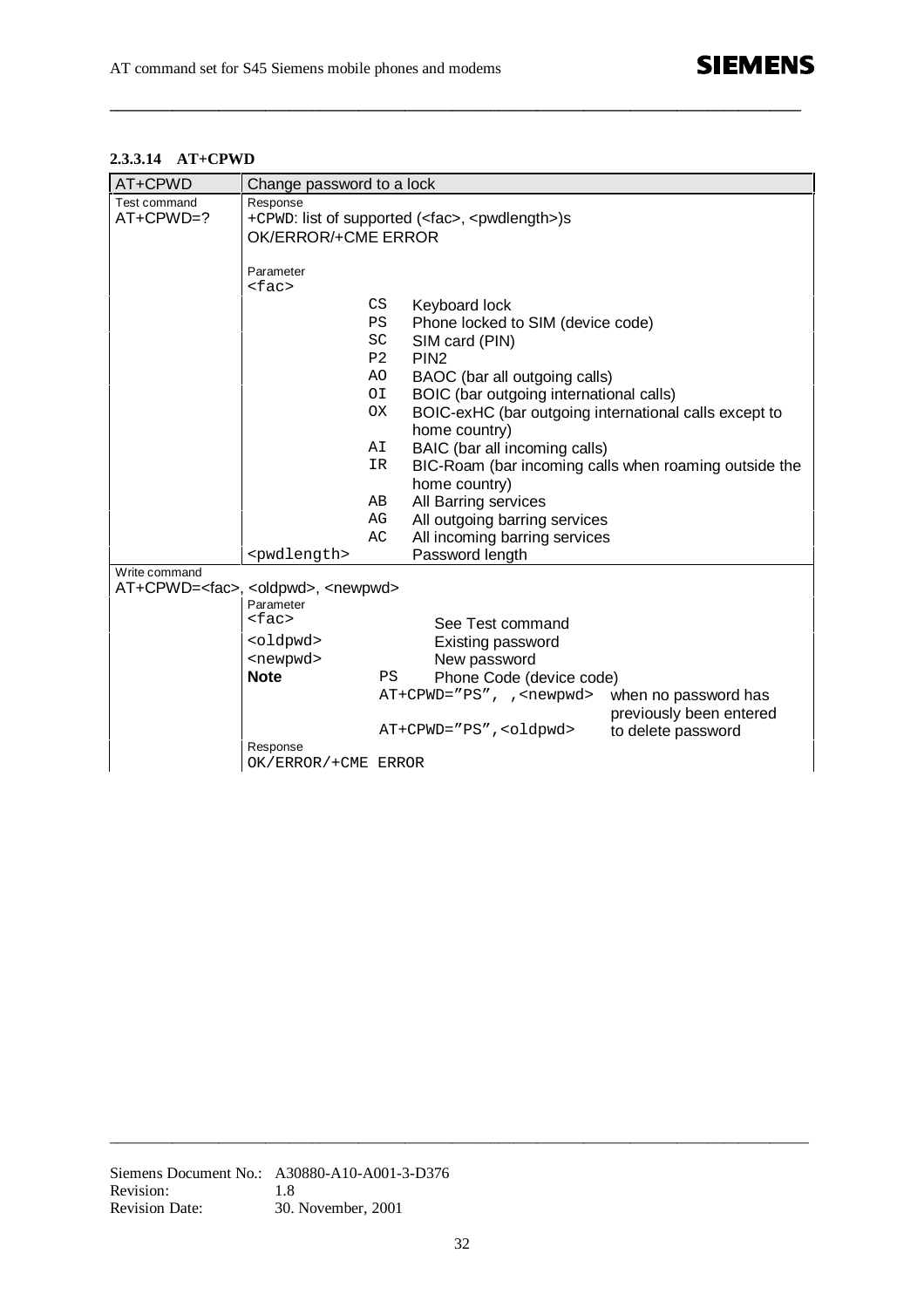#### **2.3.3.15 AT+CREG**

| AT+CREG           | Network registration                                        |                                                      |  |
|-------------------|-------------------------------------------------------------|------------------------------------------------------|--|
| Test command      | Response                                                    |                                                      |  |
| AT+CREG=?         | +CREG: (list of supported <n>s)<br/>OK/ERROR/+CME ERROR</n> |                                                      |  |
|                   |                                                             |                                                      |  |
|                   | Parameter<br>$\Omega$                                       | Suppresses the unexpected network status messages    |  |
|                   | $<$ n $>$                                                   |                                                      |  |
|                   | 1                                                           | Displays the unexpected network status messages      |  |
|                   | 2                                                           | Enables unexpected network registration and location |  |
|                   |                                                             | information messages                                 |  |
|                   | OK/ERROR/+CME ERROR                                         |                                                      |  |
| Read command      | Response                                                    |                                                      |  |
| AT+CREG?          |                                                             | +CREG: <n>,<stat>[,<lac>,<ci>]</ci></lac></stat></n> |  |
|                   | OK/ERROR/+CME ERROR                                         |                                                      |  |
|                   | Parameter<br>$n$                                            |                                                      |  |
|                   |                                                             | See Test command                                     |  |
|                   | <stat><br/>0</stat>                                         | Not checked in, not seeking                          |  |
|                   | 1                                                           | Checked in                                           |  |
|                   | $\overline{2}$                                              | Not checked in, but seeking a network                |  |
|                   | 3                                                           | Check-in denied by network                           |  |
|                   | 4                                                           | Unknown                                              |  |
|                   | 5                                                           | Registered, roaming                                  |  |
|                   | $Lac$                                                       | Hexadecimal 2-byte string type of location area code |  |
|                   | $<$ ci>                                                     | Hexadecimal 2-byte string type of cell ID            |  |
| Write command     | Response                                                    |                                                      |  |
| $AT + CREG = < n$ | OK/ERROR/+CME ERROR                                         |                                                      |  |
|                   | Parameter                                                   |                                                      |  |
|                   | $<$ n>                                                      | See Test command                                     |  |
|                   | Unsolicited message                                         |                                                      |  |
|                   | +CREG: <stat></stat>                                        |                                                      |  |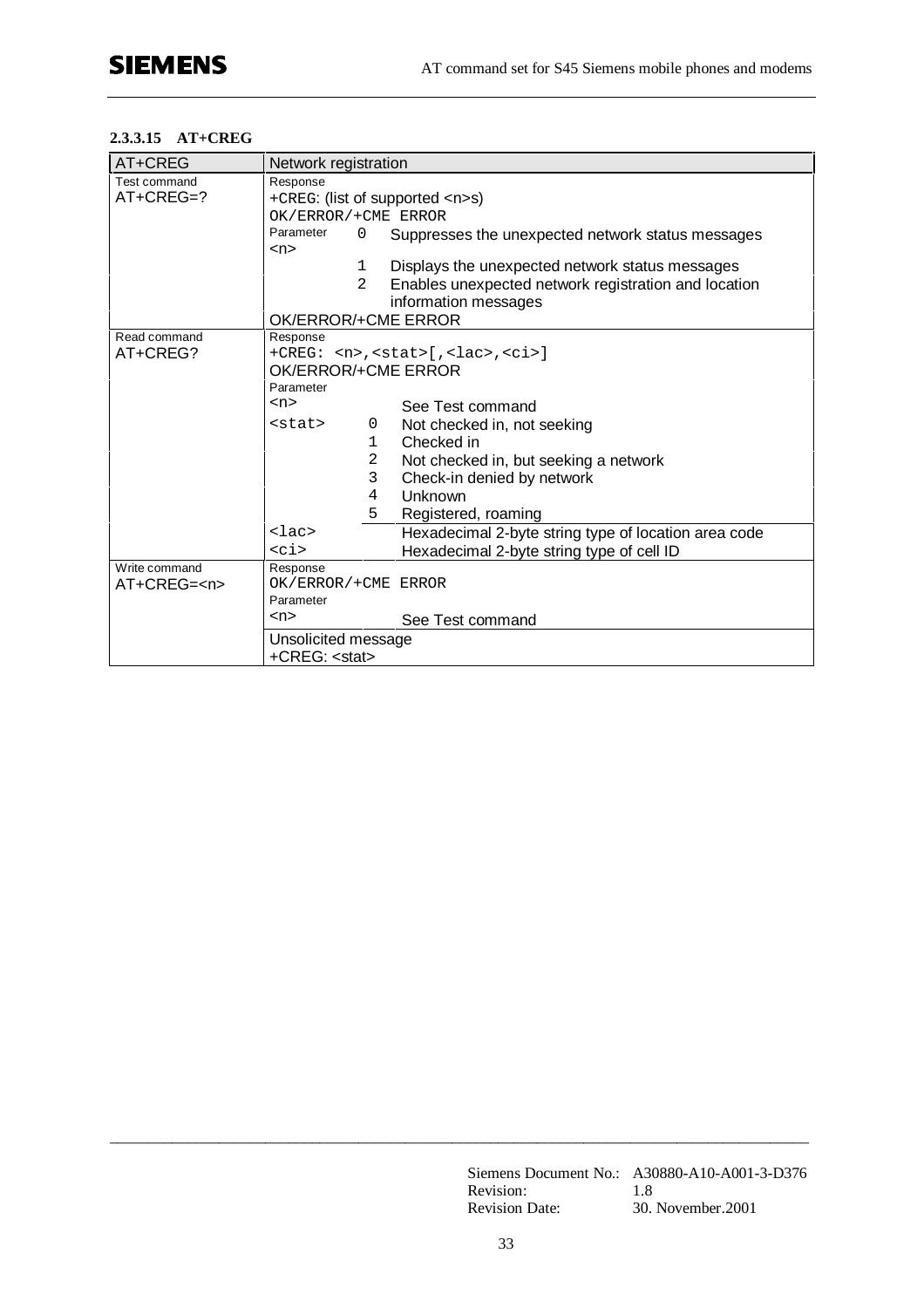#### **2.3.3.16 AT+CSSN**

| AT+CSSN        | Supplementary service notifications |          | Revision according to GSM 07.07 Version 5.0.0                                        |
|----------------|-------------------------------------|----------|--------------------------------------------------------------------------------------|
| Test command   | Response                            |          |                                                                                      |
| AT+CSSN=?      | +CSSN:                              |          | (list of supported $\langle n \rangle$ s), (list of supported $\langle m \rangle$ s) |
|                |                                     |          |                                                                                      |
|                | Parameter                           |          |                                                                                      |
|                | <n></n>                             | 0        | Suppresses the +CSSI messages                                                        |
|                |                                     | 1        | Activates the +CSSI messages                                                         |
|                | <m></m>                             | $\Omega$ | Suppresses the +CSSU messages                                                        |
|                |                                     | 1        | Activates the +CSSU messages                                                         |
|                |                                     |          | For supported +CSSI/+CSSU messages, see section                                      |
|                |                                     |          | 2.4.3 below.                                                                         |
| Read command   | Response                            |          |                                                                                      |
| AT+CSSN?       | +CSSN:<br>$<$ n>, $<$ m>            |          |                                                                                      |
|                | Parameter                           |          |                                                                                      |
|                | $<$ n>                              |          | See Test command                                                                     |
|                | <m></m>                             |          | See Test command                                                                     |
| Write command  |                                     |          |                                                                                      |
| $AT+CSSN=[,]1$ |                                     |          |                                                                                      |
|                | Parameter                           |          |                                                                                      |
|                | $<$ n>                              |          | See Test command                                                                     |
|                | <m></m>                             |          | See Test command                                                                     |
|                |                                     |          |                                                                                      |
|                | Unsolicited message                 |          |                                                                                      |
|                | $+CSSI: code1$                      |          |                                                                                      |
|                | $+CSSU: code2$                      |          |                                                                                      |
|                | Parameter                           |          |                                                                                      |
|                | <code1></code1>                     |          | Intermediate result code                                                             |
|                |                                     | 3        | Waiting call is pending                                                              |
|                | $code2$                             |          | Unsolicited result code                                                              |
|                |                                     | 5        | Held call was terminated                                                             |
|                |                                     |          |                                                                                      |

**\_\_\_\_\_\_\_\_\_\_\_\_\_\_\_\_\_\_\_\_\_\_\_\_\_\_\_\_\_\_\_\_\_\_\_\_\_\_\_\_\_\_\_\_\_\_\_\_\_\_\_\_\_\_\_\_\_\_\_\_\_\_\_\_\_\_\_\_\_\_\_\_\_\_\_\_\_\_\_\_\_\_\_\_\_\_\_\_\_**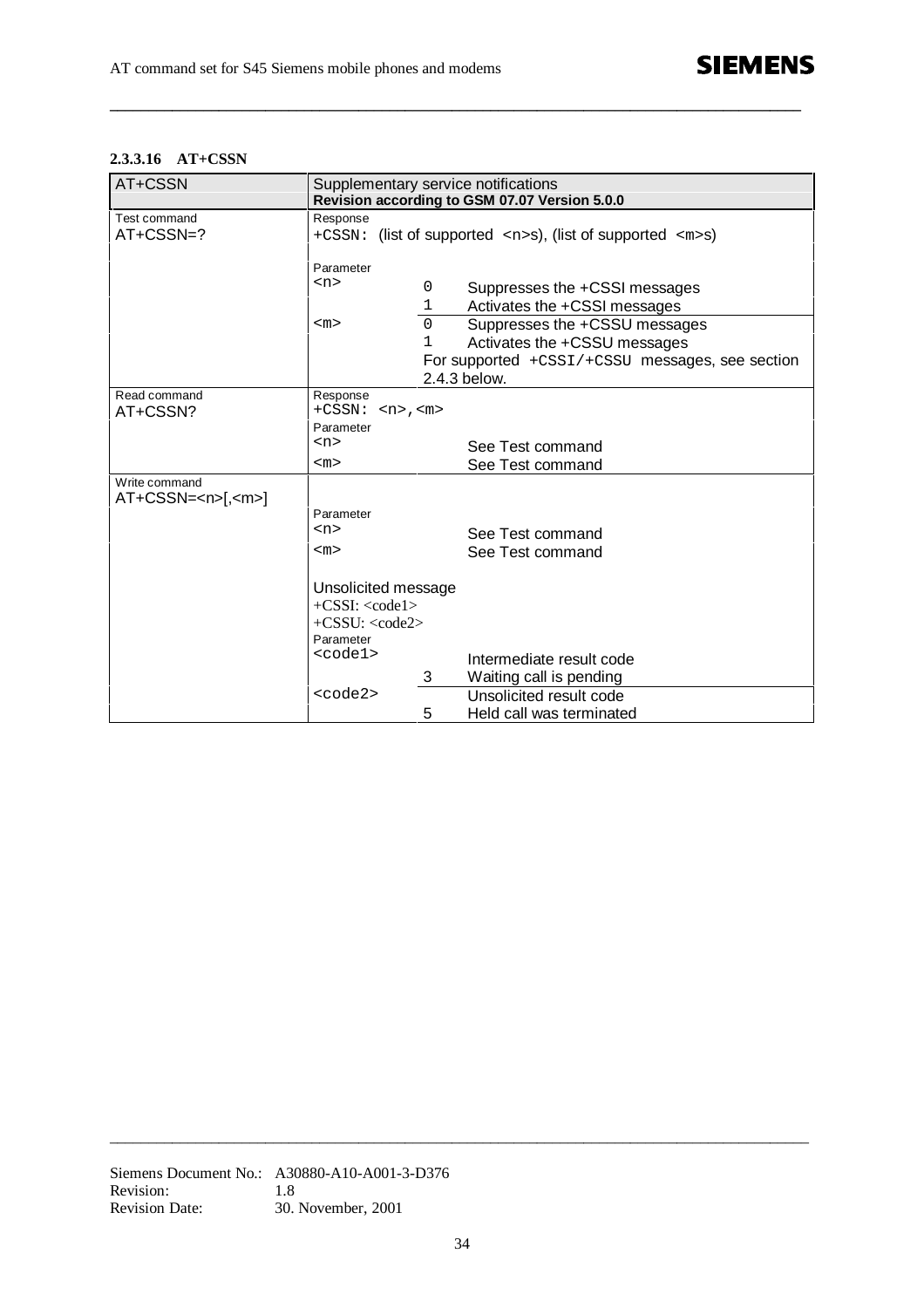#### **2.3.4 Commands related to mobile equipment control and status**

This section provides the descriptions of commands related to network service.

#### **2.3.4.1 AT+CACM**

| AT+CACM                                                          | Accumulated call meter |                                                           |
|------------------------------------------------------------------|------------------------|-----------------------------------------------------------|
| Test command                                                     | Response               |                                                           |
| $AT+CACM=?$                                                      | OK                     |                                                           |
| Read command                                                     | Response               |                                                           |
| AT+CACM?                                                         | $+CACM: $              |                                                           |
|                                                                  | OK/ERROR/+CME ERROR    |                                                           |
|                                                                  | Parameter              | Accumulated call meter in hexadecimal format, measured in |
|                                                                  | <acm></acm>            | home units; coding analogous to ACMmax on the SIM         |
| Write command                                                    | Response               |                                                           |
| AT+CACM=[ <pa< td=""><td>OK/ERROR/+CME ERROR</td><td></td></pa<> | OK/ERROR/+CME ERROR    |                                                           |
| sswd>]                                                           |                        |                                                           |
|                                                                  | Parameter              | String type; usually PIN2                                 |
|                                                                  | <passwd></passwd>      |                                                           |

#### **2.3.4.2 AT+CALM**

| AT+CALM                | Alert sound mode                                    |
|------------------------|-----------------------------------------------------|
| Test command           | Response                                            |
| $AT+CALM=?$            | +CALM: (list of supported <mode>s)</mode>           |
|                        | OK                                                  |
| Read command           | Response                                            |
| AT+CALM?               | +CALM: <mode></mode>                                |
|                        | OK/ERROR/+CME ERROR                                 |
| Write command          | Response                                            |
| AT+CALM= <mode></mode> | OK/ERROR/+CME ERROR                                 |
|                        | Parameter<br>normal mode<br>0                       |
|                        | $mode$                                              |
|                        | silent mode (all sounds are prevented)              |
|                        | beep (only a short beep indicates an incoming call) |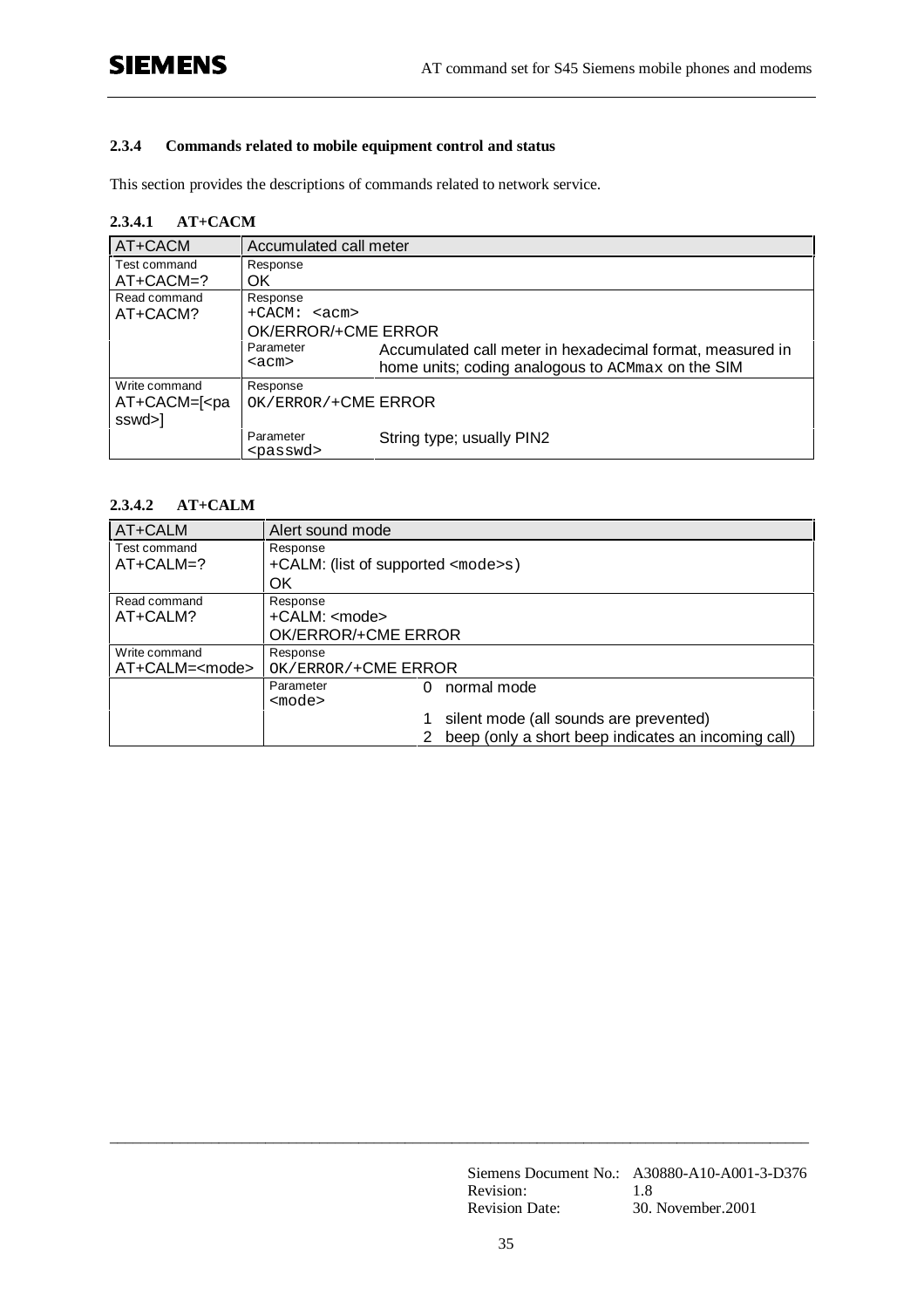#### **2.3.4.3 AT+CAMM**

| AT+CAMM                                          | Accumulated call meter maximum |                                                                |  |
|--------------------------------------------------|--------------------------------|----------------------------------------------------------------|--|
| Test command                                     | Response                       |                                                                |  |
| AT+CAMM=?                                        | OK.                            |                                                                |  |
| Read command                                     | Response                       |                                                                |  |
| AT+CAMM?                                         | +CAMM: <acmmax></acmmax>       |                                                                |  |
|                                                  | OK/ERROR/+CME ERROR            |                                                                |  |
|                                                  | Parameter                      | Accumulated call meter maximum in hexadecimal format, measured |  |
|                                                  | <acmmax></acmmax>              | in home units; coding analogously to ACMmax on the SIM         |  |
| Write command                                    |                                |                                                                |  |
| AT+CAMM=[ <acmmax>[,<passwd>]]</passwd></acmmax> |                                |                                                                |  |
|                                                  | Response                       |                                                                |  |
|                                                  | OK/ERROR/+CME ERROR            |                                                                |  |
|                                                  | Parameter                      |                                                                |  |
|                                                  | <acmmax></acmmax>              | see Read command                                               |  |
|                                                  | <passwd></passwd>              | String type; usually PIN2                                      |  |

**\_\_\_\_\_\_\_\_\_\_\_\_\_\_\_\_\_\_\_\_\_\_\_\_\_\_\_\_\_\_\_\_\_\_\_\_\_\_\_\_\_\_\_\_\_\_\_\_\_\_\_\_\_\_\_\_\_\_\_\_\_\_\_\_\_\_\_\_\_\_\_\_\_\_\_\_\_\_\_\_\_\_\_\_\_\_\_\_\_**

#### **2.3.4.4 AT+CBC**

| AT+CBC                     | Battery charge                                                                                                             |                       |                                                                                                                      |
|----------------------------|----------------------------------------------------------------------------------------------------------------------------|-----------------------|----------------------------------------------------------------------------------------------------------------------|
| Test command<br>$AT+CBC=?$ | Response<br>+CBC: (list of supported <bcs>s), (list of supported <bc1>s)<br/>OK/ERROR/+CME ERROR<br/>Parameter</bc1></bcs> |                       |                                                                                                                      |
|                            | $<$ bcs>                                                                                                                   | 0<br>2                | ME is supplied from battery<br>ME has battery but is not supplied from there<br>ME has no battery connected<br>Error |
|                            | $<$ bcl>                                                                                                                   | $\Omega$<br>$1 - 100$ | Battery is flat, no more actions are possible<br>charge in per cent                                                  |
| Execute command<br>AT+CBC  | Response<br>$+CBC: bcs > bcl >$                                                                                            |                       |                                                                                                                      |

#### **2.3.4.5 AT+CCLK**

| AT+CCLK                | <b>Clock</b>               |                                                                                                                                                                                                                       |
|------------------------|----------------------------|-----------------------------------------------------------------------------------------------------------------------------------------------------------------------------------------------------------------------|
| Test command           | Response                   |                                                                                                                                                                                                                       |
| $AT+CCLK=?$            | OK.                        |                                                                                                                                                                                                                       |
| Read command           | Response                   |                                                                                                                                                                                                                       |
| AT+CCLK?               | $+CCLK: <$ time>           |                                                                                                                                                                                                                       |
|                        | OK/ERROR/+CME ERROR        |                                                                                                                                                                                                                       |
|                        | Parameter:<br>$<$ time $>$ | string type value; format is "yy/MM/dd, hh:mm:ss", where<br>characters indicate the year (last two digits), month, day,<br>hour, minutes; e.g. 6th of May 1994, 22:10:00 hours is<br>expressed as "94/05/06,22:10:00" |
| Write command          | Response                   |                                                                                                                                                                                                                       |
| AT+CCLK= <time></time> |                            | OK/ERROR/+CME ERROR                                                                                                                                                                                                   |
|                        | Parameter:                 |                                                                                                                                                                                                                       |
|                        | <time></time>              | see Test command                                                                                                                                                                                                      |

### **2.3.4.6 AT+CLVL**

|                        | $\Omega$<br>Tevel<br>$\cdots$<br>. . |  |  |
|------------------------|--------------------------------------|--|--|
|                        |                                      |  |  |
| ______________________ |                                      |  |  |

Siemens Document No.: A30880-A10-A001-3-D376 Revision: 1.8 Revision Date: 30. November, 2001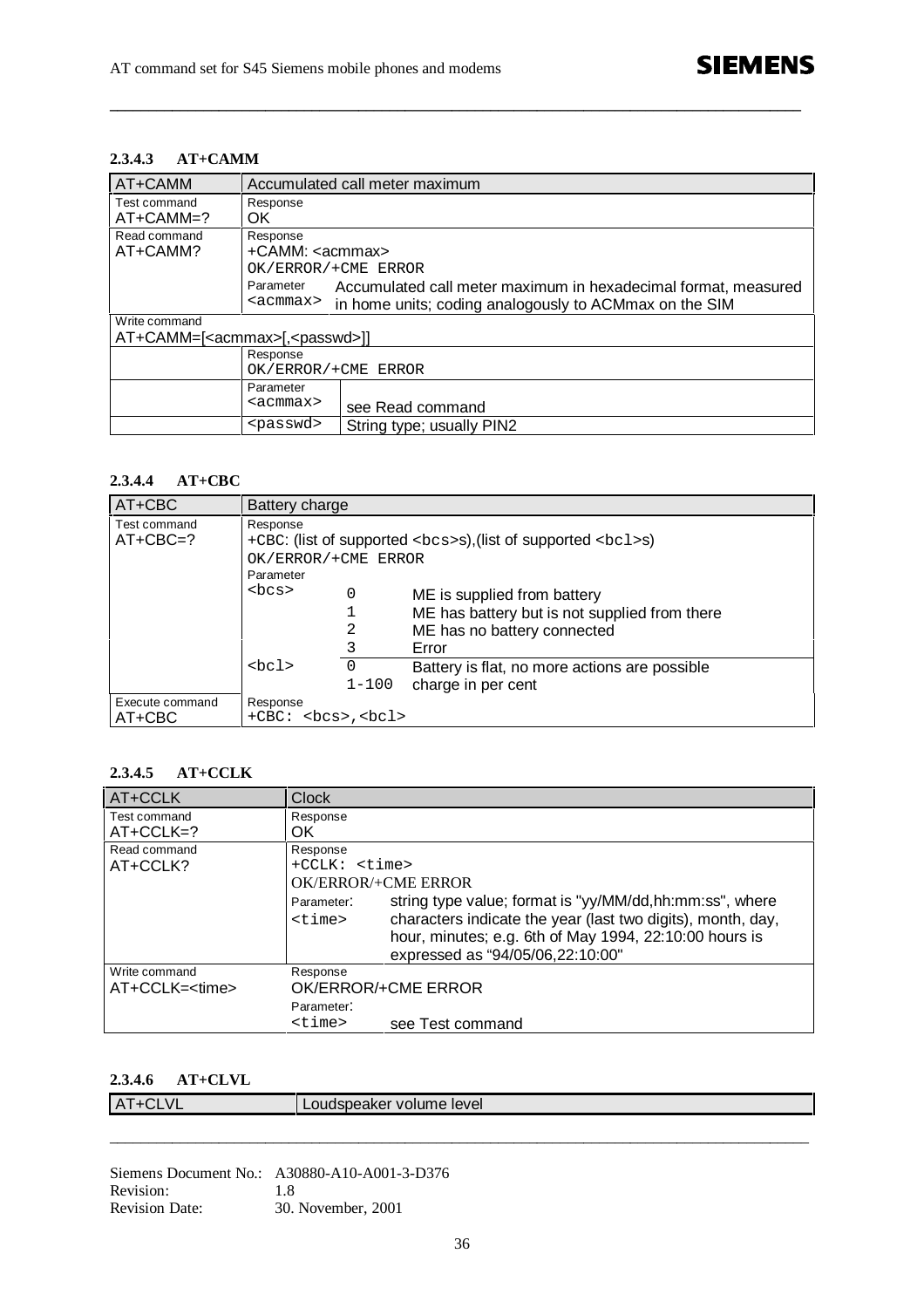# **SIEMENS**

| Test command<br>$AT+CLVL=?$               | Response<br>+CLVL: (list of supported <level>s)<br/>OK</level>                               |
|-------------------------------------------|----------------------------------------------------------------------------------------------|
| Read command<br>AT+CLVL?                  | Response<br>+CLVL: <level><br/>OK/ERROR/+CME ERROR</level>                                   |
| Write command<br>AT+CLVL= <level></level> | Response<br>OK/ERROR/+CME ERROR<br>Parameter<br><level><br/>Loudspeaker Volume Level</level> |

### **2.3.4.7 AT+CMUT**

| AT+CMUT                     | Mute control                                                                       |  |  |
|-----------------------------|------------------------------------------------------------------------------------|--|--|
| Test command<br>$AT+CMUT=?$ | Response<br>+ CMUT: (list of supported $\langle n \rangle$ s)<br>OK                |  |  |
| Read command<br>AT+CMUT?    | Response<br>$+CMUT: 2$<br>OK/ERROR/+CME ERROR                                      |  |  |
| Write command<br>$AT+CMUT=$ | Response<br>OK/ERROR/+CME ERROR<br>Parameter<br>$<$ n><br>mute off<br>0<br>mute on |  |  |

## **2.3.4.8 AT+CPAS**

| AT+CPAS                     | Query the telephone status                                                                                                                                                        |
|-----------------------------|-----------------------------------------------------------------------------------------------------------------------------------------------------------------------------------|
| Test command<br>$AT+CPAS=?$ | Response<br>+CPAS: (list of supported <pas>s)<br/>OK/ERROR/+CME ERROR<br/>Parameter<br/><math>&lt;</math>pas&gt;<br/>0<br/>Ready<br/>Incoming call (phone is ringing)<br/>3</pas> |
|                             | Call is active<br>4                                                                                                                                                               |
| Execute command<br>AT+CPAS  | Response<br>+CPAS: <pas><br/>OK/ERROR/+CME ERROR<br/>Parameter</pas>                                                                                                              |
|                             | $<$ pas><br>see Test command                                                                                                                                                      |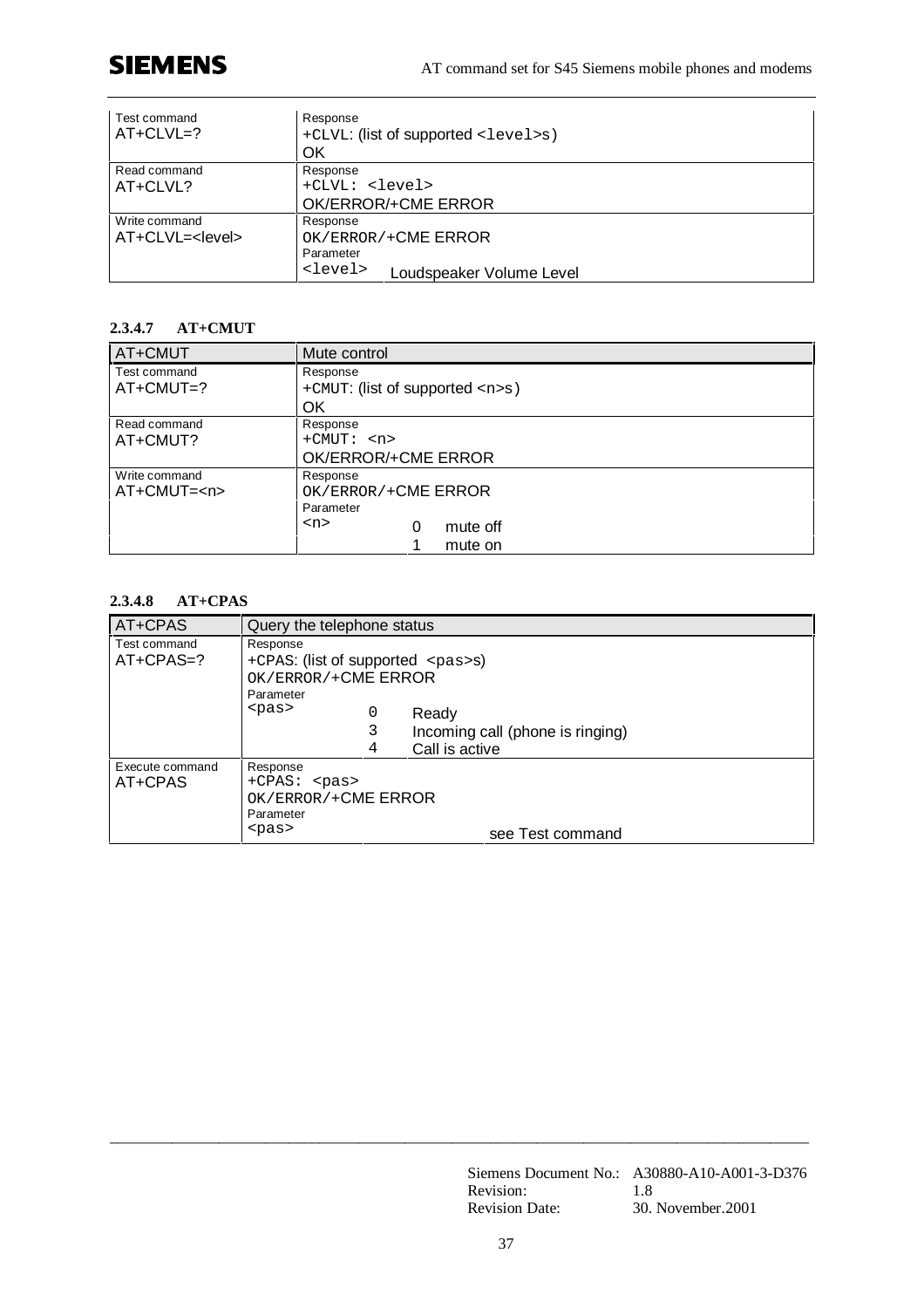#### **2.3.4.9 AT+CPBR**

| AT+CPBR       | Read a telephone-book entry                                                           |                                                                                            |  |  |
|---------------|---------------------------------------------------------------------------------------|--------------------------------------------------------------------------------------------|--|--|
| Test command  | Response                                                                              |                                                                                            |  |  |
| $AT+CPBR=$    | +CPBR: (list of supported <index>s), <nlength>, <tlength></tlength></nlength></index> |                                                                                            |  |  |
| ?             |                                                                                       | OK/ERROR/+CME ERROR                                                                        |  |  |
|               | Parameter                                                                             | Location number                                                                            |  |  |
|               | <index><br/><nlength></nlength></index>                                               |                                                                                            |  |  |
|               | <tlength></tlength>                                                                   | Max. length of telephone number                                                            |  |  |
| Write command |                                                                                       | Max. length of text corresponding to the number                                            |  |  |
|               | AT+CPBR= <index1>[,<index2>]</index2></index1>                                        |                                                                                            |  |  |
|               | Response                                                                              |                                                                                            |  |  |
|               |                                                                                       | +CPBR: <index1>, <nummer>, <typ>, <text>[<cr><lf></lf></cr></text></typ></nummer></index1> |  |  |
|               | $+CPBR:$<br>.                                                                         |                                                                                            |  |  |
|               | +CPBR: <index2>, <nummer>, <typ>, <text>]</text></typ></nummer></index2>              |                                                                                            |  |  |
|               | OK/ERROR/+CME ERROR                                                                   |                                                                                            |  |  |
|               |                                                                                       |                                                                                            |  |  |
|               | Parameter<br><index1></index1>                                                        | Location number where the read of the entry starts                                         |  |  |
|               | <index2></index2>                                                                     | Location number where the read of the entry ends                                           |  |  |
|               | <nummer></nummer>                                                                     | Telephone number                                                                           |  |  |
|               | <typ></typ>                                                                           | Type of number                                                                             |  |  |
|               | <text></text>                                                                         | Text corresponding to the telephone number                                                 |  |  |
|               | <b>NOTE:</b>                                                                          | In the <text> field, special characters like the following may appear</text>               |  |  |
|               |                                                                                       | '"' $(0x22)$ , '@' $(0x00)$ , ' $\delta$ ' $(0x08)$ , ' $\ddot{O}$ ' $(0x5c)$ .            |  |  |
|               |                                                                                       |                                                                                            |  |  |
|               |                                                                                       | See also section AT+CPBW and Appendix A: "Using special characters"                        |  |  |
|               |                                                                                       | in certain commands (e.g., +CPBR/+CPBW".                                                   |  |  |
|               |                                                                                       | Empty entries do not produce any output in models succeeding the S25                       |  |  |

**\_\_\_\_\_\_\_\_\_\_\_\_\_\_\_\_\_\_\_\_\_\_\_\_\_\_\_\_\_\_\_\_\_\_\_\_\_\_\_\_\_\_\_\_\_\_\_\_\_\_\_\_\_\_\_\_\_\_\_\_\_\_\_\_\_\_\_\_\_\_\_\_\_\_\_\_\_\_\_\_\_\_\_\_\_\_\_\_\_**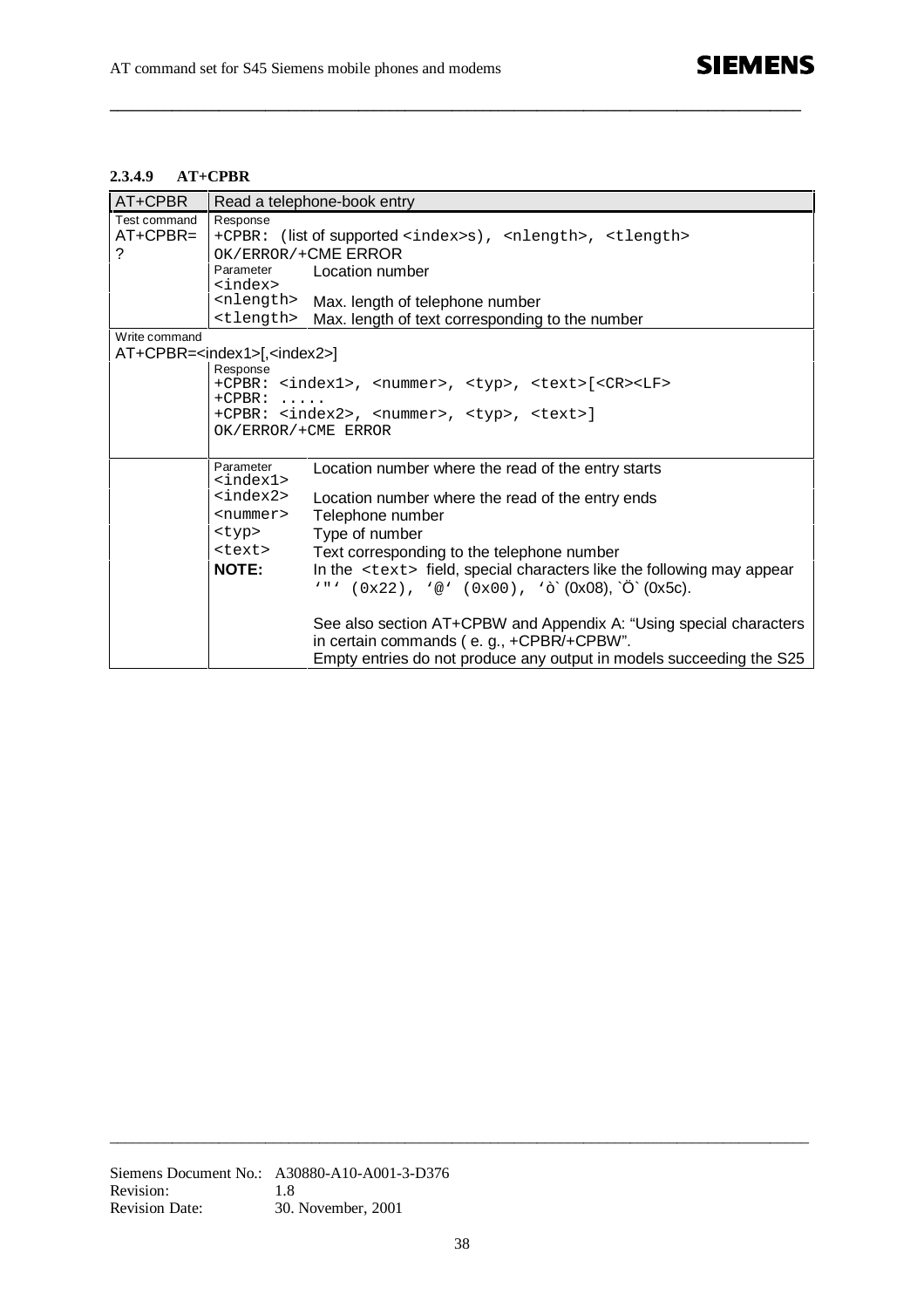### **2.3.4.10 AT+CPBS**

| AT+CPBS                             | Select a telephone book                                                                                                                                                                                                                                                                  |  |  |
|-------------------------------------|------------------------------------------------------------------------------------------------------------------------------------------------------------------------------------------------------------------------------------------------------------------------------------------|--|--|
| Test command<br>$AT+CPBS=?$         | Response<br>+CPBS: (list of supported <sto>s)<br/>OK/ERROR/+CME ERROR</sto>                                                                                                                                                                                                              |  |  |
|                                     | Parameter<br>$<$ sto $>$<br>FD.<br>SIM fix-dialing phonebook<br>SIM phonebook<br>SM<br>ME phonebook<br>МE<br><b>ME Dialled Calls List</b><br>DC<br>SIM (or ME) own numbers (MSISDNs) list<br>ON<br>LD<br>SIM last-dialling phonebook<br>ME missed (unanswered received) calls list<br>МC |  |  |
|                                     | RC<br>ME received calls list<br>For a description of telephone-book features, see section 2.5.2.<br>Note: DC and LD are mutually exclusive.                                                                                                                                              |  |  |
| Read command<br>AT+CPBS?            | Response<br>$+CPBS: sto$<br>OK/ERROR/+CME ERROR<br>Parameter<br>$<$ sto $>$<br>See Test command                                                                                                                                                                                          |  |  |
| Write command<br>$AT+CPBS = < stos$ | Parameter<br>$<$ sto $>$<br>See Test command<br>Response<br>OK/ERROR/+CME ERROR                                                                                                                                                                                                          |  |  |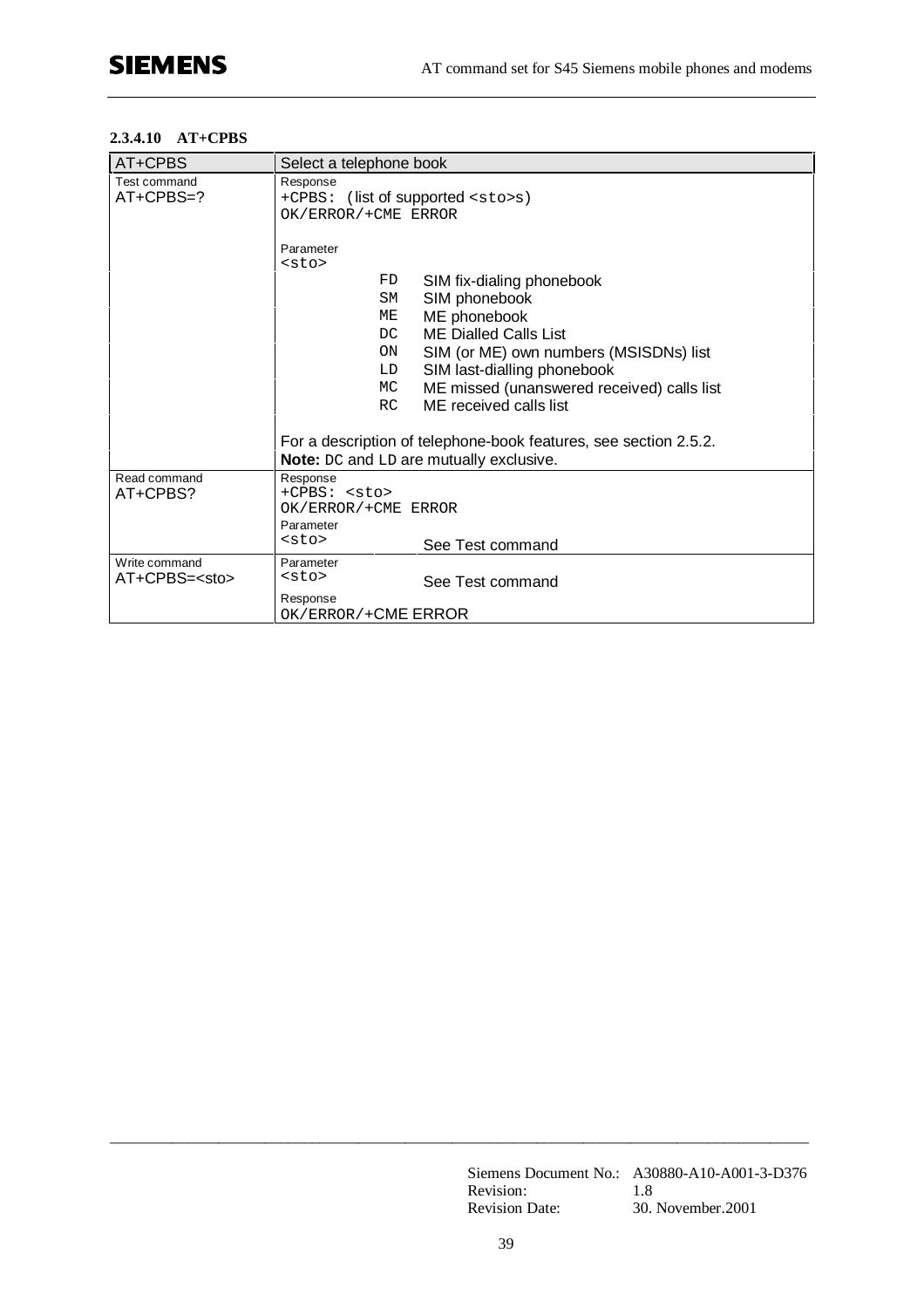## **2.3.4.11 AT+CPBW**

| AT+CPBW                                                                                       | Write a telephone-book entry                                    |                                                     |                       |                           |                                                                                                                                                                                                                                                                                                                                                    |                              |
|-----------------------------------------------------------------------------------------------|-----------------------------------------------------------------|-----------------------------------------------------|-----------------------|---------------------------|----------------------------------------------------------------------------------------------------------------------------------------------------------------------------------------------------------------------------------------------------------------------------------------------------------------------------------------------------|------------------------------|
| Test command<br>AT+CPBW=?                                                                     | Response<br>OK/ERROR/+CME ERROR<br>Parameter<br><index></index> | <type>S), <tlength></tlength></type>                |                       |                           | +CPBW: (list of supported <index>s), <nlength>,(list of supported</nlength></index>                                                                                                                                                                                                                                                                |                              |
|                                                                                               | <nlength><br/><tlength></tlength></nlength>                     |                                                     | Location number       |                           | Max. length of telephone number<br>Max. length of text corresponding to the number                                                                                                                                                                                                                                                                 |                              |
| Write command<br>AT+CPBW=[ <index>][,<nummer>[,<typ>[,<text>]]]</text></typ></nummer></index> |                                                                 |                                                     |                       |                           |                                                                                                                                                                                                                                                                                                                                                    |                              |
|                                                                                               | Parameter<br><index></index>                                    | <nummer><br/><typ><br/><text></text></typ></nummer> |                       | number                    | Location number at<br>which the entry is written<br>Telephone number<br>Type of number<br>Text corresponding to the telephone<br>The following characters in <text><br/>must be entered via the Siemens-<br/>specific escape sequence (see also<br/>Appendix A: "Using special characters<br/>in certain commands (e. g.,<br/>+CPBR/+CPBW")</text> |                              |
|                                                                                               |                                                                 | <b>GSM Char</b>                                     |                       |                           | Hex char ASCII 3 byte Esc Seq<br>(hex)                                                                                                                                                                                                                                                                                                             | <b>Note</b>                  |
|                                                                                               |                                                                 | Ö                                                   | x <sub>5</sub> C      | V                         | x5C x35 x43                                                                                                                                                                                                                                                                                                                                        | <b>Backslash</b>             |
|                                                                                               |                                                                 | Ħ                                                   | x22                   | "                         | x5C x32 x32                                                                                                                                                                                                                                                                                                                                        | String<br>delim              |
|                                                                                               |                                                                 | ò<br>@                                              | x08<br>x00            | <b>BSP</b><br><b>NULL</b> | x5C x30 x38<br>x5C x30 x30<br>GSM=0x00 may cause problems on application level when<br>using the function strlen() and should thus be represented                                                                                                                                                                                                  | Backspace<br><b>GSM Null</b> |
|                                                                                               | Response<br>OK/ERROR/+CME ERROR                                 |                                                     | by an escape sequence |                           |                                                                                                                                                                                                                                                                                                                                                    |                              |

**\_\_\_\_\_\_\_\_\_\_\_\_\_\_\_\_\_\_\_\_\_\_\_\_\_\_\_\_\_\_\_\_\_\_\_\_\_\_\_\_\_\_\_\_\_\_\_\_\_\_\_\_\_\_\_\_\_\_\_\_\_\_\_\_\_\_\_\_\_\_\_\_\_\_\_\_\_\_\_\_\_\_\_\_\_\_\_\_\_**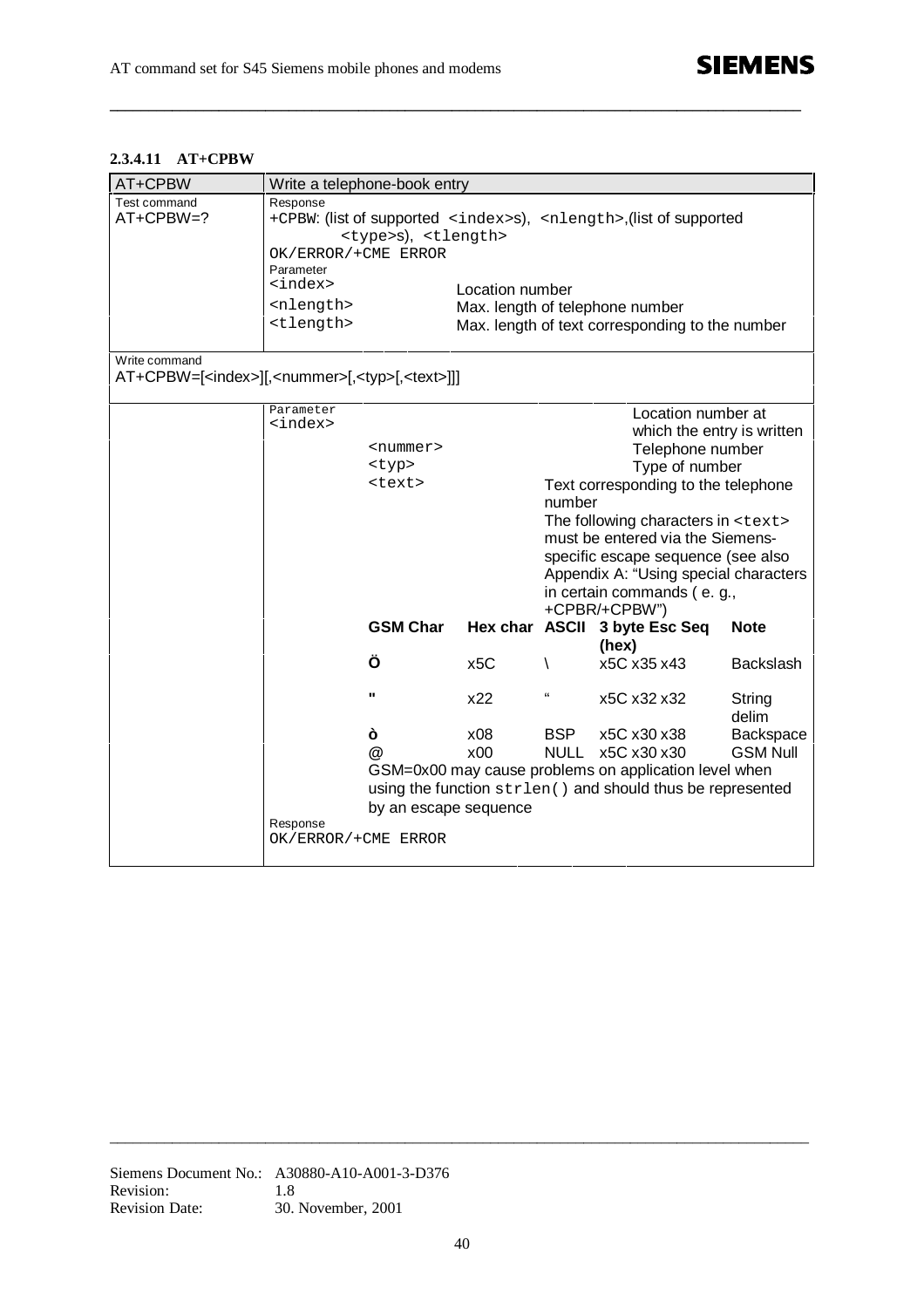### **2.3.4.12 AT+CPIN**

| AT+CPIN                                   |                      | Enter PIN and query lock |                                                                          |
|-------------------------------------------|----------------------|--------------------------|--------------------------------------------------------------------------|
| Test command                              | Response             |                          |                                                                          |
| AT+CPIN=?                                 | ΟK                   |                          |                                                                          |
| Read command                              | Response             |                          |                                                                          |
| AT+CPIN?                                  | +CPIN: <code></code> | OK/ERROR/+CME ERROR      |                                                                          |
|                                           |                      |                          |                                                                          |
|                                           | Parameter            |                          |                                                                          |
|                                           | <code></code>        |                          |                                                                          |
|                                           |                      | READY                    | No further input necessary                                               |
|                                           |                      | SIM PIN                  | SIM PIN input necessary                                                  |
|                                           |                      | SIM PUK                  | SIM PUK input necessary                                                  |
|                                           |                      | PH-SIM PIN               | Device code (theft protection) input necessary                           |
|                                           |                      | PH-SIM PUK               | Device code PUK (theft protection) input                                 |
|                                           |                      | SIM PIN2                 | necessary<br>PIN2, e.g. for editing the FDN book;                        |
|                                           |                      |                          | only possible if previous command was                                    |
|                                           |                      |                          | acknowledged with +CME ERROR: 17                                         |
|                                           |                      | SIM PUK2                 | Only possible if previous command was                                    |
|                                           |                      |                          | acknowledged with error +CME ERROR: 18                                   |
|                                           |                      |                          | device specific codes (SIM LOCK):                                        |
|                                           |                      | PH-FSIM PIN              | There is no current PIN                                                  |
|                                           |                      | PH-FSIM PUK              | Phone locked to very first inserted SIM                                  |
|                                           |                      | PH-NET PIN               | There is no current PIN                                                  |
|                                           |                      | PH-NET PUK               | Network Personalization is actually a PUK                                |
|                                           |                      |                          | PH-NETSUB PIN There is no current PIN                                    |
|                                           |                      |                          | PH-NETSUB PUK Network Subset Personalization is actually a<br><b>PUK</b> |
|                                           |                      | PH-SP PIN                | There is no current PIN                                                  |
|                                           |                      | PH-SP PUK                | Network Personalization is actually a PUK                                |
|                                           |                      | PH-CORP PIN              | There is no current PIN                                                  |
|                                           |                      | PH-CORP PUK              | Network Personalization is actually a PUK                                |
|                                           |                      |                          | The required error message can (must) be                                 |
|                                           |                      |                          | provoked by an attempted Write command                                   |
| Write command                             |                      |                          |                                                                          |
| AT+CPIN= <pin>[,<new pin="">]</new></pin> | Parameter            |                          |                                                                          |
|                                           | <pin></pin>          |                          | Password for appropriate lock; if the lock is a                          |
|                                           | <new pin=""></new>   |                          | PUK, then a <new pin=""> is necessary.</new>                             |
|                                           | Response             |                          | New password for the lock                                                |
|                                           |                      | OK/ERROR/+CME ERROR      |                                                                          |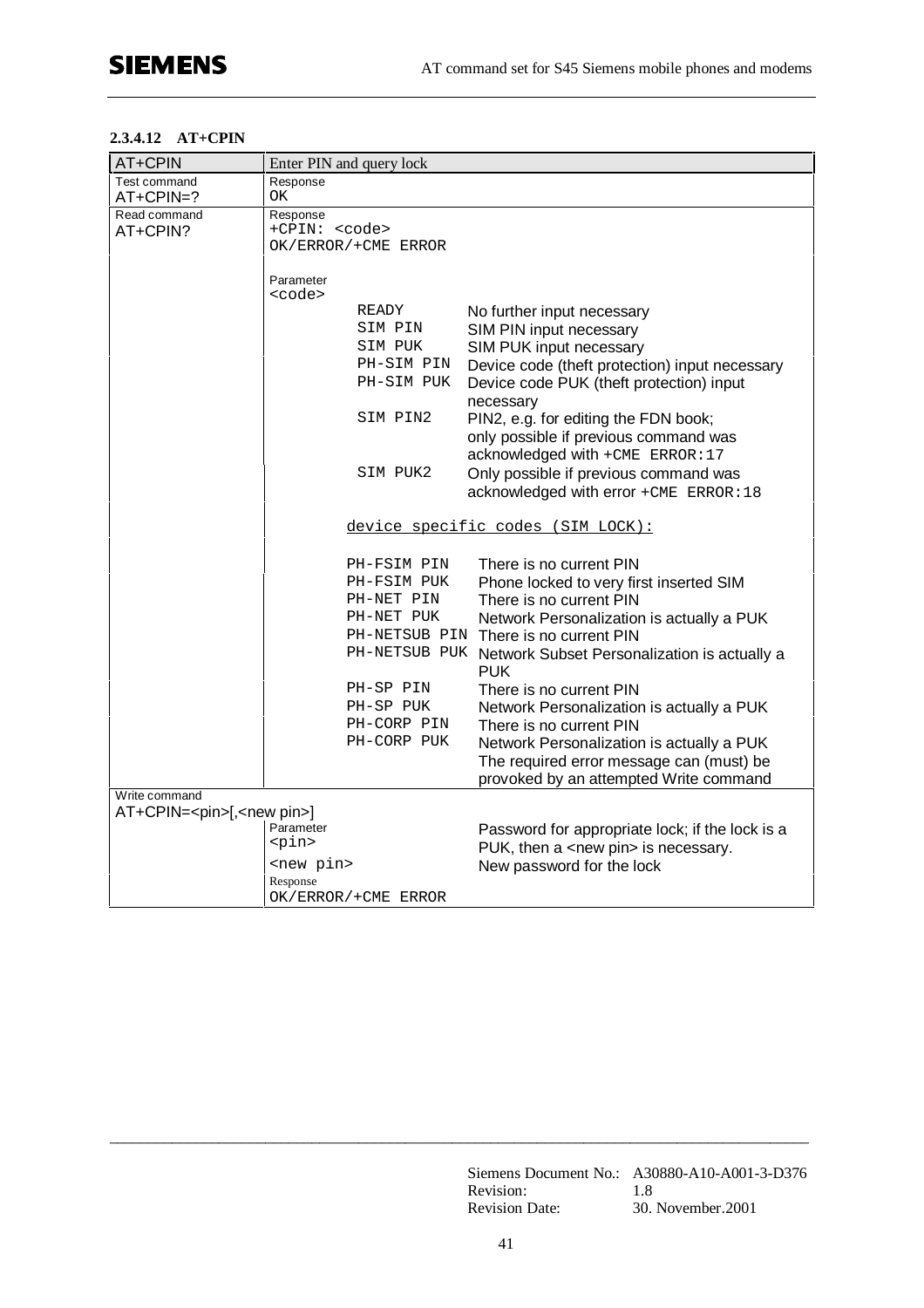# **2.3.4.13 AT+CPUC**

| AT+CPUC                                                        | Price per unit and currency table                                             |
|----------------------------------------------------------------|-------------------------------------------------------------------------------|
| Test command                                                   | Response                                                                      |
| $AT+CPUC=?$                                                    | OK.                                                                           |
| Read command                                                   | Response                                                                      |
| AT+CPUC?                                                       | +CPUC: <currency>, <ppu></ppu></currency>                                     |
|                                                                | OK/ERROR/+CME ERROR                                                           |
|                                                                | Parameter<br>three-character currency code (e.g. "DEM")                       |
|                                                                | <currency></currency>                                                         |
|                                                                | price per unit; dot is used as a decimal separator (e.g. 1.33)<br>$<$ ppu $>$ |
| Write command                                                  |                                                                               |
| AT+CPUC= <currency>,<ppu>[,<passwd>]</passwd></ppu></currency> |                                                                               |
|                                                                | Response                                                                      |
|                                                                | OK/ERROR/+CME ERROR                                                           |
|                                                                | Parameter                                                                     |
|                                                                | <passwd><br/>String type; usually PIN2</passwd>                               |

**\_\_\_\_\_\_\_\_\_\_\_\_\_\_\_\_\_\_\_\_\_\_\_\_\_\_\_\_\_\_\_\_\_\_\_\_\_\_\_\_\_\_\_\_\_\_\_\_\_\_\_\_\_\_\_\_\_\_\_\_\_\_\_\_\_\_\_\_\_\_\_\_\_\_\_\_\_\_\_\_\_\_\_\_\_\_\_\_\_**

## **2.3.4.14 AT+CRSL**

| AT+CRSL                     | Ringer sound level                                      |  |  |
|-----------------------------|---------------------------------------------------------|--|--|
| Test command<br>$AT+CRSL=?$ | Response<br>+CRSL: (list of supported <level>s)</level> |  |  |
|                             | OK                                                      |  |  |
| Read command                | Response                                                |  |  |
| AT+CRSL?                    | +CRSL: <level></level>                                  |  |  |
|                             | OK/ERROR/+CME ERROR                                     |  |  |
| Write command               | Response                                                |  |  |
| AT+CRSL= <level></level>    | OK/ERROR/+CME ERROR                                     |  |  |
|                             | Parameter                                               |  |  |
|                             | <level><br/><b>Ringer Sound Level</b></level>           |  |  |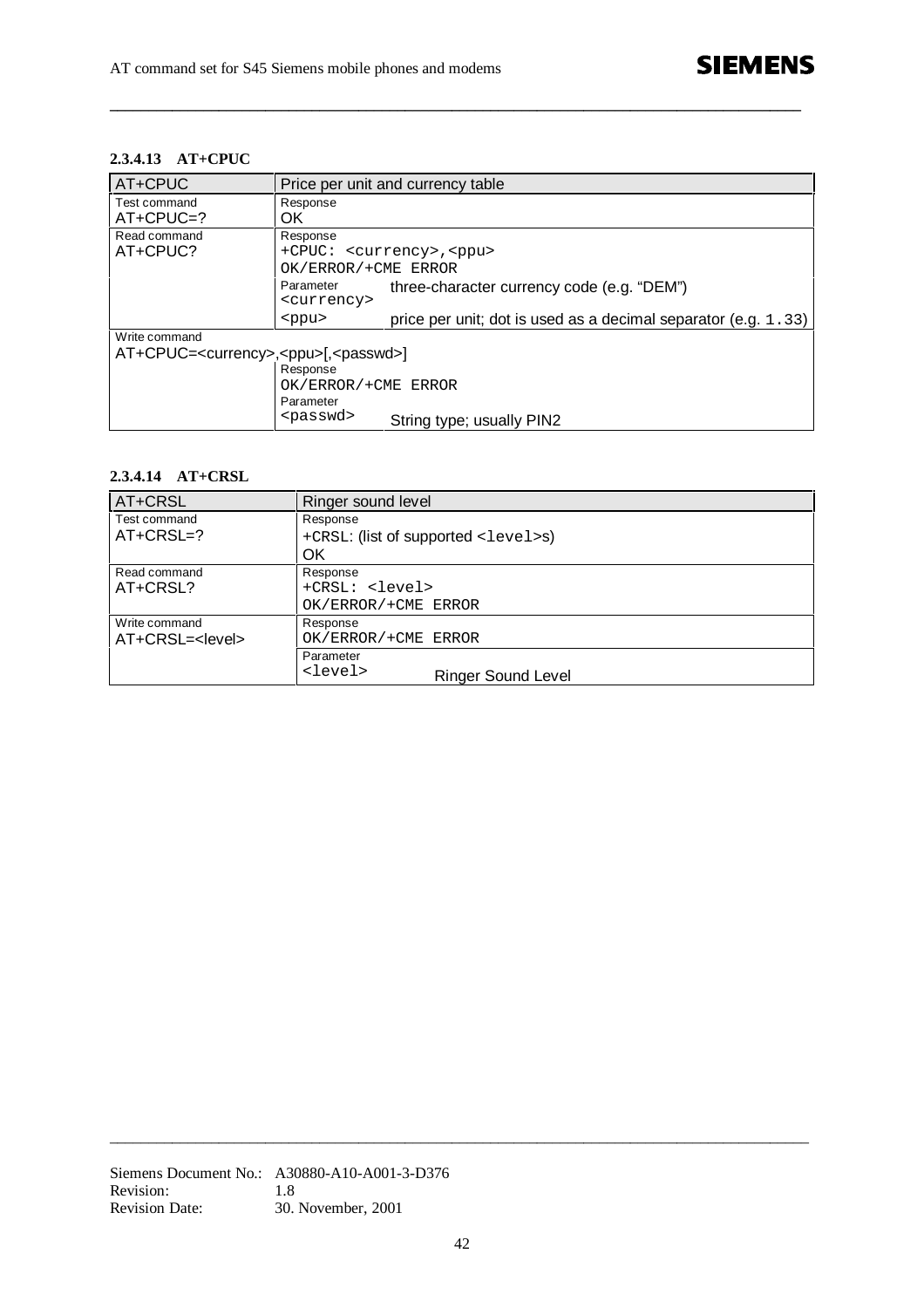## **2.3.4.15 AT+CRSM**

| AT+CRSM                                                                                  | <b>Restricted SIM access</b> |                                                                                  |                                                    |
|------------------------------------------------------------------------------------------|------------------------------|----------------------------------------------------------------------------------|----------------------------------------------------|
| Test command                                                                             | Response                     |                                                                                  |                                                    |
| AT+CRSM=?                                                                                | ОK                           |                                                                                  |                                                    |
| Write command                                                                            |                              |                                                                                  |                                                    |
| +CRSM= <command/> [, <file id="">[,<p1>,<p2>,<p3>[,<data>]]</data></p3></p2></p1></file> |                              |                                                                                  |                                                    |
|                                                                                          | Response                     |                                                                                  |                                                    |
|                                                                                          | OK/ERROR/+CME ERROR          | +CRSM: <sw1>,<sw2>[,<response>]</response></sw2></sw1>                           |                                                    |
|                                                                                          |                              |                                                                                  |                                                    |
|                                                                                          | Parameter<br><command/>      | 176                                                                              | <b>READ BINARY</b>                                 |
|                                                                                          |                              | 178                                                                              | <b>READ RECORD</b>                                 |
|                                                                                          |                              | 192                                                                              | <b>GET RESPONSE</b>                                |
|                                                                                          |                              | 214                                                                              | <b>UPDATE BINARY</b>                               |
|                                                                                          |                              | 220                                                                              | <b>UPDATE RECORD</b>                               |
|                                                                                          |                              | 242                                                                              | <b>STATUS</b>                                      |
|                                                                                          | <file id=""></file>          | <integer></integer>                                                              | identifier of the data file on the SIM,            |
|                                                                                          |                              |                                                                                  | mandatory for every command                        |
|                                                                                          |                              |                                                                                  | except STATUS                                      |
|                                                                                          |                              |                                                                                  | (see [4])                                          |
|                                                                                          | $<$ P $1$ >,                 | <integer></integer>                                                              | transferal parameter from ME to                    |
|                                                                                          | $<$ P2>, $<$ P3>             |                                                                                  | SIM, mandatory for every command                   |
|                                                                                          |                              |                                                                                  | except GET RESPONSE, STATUS                        |
|                                                                                          |                              |                                                                                  | (see [4])                                          |
|                                                                                          | <data></data>                | <hexadecimal< td=""><td>information to be written to the SIM</td></hexadecimal<> | information to be written to the SIM               |
|                                                                                          |                              | string>                                                                          |                                                    |
|                                                                                          | $5$<br><sw2></sw2>           | <integer></integer>                                                              | information from the SIM as to                     |
|                                                                                          |                              |                                                                                  | whether the command was executed                   |
|                                                                                          |                              |                                                                                  | at all, and if so, how                             |
|                                                                                          | <response></response>        | <hexadecimal< td=""><td>Indicates that the command was</td></hexadecimal<>       | Indicates that the command was                     |
|                                                                                          |                              | string>                                                                          | processed successfully                             |
|                                                                                          | <b>Note</b>                  |                                                                                  | The write access to CK boxes receives only limited |
|                                                                                          |                              |                                                                                  | support and differs from device to device.         |
|                                                                                          |                              |                                                                                  |                                                    |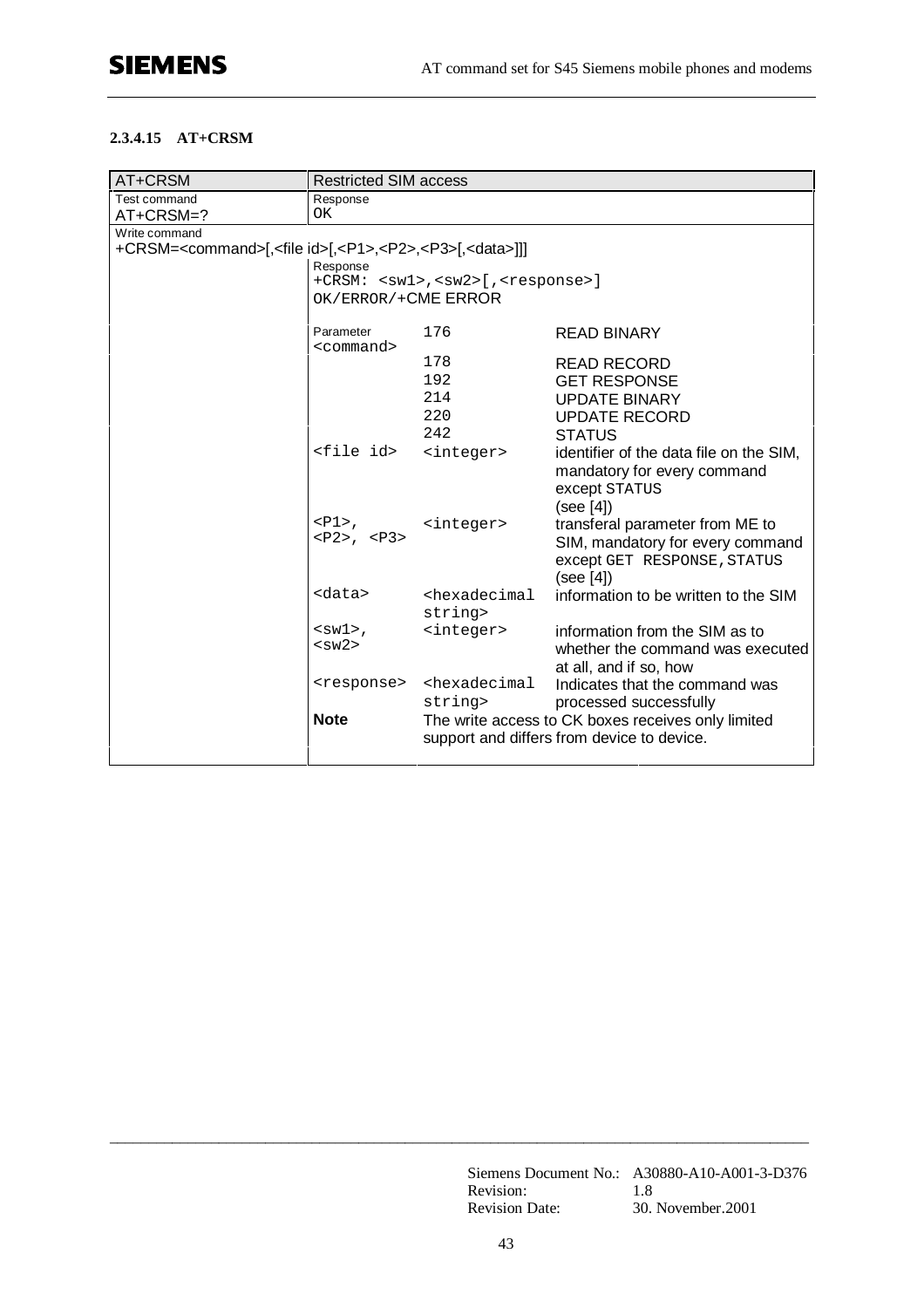**2.3.4.16 AT+CSQ**

| AT+CSQ                     | Output signal quality                                                                                                                              |                                                                                                                                     |  |
|----------------------------|----------------------------------------------------------------------------------------------------------------------------------------------------|-------------------------------------------------------------------------------------------------------------------------------------|--|
| Test command<br>$AT+CSQ=?$ | Response<br>+CSQ: (list of supported <rssi>s), list of supported <br/>ber&gt;)<br/><b>OK/ERROR/+CME ERROR</b></rssi>                               |                                                                                                                                     |  |
|                            | Parameter<br><rssi><br/>0<br/>1<br/><math>\mathfrak{D}</math><br/>31<br/>99<br/><ber></ber></rssi>                                                 | <b>Reception level</b><br>-113 dBm or less<br>$111$ dBm<br>$-30$<br>-109 to -53 dBm<br>-51 dBm or more<br>Unknown<br>Bit error rate |  |
|                            | $0 - 7$<br>99                                                                                                                                      | Like RXQUAL values from Table GSM 05.08 in<br>Section 8.2.4<br>Unknown                                                              |  |
| Execute command<br>AT+CSQ  | Response<br>$+CSQ: \langle\text{rss}\rangle, \langle\text{ber}\rangle$<br><b>OK/ERROR/+CME ERROR</b><br>Parameter<br><rssi><br/><ber></ber></rssi> | See Test command<br>See Test command                                                                                                |  |

**\_\_\_\_\_\_\_\_\_\_\_\_\_\_\_\_\_\_\_\_\_\_\_\_\_\_\_\_\_\_\_\_\_\_\_\_\_\_\_\_\_\_\_\_\_\_\_\_\_\_\_\_\_\_\_\_\_\_\_\_\_\_\_\_\_\_\_\_\_\_\_\_\_\_\_\_\_\_\_\_\_\_\_\_\_\_\_\_\_**

# **2.3.4.17 AT+CVIB**

| AT+CVIB                                 | Vibrator mode                                                                                                                                                    |  |  |
|-----------------------------------------|------------------------------------------------------------------------------------------------------------------------------------------------------------------|--|--|
| Test command<br>$AT+CVIB=?$             | Response<br>+CVIB: (list of supported <mode>s)<br/>OK.</mode>                                                                                                    |  |  |
| Execute command<br>AT+CVIB              | Response<br>$+$ CVIB: $\leq$ mode $>$<br>OK/ERROR/+CME ERROR                                                                                                     |  |  |
| Write command<br>AT+CVIB= <mode></mode> | Response<br>OK/ERROR/+CME ERROR<br>Parameter<br>$mode$<br>Vibrator mode<br>0<br>disable<br>1<br>enable<br>16<br>vibrate then ring (not available in every model) |  |  |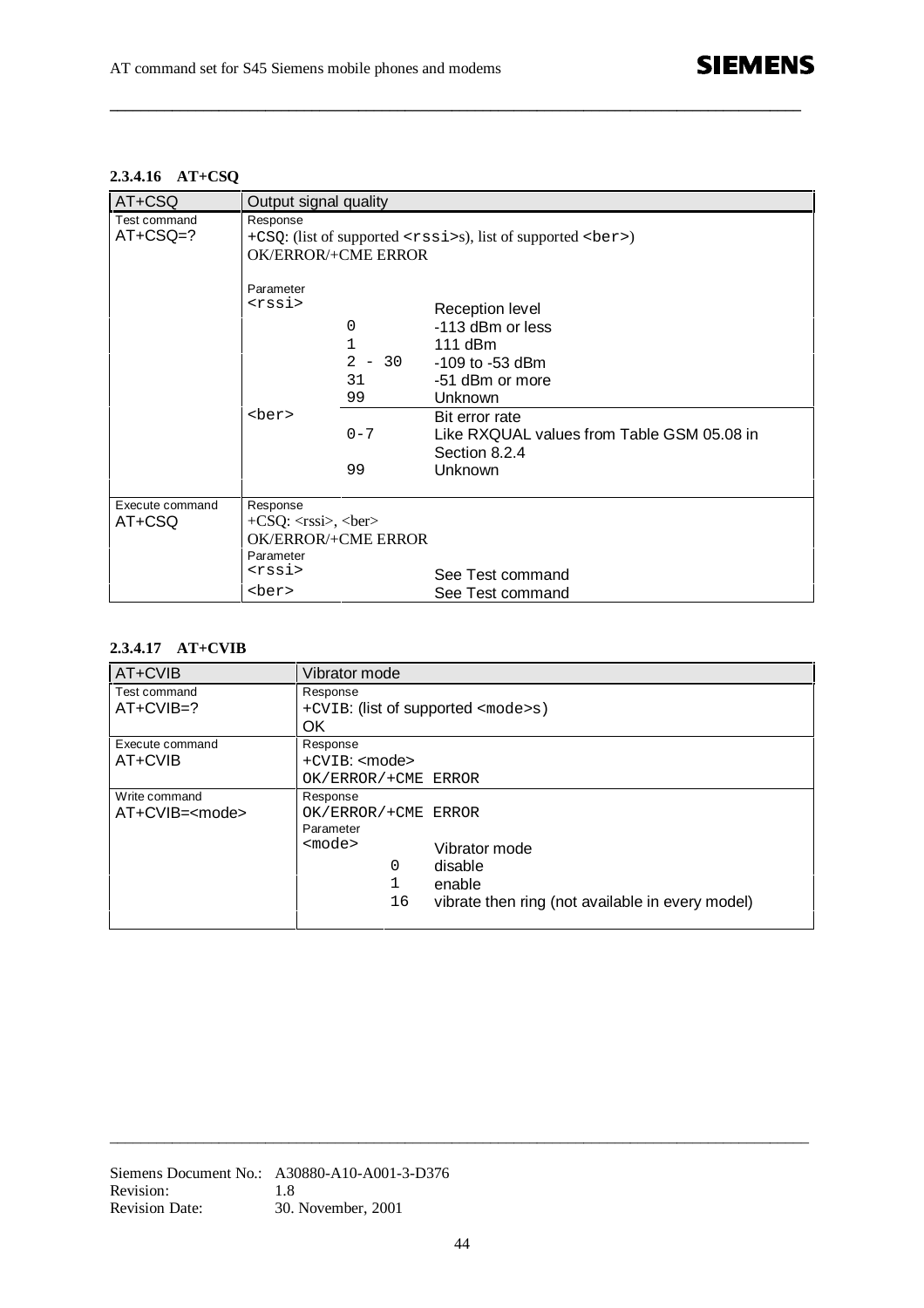## **2.3.5 Extensions of Hayes Standard commands for GPRS**

This chapter describes all the extensions of the Hayes Standard commands for GPRS.

| <b>Command</b>                                                                                   | <b>Function</b>                                                                                                                |                                                                                                  |  |  |
|--------------------------------------------------------------------------------------------------|--------------------------------------------------------------------------------------------------------------------------------|--------------------------------------------------------------------------------------------------|--|--|
| ATD* <gprs_sc>[*[<called_address>] [*[<l2p>][*[<cid>]]]]#</cid></l2p></called_address></gprs_sc> |                                                                                                                                |                                                                                                  |  |  |
|                                                                                                  | <b>Request GPRS service</b>                                                                                                    |                                                                                                  |  |  |
|                                                                                                  | <gprs_sc>:</gprs_sc>                                                                                                           | GPRS Service Code a digit string (value 99)                                                      |  |  |
|                                                                                                  | <called_address></called_address>                                                                                              | a string that identifies the called party in the<br>address space                                |  |  |
|                                                                                                  | $<$ $L2P$ >                                                                                                                    | a string which indicates the layer 2 protocol                                                    |  |  |
|                                                                                                  | $<$ $cids$                                                                                                                     | a digit string which specifies a particular PDP<br>context definition. The cid has to be defined |  |  |
|                                                                                                  |                                                                                                                                | by using the AT+CGDCONT command                                                                  |  |  |
|                                                                                                  |                                                                                                                                | The dial command responds with CONNECT or ERROR                                                  |  |  |
| ATD* <gprs_sc_ip>[*<cid>]#</cid></gprs_sc_ip>                                                    |                                                                                                                                |                                                                                                  |  |  |
|                                                                                                  | Request GPRS IP service                                                                                                        |                                                                                                  |  |  |
|                                                                                                  | $<$ GPRS<br>GPRS Service Code a digit string (value 98)                                                                        |                                                                                                  |  |  |
|                                                                                                  | $\_SC$                                                                                                                         |                                                                                                  |  |  |
|                                                                                                  | <cid><br/>a digit string which specifies a particular PDP context<br/>definition. The cid has to be defined by using the</cid> |                                                                                                  |  |  |
|                                                                                                  | AT+CGDCONT command                                                                                                             |                                                                                                  |  |  |
|                                                                                                  |                                                                                                                                | The dial command responds with CONNECT or ERROR                                                  |  |  |
| AT <sub>0</sub>                                                                                  | Return to on-line data state                                                                                                   |                                                                                                  |  |  |
| ATS0                                                                                             | Automatic answer. The command may be used to turn off $(n=0)$ and                                                              |                                                                                                  |  |  |
|                                                                                                  | on (n>0) the automatic response to a network request for a PDP                                                                 |                                                                                                  |  |  |
|                                                                                                  | context activation.                                                                                                            |                                                                                                  |  |  |
| ATS3                                                                                             | <b>Termination character</b>                                                                                                   |                                                                                                  |  |  |
| ATS4                                                                                             | Response formatting character                                                                                                  |                                                                                                  |  |  |
| ATS5                                                                                             | Command line editing character                                                                                                 |                                                                                                  |  |  |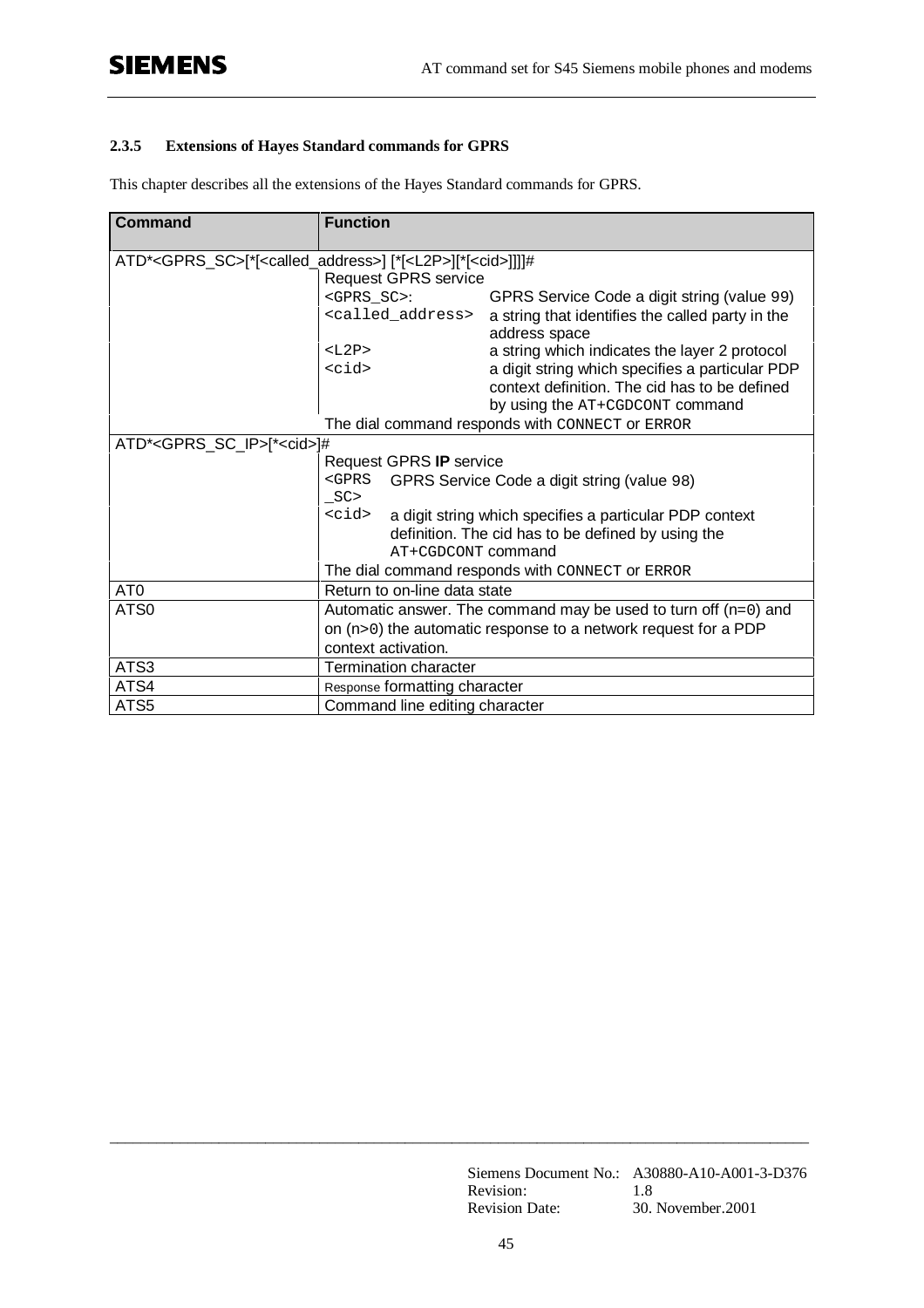#### **2.3.6 Commands for GPRS**

This section provides the descriptions of commands related to GPRS.

#### **2.3.6.1 AT+CGACT**

| AT+CGACT                                                  | PDP context activate or deactivate            |                                                                                            |  |  |
|-----------------------------------------------------------|-----------------------------------------------|--------------------------------------------------------------------------------------------|--|--|
| Test command                                              | Response                                      |                                                                                            |  |  |
| $AT+CGACT=?$                                              |                                               | +CGACT: (list of supported <state>s)</state>                                               |  |  |
|                                                           | OK/ERROR/+CME ERROR                           |                                                                                            |  |  |
|                                                           | Parameter                                     |                                                                                            |  |  |
|                                                           | <state></state>                               | indicates the state of PDP context activation                                              |  |  |
|                                                           | 0                                             | deactivated                                                                                |  |  |
|                                                           | 1                                             | activated                                                                                  |  |  |
| Read command                                              | Response                                      |                                                                                            |  |  |
| AT+CGACT?                                                 |                                               | +CGACT: <cid>,<state>[<cr><lf>+CGACT:<cid>,<state>]]</state></cid></lf></cr></state></cid> |  |  |
|                                                           | OK/ERROR/+CME ERROR                           |                                                                                            |  |  |
|                                                           | Parameter                                     |                                                                                            |  |  |
|                                                           | $<$ cid $>$<br>numeric PDP Context Identifier |                                                                                            |  |  |
|                                                           | <state></state>                               | See Test command                                                                           |  |  |
| Write command                                             |                                               |                                                                                            |  |  |
| AT+CGACT=[ <state>[,<cid>[,<cid>[,]]]</cid></cid></state> |                                               |                                                                                            |  |  |
|                                                           | Parameter                                     |                                                                                            |  |  |
|                                                           | <cid><br/>See Read command</cid>              |                                                                                            |  |  |
|                                                           | <state></state>                               | See Test command                                                                           |  |  |
|                                                           | Response                                      |                                                                                            |  |  |
|                                                           | OK/ERROR/+CME ERROR                           |                                                                                            |  |  |

**\_\_\_\_\_\_\_\_\_\_\_\_\_\_\_\_\_\_\_\_\_\_\_\_\_\_\_\_\_\_\_\_\_\_\_\_\_\_\_\_\_\_\_\_\_\_\_\_\_\_\_\_\_\_\_\_\_\_\_\_\_\_\_\_\_\_\_\_\_\_\_\_\_\_\_\_\_\_\_\_\_\_\_\_\_\_\_\_\_**

### **2.3.6.2 AT+CGANS**

| AT+CGANS                                                                                       | Manual response to a network request for PDP context activation                                                                                                |                                                                        |  |  |
|------------------------------------------------------------------------------------------------|----------------------------------------------------------------------------------------------------------------------------------------------------------------|------------------------------------------------------------------------|--|--|
| Test command<br>$AT+CGANS=?$                                                                   | Response<br>+CGANS(list of supported <response>s), (list of supported <l2p>s)<br/>OK/ERROR/+CME ERROR<br/>Parameter<br/><response></response></l2p></response> |                                                                        |  |  |
|                                                                                                | 0<br>1                                                                                                                                                         | the request is rejected<br>the request is answered                     |  |  |
|                                                                                                | $<$ $L2P$ ><br>layer 2 protocol to be used between the TE and<br>MT PPP                                                                                        |                                                                        |  |  |
| Write command<br>AT+CGANS=[ <response>, [<l2p>, [<cid>]]]<br/>Parameter</cid></l2p></response> |                                                                                                                                                                |                                                                        |  |  |
|                                                                                                | <response><br/><state><br/><cid><br/>Response<br/>CONNECT/ERROR/+CME ERROR</cid></state></response>                                                            | See Test command<br>See Test command<br>numeric PDP Context Identifier |  |  |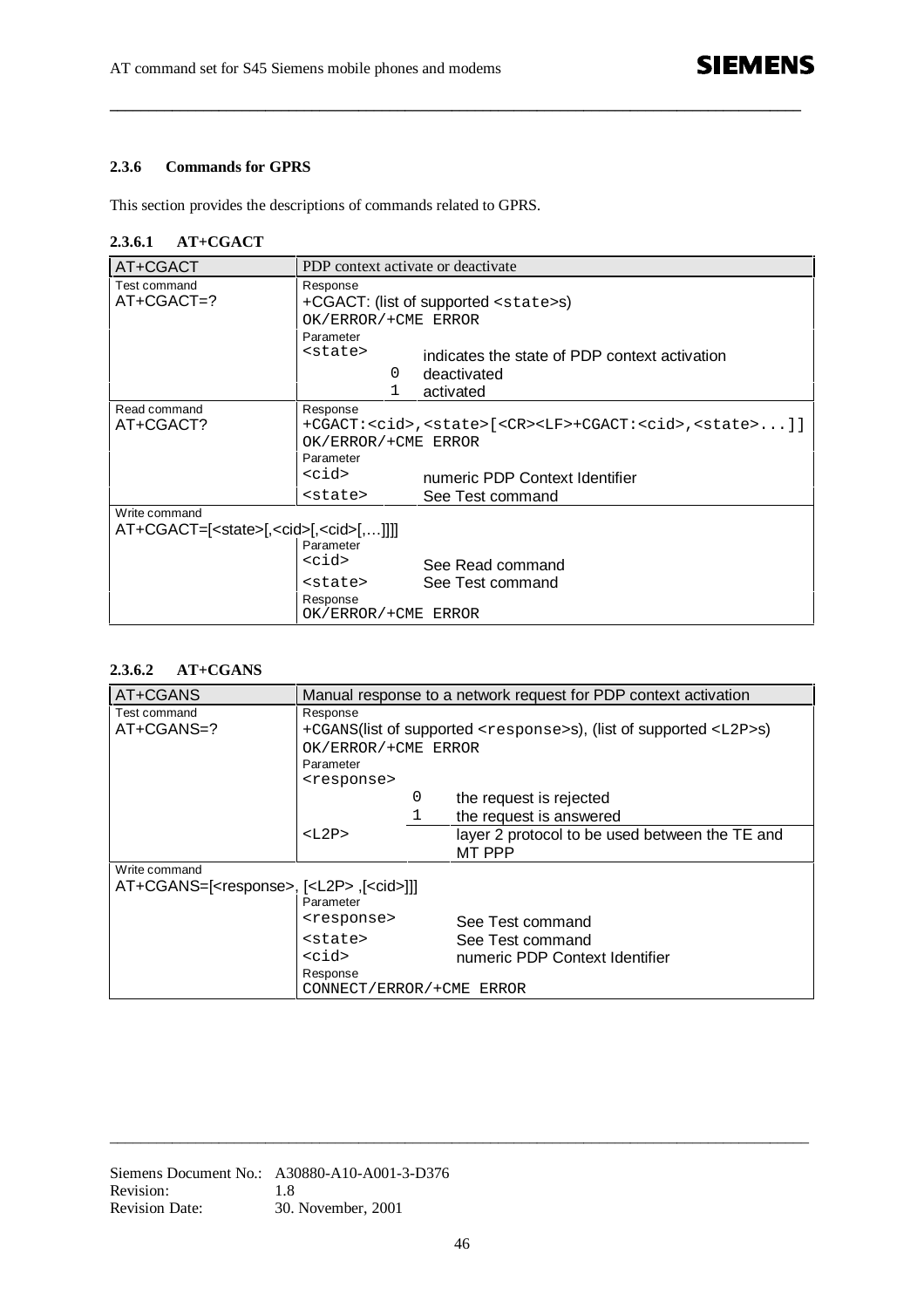#### **2.3.6.3 AT+CGATT**

| AT+CGATT                    | GPRS attach or detach                        |                                        |  |  |
|-----------------------------|----------------------------------------------|----------------------------------------|--|--|
| Test command                | Response                                     |                                        |  |  |
| $AT+CGATT=?$                | +CGATT: (list of supported <state>s)</state> |                                        |  |  |
|                             | OK/ERROR/+CME ERROR                          |                                        |  |  |
|                             | Parameter                                    | indicates the state of GPRS attachment |  |  |
|                             | <state></state>                              |                                        |  |  |
|                             | 0                                            | detached                               |  |  |
|                             |                                              | attached                               |  |  |
| Read command                | Response                                     |                                        |  |  |
| AT+CGATT?                   | +CGATT: <state></state>                      |                                        |  |  |
|                             | OK/ERROR/+CME ERROR                          |                                        |  |  |
|                             | Parameter                                    |                                        |  |  |
|                             | <state></state>                              | See Test command                       |  |  |
| Write command               | Parameter                                    |                                        |  |  |
| AT+CGATT=[ <state>]</state> | <state></state>                              | See Test command                       |  |  |
|                             | Response                                     |                                        |  |  |
|                             | OK/ERROR/+CME ERROR                          |                                        |  |  |

#### **2.3.6.4 AT+CGAUTO**

| AT+CGAUTO                        |                                                                                                                        | Auto response to a network request for PDP context activation                                                                                                                        |
|----------------------------------|------------------------------------------------------------------------------------------------------------------------|--------------------------------------------------------------------------------------------------------------------------------------------------------------------------------------|
| Test command<br>AT+CGAUTO=?      | Response<br>+CGAUTO: (list of supported $\langle n \rangle$ s)<br>OK/ERROR/+CME ERROR<br>Parameter<br>$<$ n><br>0<br>3 | indicates the state of PDP context activation<br>turn off automatic response for GPRS only<br>turn on automatic response for GPRS only<br>modem compatibility mode, GPRS and circuit |
| Read command<br>AT+CGAUTO?       | Response<br>$+CGAUTO: $<br>OK/ERROR/+CME ERROR<br>Parameter                                                            | switched calls (default)                                                                                                                                                             |
|                                  | $<$ n>                                                                                                                 | See Test command                                                                                                                                                                     |
| Write command<br>$AT+CGAUTO=[2]$ | Parameter<br>$<$ n><br>Response<br>OK/ERROR/+CME ERROR                                                                 | See Test command                                                                                                                                                                     |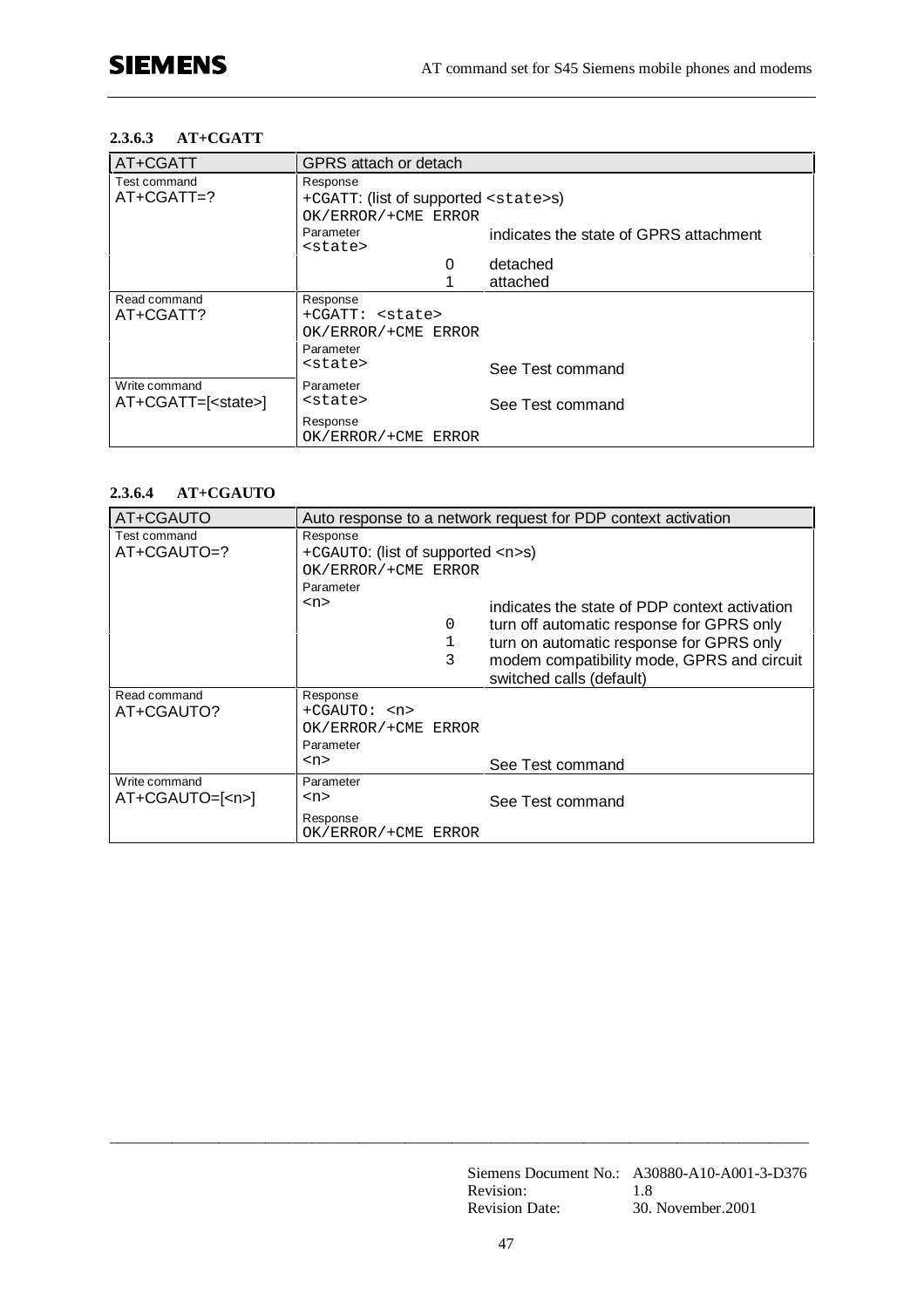# **2.3.6.5 AT+CGCLASS**

| AT+CGCLASS                    | GPRS mobile station class |                                                |  |  |  |
|-------------------------------|---------------------------|------------------------------------------------|--|--|--|
| Test command                  | Response                  |                                                |  |  |  |
| AT+CGCLASS=?                  |                           | +CGCLASS: (list of supported <class>s)</class> |  |  |  |
|                               | OK/ERROR/+CME ERROR       |                                                |  |  |  |
|                               | Parameter                 |                                                |  |  |  |
|                               | <class></class>           | string parameter for the GPRS mobile class     |  |  |  |
|                               | B                         | class B                                        |  |  |  |
|                               | C                         | class C in GPRS and circuit switched alternate |  |  |  |
|                               | mode                      |                                                |  |  |  |
|                               | CG                        | class C in GPRS only mode                      |  |  |  |
|                               | CC                        | class C in circuit switched only mode (lowest) |  |  |  |
| Read command                  | Response                  |                                                |  |  |  |
| AT+CGCLASS?                   | +CGCLASS: <class></class> |                                                |  |  |  |
|                               | OK/ERROR/+CME ERROR       |                                                |  |  |  |
|                               | Parameter                 |                                                |  |  |  |
|                               | <n></n>                   | See Test command                               |  |  |  |
| Write command                 | Parameter                 |                                                |  |  |  |
| AT+CGCLASS=[ <class>]</class> | <class></class>           | See Test command                               |  |  |  |
|                               | Response                  |                                                |  |  |  |
|                               | OK/ERROR/+CME ERROR       |                                                |  |  |  |

**\_\_\_\_\_\_\_\_\_\_\_\_\_\_\_\_\_\_\_\_\_\_\_\_\_\_\_\_\_\_\_\_\_\_\_\_\_\_\_\_\_\_\_\_\_\_\_\_\_\_\_\_\_\_\_\_\_\_\_\_\_\_\_\_\_\_\_\_\_\_\_\_\_\_\_\_\_\_\_\_\_\_\_\_\_\_\_\_\_**

# **2.3.6.6 AT+CGDATA**

| AT+CGDATA                                              | Enter data state                          |                                            |  |  |
|--------------------------------------------------------|-------------------------------------------|--------------------------------------------|--|--|
| Test command                                           | Response                                  |                                            |  |  |
| $AT+CGDATA=?$                                          | +CGDATA: (list of supported <l2p>s)</l2p> |                                            |  |  |
|                                                        | OK/ERROR/+CME ERROR                       |                                            |  |  |
|                                                        | Parameter                                 | layer 2 protocol to be used between the TE |  |  |
|                                                        | $<$ $L2P$ >                               | and MT PPP                                 |  |  |
| Write command                                          |                                           |                                            |  |  |
| AT+CGDATA=[ <l2p>,[<cid>[,<cid>[,]]]</cid></cid></l2p> |                                           |                                            |  |  |
|                                                        | Parameter                                 |                                            |  |  |
|                                                        | $T.2P>$                                   | See Test command                           |  |  |
|                                                        | $<$ cid $>$                               | numeric PDP Context Identifier             |  |  |
|                                                        | Response                                  |                                            |  |  |
|                                                        | CONNECT/ERROR/+CME ERROR                  |                                            |  |  |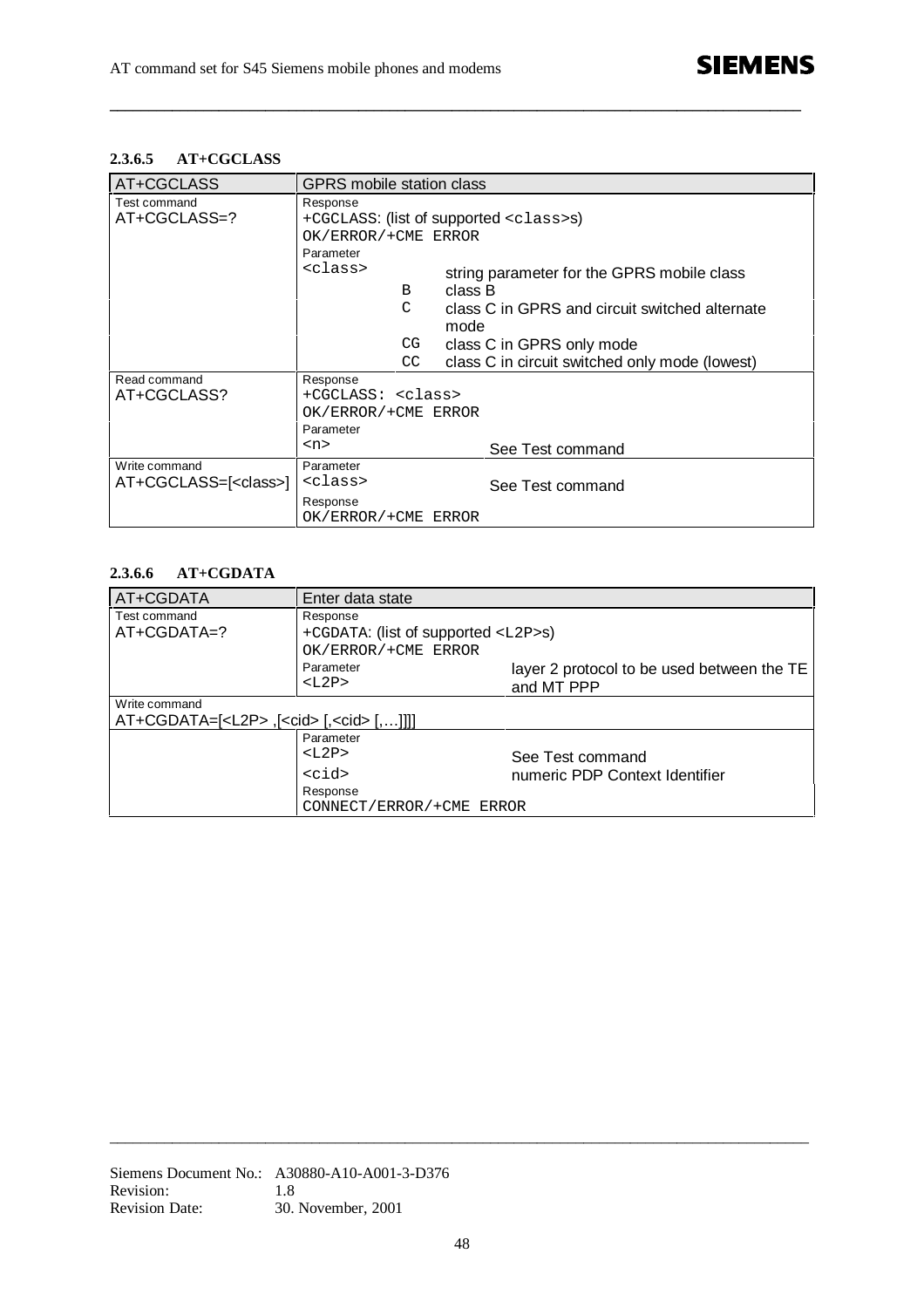# **2.3.6.7 AT+CGDCONT**

| AT+CGDCONT                                                                                  | Define PDP Context                                                                                        |             |                                                                                                  |  |
|---------------------------------------------------------------------------------------------|-----------------------------------------------------------------------------------------------------------|-------------|--------------------------------------------------------------------------------------------------|--|
| Test command                                                                                | Response                                                                                                  |             |                                                                                                  |  |
| AT+CGDCONT=?                                                                                | +CGDCONT: (range of supported <cid>s), <pdp_type>,, , (list of supported</pdp_type></cid>                 |             |                                                                                                  |  |
|                                                                                             | <d_comp>s), (list of supported <h_comp>s) [<cr><lf>+CGDCONT: (range of</lf></cr></h_comp></d_comp>        |             |                                                                                                  |  |
|                                                                                             |                                                                                                           |             | supported <cid>s), <pdp_type>,,,(list of supported <d_comp>s),(list of</d_comp></pdp_type></cid> |  |
|                                                                                             | supported $\langle h_{\text{1}} \text{comp} \rangle$ s) [ ]                                               |             |                                                                                                  |  |
|                                                                                             | OK/ERROR/+CME ERROR                                                                                       |             |                                                                                                  |  |
|                                                                                             | Parameter<br>$<$ cid $>$                                                                                  |             |                                                                                                  |  |
|                                                                                             |                                                                                                           |             | numeric PDP Context Identifier                                                                   |  |
|                                                                                             | <pdp_type></pdp_type>                                                                                     |             | string parameter of Packet Data Protocol type                                                    |  |
|                                                                                             |                                                                                                           | PPP         |                                                                                                  |  |
|                                                                                             |                                                                                                           | IP          |                                                                                                  |  |
|                                                                                             | <d_comp></d_comp>                                                                                         |             | numeric parameter that controls PDP data                                                         |  |
|                                                                                             |                                                                                                           | 0           | compression<br>off                                                                               |  |
|                                                                                             | $\text{ch}_\text{comp}$                                                                                   |             | numeric parameter that controls PDP header                                                       |  |
|                                                                                             |                                                                                                           | compression |                                                                                                  |  |
|                                                                                             |                                                                                                           | 0           | off                                                                                              |  |
| Read command                                                                                | Response                                                                                                  |             |                                                                                                  |  |
| AT+CGDCONT?                                                                                 | +CGDCONT: <cid>, <pdp_type>, <apn>,<pdp_addr>, <data_comp>,</data_comp></pdp_addr></apn></pdp_type></cid> |             |                                                                                                  |  |
|                                                                                             | <head_comp> [<cr><lf>+CGDCONT: <cid>, <pdp_type>,</pdp_type></cid></lf></cr></head_comp>                  |             |                                                                                                  |  |
|                                                                                             | <apn>,<pdp_addr>, <data_comp>, <head_comp>[]]</head_comp></data_comp></pdp_addr></apn>                    |             |                                                                                                  |  |
|                                                                                             | OK/ERROR/+CME ERROR<br>Parameter                                                                          |             |                                                                                                  |  |
|                                                                                             | $<$ cid $>$                                                                                               |             | See Test command                                                                                 |  |
|                                                                                             | <pdp_type></pdp_type>                                                                                     |             | See Test command                                                                                 |  |
|                                                                                             | <apn></apn>                                                                                               |             | string parameter for Access Point Name                                                           |  |
|                                                                                             | <pdp_addr></pdp_addr>                                                                                     |             | string parameter in IP V4 address notification                                                   |  |
|                                                                                             | <d_comp></d_comp>                                                                                         |             | See Test command                                                                                 |  |
|                                                                                             | <h_comp></h_comp>                                                                                         |             | See Test command                                                                                 |  |
| Write command                                                                               |                                                                                                           |             |                                                                                                  |  |
| AT+CGDCONT=[ <cid> [,<pdp_type> [,<apn> [,<pdp_addr> ]]]]</pdp_addr></apn></pdp_type></cid> |                                                                                                           |             |                                                                                                  |  |
|                                                                                             | Parameter                                                                                                 |             |                                                                                                  |  |
|                                                                                             | $<$ cid $>$                                                                                               |             | See Test command                                                                                 |  |
|                                                                                             | <pdp_type></pdp_type>                                                                                     |             | See Test command                                                                                 |  |
|                                                                                             | <apn></apn>                                                                                               |             | See Read command                                                                                 |  |
|                                                                                             | <pdp addr=""></pdp>                                                                                       |             | See Read command                                                                                 |  |
|                                                                                             | Response                                                                                                  |             |                                                                                                  |  |
|                                                                                             | OK/ERROR/+CME ERROR                                                                                       |             |                                                                                                  |  |

Siemens Document No.: A30880-A10-A001-3-D376 Revision: 1.8 Revision Date: 30. November.2001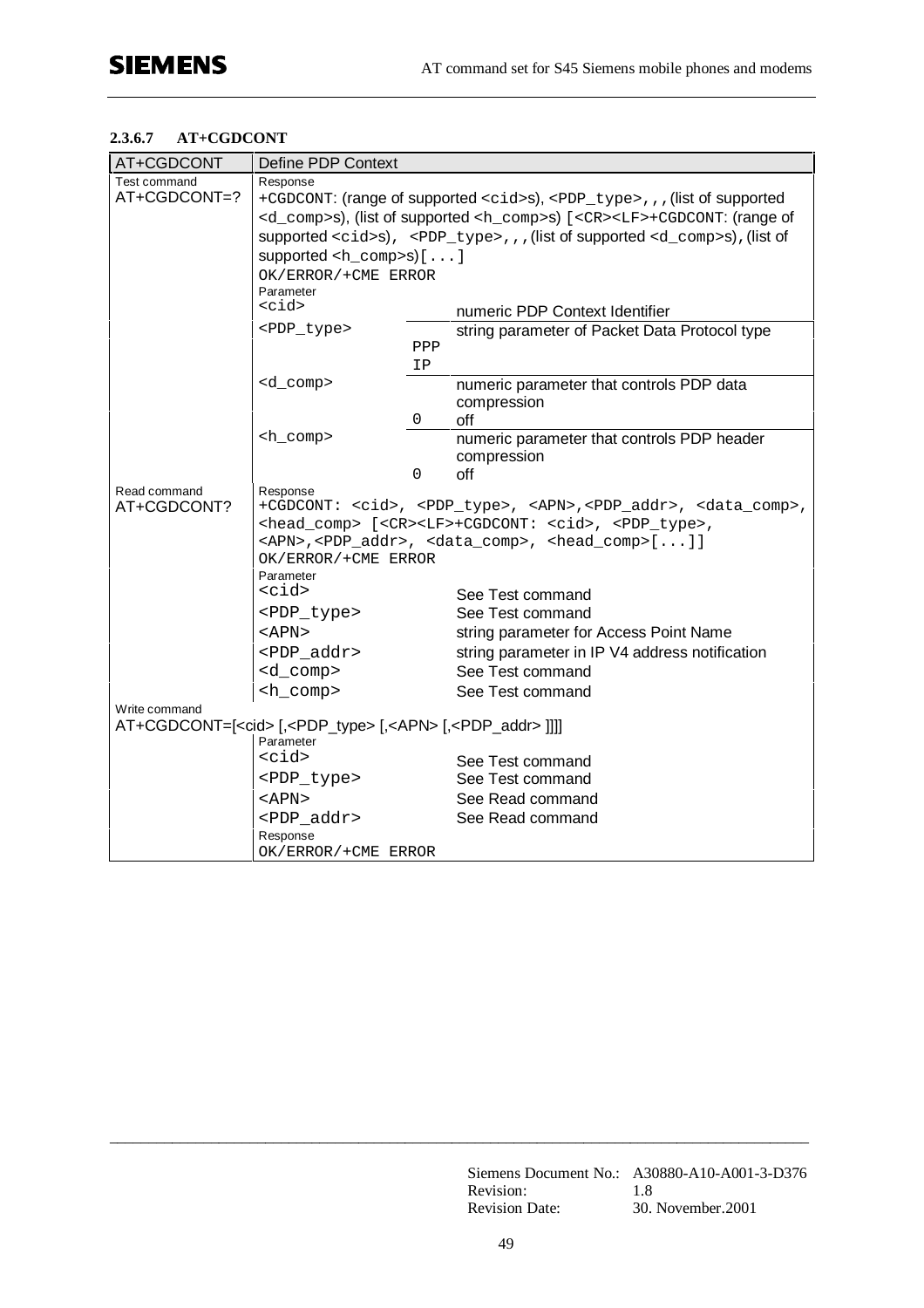# **2.3.6.8 AT+CGEREP**

| AT+CGEREP                                | <b>GPRS</b> event reporting                                                   |              |                                                              |
|------------------------------------------|-------------------------------------------------------------------------------|--------------|--------------------------------------------------------------|
| Test command                             | Response                                                                      |              |                                                              |
| AT+CGEREP=?                              | +CGEREP: (list of supported <mode>s), (list of supported <bfr>s)</bfr></mode> |              |                                                              |
|                                          | OK/ERROR/+CME ERROR                                                           |              |                                                              |
|                                          | Parameter                                                                     |              | numeric parameter                                            |
|                                          | <mode></mode>                                                                 |              |                                                              |
|                                          |                                                                               | 0            | buffer unsolicited result codes in the MT; if MT             |
|                                          |                                                                               |              | result code buffer is full, the oldest ones can be           |
|                                          |                                                                               |              | discarded. No codes are forwarded to the TE                  |
|                                          |                                                                               | $\mathbf{1}$ | discard unsolicited result codes when MT-TE link             |
|                                          |                                                                               |              | is reserved (e.g. in on-line data mode); otherwise           |
|                                          |                                                                               |              | forward them directly to the TE                              |
|                                          |                                                                               | 2            | buffer unsolicited result codes in the MT when               |
|                                          |                                                                               |              | MT-TE link is reserved (e.g. in on-line data mode)           |
|                                          |                                                                               |              | and flush them to the TE when MT-TE link                     |
|                                          |                                                                               |              |                                                              |
|                                          |                                                                               |              | becomes available; otherwise forward them                    |
|                                          | ${\rm bfrz}$                                                                  |              | directly to the TE                                           |
|                                          |                                                                               |              | numeric parameter                                            |
|                                          |                                                                               | 0            | MT buffer of unsolicited result codes defined                |
|                                          |                                                                               |              | within this command is cleared when <mode> 1</mode>          |
|                                          |                                                                               |              | or 2 is entered                                              |
|                                          |                                                                               | $\mathbf{1}$ | MT buffer of unsolicited result codes defined                |
|                                          |                                                                               |              | within this command is flushed to the TE when                |
|                                          |                                                                               |              | <mode> 1 or 2 is entered</mode>                              |
| Read command                             | Response                                                                      |              |                                                              |
| AT+CGEREP?                               | +CGEREP: <mode>, <bfr></bfr></mode>                                           |              |                                                              |
|                                          | OK/ERROR/+CME ERROR                                                           |              |                                                              |
|                                          | Parameter<br><mode></mode>                                                    |              |                                                              |
|                                          |                                                                               |              | See Test command                                             |
|                                          | ${\rm bfrz}$                                                                  |              | See Test command                                             |
| Write command                            |                                                                               |              |                                                              |
| AT+CGEREP=[ <mode>[,<bfr>]]</bfr></mode> |                                                                               |              |                                                              |
|                                          | Response<br>OK/ERROR/+CME ERROR                                               |              |                                                              |
|                                          | Parameter                                                                     |              |                                                              |
|                                          | <mode></mode>                                                                 |              | See Test command                                             |
|                                          | ${\rm bfrz}$                                                                  |              | See Test command                                             |
|                                          |                                                                               |              |                                                              |
|                                          | Unsolicited message:                                                          |              | +CGEV: REJECT <pdp_type>, <pdp_addr></pdp_addr></pdp_type>   |
|                                          |                                                                               |              | +CGEV: NW REACT <pdp_type>, <pdp_addr></pdp_addr></pdp_type> |
|                                          |                                                                               |              | +CGEV: NW DEACT <pdp_type>, <pdp_addr></pdp_addr></pdp_type> |
|                                          |                                                                               |              | +CGEV: ME DEACT <pdp_type>, <pdp_addr></pdp_addr></pdp_type> |
|                                          | +CGEV: NW DETACH                                                              |              |                                                              |
|                                          | +CGEV: ME DETACH                                                              |              |                                                              |
|                                          | +CGEV: NW CLASS <class></class>                                               |              |                                                              |
|                                          | +CGEV: ME CLASS <class></class>                                               |              |                                                              |
|                                          |                                                                               |              |                                                              |

**\_\_\_\_\_\_\_\_\_\_\_\_\_\_\_\_\_\_\_\_\_\_\_\_\_\_\_\_\_\_\_\_\_\_\_\_\_\_\_\_\_\_\_\_\_\_\_\_\_\_\_\_\_\_\_\_\_\_\_\_\_\_\_\_\_\_\_\_\_\_\_\_\_\_\_\_\_\_\_\_\_\_\_\_\_\_\_\_\_**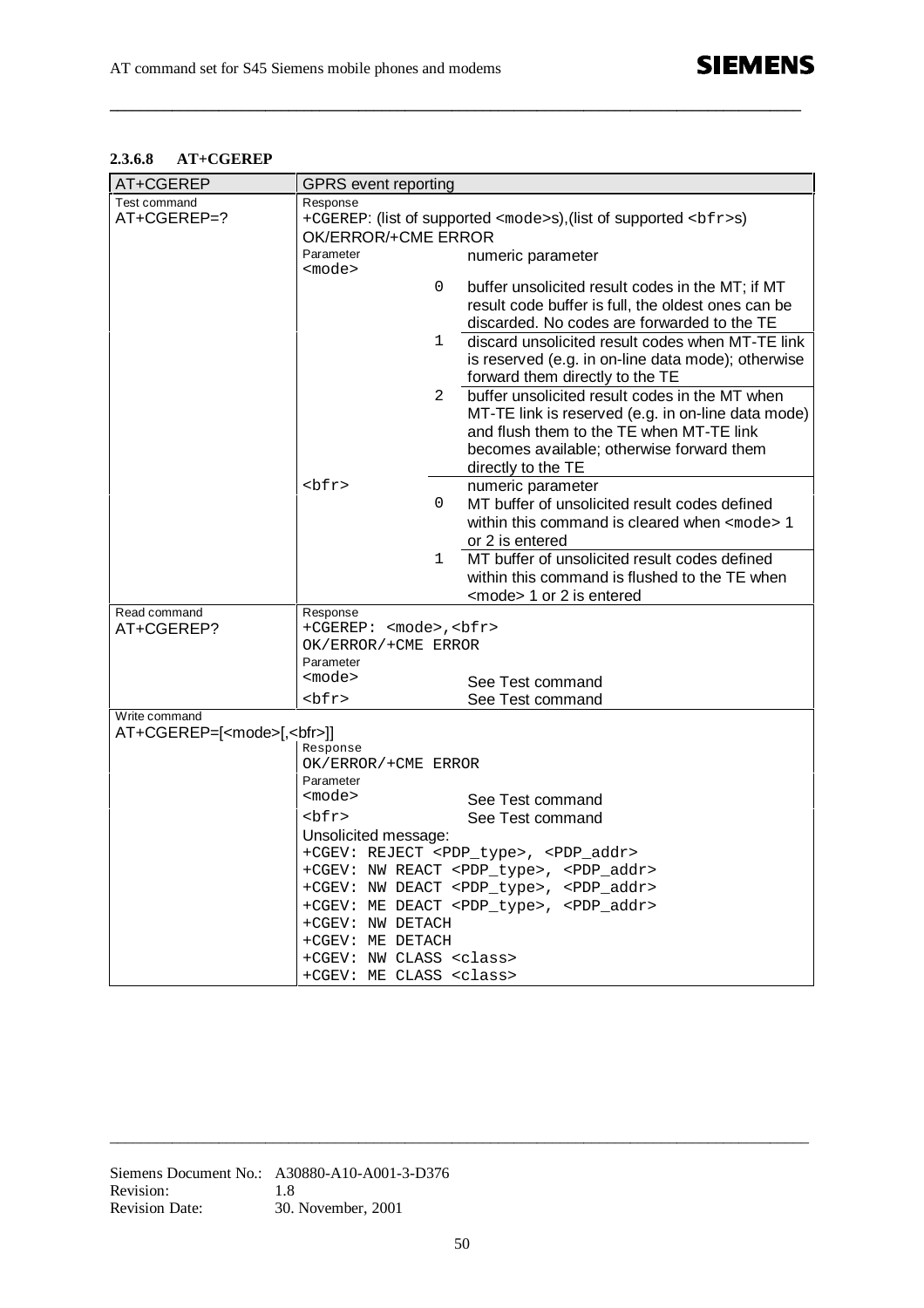#### **2.3.6.9 AT+CGQMIN**

| AT+CGQMIN     | Quality of Service Profile (Minimum acceptable)                                                    |            |                                                                                                                                           |  |  |
|---------------|----------------------------------------------------------------------------------------------------|------------|-------------------------------------------------------------------------------------------------------------------------------------------|--|--|
| Test command  | Response                                                                                           |            |                                                                                                                                           |  |  |
| AT+CGQMIN=?   | +CGQMIN: <pdp_type>, (list of supported <precedence>s), (list of supported</precedence></pdp_type> |            |                                                                                                                                           |  |  |
|               | <delay>s), (list of supported <reliability>s), (list of supported</reliability></delay>            |            |                                                                                                                                           |  |  |
|               | <peak>s), (list of supported <mean>s)</mean></peak>                                                |            |                                                                                                                                           |  |  |
|               | [ <cr><lf>+CGQMIN: <pdp_type>, (list of supported</pdp_type></lf></cr>                             |            |                                                                                                                                           |  |  |
|               |                                                                                                    |            | <precedence>s), (list of supported <delay>s), (list of supported</delay></precedence>                                                     |  |  |
|               |                                                                                                    |            | <reliability>s), (list of supported <peak>s), (list of supported</peak></reliability>                                                     |  |  |
|               | $<$ mean>s $[]$                                                                                    |            |                                                                                                                                           |  |  |
|               | OK/ERROR/+CME ERROR                                                                                |            |                                                                                                                                           |  |  |
|               | Parameter                                                                                          |            |                                                                                                                                           |  |  |
|               | <pdp_type></pdp_type>                                                                              |            | string parameter of Packet Data Protocol type                                                                                             |  |  |
|               |                                                                                                    | <b>PPP</b> |                                                                                                                                           |  |  |
|               |                                                                                                    | IP         |                                                                                                                                           |  |  |
|               | <precedence></precedence>                                                                          |            | numeric parameter for the precedence class                                                                                                |  |  |
|               |                                                                                                    | 0          | network subscribed value                                                                                                                  |  |  |
|               |                                                                                                    | 13         |                                                                                                                                           |  |  |
|               | <delay></delay>                                                                                    |            | numeric parameter for the delay class                                                                                                     |  |  |
|               |                                                                                                    | 0          | network subscribed value                                                                                                                  |  |  |
|               |                                                                                                    | 1.4        |                                                                                                                                           |  |  |
|               | <reliability></reliability>                                                                        |            | numeric parameter for the reliability class                                                                                               |  |  |
|               |                                                                                                    | 0          | network subscribed value                                                                                                                  |  |  |
|               |                                                                                                    | 15         |                                                                                                                                           |  |  |
|               | <peak></peak>                                                                                      |            | numeric parameter for the peak throughput class                                                                                           |  |  |
|               |                                                                                                    | 0          | network subscribed value                                                                                                                  |  |  |
|               |                                                                                                    | 17         |                                                                                                                                           |  |  |
|               | <mean></mean>                                                                                      |            | numeric parameter for the mean throughput class                                                                                           |  |  |
|               |                                                                                                    | 0          | network subscribed value                                                                                                                  |  |  |
|               |                                                                                                    | 1.12       |                                                                                                                                           |  |  |
| Read command  | Response                                                                                           |            |                                                                                                                                           |  |  |
| AT+CGQMIN?    |                                                                                                    |            | +CGQMIN: <cid>,<precedence>,<delay>,<reliability>,<peak>,<mean>[<cr><lf></lf></cr></mean></peak></reliability></delay></precedence></cid> |  |  |
|               | OK/ERROR/+CME ERROR                                                                                |            | +CGQMIN: <cid>,<precedence>,<delay>,<reliability>,<peak>,<mean>[]]</mean></peak></reliability></delay></precedence></cid>                 |  |  |
|               | Parameter                                                                                          |            |                                                                                                                                           |  |  |
|               | $<$ cid $>$                                                                                        |            | numeric PDP Context Identifier                                                                                                            |  |  |
|               | <pdp_type></pdp_type>                                                                              |            | See Test command                                                                                                                          |  |  |
|               | <precedence></precedence>                                                                          |            | See Test command                                                                                                                          |  |  |
|               | <delay></delay>                                                                                    |            | See Test command                                                                                                                          |  |  |
|               | <reliability></reliability>                                                                        |            | See Test command                                                                                                                          |  |  |
|               | <peak></peak>                                                                                      |            | See Test command                                                                                                                          |  |  |
|               | <mean></mean>                                                                                      |            | See Test command                                                                                                                          |  |  |
| Write command |                                                                                                    |            |                                                                                                                                           |  |  |
|               |                                                                                                    |            | AT+CGQMIN=[ <cid>[,<precedence>[,<delay>[,<reliability>[,<peak>[,<mean>]]]]]]</mean></peak></reliability></delay></precedence></cid>      |  |  |
|               | Parameter                                                                                          |            |                                                                                                                                           |  |  |
|               | $<$ cid $>$                                                                                        |            | See Read command                                                                                                                          |  |  |
|               | <pdp_type></pdp_type>                                                                              |            | See Test command                                                                                                                          |  |  |
|               | <precedence></precedence>                                                                          |            | See Test command                                                                                                                          |  |  |
|               | <delay></delay>                                                                                    |            | See Test command                                                                                                                          |  |  |
|               | <reliability></reliability>                                                                        |            | See Test command                                                                                                                          |  |  |
|               | <peak></peak>                                                                                      |            | See Test command                                                                                                                          |  |  |
|               | <mean></mean>                                                                                      |            | See Test command                                                                                                                          |  |  |
|               | Response                                                                                           |            |                                                                                                                                           |  |  |
|               | OK/ERROR/+CME ERROR                                                                                |            |                                                                                                                                           |  |  |

Siemens Document No.: A30880-A10-A001-3-D376 Revision: 1.8 Revision Date: 30. November.2001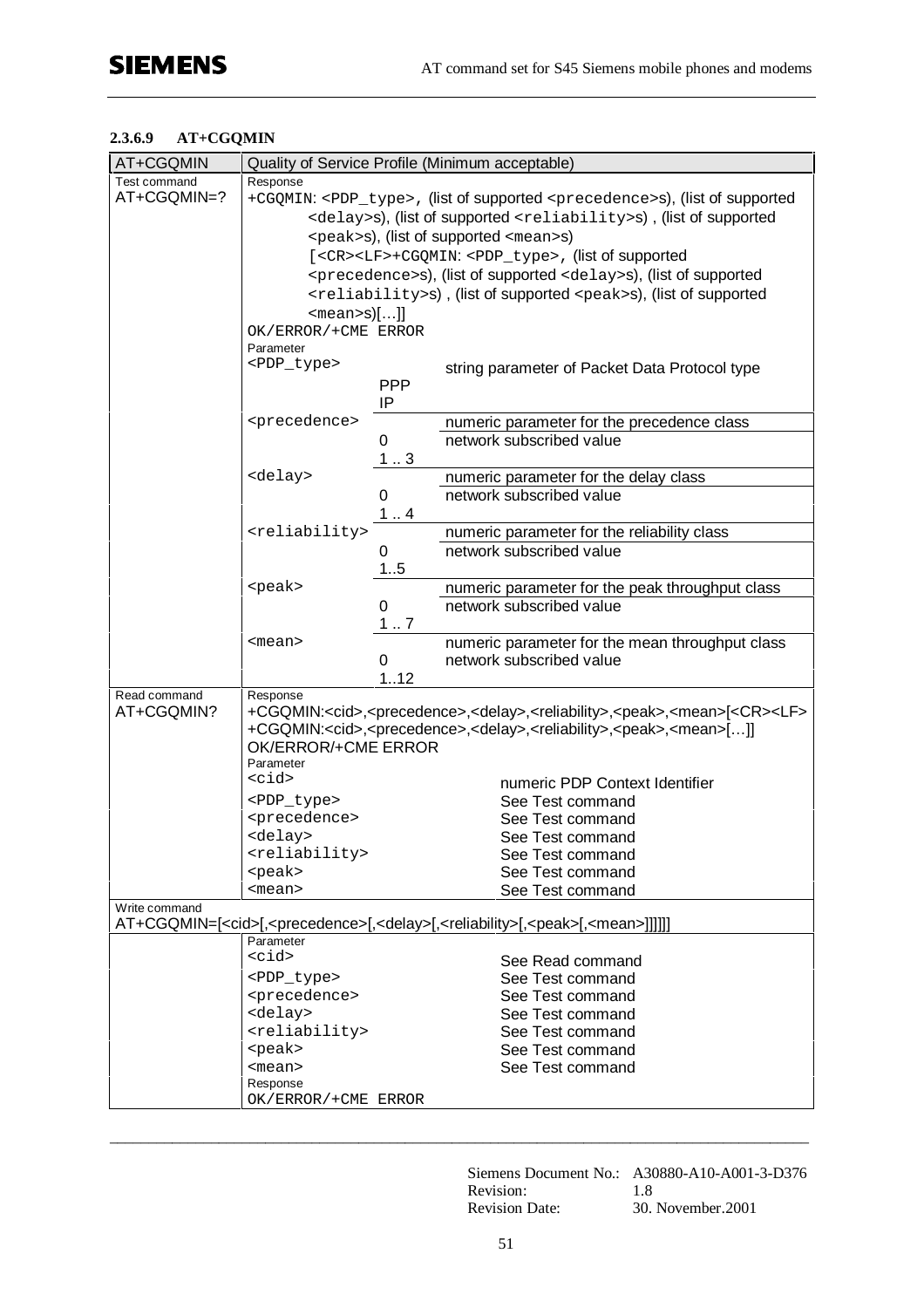| 2.3.6.10 | AT+CGQREQ |
|----------|-----------|
|----------|-----------|

| AT+CGQREQ       | Quality of Service Profile (Requested)                                                   |                                                                                    |                                                                                                |  |  |  |  |
|-----------------|------------------------------------------------------------------------------------------|------------------------------------------------------------------------------------|------------------------------------------------------------------------------------------------|--|--|--|--|
| Test command    | Response                                                                                 |                                                                                    |                                                                                                |  |  |  |  |
| AT+CGQREQ=?     | +CGQREQ: <pdp_type>, (list of supported <precedence>s), (list of</precedence></pdp_type> |                                                                                    |                                                                                                |  |  |  |  |
|                 | supported <delay>s), (list of supported <reliability>s),</reliability></delay>           |                                                                                    |                                                                                                |  |  |  |  |
|                 | (list of supported $<$ peak>s), (list of supported $<$ mean>s)                           |                                                                                    |                                                                                                |  |  |  |  |
|                 |                                                                                          |                                                                                    |                                                                                                |  |  |  |  |
|                 |                                                                                          | [ <cr><lf>&gt;+CGQREQ: <pdp_type>, <precedence>,</precedence></pdp_type></lf></cr> |                                                                                                |  |  |  |  |
|                 | <delay>, <reliability>, <peak>, <mean>[]]</mean></peak></reliability></delay>            |                                                                                    |                                                                                                |  |  |  |  |
|                 |                                                                                          | OK/ERROR/+CME ERROR                                                                |                                                                                                |  |  |  |  |
|                 | Parameter                                                                                |                                                                                    |                                                                                                |  |  |  |  |
|                 | <pdp_type></pdp_type>                                                                    |                                                                                    |                                                                                                |  |  |  |  |
|                 |                                                                                          |                                                                                    | string parameter of Packet Data Protocol type                                                  |  |  |  |  |
|                 |                                                                                          | <b>PPP</b>                                                                         |                                                                                                |  |  |  |  |
|                 |                                                                                          | IP                                                                                 |                                                                                                |  |  |  |  |
|                 | <precedence></precedence>                                                                |                                                                                    | numeric parameter for the precedence class                                                     |  |  |  |  |
|                 |                                                                                          | 0                                                                                  | network subscribed value                                                                       |  |  |  |  |
|                 |                                                                                          | 13                                                                                 |                                                                                                |  |  |  |  |
|                 | <delay></delay>                                                                          |                                                                                    | numeric parameter for the delay class                                                          |  |  |  |  |
|                 |                                                                                          | 0                                                                                  | network subscribed value                                                                       |  |  |  |  |
|                 |                                                                                          | 1.4                                                                                |                                                                                                |  |  |  |  |
|                 | <reliability></reliability>                                                              |                                                                                    | numeric parameter for the reliability class                                                    |  |  |  |  |
|                 |                                                                                          | 0                                                                                  | network subscribed value                                                                       |  |  |  |  |
|                 |                                                                                          | 1.5                                                                                |                                                                                                |  |  |  |  |
|                 | <peak></peak>                                                                            |                                                                                    | numeric parameter for the peak throughput                                                      |  |  |  |  |
|                 |                                                                                          |                                                                                    | class                                                                                          |  |  |  |  |
|                 |                                                                                          | 0                                                                                  | network subscribed value                                                                       |  |  |  |  |
|                 |                                                                                          | 17                                                                                 |                                                                                                |  |  |  |  |
|                 | <mean></mean>                                                                            |                                                                                    | numeric parameter for the mean throughput                                                      |  |  |  |  |
|                 |                                                                                          |                                                                                    | class                                                                                          |  |  |  |  |
|                 |                                                                                          | 0                                                                                  | network subscribed value                                                                       |  |  |  |  |
|                 |                                                                                          | 112                                                                                |                                                                                                |  |  |  |  |
| Read command    | Response                                                                                 |                                                                                    |                                                                                                |  |  |  |  |
| AT+CGQREQ?      |                                                                                          |                                                                                    | +CGQREQ: <cid>, <precedence>, <delay>, <reliability>,</reliability></delay></precedence></cid> |  |  |  |  |
|                 |                                                                                          |                                                                                    | <peak>, <mean>[<cr><lf>+CGQREQ: <cid>,</cid></lf></cr></mean></peak>                           |  |  |  |  |
|                 |                                                                                          |                                                                                    | <precedence>, <delay>, <reliability.>, <peak>,</peak></reliability.></delay></precedence>      |  |  |  |  |
|                 | $<$ mean> $[]$ ]                                                                         |                                                                                    |                                                                                                |  |  |  |  |
|                 | OK/ERROR/+CME ERROR                                                                      |                                                                                    |                                                                                                |  |  |  |  |
|                 | Parameter                                                                                |                                                                                    | numeric PDP Context Identifier                                                                 |  |  |  |  |
|                 | $<$ cid $>$                                                                              |                                                                                    |                                                                                                |  |  |  |  |
|                 | <pdp_type></pdp_type>                                                                    |                                                                                    | See Test command                                                                               |  |  |  |  |
|                 | <precedence></precedence>                                                                |                                                                                    | See Test command                                                                               |  |  |  |  |
|                 | <delay></delay>                                                                          |                                                                                    | See Test command                                                                               |  |  |  |  |
|                 | <reliability></reliability>                                                              |                                                                                    | See Test command                                                                               |  |  |  |  |
|                 | <peak></peak>                                                                            |                                                                                    | See Test command                                                                               |  |  |  |  |
| Cont. Next page | <mean></mean>                                                                            |                                                                                    | See Test command                                                                               |  |  |  |  |

**\_\_\_\_\_\_\_\_\_\_\_\_\_\_\_\_\_\_\_\_\_\_\_\_\_\_\_\_\_\_\_\_\_\_\_\_\_\_\_\_\_\_\_\_\_\_\_\_\_\_\_\_\_\_\_\_\_\_\_\_\_\_\_\_\_\_\_\_\_\_\_\_\_\_\_\_\_\_\_\_\_\_\_\_\_\_\_\_\_**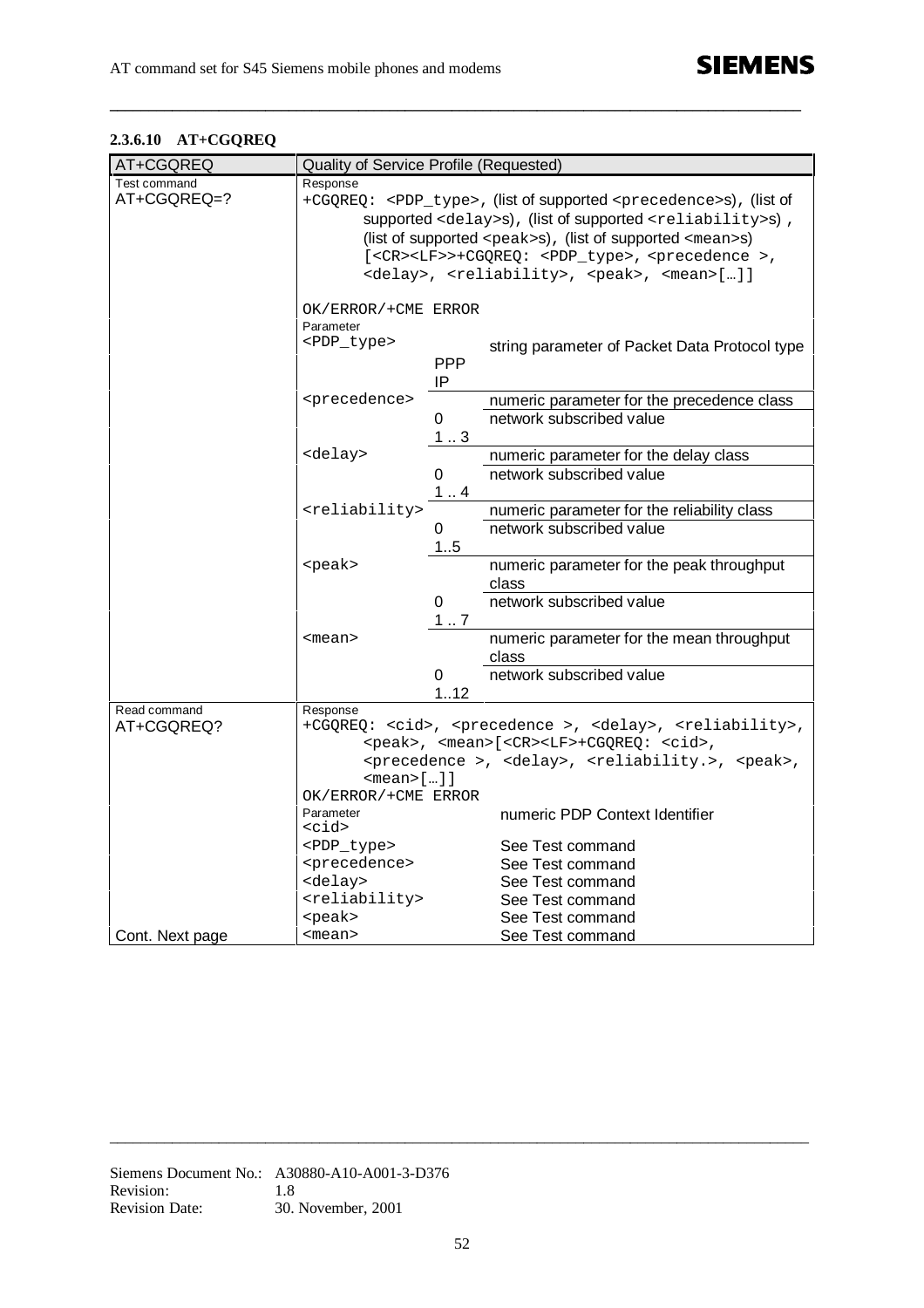| Write command (CON <sub>L</sub> ) |                             |                                                                                                                                      |
|-----------------------------------|-----------------------------|--------------------------------------------------------------------------------------------------------------------------------------|
|                                   |                             | AT+CGQREQ=[ <cid>[,<precedence>[,<delay>[,<reliability>[,<peak>[,<mean>]]]]]]</mean></peak></reliability></delay></precedence></cid> |
|                                   | Parameter                   |                                                                                                                                      |
|                                   | <cid></cid>                 | See Read command                                                                                                                     |
|                                   | <pdp type=""></pdp>         | See Test command                                                                                                                     |
|                                   | <precedence></precedence>   | See Test command                                                                                                                     |
|                                   | <delay></delay>             | See Test command                                                                                                                     |
|                                   | <reliability></reliability> | See Test command                                                                                                                     |
|                                   | <peak></peak>               | See Test command                                                                                                                     |
|                                   | $mean$                      | See Test command                                                                                                                     |
|                                   | Response                    |                                                                                                                                      |
|                                   | OK/ERROR/+CME ERROR         |                                                                                                                                      |

# **2.3.6.11 AT+CGPADDR**

| AT+CGPADDR                                              | Show PDP address                                                                                  |                                                   |
|---------------------------------------------------------|---------------------------------------------------------------------------------------------------|---------------------------------------------------|
| Test command                                            | Response                                                                                          |                                                   |
| $AT+CGPADDR=?$                                          | +CGPADDR: (list of defined <cid>s)</cid>                                                          |                                                   |
|                                                         | OK/ERROR/+CME ERROR                                                                               |                                                   |
|                                                         | Parameter                                                                                         |                                                   |
|                                                         | $<$ cid $>$                                                                                       | numeric PDP Context Identifier                    |
| Write command                                           |                                                                                                   |                                                   |
| AT+CGPADDR=[ <l2p>,[<cid>[,<cid>[,]]]</cid></cid></l2p> |                                                                                                   |                                                   |
|                                                         | Parameter                                                                                         |                                                   |
|                                                         | $<$ $L2P$ >                                                                                       | layer 2 protocol to be used between the TE and MT |
|                                                         | <b>PPP</b>                                                                                        |                                                   |
|                                                         | <cid></cid>                                                                                       | numeric PDP Context Identifier                    |
|                                                         | Response                                                                                          |                                                   |
|                                                         | $+CGPADDR:$                                                                                       |                                                   |
|                                                         | <cid>,<pdp_addr>[<cr><lf>+CGPADDR:<cid>,<pdp ad<="" td=""></pdp></cid></lf></cr></pdp_addr></cid> |                                                   |
|                                                         | dr > []                                                                                           |                                                   |
|                                                         | OK/ERROR/+CME ERROR                                                                               |                                                   |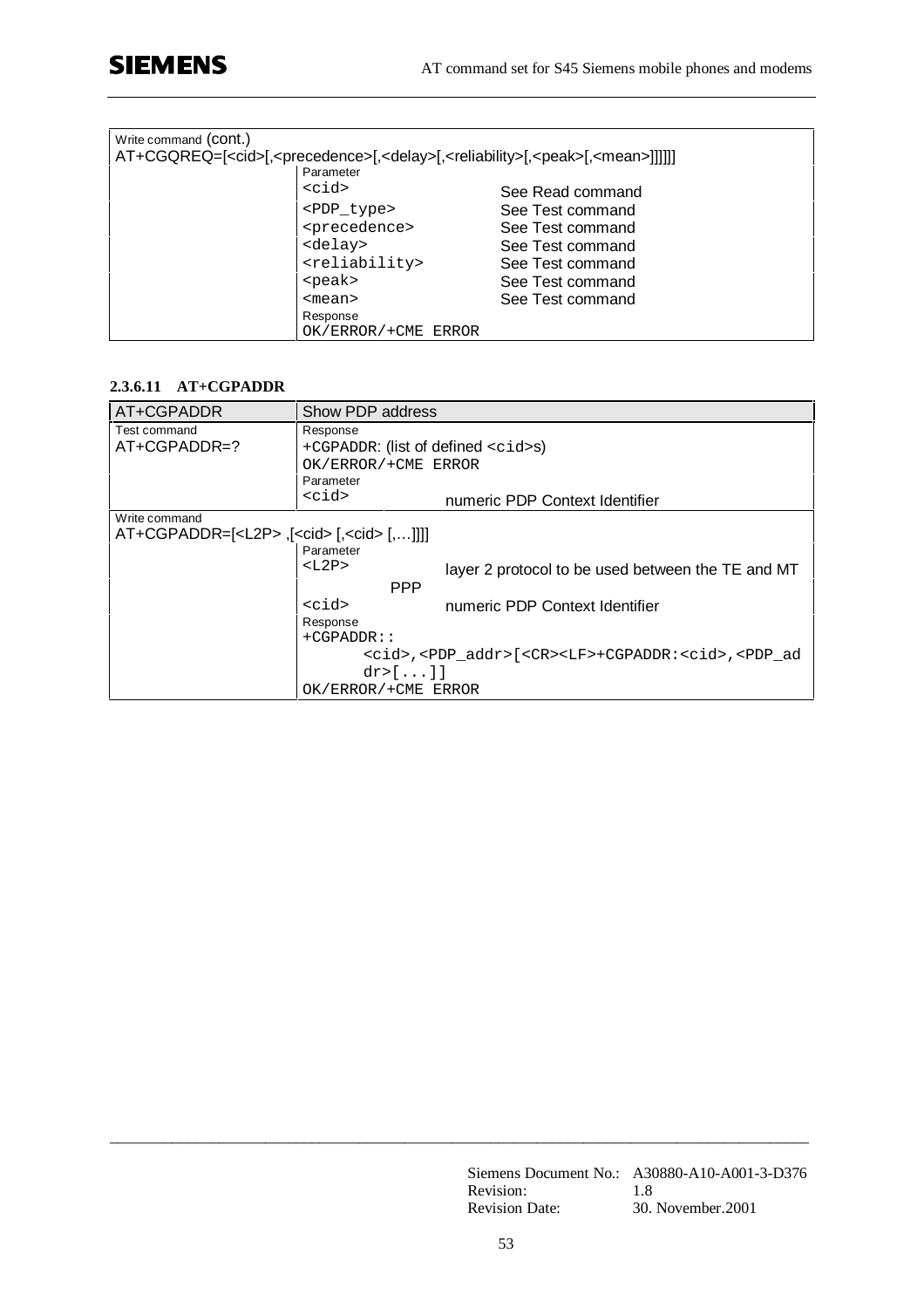# **2.3.6.12 AT+CGREG**

| AT+CGREG                        | GPRS network registration status                                                                                                                                                                          |                            |                                                                                                                                                                                                                                                                                                             |
|---------------------------------|-----------------------------------------------------------------------------------------------------------------------------------------------------------------------------------------------------------|----------------------------|-------------------------------------------------------------------------------------------------------------------------------------------------------------------------------------------------------------------------------------------------------------------------------------------------------------|
| Test command<br>AT+CGREG=?      | Response<br>+CGREG: (list of supported <n>s)<br/>OK/ERROR/+CME ERROR<br/>Parameter<br/><math>&lt;</math>n&gt;<br/><b>ERROR</b></n>                                                                        | O                          | Suppresses the unexpected network-<br>status messages<br>Displays the unexpected network-status messages: OK / ERROR / +CME                                                                                                                                                                                 |
| Read command<br>AT+CGREG?       | Response<br>+CGREG: <n>, <stat>[, <lac>, <ci>]<br/>OK/ERROR/+CME ERROR<br/>Parameter<br/><n><br/><math>&lt;</math>stat&gt;<br/><math>l</math>ac&gt;<br/><math>&lt;</math>ci&gt;</n></ci></lac></stat></n> | 0<br>1<br>2<br>3<br>4<br>5 | See Test command<br>Not registered, not currently searching<br>registered, home network<br>Not registered, but currently searching<br>registration denied by network<br>Unknown<br>Registered, roaming<br>Hexadecimal 2-byte string type of location area code<br>Hexadecimal 2-byte string type of cell ID |
| Write command<br>$AT+CGREG=[2]$ | Parameter<br><n><br/>Response<br/>OK/ERROR/+CME ERROR<br/>Unsolicited message<br/>+CGREG: <stat></stat></n>                                                                                               |                            | See Test command                                                                                                                                                                                                                                                                                            |

**\_\_\_\_\_\_\_\_\_\_\_\_\_\_\_\_\_\_\_\_\_\_\_\_\_\_\_\_\_\_\_\_\_\_\_\_\_\_\_\_\_\_\_\_\_\_\_\_\_\_\_\_\_\_\_\_\_\_\_\_\_\_\_\_\_\_\_\_\_\_\_\_\_\_\_\_\_\_\_\_\_\_\_\_\_\_\_\_\_**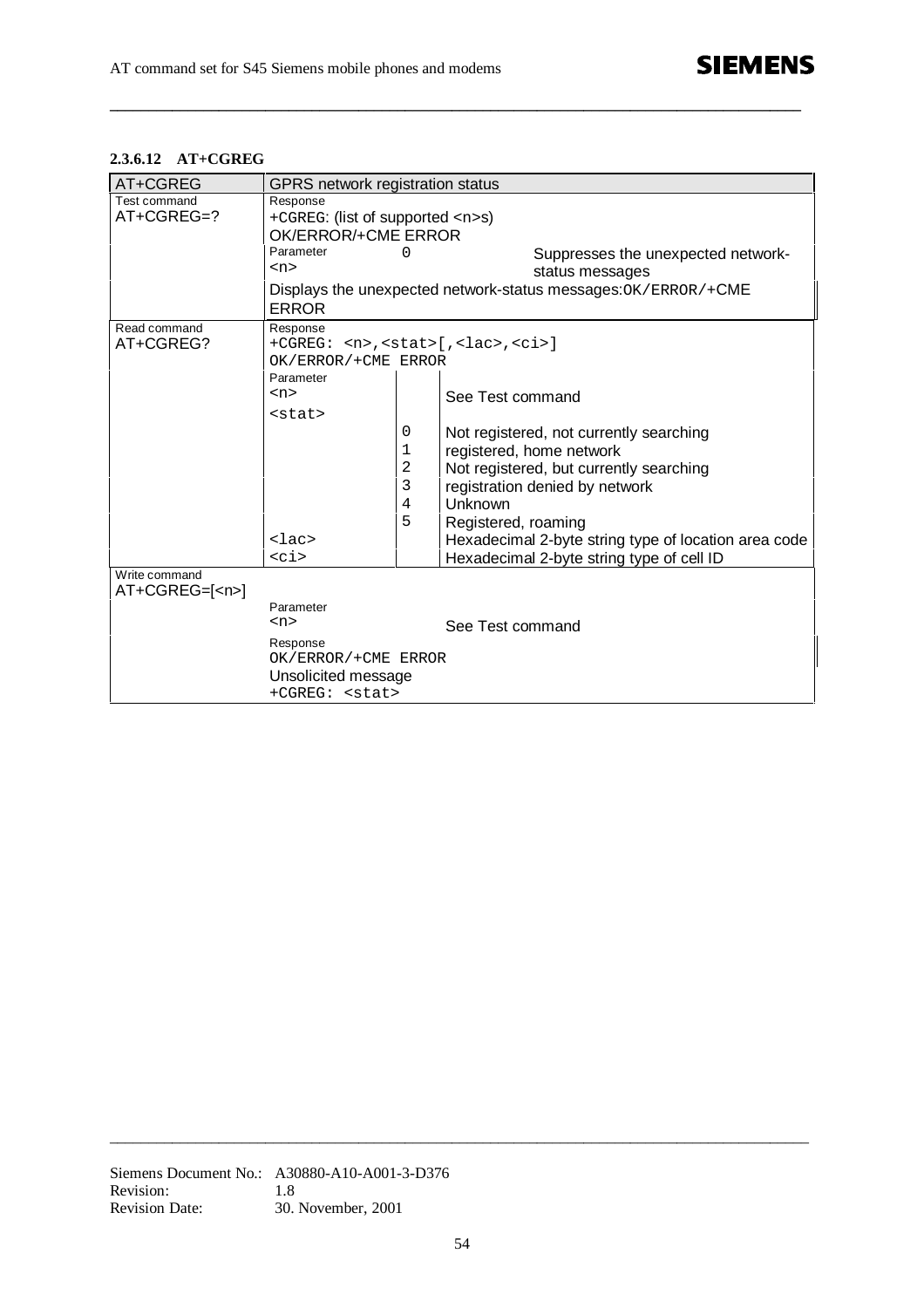#### **2.3.6.13 AT+CGSMS**

| AT+CGSMS                                  | Select service for MO SMS messages                                                                                                                                                                                                                                                                                                                                                                                                   |  |
|-------------------------------------------|--------------------------------------------------------------------------------------------------------------------------------------------------------------------------------------------------------------------------------------------------------------------------------------------------------------------------------------------------------------------------------------------------------------------------------------|--|
| Test command<br>AT+CGSMS=?                | Response<br>+CGSMS: (list of currently available <service>s)<br/>OK/ERROR/+CME ERROR<br/>Parameter<br/><service><br/>numeric parameter for service or service preference<br/><b>GPRS</b><br/>0<br/>circuit switched<br/>1<br/><math>\mathcal{L}</math><br/>GPRS preferred (use circuit switched if GPRS not<br/>available)<br/>3<br/>circuit switched preferred (use GPRS if circuit<br/>switched not available)</service></service> |  |
| Read command<br>AT+CGSMS?                 | Response<br>+CGSMS: <service><br/>OK/ERROR/+CME ERROR<br/>Parameter<br/><service><br/>See Test command</service></service>                                                                                                                                                                                                                                                                                                           |  |
| Write command<br>$AT+CGSMS=[<$ service >] | Parameter<br><service><br/>See Test command<br/>Response<br/>OK/ERROR/+CME ERROR</service>                                                                                                                                                                                                                                                                                                                                           |  |

## **2.3.7 Commands related to mobile equipment errors**

#### **2.3.7.1 AT+CMEE**

| AT+CMEE                     | Expanded error messages according to GSM 07.07                                                                            |  |
|-----------------------------|---------------------------------------------------------------------------------------------------------------------------|--|
| Test command<br>$AT+CMEE=?$ | Response<br>+CMEE: (list of supported <n>s)<br/>Parameter</n>                                                             |  |
|                             | $n$                                                                                                                       |  |
|                             | 0<br>Suppresses the expanded error format                                                                                 |  |
|                             | 1<br>Expanded error messages as number                                                                                    |  |
|                             | $\overline{2}$<br>Expanded error messages as text                                                                         |  |
|                             |                                                                                                                           |  |
| Read command                | Response<br>$+CMEE:$ < n>                                                                                                 |  |
| AT+CMEE?                    | Parameter                                                                                                                 |  |
|                             | $<$ n><br>See Read command                                                                                                |  |
| Write command               | Parameter                                                                                                                 |  |
| AT+CMEE= <n></n>            | $<$ n><br>See Read command                                                                                                |  |
|                             | Response                                                                                                                  |  |
|                             | OK/ERROR/+CME ERROR                                                                                                       |  |
|                             | Description:                                                                                                              |  |
|                             | For detailed information on the values possible for +CME ERROR see section                                                |  |
|                             | 3.1.                                                                                                                      |  |
|                             | +CMS errors have been defined for SMS; for detailed information on the values<br>possible for +CMS ERROR see section 3.2. |  |

\_\_\_\_\_\_\_\_\_\_\_\_\_\_\_\_\_\_\_\_\_\_\_\_\_\_\_\_\_\_\_\_\_\_\_\_\_\_\_\_\_\_\_\_\_\_\_\_\_\_\_\_\_\_\_\_\_\_\_\_\_\_\_\_\_\_\_\_\_\_\_\_\_\_\_\_\_\_\_\_\_\_\_\_\_\_\_\_\_\_

Siemens Document No.: A30880-A10-A001-3-D376 Revision: 1.8 Revision Date: 30. November.2001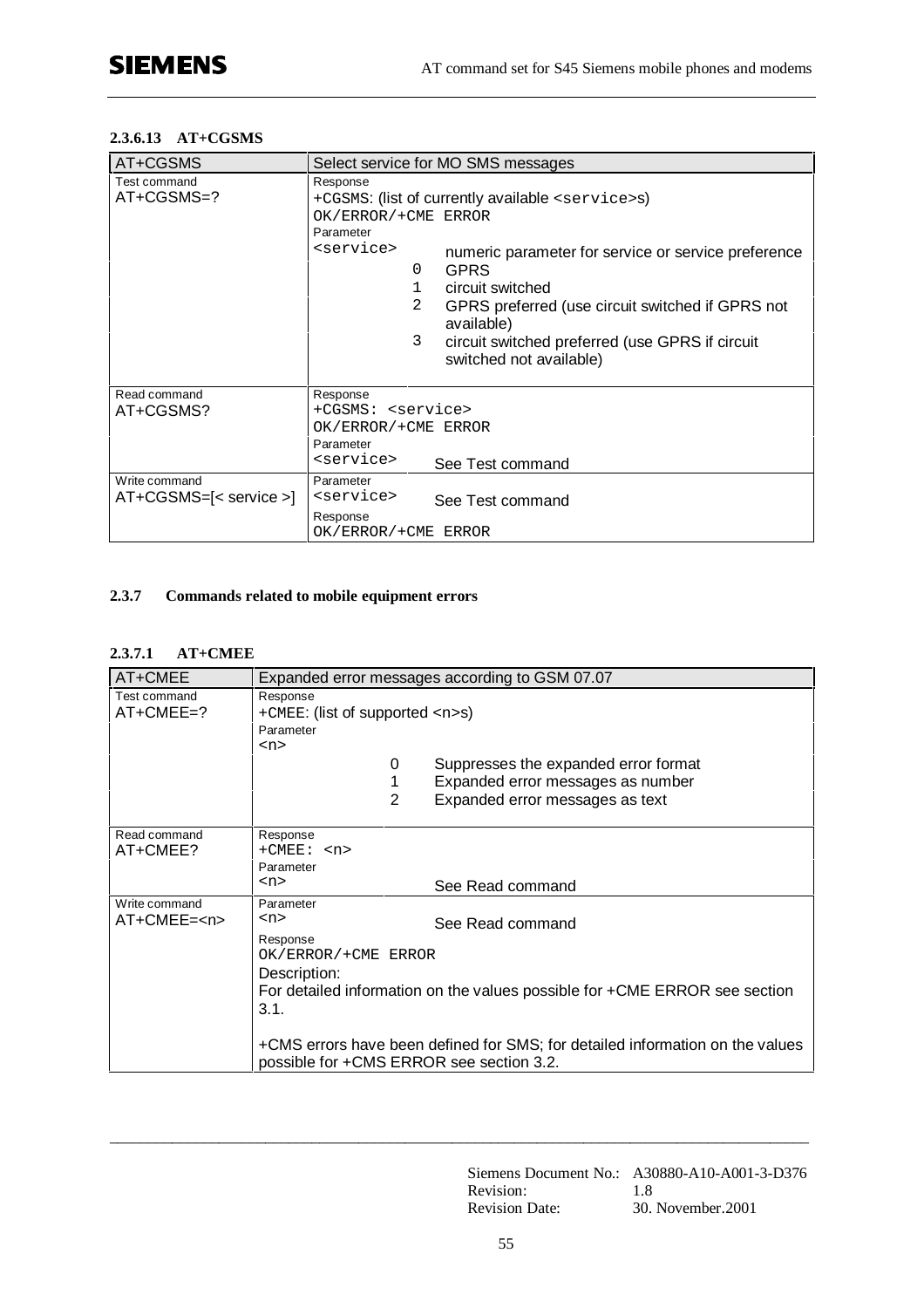## **2.3.8 TIA IS-101 commands ("Voice control interim standard for asynchronous DCE")**

**\_\_\_\_\_\_\_\_\_\_\_\_\_\_\_\_\_\_\_\_\_\_\_\_\_\_\_\_\_\_\_\_\_\_\_\_\_\_\_\_\_\_\_\_\_\_\_\_\_\_\_\_\_\_\_\_\_\_\_\_\_\_\_\_\_\_\_\_\_\_\_\_\_\_\_\_\_\_\_\_\_\_\_\_\_\_\_\_\_**

This section provides the descriptions of other AT commands.

#### **2.3.8.1 AT+VTD**

| AT+VTD                        | Set duration of a DTMF tone                      |                                         |  |
|-------------------------------|--------------------------------------------------|-----------------------------------------|--|
| Test command                  | Response                                         |                                         |  |
| $AT+VTD=?$                    | +VTD: (list of supported <duration>s)</duration> |                                         |  |
|                               | OK/ERROR/+CME ERROR                              |                                         |  |
|                               | $1 - 255$<br>Parameter                           | Duration of tone (in tenths of seconds) |  |
|                               | <duration></duration>                            |                                         |  |
| Read command                  | Response                                         |                                         |  |
| $AT+VTD?$                     | +VTD: <duration></duration>                      |                                         |  |
|                               | OK/ERROR/+CME ERROR                              |                                         |  |
| Write command                 |                                                  |                                         |  |
| AT+VTD= <duration></duration> |                                                  |                                         |  |
|                               | Parameter                                        |                                         |  |
|                               | <duration></duration>                            | See Test command                        |  |
|                               | Response                                         |                                         |  |
|                               | OK/ERROR                                         |                                         |  |

#### **2.3.8.2 AT+VTS**

| AT+VTS                                        | Send a DTMF tone                                                             |           |                                                 |
|-----------------------------------------------|------------------------------------------------------------------------------|-----------|-------------------------------------------------|
| Test command<br>$AT+VTS=?$                    | Response<br>(list of supported $dtmfss$ ), (list of supported $duration>s$ ) |           |                                                 |
|                                               | OK/ERROR/+CME ERROR                                                          |           |                                                 |
|                                               |                                                                              |           |                                                 |
|                                               | Parameter                                                                    | $0 - 9$ , | exactly one character of the list               |
|                                               | $<$ d $tmf$ $>$                                                              | $#, * ,$  |                                                 |
|                                               |                                                                              | $A-D$     |                                                 |
|                                               | <duration></duration>                                                        |           | 1 . 255 Duration of tone (in tenths of seconds) |
| Write command                                 |                                                                              |           |                                                 |
| AT+VTS= <dtmf>[,<duration>]</duration></dtmf> |                                                                              |           |                                                 |
| Or                                            |                                                                              |           |                                                 |
| AT+VTS= <dtmf-string></dtmf-string>           |                                                                              |           |                                                 |
|                                               | Parameter                                                                    |           |                                                 |
|                                               | $<$ d $tmf$ $>$                                                              |           | character from the list, see Test command       |
|                                               | <dtmf-string></dtmf-string>                                                  |           | max. 29 characters in quotation marks ("")      |
|                                               |                                                                              |           | (no duration cannot be specified)               |
|                                               | Response                                                                     |           |                                                 |
|                                               | OK/ERROR/+CME ERROR                                                          |           |                                                 |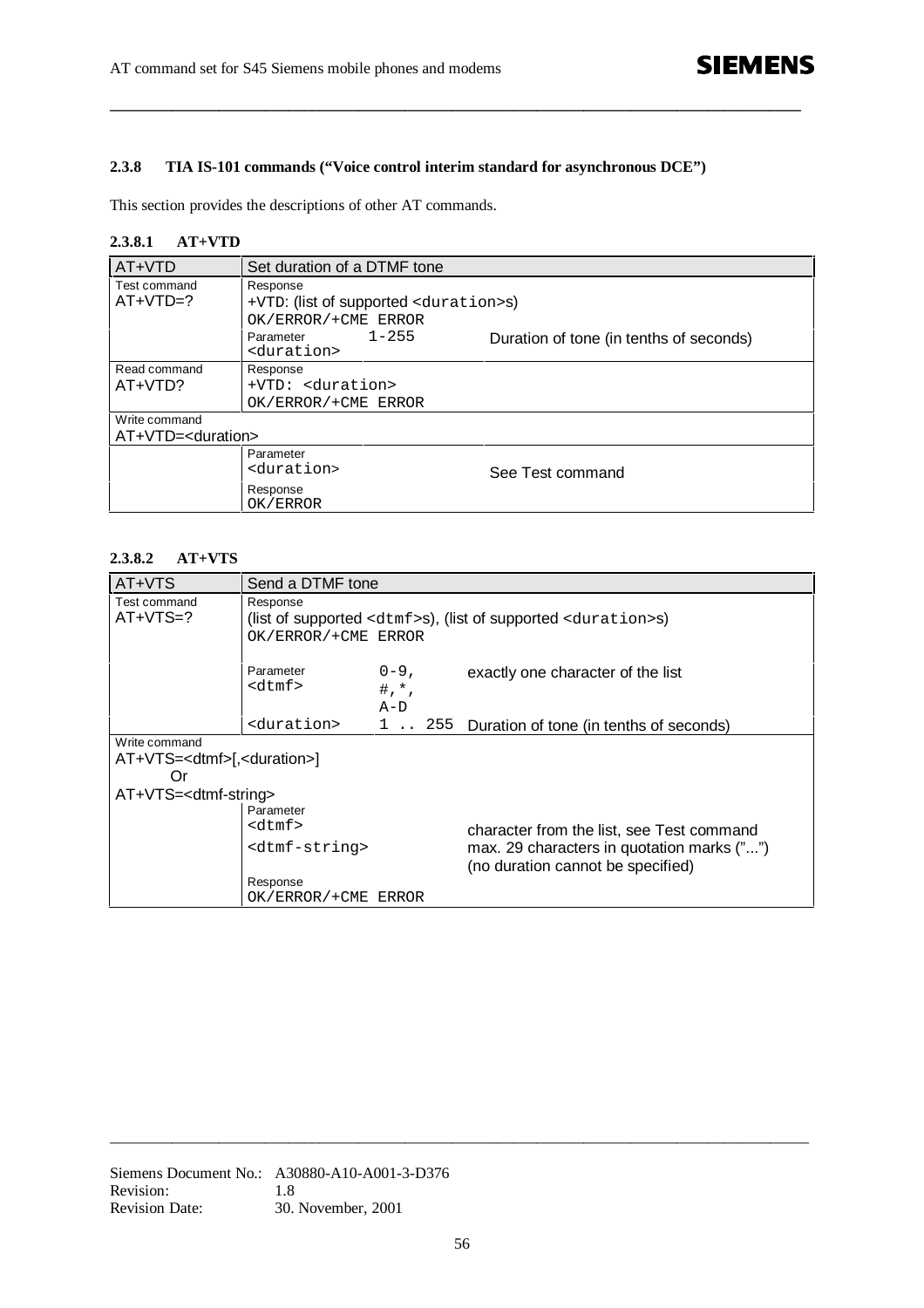## **2.3.9 AT Cellular commands according to GSM 07.05 for SMS**

GSM 07.05 commands are used for operating the SMS functions of the GSM mobile phone. The GSM module mobile supports the SMS PDU mode.

### **2.3.9.1 AT+CMGC**

| AT+CMGC                                                                                           |                                       | Send an SMS command |  |
|---------------------------------------------------------------------------------------------------|---------------------------------------|---------------------|--|
| Test command<br>$AT+CMGC=?$                                                                       | Response<br>OK.                       |                     |  |
| Write command<br>If PDU mode $(+CMGF=0)$<br>AT+CMGS= <length><cr><br/>PDU is given:</cr></length> |                                       |                     |  |
| <ctrl-z esc=""></ctrl-z>                                                                          | Parameter                             |                     |  |
|                                                                                                   | <length></length>                     | Length of PDU       |  |
|                                                                                                   | <pdu></pdu>                           | See AT+CMGL command |  |
|                                                                                                   | $<$ m $r$ $>$                         | Message reference   |  |
|                                                                                                   | Response<br>If sending is successful: |                     |  |
|                                                                                                   | $+CMGC:$ $<$ mr>                      |                     |  |
|                                                                                                   | If sending is not successful:         |                     |  |
|                                                                                                   | +CMS ERROR                            |                     |  |

#### **2.3.9.2 AT+CMGD**

| AT+CMGD                  | Delete an SMS in the SMS memory                                           |  |
|--------------------------|---------------------------------------------------------------------------|--|
| Test command             | Response                                                                  |  |
| $At+CMGD=?$              | ΟK                                                                        |  |
| Write command            |                                                                           |  |
| AT+CMGD= <index></index> |                                                                           |  |
|                          | Parameter                                                                 |  |
|                          | <index><br/>Index of message in the selected memory <mem1></mem1></index> |  |
|                          | Response                                                                  |  |
|                          | OK/ERROR/+CMS ERROR                                                       |  |

#### **2.3.9.3 AT+CMGF**

| AT+CMGF                  | <b>SMS format</b>                         |   |          |
|--------------------------|-------------------------------------------|---|----------|
| Test command             | Response                                  |   |          |
| $AT+CMGF=?$              | +CMGF: (list of supported <mode>s)</mode> |   |          |
|                          | Parameter                                 |   |          |
|                          | $<$ mode $>$                              | 0 | PDU mode |
| Read command             | Response                                  |   |          |
| AT+CMGF?                 | $+CMGF:$ $<$ mode>                        |   |          |
|                          | Parameter                                 |   |          |
|                          | <mode></mode>                             |   | PDU mode |
| Write command            | Parameter                                 |   |          |
| AT+CMGF=[ <mode>]</mode> | $mode$                                    | 0 | PDU mode |
|                          | Response<br>OK/ERROR                      |   |          |

\_\_\_\_\_\_\_\_\_\_\_\_\_\_\_\_\_\_\_\_\_\_\_\_\_\_\_\_\_\_\_\_\_\_\_\_\_\_\_\_\_\_\_\_\_\_\_\_\_\_\_\_\_\_\_\_\_\_\_\_\_\_\_\_\_\_\_\_\_\_\_\_\_\_\_\_\_\_\_\_\_\_\_\_\_\_\_\_\_\_

Siemens Document No.: A30880-A10-A001-3-D376 Revision: 1.8 Revision Date: 30. November.2001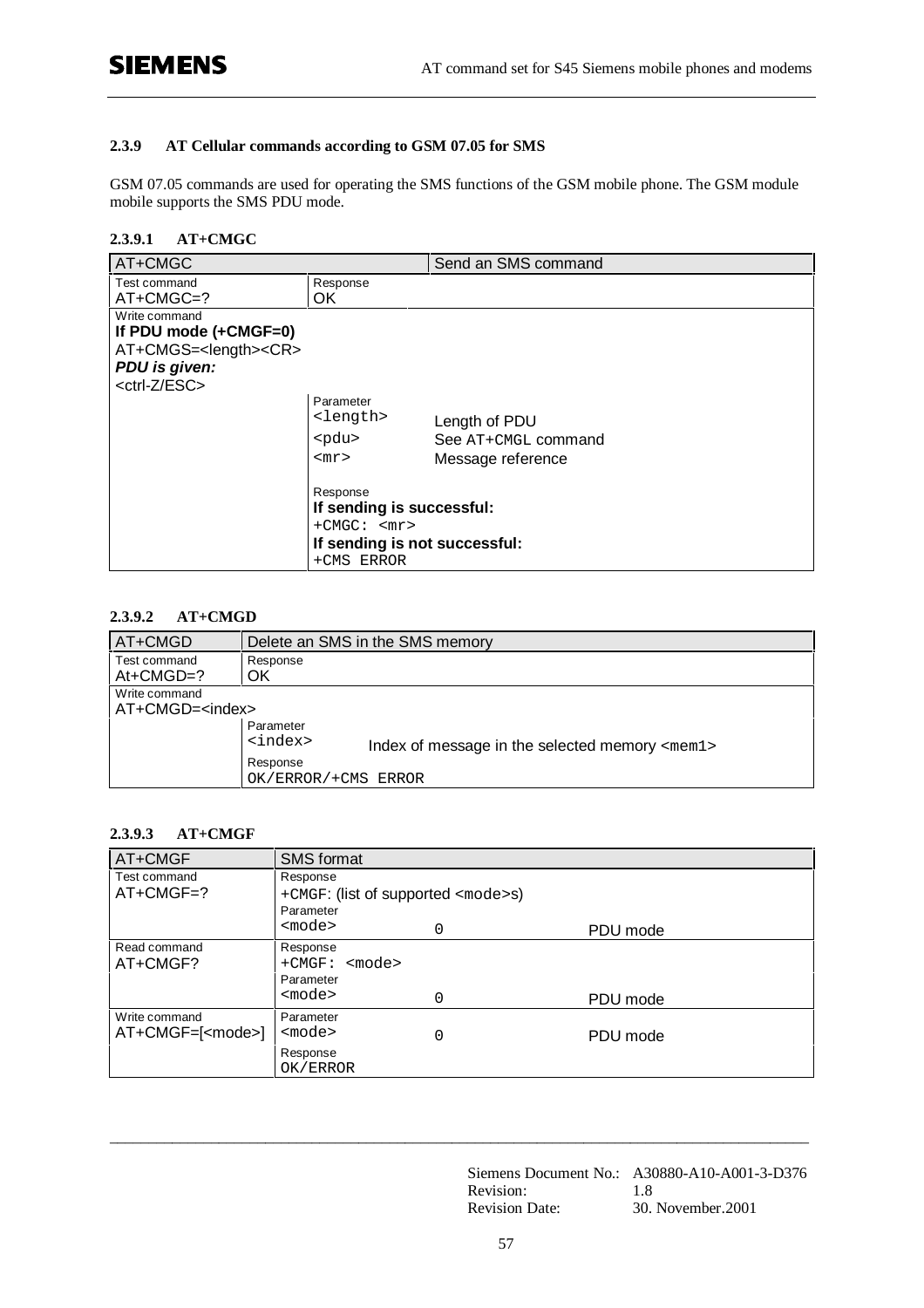## **2.3.9.4 AT+CMGL**

| AT+CMGL                                   | List SMS<br>Revision according to GSM 07.05 Version 4.7.0                                                                                                                                                                                                                                                                                                                                                                                                                                                                                                                                     |                                                                                                                                                                                                                           |  |
|-------------------------------------------|-----------------------------------------------------------------------------------------------------------------------------------------------------------------------------------------------------------------------------------------------------------------------------------------------------------------------------------------------------------------------------------------------------------------------------------------------------------------------------------------------------------------------------------------------------------------------------------------------|---------------------------------------------------------------------------------------------------------------------------------------------------------------------------------------------------------------------------|--|
| Test command<br>$AT+CMGL=?$               | Response<br>+CMGL: (list of supported <stat>s)<br/>Parameter</stat>                                                                                                                                                                                                                                                                                                                                                                                                                                                                                                                           |                                                                                                                                                                                                                           |  |
|                                           | $<$ stat><br>0<br>1<br>$\overline{2}$<br>3                                                                                                                                                                                                                                                                                                                                                                                                                                                                                                                                                    | <b>REC UNREAD</b><br><i>i.e.</i> received messages unread (default)<br><b>REC READ</b><br>i.e. received messages read<br><b>STO UNSENT</b><br>i.e. stored unsent messages<br><b>STO SENT</b><br>i.e. stored sent messages |  |
|                                           | 4<br><b>ALL</b><br>i.e. all messages                                                                                                                                                                                                                                                                                                                                                                                                                                                                                                                                                          |                                                                                                                                                                                                                           |  |
| Write command<br>AT+CMGL[= <stat>]</stat> |                                                                                                                                                                                                                                                                                                                                                                                                                                                                                                                                                                                               |                                                                                                                                                                                                                           |  |
|                                           | Parameter<br>$<$ stat><br>See Test command<br>Response<br>If PDU mode $(+ \text{CMGF}=0)$ and command are successful:<br>+CMGL: <index>,<stat>,[<alpha>],<length><cr><lf><pdu>[<cr><lf><br/>+CMGL:<index>,<stat>,[<alpha>],<length><cr><lf><pdu><cr><lf>[]]<br/>Parameter<br/>The PDU begins with the service-center address (according to<br/><pdu><br/>GSM04.11), followed by the TPDU according to GSM03.40, in<br/>hexadecimal format<br/>otherwise: +CMS ERROR</pdu></lf></cr></pdu></lf></cr></length></alpha></stat></index></lf></cr></pdu></lf></cr></length></alpha></stat></index> |                                                                                                                                                                                                                           |  |

**\_\_\_\_\_\_\_\_\_\_\_\_\_\_\_\_\_\_\_\_\_\_\_\_\_\_\_\_\_\_\_\_\_\_\_\_\_\_\_\_\_\_\_\_\_\_\_\_\_\_\_\_\_\_\_\_\_\_\_\_\_\_\_\_\_\_\_\_\_\_\_\_\_\_\_\_\_\_\_\_\_\_\_\_\_\_\_\_\_**

#### **2.3.9.5 AT+CMGR**

| AT+CMGR                  | Read in an SMS<br>Revision according to GSM 07.05 Version 4.7.0      |                                                   |
|--------------------------|----------------------------------------------------------------------|---------------------------------------------------|
| Test command             | Response                                                             |                                                   |
| $AT+CMGR=?$              | OK.                                                                  |                                                   |
| Write command            |                                                                      |                                                   |
| AT+CMGR= <index></index> |                                                                      |                                                   |
|                          | Parameter                                                            |                                                   |
|                          | <index></index>                                                      | Index of message in selected memory <mem1></mem1> |
|                          | Response                                                             |                                                   |
|                          |                                                                      | If PDU mode (+CMGF=0) and command are successful: |
|                          | +CMGR: <stat>,,<length><cr><lf><pdu></pdu></lf></cr></length></stat> |                                                   |
|                          | Parameter                                                            |                                                   |
|                          | <pdu></pdu>                                                          | $See$ $AT+CMGL$                                   |
|                          | <stat></stat>                                                        | See AT+CMGL                                       |
|                          | <length></length>                                                    | $See$ $AT+CMGL$                                   |
|                          |                                                                      | otherwise: +CMS ERROR                             |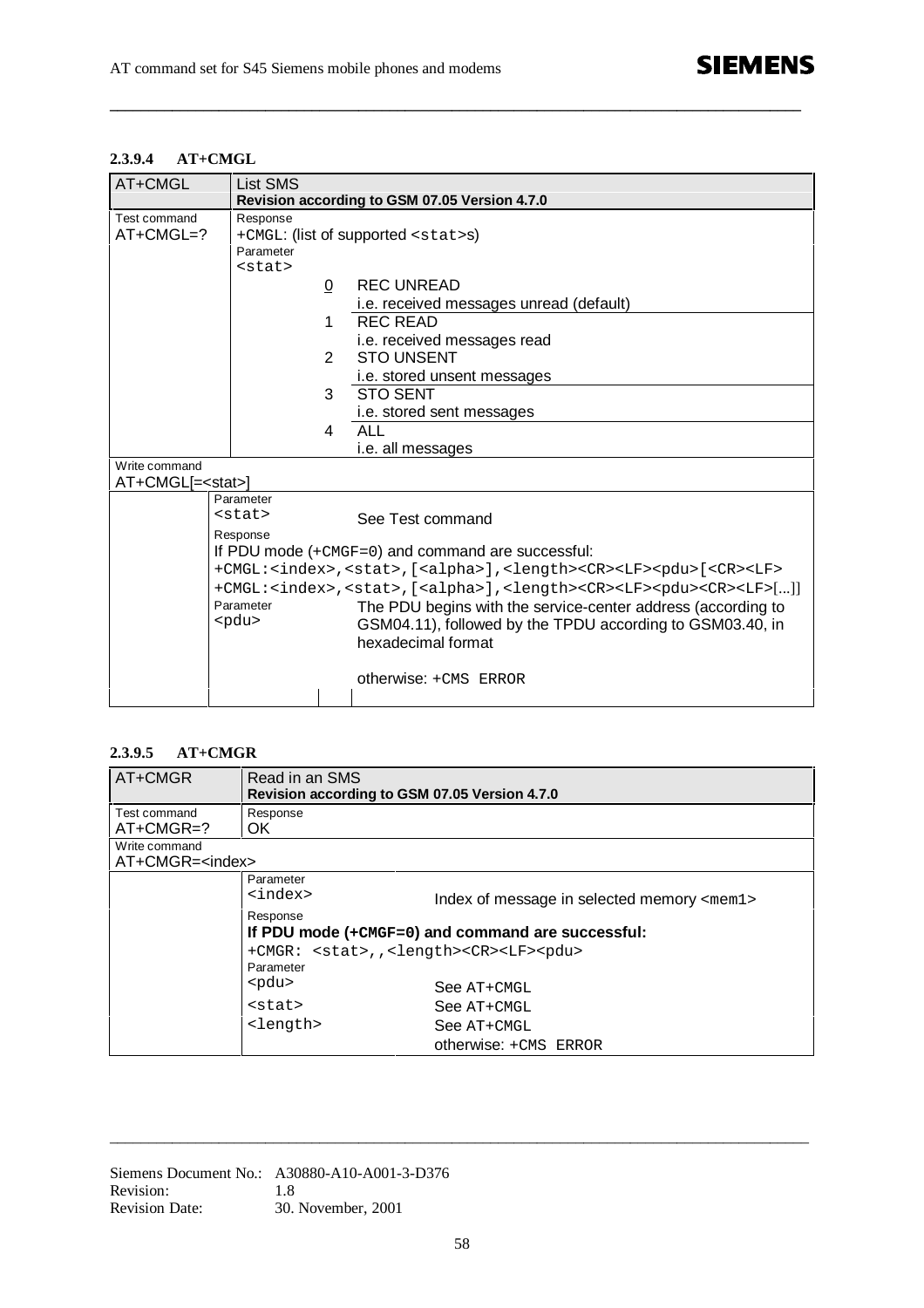#### **2.3.9.6 AT+CMGS**

| AT+CMGS                                                                                                                      | Send an SMS                                                                                                       |                                                           |
|------------------------------------------------------------------------------------------------------------------------------|-------------------------------------------------------------------------------------------------------------------|-----------------------------------------------------------|
| Test command<br>AT+CMGS=?                                                                                                    | Response<br>OK.                                                                                                   |                                                           |
| Write command<br>If PDU mode (+CMGF=0)<br>AT+CMGS= <length><cr><br/>PDU is given:<br/><ctrl-z esc=""></ctrl-z></cr></length> |                                                                                                                   |                                                           |
|                                                                                                                              | Parameter<br><length><br/><math>&lt;</math>pdu<math>&gt;</math><br/><math>&lt;</math>m<math>r</math>&gt;</length> | Length of PDU<br>See AT+CMGL command<br>Message reference |
|                                                                                                                              | Response<br>If sending is successful:<br>$+CMGS:$ $<$ mr><br>If sending is not successful:<br>+CMS ERROR          |                                                           |

#### **2.3.9.7 AT+CMGW**

| AT+CMGW                                                                                                                                        |                                                                                                                                | Write an SMS to the SMS memory                                                                                     |
|------------------------------------------------------------------------------------------------------------------------------------------------|--------------------------------------------------------------------------------------------------------------------------------|--------------------------------------------------------------------------------------------------------------------|
| Test command<br>$AT+CMGW=?$                                                                                                                    | Response<br>OK                                                                                                                 |                                                                                                                    |
| Write command<br>If PDU mode $(+CMGF=0)$<br>AT+CMGW= <length>[,<stat>]<cr><br/>PDU is given:<br/><ctrl-z esc=""></ctrl-z></cr></stat></length> | Parameter                                                                                                                      |                                                                                                                    |
|                                                                                                                                                | <length><br/><stat><br/><pdu><br/><index><br/>Response<br/>+CMGW: <index><br/>+CMS ERROR</index></index></pdu></stat></length> | Length of PDU<br>See AT+CMGL command<br>See AT+CMGL command<br>Index of message in selected memory $\leq m \leq n$ |

Siemens Document No.: A30880-A10-A001-3-D376 Revision: 1.8 Revision Date: 30. November.2001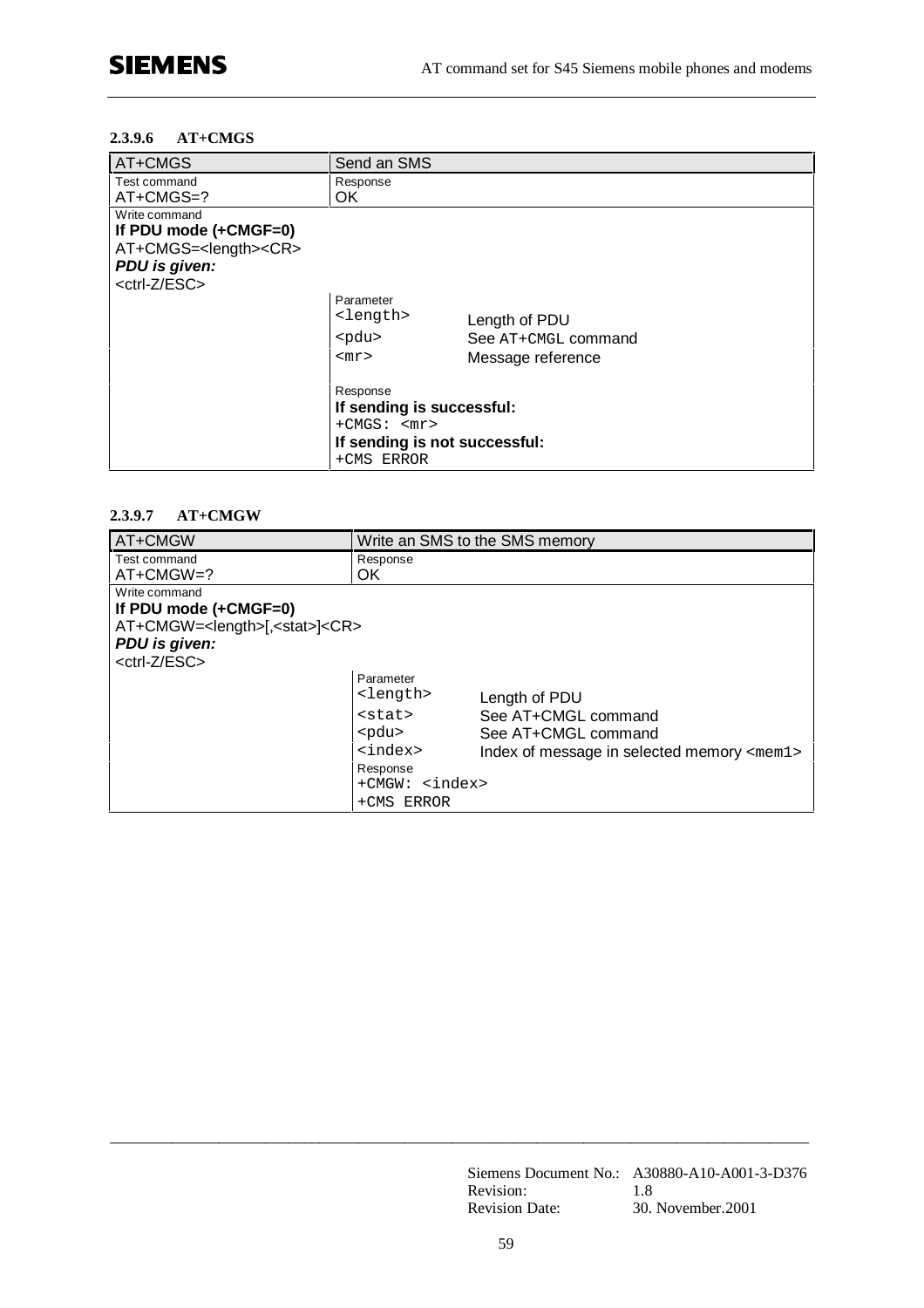# **2.3.9.8 AT+CMMS**

| AT+CMMS                                   | More (Short) Message to Send                          |                                                                                                                                                                              |  |
|-------------------------------------------|-------------------------------------------------------|------------------------------------------------------------------------------------------------------------------------------------------------------------------------------|--|
| Test command<br>AT+CMMS=?                 | Response<br>+CMGF: (list of supported <mode>s)</mode> |                                                                                                                                                                              |  |
|                                           |                                                       |                                                                                                                                                                              |  |
|                                           | Parameter                                             |                                                                                                                                                                              |  |
|                                           | <mode></mode>                                         | Disable                                                                                                                                                                      |  |
|                                           |                                                       | Keep link enabled until time between last send messages<br>command response and next send command exceeds 5<br>seconds then ME closes TA switches <n> to 0</n>               |  |
|                                           |                                                       | 2 keep link enabled until time between last send messages<br>command response and next send command exceeds 5<br>seconds then ME closes link TA does NOT switch <n> to 0</n> |  |
| Read command<br>AT+CMMS?                  | Response<br>$+$ CMMS:<br><mode><br/>Parameter</mode>  |                                                                                                                                                                              |  |
|                                           | <mode></mode>                                         | See Test Command                                                                                                                                                             |  |
| Write command<br>AT+CMMS=[ <mode>]</mode> | Parameter<br><mode></mode>                            |                                                                                                                                                                              |  |
|                                           | Response<br>OK/ERROR                                  |                                                                                                                                                                              |  |

**\_\_\_\_\_\_\_\_\_\_\_\_\_\_\_\_\_\_\_\_\_\_\_\_\_\_\_\_\_\_\_\_\_\_\_\_\_\_\_\_\_\_\_\_\_\_\_\_\_\_\_\_\_\_\_\_\_\_\_\_\_\_\_\_\_\_\_\_\_\_\_\_\_\_\_\_\_\_\_\_\_\_\_\_\_\_\_\_\_**

#### **2.3.9.9 AT+CMSS**

| AT+CMSS                                                               | Send an SMS from the SMS memory                                                                                                                                                                                                                              |
|-----------------------------------------------------------------------|--------------------------------------------------------------------------------------------------------------------------------------------------------------------------------------------------------------------------------------------------------------|
| Test command<br>AT+CMSS=?                                             | Response<br>OK                                                                                                                                                                                                                                               |
| Write command<br>AT+CMSS= <index>[,<da>[,<toda>]]</toda></da></index> | Parameter                                                                                                                                                                                                                                                    |
|                                                                       | <index><br/>Index of message in selected memory <mem1><br/>Destination address in string format<br/><da><br/>Format of destination address<br/><toda><br/>Message reference<br/><math>&lt;</math>m<math>r</math><math>&gt;</math></toda></da></mem1></index> |
|                                                                       | Response<br>If sending is successful:<br>$+$ CMSS: $<$ mr><br>If sending is not successful:<br>+CMS ERROR                                                                                                                                                    |

#### **2.3.9.10 AT+CNMA**

| $AT+CNMA$                     | Acknowledgment of a short message directly output (without storing on the<br>chip card)<br><b>(NOTE:</b> This command is only available if Phase 2+ compatibility has been activated<br>by means of AT+CSMS=1) |   |                                                           |
|-------------------------------|----------------------------------------------------------------------------------------------------------------------------------------------------------------------------------------------------------------|---|-----------------------------------------------------------|
| Test command<br>$AT+CNMA=?$   | Response<br>+CNMA: (list of supported $\langle n \rangle$ -s)<br>Parameter<br><n></n>                                                                                                                          | 0 | Mode of functioning analogously to GSM 07.05<br>text mode |
| Write command<br>$AT+CNMA[=]$ | Parameter<br><n></n>                                                                                                                                                                                           |   | See Test command                                          |

Siemens Document No.: A30880-A10-A001-3-D376 Revision: 1.8 Revision Date: 30. November, 2001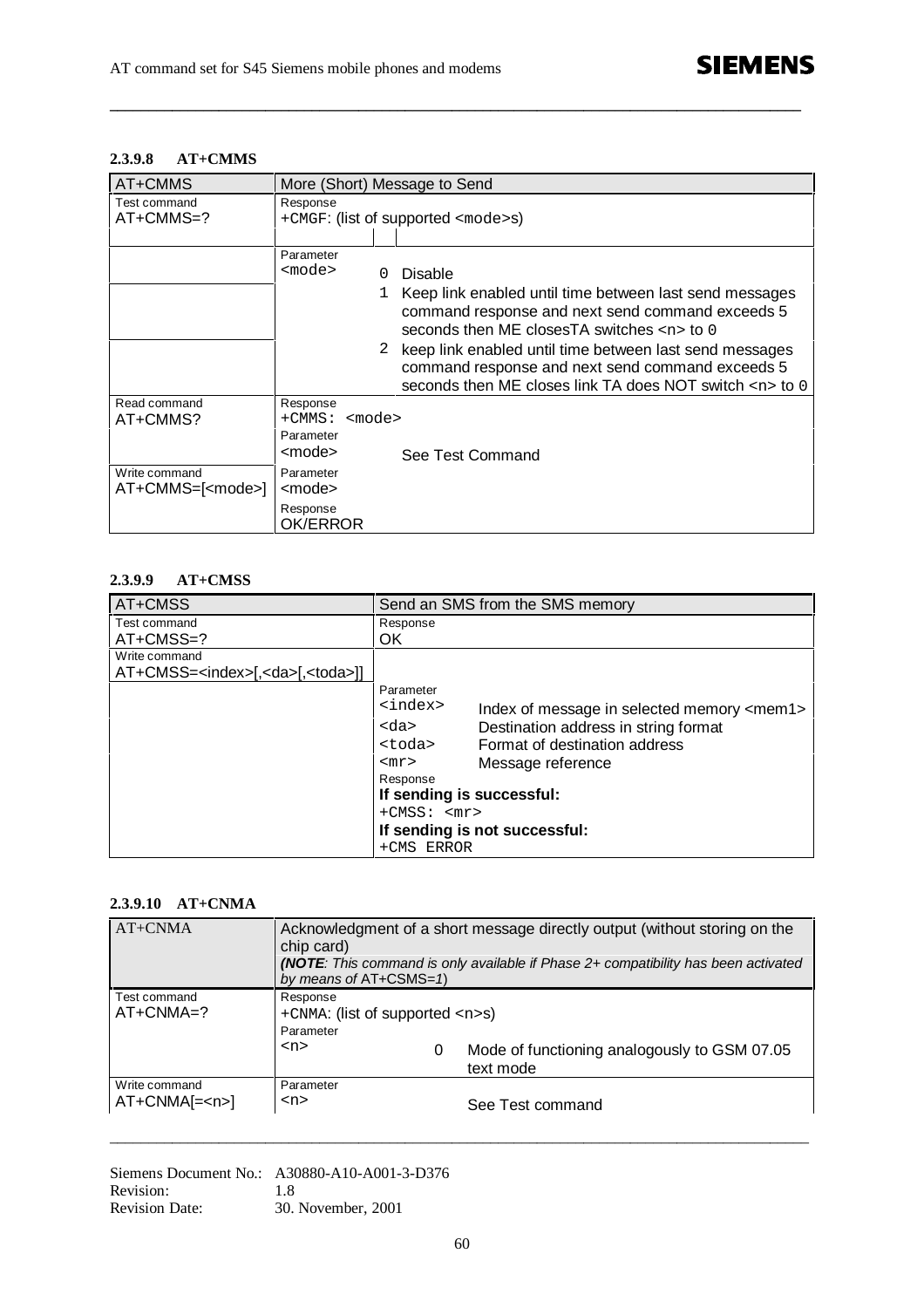

| Response            |  |
|---------------------|--|
| OK/ERROR/+CMS ERROR |  |

Siemens Document No.: A30880-A10-A001-3-D376 Revision: 1.8 Revision Date: 30. November.2001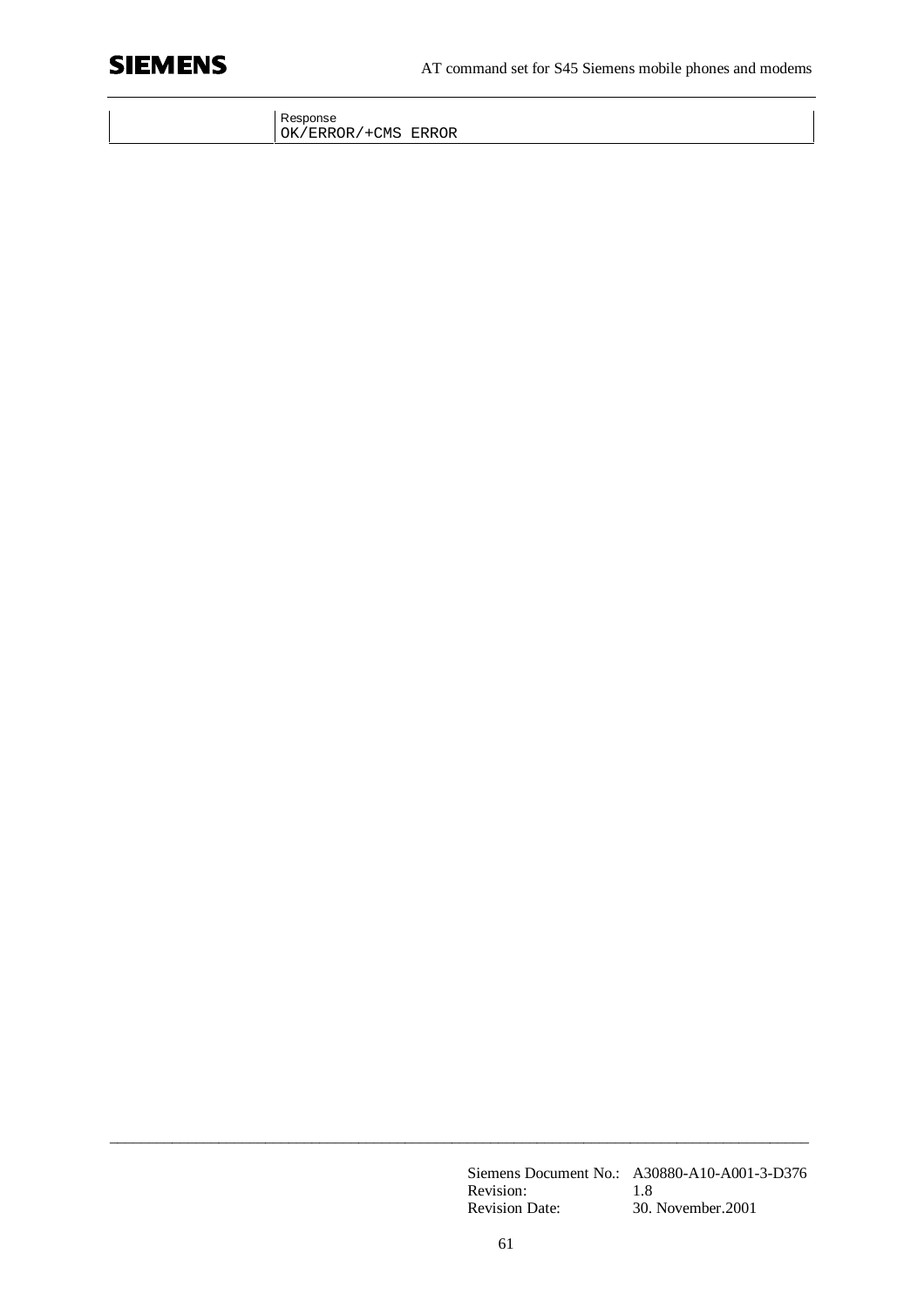# **2.3.9.11 AT+CNMI**

| AT+CNMI         | Display new incoming SMS                                                                                                                                                                                                                                        |               |                                                                                                                                                                                                   |  |
|-----------------|-----------------------------------------------------------------------------------------------------------------------------------------------------------------------------------------------------------------------------------------------------------------|---------------|---------------------------------------------------------------------------------------------------------------------------------------------------------------------------------------------------|--|
|                 | TA selects the procedure how the receipt of new SMS messages from the<br>network is indicated to the TE when TE is active, e.g. DTR signal is ON. If TE is<br>inactive (e.g. DTR signal is OFF), message receiving should be done as specified<br>in GSM 03.38. |               |                                                                                                                                                                                                   |  |
| <b>Notes</b>    | If the DTR signal is not available or the state of the signal is ignored (V.25ter<br>$\left( \begin{array}{c} 1 \end{array} \right)$<br>command &D0), reliable message transfer can be assured by using<br>AT+CNMA acknowledgment procedure.                    |               |                                                                                                                                                                                                   |  |
|                 | The rules $mz=2$ and $mz=3$ for storing received SM are possible only if<br>2)                                                                                                                                                                                  |               |                                                                                                                                                                                                   |  |
|                 | phase 2+ compatibility is activated with AT+CSMS=1                                                                                                                                                                                                              |               |                                                                                                                                                                                                   |  |
|                 | 3)                                                                                                                                                                                                                                                              |               | The parameter $<$ ds>=1 is only available in phase $2+$                                                                                                                                           |  |
| Test command    | Response                                                                                                                                                                                                                                                        |               |                                                                                                                                                                                                   |  |
| $AT+CNMI=?$     |                                                                                                                                                                                                                                                                 |               | +CNMI: (list of supported <mode>s),(list of supported <mt>s),(list of supported</mt></mode>                                                                                                       |  |
|                 |                                                                                                                                                                                                                                                                 |               | $$\rmS$ ), (list of supported $$\rmS$ ), (list of supported $$\rmS$ )                                                                                                                             |  |
|                 | Parameter<br><mode></mode>                                                                                                                                                                                                                                      | 0             | Buffer unsolicited result codes in the TA. If TA result code buffer<br>is full, indications can be buffered in some other place or the                                                            |  |
|                 |                                                                                                                                                                                                                                                                 |               | oldest indications may be discarded and replaced with the new<br>received indications.                                                                                                            |  |
|                 |                                                                                                                                                                                                                                                                 | 1             | Discard indication and reject new received message unsolicited<br>result codes when TA-TE link is reserved (e.g. in on-line data<br>mode). Otherwise forward them directly to the TE              |  |
|                 | <mt></mt>                                                                                                                                                                                                                                                       |               | Rules for storing received SMS depend on the relevant data<br>coding method (refer to GSM 03.38), preferred memory storage<br>AT+CPMS) setting and this value                                     |  |
|                 | <b>Note</b>                                                                                                                                                                                                                                                     |               | If the AT command interface is acting as the only display<br>device, the ME must support storage of class 0 messages and<br>messages in the message waiting indication group (discard<br>message) |  |
|                 |                                                                                                                                                                                                                                                                 |               | No SMS-DELIVER indications are routed to the TE                                                                                                                                                   |  |
|                 |                                                                                                                                                                                                                                                                 | $\frac{0}{1}$ | If SMS-DELIVER is stored in ME/TA, indication of the memory                                                                                                                                       |  |
|                 |                                                                                                                                                                                                                                                                 |               | location is routed to the TE using unsolicited result code                                                                                                                                        |  |
|                 |                                                                                                                                                                                                                                                                 |               | +CMTI: <mem>, <index></index></mem>                                                                                                                                                               |  |
|                 |                                                                                                                                                                                                                                                                 | 2             | SMS-DELIVERs, except class 2 messages and messages in                                                                                                                                             |  |
|                 |                                                                                                                                                                                                                                                                 |               | the message waiting indication group (store message), are<br>routed directly to the TE using unsolicited result code:                                                                             |  |
|                 |                                                                                                                                                                                                                                                                 |               | +CMT: <length><cr><lf<>pdu&gt; (PDU mode enabled)</lf<></cr></length>                                                                                                                             |  |
| Cont. next page |                                                                                                                                                                                                                                                                 | 3             | Class 3 SMS-DELIVERs are routed directly to the TE using                                                                                                                                          |  |
|                 |                                                                                                                                                                                                                                                                 |               | unsolicited result codes defined in <mt> = 2. Messages of other</mt>                                                                                                                              |  |
|                 |                                                                                                                                                                                                                                                                 |               | data coding schemes result in indication as defined in <mt>=1.</mt>                                                                                                                               |  |

**\_\_\_\_\_\_\_\_\_\_\_\_\_\_\_\_\_\_\_\_\_\_\_\_\_\_\_\_\_\_\_\_\_\_\_\_\_\_\_\_\_\_\_\_\_\_\_\_\_\_\_\_\_\_\_\_\_\_\_\_\_\_\_\_\_\_\_\_\_\_\_\_\_\_\_\_\_\_\_\_\_\_\_\_\_\_\_\_\_**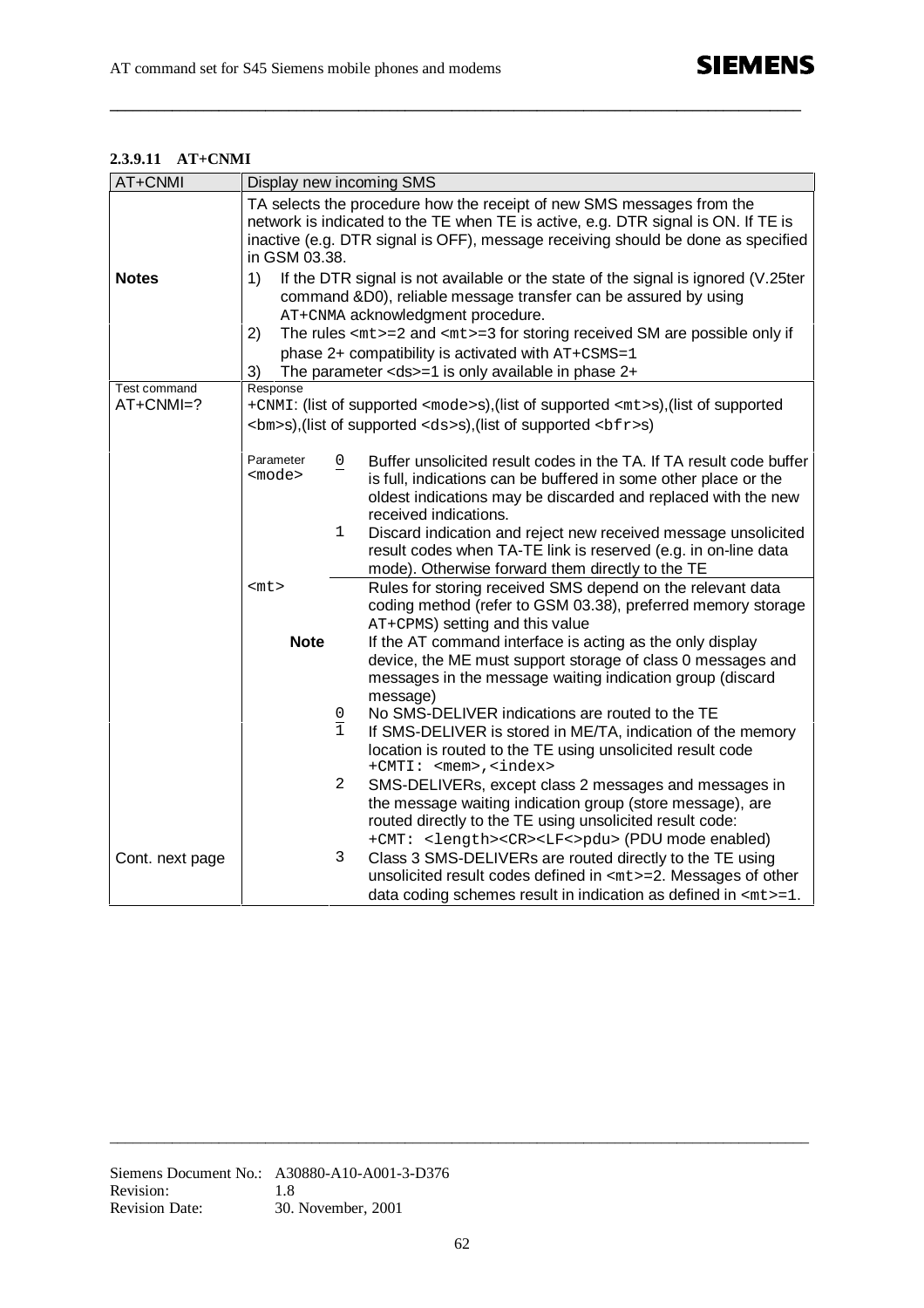| Cont.                                                                                      | <bm></bm>                          | Rules for storing received CBMs depend on the relevant data coding<br>method (refer to GSM 03.38), the setting of Select CBM Types |                                                                             |  |
|--------------------------------------------------------------------------------------------|------------------------------------|------------------------------------------------------------------------------------------------------------------------------------|-----------------------------------------------------------------------------|--|
|                                                                                            |                                    | AT+CSCB) and these values:                                                                                                         |                                                                             |  |
|                                                                                            |                                    |                                                                                                                                    | No CBM indications are routed to the TE.                                    |  |
|                                                                                            |                                    | $\overline{0}$<br>$\overline{a}$                                                                                                   | New CBMs are routed directly to the TE using unsolicited result             |  |
|                                                                                            |                                    |                                                                                                                                    | code:                                                                       |  |
|                                                                                            |                                    |                                                                                                                                    | +CBM: <length><cr><lf><pdu> (PDU mode enabled)</pdu></lf></cr></length>     |  |
|                                                                                            |                                    | 3                                                                                                                                  | Class 3 CBMs are routed directly to TE using unsolicited result             |  |
|                                                                                            |                                    |                                                                                                                                    | codes as defined in<br><br>bm>=2                                            |  |
|                                                                                            | <ds></ds>                          | $\frac{0}{1}$                                                                                                                      | No SMS-STATUS-REPORTs are routed to the TE                                  |  |
|                                                                                            |                                    |                                                                                                                                    | SMS-STATUS-REPORTs are routed to the TE using unsolicited                   |  |
|                                                                                            |                                    |                                                                                                                                    | result code:                                                                |  |
|                                                                                            |                                    |                                                                                                                                    | +CDS: <length><cr><lf><pdu> (PDU mode enabled)</pdu></lf></cr></length>     |  |
|                                                                                            |                                    | 2                                                                                                                                  | If SMS-STATUS-REPORT is routed into ME/TA, indication of                    |  |
|                                                                                            |                                    |                                                                                                                                    | the memory location is routed to the TE using unsolicited result            |  |
|                                                                                            |                                    |                                                                                                                                    | code:                                                                       |  |
|                                                                                            |                                    |                                                                                                                                    | +CDSI: <mem>,<index></index></mem>                                          |  |
|                                                                                            | ${\rm chfr}$                       | 1                                                                                                                                  | TA buffer of unsolicited result codes defined within this                   |  |
|                                                                                            |                                    |                                                                                                                                    | command is cleared when <mode> 13 is entered.</mode>                        |  |
|                                                                                            | $<$ mem $>$                        |                                                                                                                                    | See AT+CPMS command                                                         |  |
|                                                                                            | <index></index>                    |                                                                                                                                    | Index of the record on the chip card                                        |  |
|                                                                                            | <length></length>                  |                                                                                                                                    | Length of <pdu></pdu>                                                       |  |
|                                                                                            | <pdu></pdu>                        |                                                                                                                                    | See AT+CMGL command                                                         |  |
| Read command                                                                               | Response                           |                                                                                                                                    |                                                                             |  |
| AT+CNMI?                                                                                   |                                    |                                                                                                                                    | +CNMI: <mode>,<mt>,<br/><br/>chm&gt;,<ds>,<br/></ds></mt></mode>            |  |
|                                                                                            | Parameter                          |                                                                                                                                    |                                                                             |  |
|                                                                                            | <mode></mode>                      |                                                                                                                                    | See Test command                                                            |  |
|                                                                                            | $<$ mt $>$                         |                                                                                                                                    | See Test command                                                            |  |
|                                                                                            | <bm></bm>                          |                                                                                                                                    | See Test command                                                            |  |
|                                                                                            | <ds></ds>                          |                                                                                                                                    | See Test command                                                            |  |
|                                                                                            | ${\rm chfr}$                       |                                                                                                                                    | See Test command                                                            |  |
|                                                                                            |                                    |                                                                                                                                    |                                                                             |  |
| Write command<br>AT+CNMI=[ <mode>[,<mt>[,<bm>[,<ds>[,<bfr>]]]]</bfr></ds></bm></mt></mode> |                                    |                                                                                                                                    |                                                                             |  |
|                                                                                            | Parameter                          |                                                                                                                                    |                                                                             |  |
|                                                                                            | <mode></mode>                      |                                                                                                                                    | See Test command                                                            |  |
|                                                                                            |                                    |                                                                                                                                    |                                                                             |  |
|                                                                                            | <mt></mt>                          |                                                                                                                                    | See Test command                                                            |  |
|                                                                                            | <bm></bm>                          |                                                                                                                                    | See Test command                                                            |  |
|                                                                                            | <ds></ds>                          |                                                                                                                                    | See Test command                                                            |  |
|                                                                                            | <bfr></bfr>                        |                                                                                                                                    | See Test command                                                            |  |
|                                                                                            | Response<br>OK/ERROR/+CMS ERROR    |                                                                                                                                    |                                                                             |  |
|                                                                                            | Unsolicited message                |                                                                                                                                    |                                                                             |  |
|                                                                                            | +CMTI: <mem>,<index></index></mem> |                                                                                                                                    |                                                                             |  |
|                                                                                            |                                    |                                                                                                                                    | +CMT: <length><cr><lf<>pdu&gt;</lf<></cr></length>                          |  |
|                                                                                            |                                    |                                                                                                                                    | +CDS: <length><cr><lf><pdu></pdu></lf></cr></length>                        |  |
|                                                                                            | +CDSI: <mem>,<index></index></mem> |                                                                                                                                    |                                                                             |  |
|                                                                                            | second logically 0.                |                                                                                                                                    | During each SMS or Cell Broadcast Message the Ring Line will remain for one |  |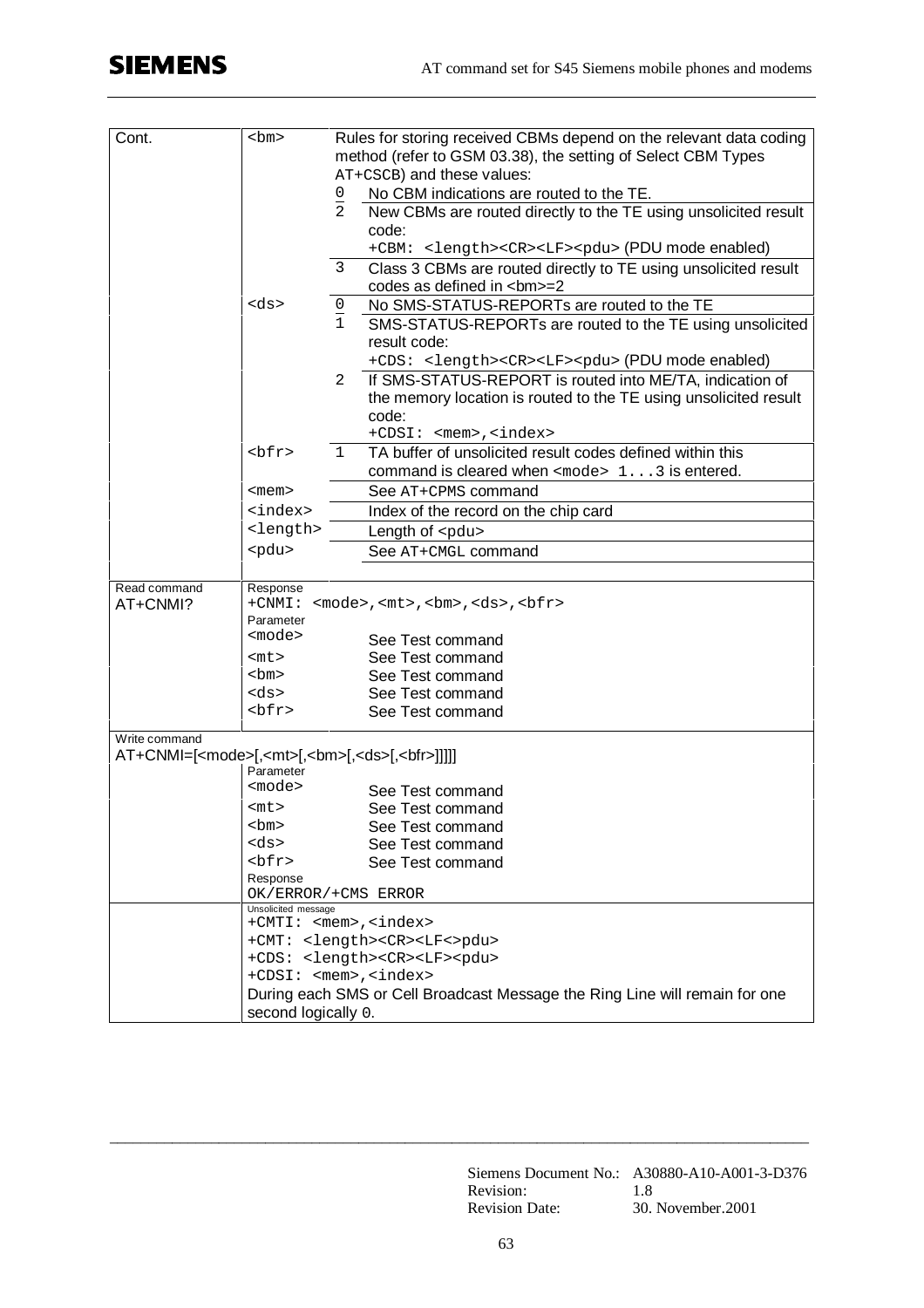## **2.3.9.12 AT+CPMS**

| AT+CPMS       | Preferred SMS message storage<br>Revision according to GSM 07.05 Version 4.7.0                                                      |  |  |  |  |
|---------------|-------------------------------------------------------------------------------------------------------------------------------------|--|--|--|--|
| Test command  | Response                                                                                                                            |  |  |  |  |
| AT+CPMS=?     | +CPMS: (list of supported <mem1>s),( list of supported <mem2>s),(list of supported</mem2></mem1>                                    |  |  |  |  |
|               | $<$ mem $3>$ S)                                                                                                                     |  |  |  |  |
|               | Parameter<br>Memory from which messages are read and deleted<br>$<$ mem $1>$                                                        |  |  |  |  |
|               | SΜ<br>SIM message storage                                                                                                           |  |  |  |  |
|               | МE<br>Mobile Equipment message storage                                                                                              |  |  |  |  |
|               | Any of the storages associated with ME<br>МT                                                                                        |  |  |  |  |
|               | Messages will be written and sent to this memory storage:<br>$<$ mem $2>$                                                           |  |  |  |  |
|               | SIM message storage<br>SM                                                                                                           |  |  |  |  |
|               | МE<br>Mobile Equipment message storage                                                                                              |  |  |  |  |
|               | Any of the storages associated with ME<br>МT                                                                                        |  |  |  |  |
|               | Memory in which received messages are stored, if routing to TE is not<br>$<$ mem $3>$                                               |  |  |  |  |
|               | set (see $AT+CMMI$ command with parameter $mz=2$ )                                                                                  |  |  |  |  |
|               | Any of the storages associated with ME<br>МT                                                                                        |  |  |  |  |
| Read command  | Response                                                                                                                            |  |  |  |  |
| AT+CPMS?      | $+CPMS:$                                                                                                                            |  |  |  |  |
|               | <meml>,<usedl>,<totall>,<mem2>,<used2>,<total2>,<mem3>,<used< th=""></used<></mem3></total2></used2></mem2></totall></usedl></meml> |  |  |  |  |
|               | $3$ >, <total3></total3>                                                                                                            |  |  |  |  |
|               | Parameter<br>Memory from which messages are read and deleted<br>$<$ mem $x$                                                         |  |  |  |  |
|               | <usedx> Number of messages currently in <memx></memx></usedx>                                                                       |  |  |  |  |
|               | <totalx <memx="" be="" can="" in="" messages="" number="" of="" stored="" that="" total=""></totalx>                                |  |  |  |  |
|               | $\geq$                                                                                                                              |  |  |  |  |
| Write command | AT+CPMS= <mem1>[,<mem2>[,<mem3>]]</mem3></mem2></mem1>                                                                              |  |  |  |  |
|               | Parameter                                                                                                                           |  |  |  |  |
|               | $<$ mem $1>$<br>See Test command                                                                                                    |  |  |  |  |
|               | <mem2><br/>See Test command</mem2>                                                                                                  |  |  |  |  |
|               | <mem3><br/>See Test command</mem3>                                                                                                  |  |  |  |  |
|               | +CPMS: <used1>,<total1>,<used2>,<total2>,<used3>,<total3></total3></used3></total2></used2></total1></used1>                        |  |  |  |  |
|               | OK/ERROR/+CMS ERROR                                                                                                                 |  |  |  |  |
| <b>Notes</b>  | The Mobil Equipment storage "ME" has space for 25 short messages<br>1)                                                              |  |  |  |  |
|               | The storage "MT" is an addition of the storages "ME" and "SM". If "MT" is<br>2)                                                     |  |  |  |  |
|               | chosen as <mem1> or <mem2> the first indices to read from, write to or delete</mem2></mem1>                                         |  |  |  |  |
|               | from is the "ME" storage. The storages with index 26 or higher are associated                                                       |  |  |  |  |
|               | with the "SM" storage.                                                                                                              |  |  |  |  |
|               | Incoming short messages with message class 1 or 2 (see GSM 03.38) will be<br>3)                                                     |  |  |  |  |
|               | stored in the "ME" or "SM" storage only. Therefore, the AT^SMGO: 2                                                                  |  |  |  |  |
|               | indication (see AT^SMGO command) can occur without a preceding                                                                      |  |  |  |  |
|               | AT^SMGO:1 indication.                                                                                                               |  |  |  |  |
|               |                                                                                                                                     |  |  |  |  |

**\_\_\_\_\_\_\_\_\_\_\_\_\_\_\_\_\_\_\_\_\_\_\_\_\_\_\_\_\_\_\_\_\_\_\_\_\_\_\_\_\_\_\_\_\_\_\_\_\_\_\_\_\_\_\_\_\_\_\_\_\_\_\_\_\_\_\_\_\_\_\_\_\_\_\_\_\_\_\_\_\_\_\_\_\_\_\_\_\_**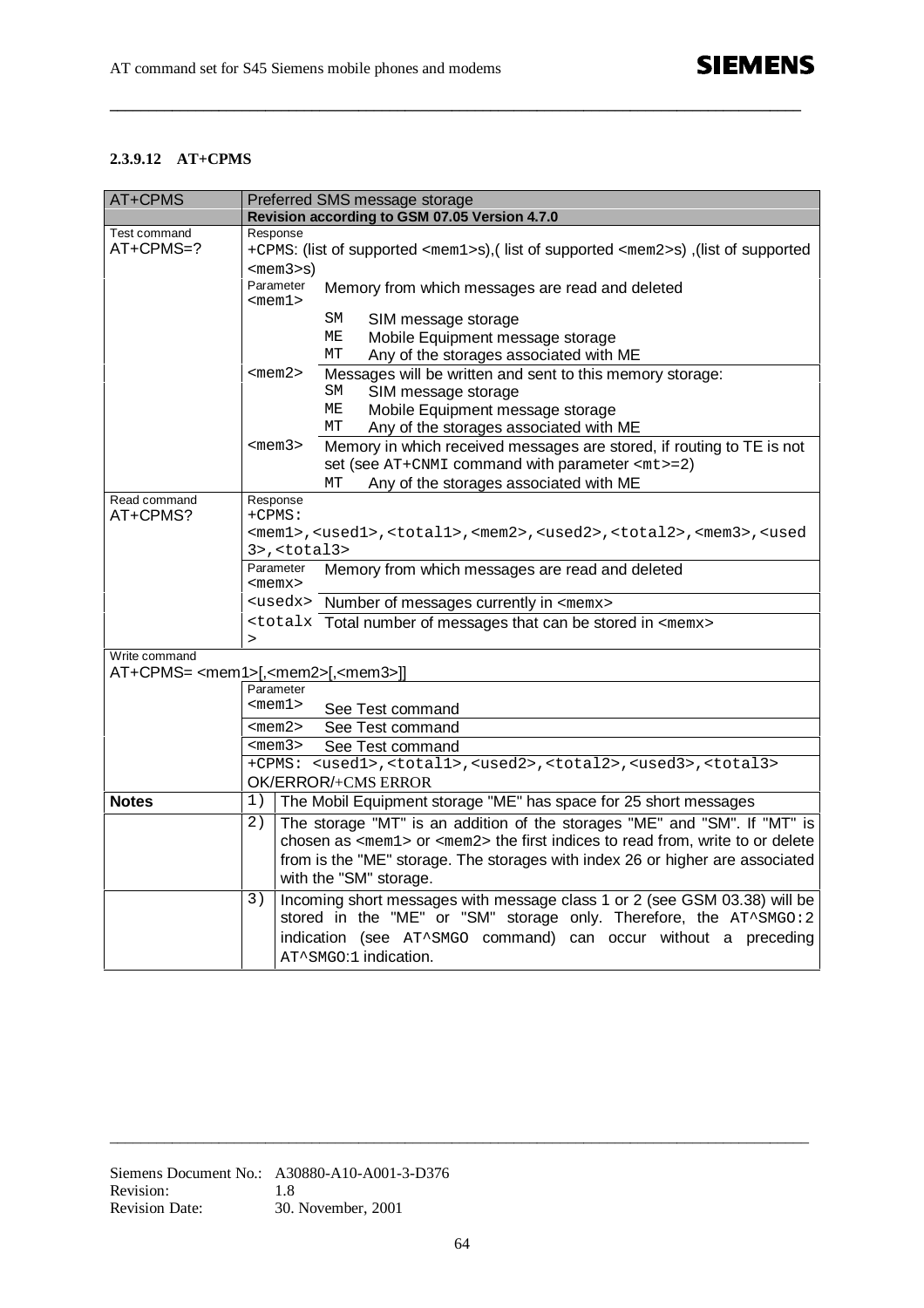## **2.3.9.13 AT+CSCA**

| AT+CSCA                       | Address of the SMS service center               |                                         |  |
|-------------------------------|-------------------------------------------------|-----------------------------------------|--|
| Test command<br>$AT+CSCA=?$   | Response<br>OK.                                 |                                         |  |
| Read command<br>AT+CSCA?      | Response<br>+CSCA: <sca>, <tosca></tosca></sca> |                                         |  |
|                               | Parameter<br>$<$ sca $>$                        | Service-center address in string format |  |
|                               | <tosca></tosca>                                 | Service-center address format           |  |
|                               | Parameter<br>$<$ sca $>$                        | Service-center address in string format |  |
| Write command<br>$AT+CSCA=$   | <tosca></tosca>                                 | Service-center address format           |  |
| <sca>[,<tosca>]</tosca></sca> |                                                 |                                         |  |
|                               | Response                                        |                                         |  |
|                               | OK/ERROR                                        |                                         |  |

## **2.3.9.14 AT+CSCB**

| AT+CSCB                                                  | Select cell broadcast messages |             |                                                               |
|----------------------------------------------------------|--------------------------------|-------------|---------------------------------------------------------------|
| Test command                                             | Response                       |             |                                                               |
| $AT+CSCB=?$                                              |                                |             | +CSCB: (list of supported <mode>s)</mode>                     |
|                                                          | Parameter                      |             |                                                               |
|                                                          | <mode></mode>                  | $\mathbf 0$ | Accepts messages that are defined in $<$ mids> and $<$ dcss>  |
|                                                          |                                | 1           | Does not accept messages that are defined in $\leq$ mids> and |
|                                                          |                                |             | $<$ d $<$ ss>                                                 |
| Read command                                             | Response                       |             |                                                               |
| AT+CSCB?                                                 | $+CSCB:$                       |             | <mode>,<mids>,<dcss></dcss></mids></mode>                     |
|                                                          | Parameter                      |             |                                                               |
|                                                          | <mode></mode>                  |             | See Test command                                              |
|                                                          | $<$ mids $>$                   |             | String type; combinations of CBM message IDs                  |
|                                                          | <dcss></dcss>                  |             | String type; combinations of CBM data coding schemes          |
| Write command                                            |                                |             |                                                               |
| AT+CSCB=[ <mode>[,<mids>[,<dcss>]]]</dcss></mids></mode> |                                |             |                                                               |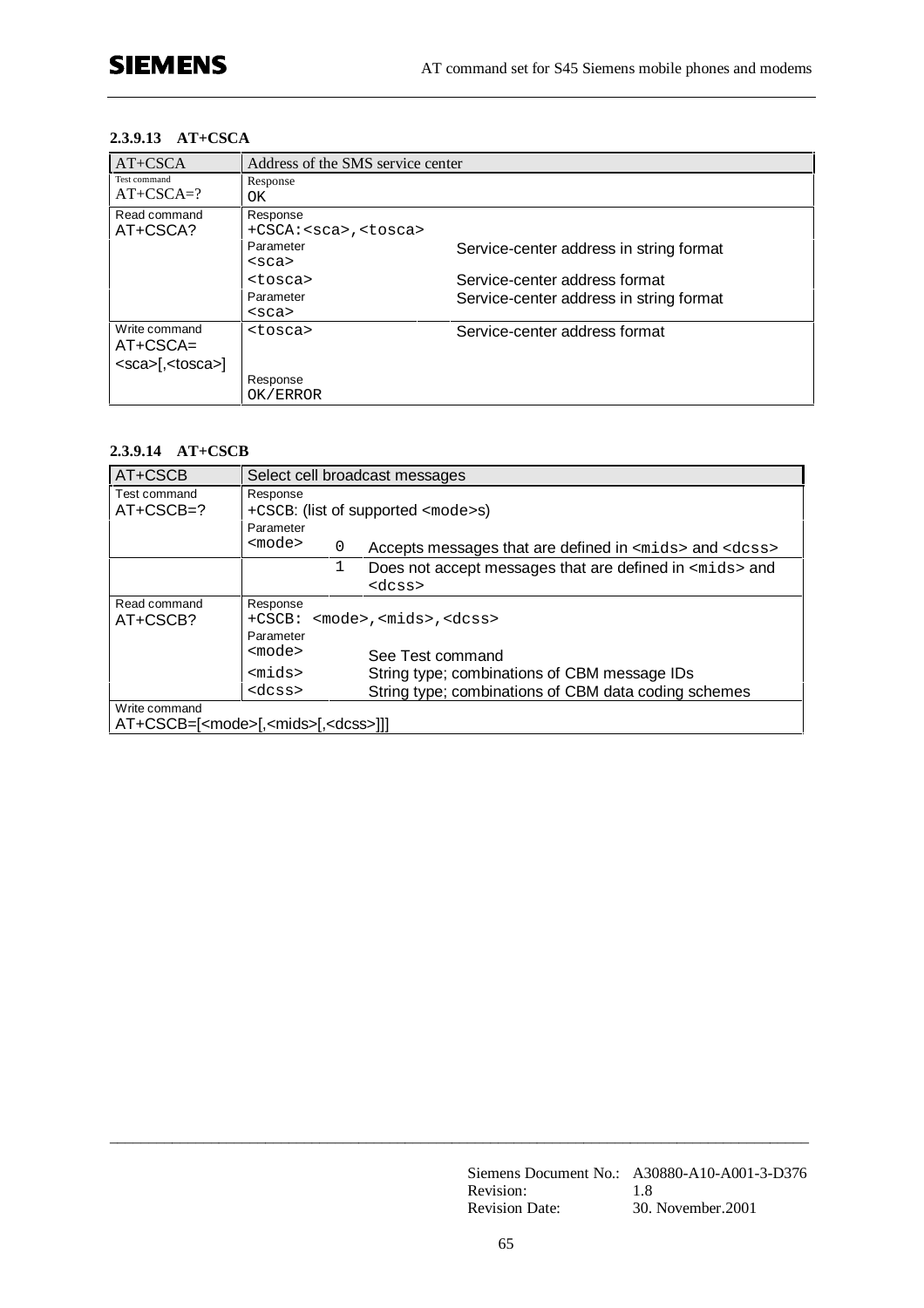#### **2.3.9.15 AT+CSMS**

| AT+CSMS                                       | Selection of message service<br>Revision according to GSM 07.05 Version 5.0.0 |                                                      |                                                                    |
|-----------------------------------------------|-------------------------------------------------------------------------------|------------------------------------------------------|--------------------------------------------------------------------|
| Test command                                  | Response                                                                      |                                                      |                                                                    |
| $AT + CSMS = ?$                               |                                                                               | +CSMS: (list of supported <service>s)</service>      |                                                                    |
|                                               | Parameter                                                                     |                                                      |                                                                    |
|                                               | <service></service>                                                           | $\Omega$                                             | GSM 3.40 and 3.41                                                  |
|                                               |                                                                               | 1                                                    | GSM 3.40 and 3.41 and compatibility of the AT                      |
|                                               |                                                                               |                                                      | command syntax for phase 2+                                        |
|                                               | <b>NOTE</b>                                                                   |                                                      | Deactivating phase 2+ compatibility is only possible if the direct |
|                                               |                                                                               |                                                      | output of short messages AT+CNMI=1,2 or AT+CNMI=1,3 is not         |
|                                               |                                                                               |                                                      | activated. If necessary, the latter should be deactivated first    |
| Read command                                  | Response                                                                      |                                                      |                                                                    |
| AT+CSMS?                                      |                                                                               | +CSMS: <service>,<mt>,<mo>,<br/></mo></mt></service> |                                                                    |
|                                               | Parameter                                                                     |                                                      |                                                                    |
|                                               | <service></service>                                                           | $\Omega$                                             | GSM 3.40 and 3.41                                                  |
|                                               | $<$ mt $>$                                                                    |                                                      | Mobile terminated messages                                         |
|                                               |                                                                               | 1                                                    | Type supported                                                     |
|                                               | $mo$                                                                          |                                                      | Mobile originated messages                                         |
|                                               |                                                                               | 1                                                    | Type supported                                                     |
|                                               | $$\rmmm$$                                                                     |                                                      | Broadcast type messages                                            |
|                                               |                                                                               | $\mathbf{1}$                                         | Type not supported                                                 |
| Write command<br>AT+CSMS= <service></service> |                                                                               |                                                      |                                                                    |
|                                               | Parameter                                                                     |                                                      |                                                                    |
|                                               | <service></service>                                                           | 0                                                    | GSM 3.40 and 3.41                                                  |
|                                               | Response                                                                      |                                                      |                                                                    |
|                                               | $+CSMS$ : <mt>,<mo>,<br/>sbm&gt;</mo></mt>                                    |                                                      |                                                                    |
|                                               | <b>OK/ERROR/+CME ERROR</b>                                                    |                                                      |                                                                    |

**\_\_\_\_\_\_\_\_\_\_\_\_\_\_\_\_\_\_\_\_\_\_\_\_\_\_\_\_\_\_\_\_\_\_\_\_\_\_\_\_\_\_\_\_\_\_\_\_\_\_\_\_\_\_\_\_\_\_\_\_\_\_\_\_\_\_\_\_\_\_\_\_\_\_\_\_\_\_\_\_\_\_\_\_\_\_\_\_\_**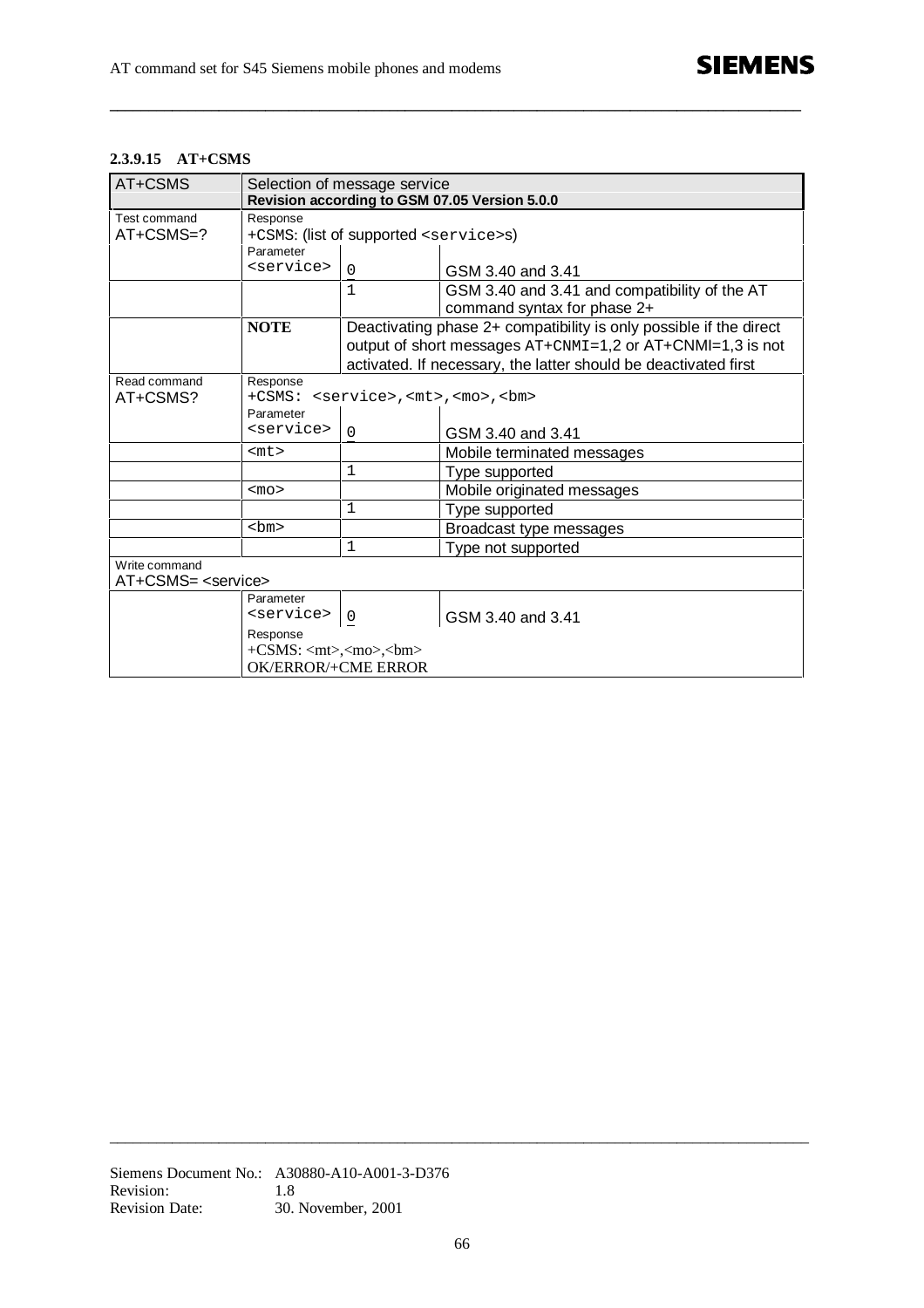## **2.3.10 Modem commands**

This section provides the descriptions of modem commands.

| AT+CBST                                          | Select bearer service type                       |                |                                                                                           |
|--------------------------------------------------|--------------------------------------------------|----------------|-------------------------------------------------------------------------------------------|
|                                                  |                                                  |                | Selects the bearer service <name> with data rate <speed> and the</speed></name>           |
|                                                  |                                                  |                | connection element <ce> to be used when data calls are originated.</ce>                   |
| Test command                                     | Response                                         |                |                                                                                           |
| $AT+ CBST = ?$                                   |                                                  |                | +CBST: (list of supported <speed>s), (list of supported <name>s), (list of</name></speed> |
|                                                  | supported $\langle$ ce>s)                        |                |                                                                                           |
|                                                  | <b>OK</b>                                        |                |                                                                                           |
|                                                  | Parameter<br><speed></speed>                     |                |                                                                                           |
|                                                  |                                                  | 0              | auto bauding                                                                              |
|                                                  |                                                  | 4              | 2400 bps (V.22bis)                                                                        |
|                                                  |                                                  | 6              | 4800 bps (V.32)                                                                           |
|                                                  |                                                  | $\overline{1}$ | 9600 bps (V.32)                                                                           |
|                                                  |                                                  | 14             | 14400 bps (V.34)                                                                          |
|                                                  |                                                  | 68             | 2400 bps (V.110)                                                                          |
|                                                  |                                                  | 70             | 4800 bps (V.110)                                                                          |
|                                                  |                                                  | 71             | 9600 bps (V.110)                                                                          |
|                                                  |                                                  | 75             | 14400 bps (V.110)                                                                         |
|                                                  | <name></name>                                    | $\frac{0}{1}$  | asynchronous modem                                                                        |
|                                                  | $<$ ce>                                          | $\mathbf{1}$   | non-transparent                                                                           |
|                                                  |                                                  |                |                                                                                           |
| Read command                                     | Response                                         |                |                                                                                           |
| AT+ CBST?                                        | +CBST: <speed>, <name>, <ce></ce></name></speed> |                |                                                                                           |
|                                                  | OK                                               |                |                                                                                           |
| Write command<br>AT+ CBST= <speed>[,0,1]</speed> |                                                  |                |                                                                                           |
|                                                  | Parameter                                        |                |                                                                                           |
|                                                  | <speed></speed>                                  |                | See Test command                                                                          |
|                                                  | Response                                         |                |                                                                                           |
|                                                  | ОK                                               |                |                                                                                           |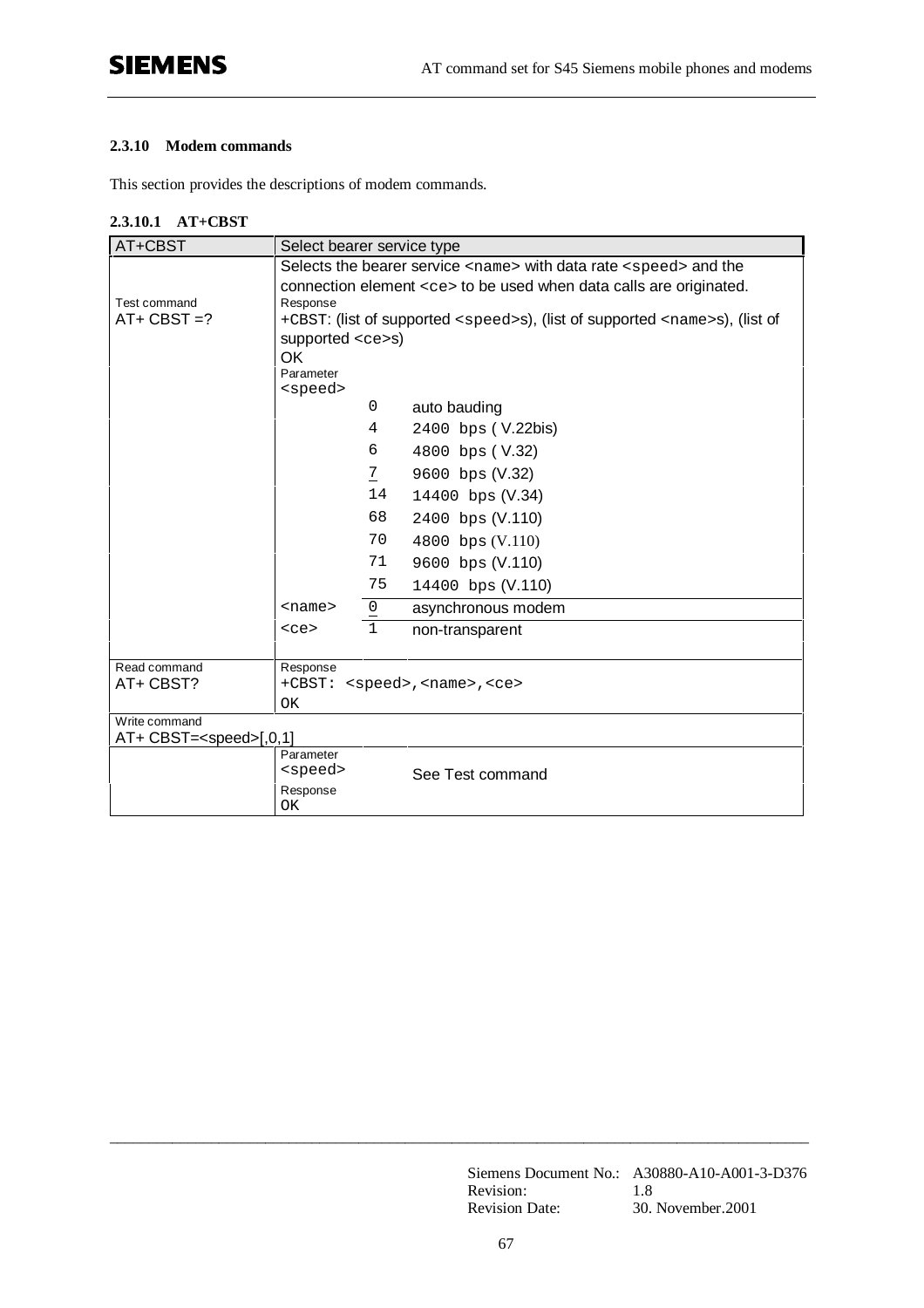| AT+CRLP                     | Select radio link protocol parameter for originating non-transparent data call                                                                                                                |                                      |                                                                                                                                                             |
|-----------------------------|-----------------------------------------------------------------------------------------------------------------------------------------------------------------------------------------------|--------------------------------------|-------------------------------------------------------------------------------------------------------------------------------------------------------------|
| Test command<br>$AT+CRLP=?$ | Response<br>This modem command sets radio link protocol (RLP) parameters used when<br>non-transparent data calls are initiated. This command returns supported<br>values as a compound value. |                                      |                                                                                                                                                             |
|                             |                                                                                                                                                                                               |                                      | +CRLP: (list of supported <iws>s), (list of supported <mws>s), (list of<br/>supported <t1>s), (list of supported <n2>s) <verx></verx></n2></t1></mws></iws> |
|                             | Parameter<br><iws></iws>                                                                                                                                                                      | $0 - 61$                             | Interworking window size (IWF to MS)<br>(Default: $61$ )                                                                                                    |
|                             | <mws></mws>                                                                                                                                                                                   | $0 - 61$                             | Mobile window size (MS to IWF)<br>(Default: $61$ )                                                                                                          |
|                             | $T1>$                                                                                                                                                                                         | $48 - 255$                           | Acknowledgement timer (T1 in 10 ms units)<br>(Default: $78$ )                                                                                               |
|                             | < N2>                                                                                                                                                                                         | $1 - 255$                            | Re-transmission attempts N2<br>(Default: $6)$                                                                                                               |
|                             | <verx></verx>                                                                                                                                                                                 |                                      | RLP version supported:                                                                                                                                      |
|                             |                                                                                                                                                                                               | 0                                    | single-link basic version                                                                                                                                   |
| Read command<br>AT+ CRLP?   | Response<br>The command returns current settings for the supported RLP version 0.                                                                                                             |                                      |                                                                                                                                                             |
|                             | $+$ CRLP: <iws>,<mws>,<t1>,<n2>[,<verx>]<br/>ОK</verx></n2></t1></mws></iws>                                                                                                                  |                                      |                                                                                                                                                             |
|                             | Parameter<br><iws></iws>                                                                                                                                                                      |                                      |                                                                                                                                                             |
|                             | <mws></mws>                                                                                                                                                                                   | See Test command<br>See Test command |                                                                                                                                                             |
|                             | $T1>$                                                                                                                                                                                         |                                      | See Test command                                                                                                                                            |
|                             | < N2>                                                                                                                                                                                         |                                      | See Test command                                                                                                                                            |
|                             | <verx></verx>                                                                                                                                                                                 |                                      | See Test command                                                                                                                                            |
| Write command               | AT+CRLP= [ <iws>[,<mws>[,<t1> [,<n2>[,<verx>]]]]]</verx></n2></t1></mws></iws>                                                                                                                |                                      |                                                                                                                                                             |
|                             | Parameter                                                                                                                                                                                     |                                      |                                                                                                                                                             |
|                             | <iws></iws>                                                                                                                                                                                   |                                      | See Test command                                                                                                                                            |
|                             | <mws></mws>                                                                                                                                                                                   |                                      | See Test command                                                                                                                                            |
|                             | <t1></t1>                                                                                                                                                                                     |                                      | See Test command                                                                                                                                            |
|                             | < N2>                                                                                                                                                                                         |                                      | See Test command                                                                                                                                            |
|                             | <verx></verx>                                                                                                                                                                                 |                                      | See Test command                                                                                                                                            |
|                             | Response                                                                                                                                                                                      |                                      |                                                                                                                                                             |

**\_\_\_\_\_\_\_\_\_\_\_\_\_\_\_\_\_\_\_\_\_\_\_\_\_\_\_\_\_\_\_\_\_\_\_\_\_\_\_\_\_\_\_\_\_\_\_\_\_\_\_\_\_\_\_\_\_\_\_\_\_\_\_\_\_\_\_\_\_\_\_\_\_\_\_\_\_\_\_\_\_\_\_\_\_\_\_\_\_**

# **2.3.10.2 AT+CRLP**

#### **2.3.11 Fax commands**

The following commands can be used for FAX transmission. If the ME is acting as a FAX modem to a PC-based application, it is necessary to select the appropriate service class (FAX class) provided by the ME. The ME reports its FAX service class capabilities, both the current setting and the range of services available, via the AT+FCLASS command.

**Note**: According to EIA/TIA-592-A, the Error Correcting Mode (ECM) should not be used when sending FAXes over GSM.

| ÷ | -<br>locc<br>1458         | ہ م |
|---|---------------------------|-----|
|   | _________________________ |     |

Siemens Document No.: A30880-A10-A001-3-D376 Revision: 1.8 Revision Date: 30. November, 2001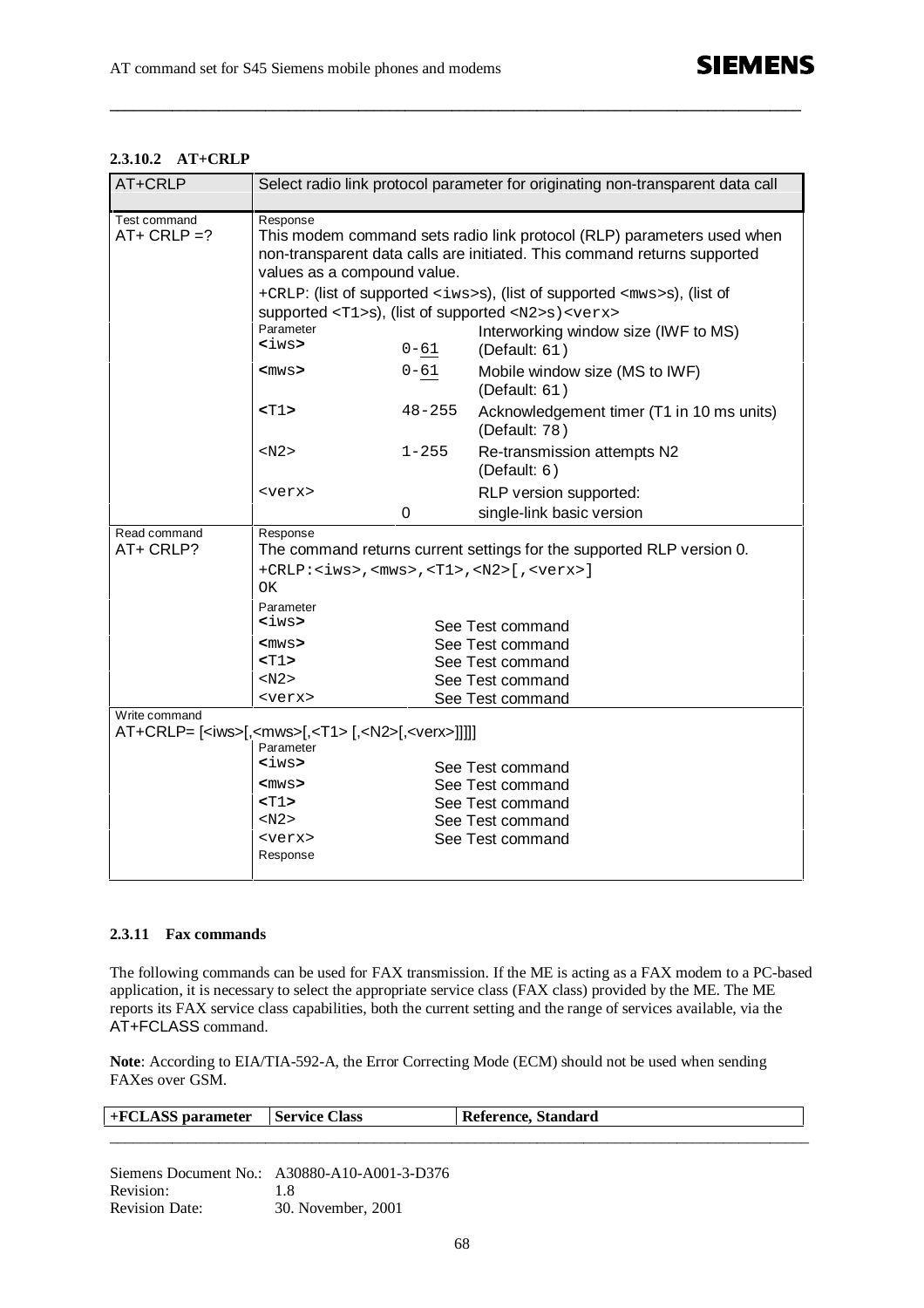# **SIEMENS**

|   |                 | e.g. TIA/EIA-602 or ITU V.25ter       |
|---|-----------------|---------------------------------------|
|   | Service Class 1 | EIA/TIA-578-A                         |
| - | Vendor-specific | this document and EIA PN-2388 (draft) |

The following FAX commands are dummy commands. Invoking these commands will not cause ERROR result codes, but these commands have no functionality either:

| <b>Command</b> | <b>Meaning</b>                          |
|----------------|-----------------------------------------|
| $AT+FAA$       | Auto Answer mode                        |
| AT+FECM        | Error Correction Mode control           |
| $AT+FLNFC$     | Page Length format conversion           |
| AT+FLPL        | Indicate document available for polling |
| AT+FMINSP      | Minimum Phase C speed                   |
| $AT + FRBC$    | Phase C data receive byte count         |
| AT+FREL        | Phase C received EOL alignment          |
| $AT+FSPL$      | Enable polling                          |
| $AT+FTBC$      | Phase C data transmit byte count        |
| AT+FWDFC       | Page width format conversion            |

**Table 2-8: List of dummy FAX commands**

## **2.3.11.1 AT+FBADLIN**

| AT+ FBADLIN                             | Define or read number of bad lines                                                                                                                                                                                                                          |                                                                                  |  |
|-----------------------------------------|-------------------------------------------------------------------------------------------------------------------------------------------------------------------------------------------------------------------------------------------------------------|----------------------------------------------------------------------------------|--|
|                                         | Used for FAX class 2 only<br>This command defines the "Copy Quality OK" threshold.<br>If pixel count errors were detected in normal resolution (98 dpi) mode in<br>as many consecutive lines as defined in<br>badlin>, the copy quality is<br>unacceptable. |                                                                                  |  |
|                                         | If pixel count errors were detected in fine resolution (196 dpi) mode in<br>twice as many consecutive lines as defined in $\epsilon$ badlin>, the copy<br>quality is unacceptable.                                                                          |                                                                                  |  |
|                                         | or if too many consecutive lines contain errors                                                                                                                                                                                                             | "Copy Quality Not OK" occurs if either the error percentage is too high          |  |
| Read command<br>AT+ FBADLIN?            | Response<br><badlin> OK<br/>Parameter</badlin>                                                                                                                                                                                                              |                                                                                  |  |
|                                         | <badlin></badlin>                                                                                                                                                                                                                                           | See Write command                                                                |  |
| Write command<br>AT+FBADLIN=<br>badlin> |                                                                                                                                                                                                                                                             |                                                                                  |  |
|                                         | 0255<br>Parameter<br><badlin></badlin>                                                                                                                                                                                                                      | 0 indicates that error checking is present or<br>disabled<br>(Default value: 10) |  |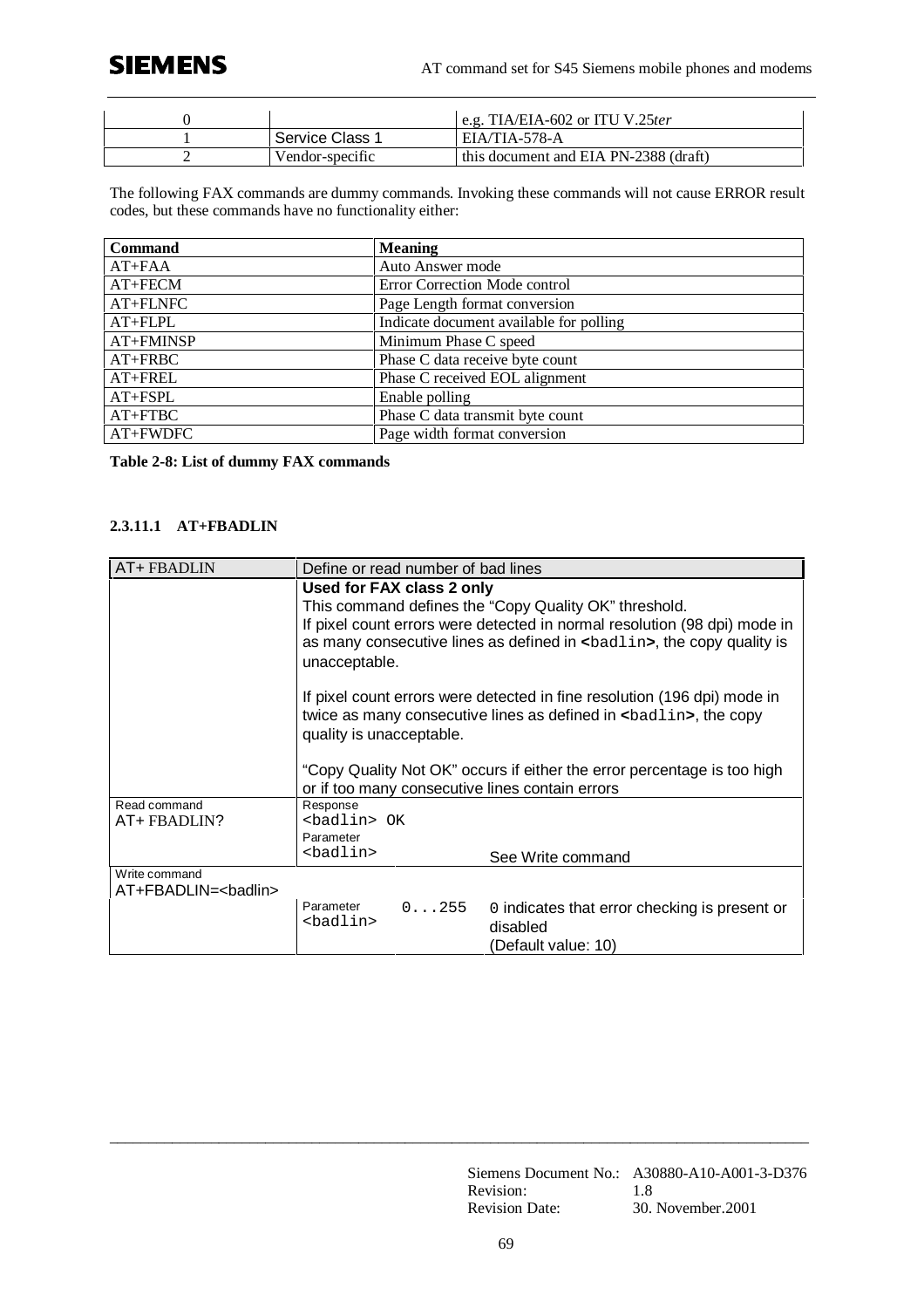## **2.3.11.2 AT+FBADMUL**

| AT+ FBADMUL                               | Define, read or test number of bad lines    |                                                                                                                                                                                                                                                                                                          |
|-------------------------------------------|---------------------------------------------|----------------------------------------------------------------------------------------------------------------------------------------------------------------------------------------------------------------------------------------------------------------------------------------------------------|
|                                           | Used for FAX class 2 only<br>5% error rate. | This command defines the "Copy-Quality-OK" multiplier. The number of<br>lines received with a bad pixel count is multiplied by this number. If the<br>result exceeds the total number of lines on the page the error rate is<br>considered too high. A threshold multiplier value of 20 corresponds to a |
| Read command<br>AT+ FBADMUL?              | Response<br>Parameter<br><n></n>            | <b>OK</b>                                                                                                                                                                                                                                                                                                |
| Write command<br>$AT+$ FBADMUL = $\leq n$ | 0.1.255<br>Parameter<br>$<$ n>              | 0 indicates that error checking is present or<br>disabled<br>(Default value: 20)                                                                                                                                                                                                                         |

**\_\_\_\_\_\_\_\_\_\_\_\_\_\_\_\_\_\_\_\_\_\_\_\_\_\_\_\_\_\_\_\_\_\_\_\_\_\_\_\_\_\_\_\_\_\_\_\_\_\_\_\_\_\_\_\_\_\_\_\_\_\_\_\_\_\_\_\_\_\_\_\_\_\_\_\_\_\_\_\_\_\_\_\_\_\_\_\_\_**

# **2.3.11.3 AT+FBOR**

| AT+ FBOR                              | Query the bit order for receive mode                            |                                                                                                                                     |  |
|---------------------------------------|-----------------------------------------------------------------|-------------------------------------------------------------------------------------------------------------------------------------|--|
|                                       | Used for FAX class 2 only                                       |                                                                                                                                     |  |
|                                       | Query the bit order for receive-mode. The mode is set by the ME |                                                                                                                                     |  |
|                                       |                                                                 | dependent on the selected Service Class.                                                                                            |  |
| Test command<br>$AT + FBOR = ?$       |                                                                 |                                                                                                                                     |  |
|                                       | Response                                                        |                                                                                                                                     |  |
|                                       |                                                                 | +FBOR: (list of supported bit order modes <bor>s) OK</bor>                                                                          |  |
|                                       | Parameter                                                       |                                                                                                                                     |  |
|                                       | <bor></bor>                                                     |                                                                                                                                     |  |
|                                       | 0<br>1                                                          | direct bit order for both Phase C and Phase B/D data<br>Reversed bit order for Phase C data, direct bit order for<br>Phase B/D data |  |
| Read command<br>$AT + FBOR?$          | Response                                                        |                                                                                                                                     |  |
|                                       | Parameter                                                       |                                                                                                                                     |  |
|                                       | <bor></bor>                                                     | OK                                                                                                                                  |  |
| Write command<br>AT+FBOR= <bor></bor> |                                                                 |                                                                                                                                     |  |
|                                       | Response<br>OK / ERROR                                          |                                                                                                                                     |  |
|                                       | Parameter                                                       |                                                                                                                                     |  |
|                                       | <bor></bor>                                                     | OK                                                                                                                                  |  |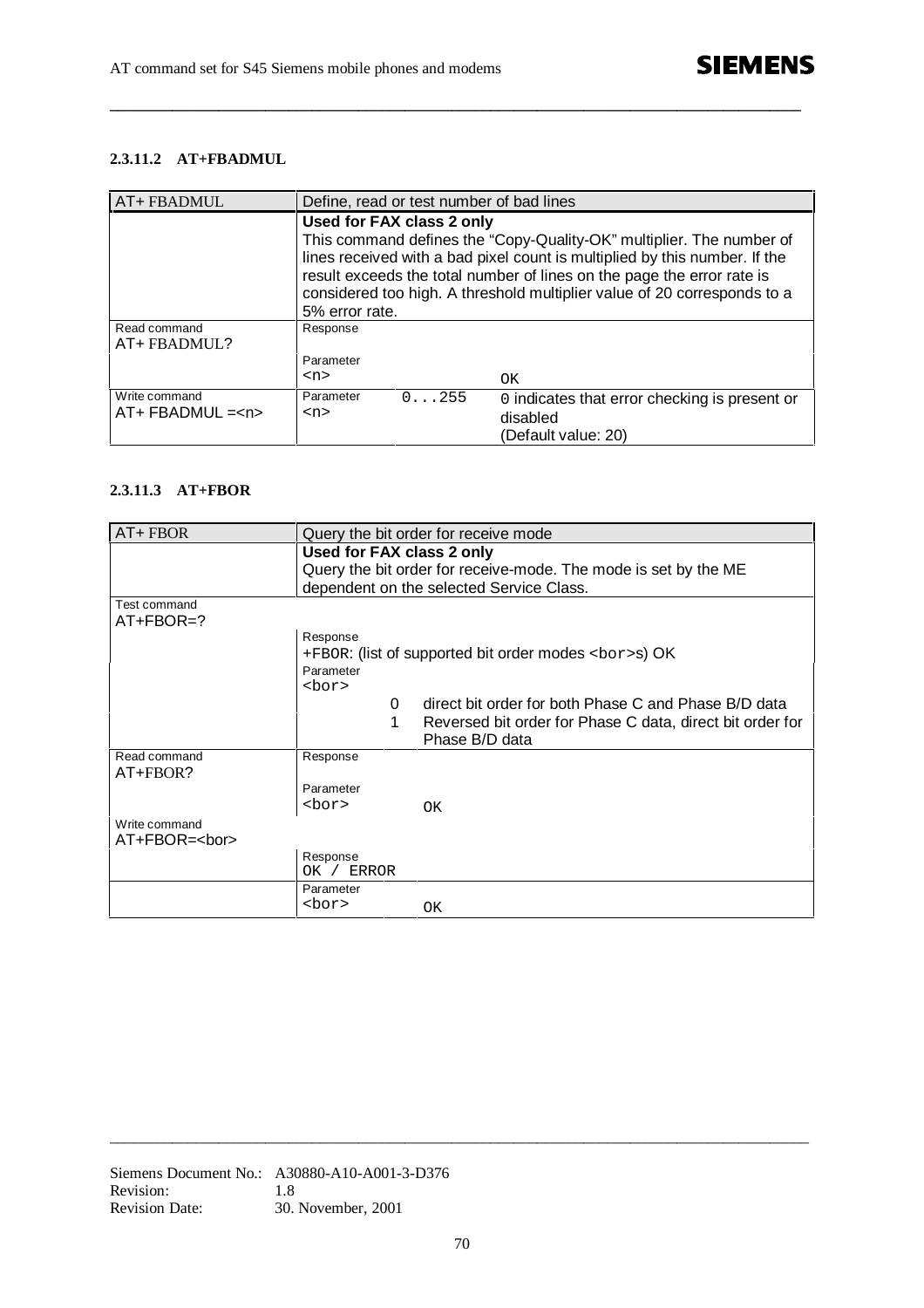## **2.3.11.4 AT+FCIG**

| AT+FCIG            | Query or set the Local polling id |                                                                                           |
|--------------------|-----------------------------------|-------------------------------------------------------------------------------------------|
|                    | Used for FAX class 2 only         |                                                                                           |
| Test command       | Response                          |                                                                                           |
| $AT + FCIG = ?$    |                                   | +FCIG: (max. length of Local Polling ID string) (range of                                 |
|                    |                                   | supported ASCII character values)                                                         |
|                    | OK                                |                                                                                           |
|                    | Parameter<br>$<$ id>              | Local Polling ID string, max. length and possible content as<br>reported by test command. |
|                    |                                   | Default value is empty string ("").                                                       |
|                    |                                   |                                                                                           |
|                    |                                   | See also "AT+FLID" command                                                                |
| Read command       | Response                          |                                                                                           |
| $AT + FCIG?$       | <id> OK</id>                      |                                                                                           |
|                    | Parameter                         |                                                                                           |
|                    | $<$ id>                           | See Test command                                                                          |
|                    |                                   |                                                                                           |
| Write command      | Parameter                         |                                                                                           |
| AT+FCIG= <id></id> | $<$ id>                           | See Test command                                                                          |

# **2.3.11.5 AT+FCQ**

| AT+FCQ              | <b>Control Copy Quality</b>                                                                                           |  |  |
|---------------------|-----------------------------------------------------------------------------------------------------------------------|--|--|
|                     | This command controls Copy Quality checking when receiving a fax<br>Used for FAX class 2 only                         |  |  |
| Test command        | Response                                                                                                              |  |  |
| $AT + FCQ = ?$      | $+FCQ$ : (list of supported copy quality checking $\langle cg \rangle$ s)                                             |  |  |
|                     | OK.                                                                                                                   |  |  |
|                     | Parameter                                                                                                             |  |  |
|                     | $<$ ca>                                                                                                               |  |  |
|                     | No checking of copy quality performed. The ME will generate<br>0<br>Copy Quality OK (MCF) responses to complete pages |  |  |
|                     | ME can check 1-D phase data. The connected application<br>1<br>must check copy quality for 2-D phase C data           |  |  |
| Read command        | Response                                                                                                              |  |  |
| AT+FCQ?             | $<$ cq> OK                                                                                                            |  |  |
|                     | Parameter<br>See Test command                                                                                         |  |  |
|                     | $<$ ca>                                                                                                               |  |  |
| Write command       | Parameter<br>See Test command                                                                                         |  |  |
| $AT + FCQ = < id >$ | $<$ cq>                                                                                                               |  |  |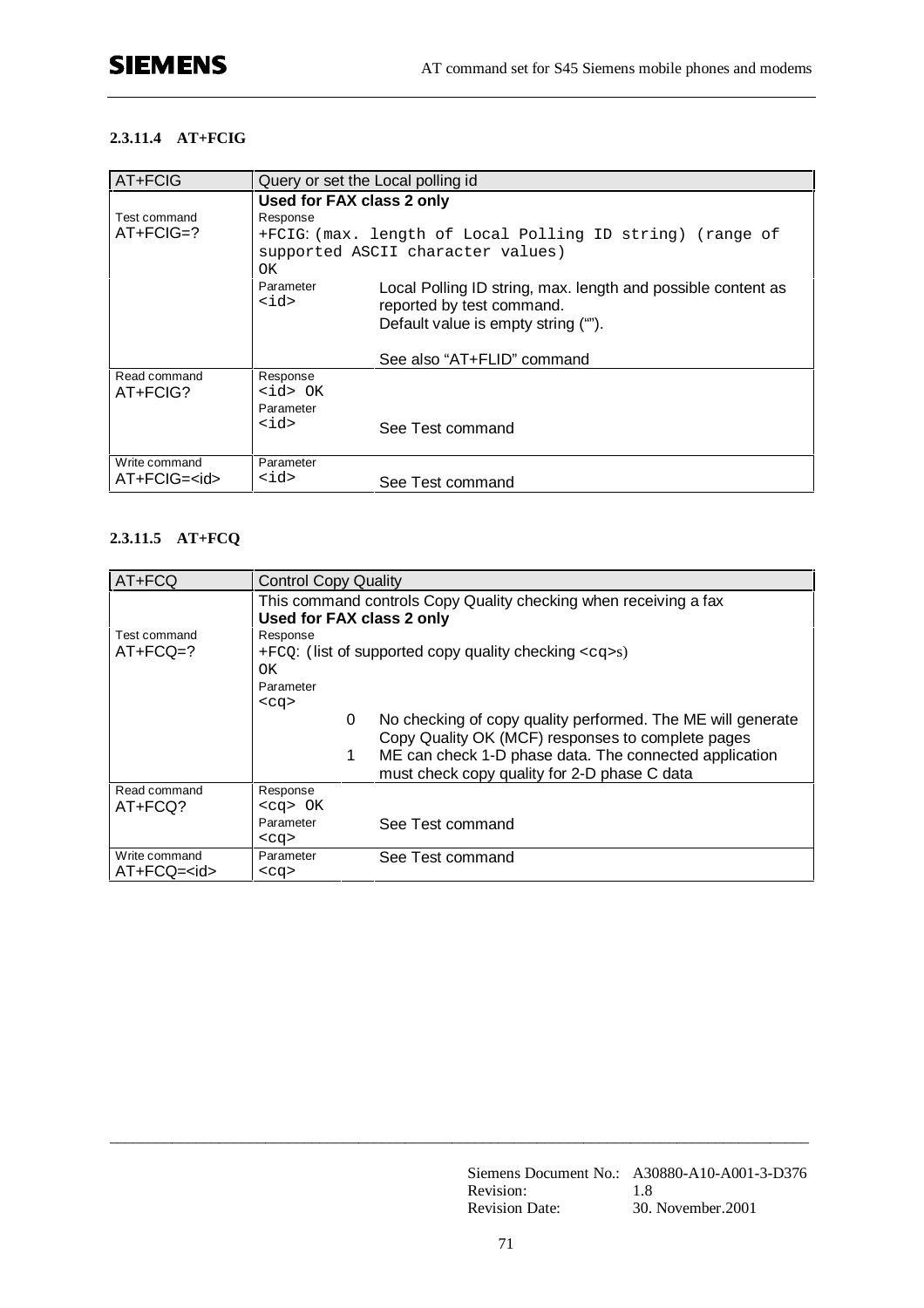## **2.3.11.6 AT+FCLASS**

| AT+FCLASS                           | Select, read or test FAX service class                                                                                                                                                                                                                                    |  |
|-------------------------------------|---------------------------------------------------------------------------------------------------------------------------------------------------------------------------------------------------------------------------------------------------------------------------|--|
| Test command<br>$AT + FCLASS = ?$   | Response<br>$+FCLASS$ : (list of supported $\langle n \rangle$ s)<br>OK<br>Parameter<br><n><br/>data (e.g. EIA/TIA-602 or ITU V.25ter)<br/>0<br/>Fax class 1 (EIA/TIA-578-A, Service Class 1)<br/>Vendor-specific (Fax class 2 (EIA/TIA SP-2388, an early draft<br/>2</n> |  |
|                                     | version of EIA/TIA-592-A - Service class 2.1)                                                                                                                                                                                                                             |  |
| Read command<br>AT+FCLASS?          | Response<br>$\langle n \rangle$ OK<br>Parameter<br><n><br/>See Test command</n>                                                                                                                                                                                           |  |
| Write command<br>AT+FCLASS= <n></n> | Parameter<br><n><br/>See Test command</n>                                                                                                                                                                                                                                 |  |

**\_\_\_\_\_\_\_\_\_\_\_\_\_\_\_\_\_\_\_\_\_\_\_\_\_\_\_\_\_\_\_\_\_\_\_\_\_\_\_\_\_\_\_\_\_\_\_\_\_\_\_\_\_\_\_\_\_\_\_\_\_\_\_\_\_\_\_\_\_\_\_\_\_\_\_\_\_\_\_\_\_\_\_\_\_\_\_\_\_**

# **2.3.11.7 AT+FCR**

| AT+ FCR                    | Capability to receive                     |  |                                                                                                                                                              |
|----------------------------|-------------------------------------------|--|--------------------------------------------------------------------------------------------------------------------------------------------------------------|
| Write command<br>$AT+FCR=$ | Response<br>OK                            |  |                                                                                                                                                              |
|                            | Parameter<br>0<br>$<$ $<$ $<$ $<$ $<$ $>$ |  | ME cannot receive message data. This value can be<br>used when the application has<br>insufficient storage. The ME can<br>send and can be polled for a file. |
|                            |                                           |  | ME can receive message data.                                                                                                                                 |
|                            |                                           |  | Used for FAX class 2 only                                                                                                                                    |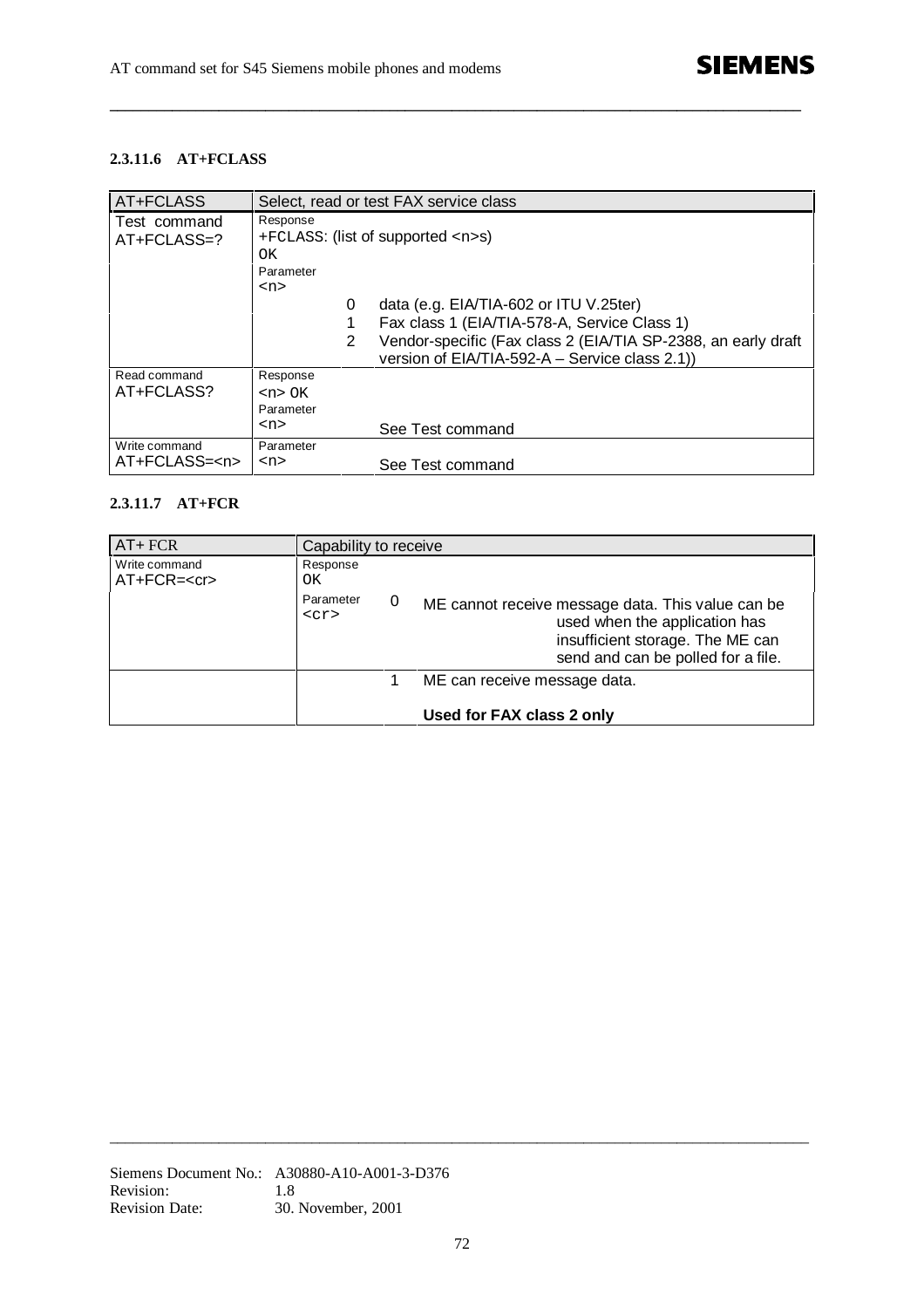## **2.3.11.8 AT+FDCC**

| AT+FDCC                                                                              | Select service for MO SMS messages |                                                                                                  |
|--------------------------------------------------------------------------------------|------------------------------------|--------------------------------------------------------------------------------------------------|
|                                                                                      |                                    | This command allows the connected application to sense and constrain                             |
|                                                                                      |                                    | the capabilities of the facsimile DCE $(=ME)$ , from the choices defined in                      |
|                                                                                      | ITU T.30 Table 2.                  |                                                                                                  |
|                                                                                      | <b>Used for Faxclass 2 only</b>    |                                                                                                  |
| Test command<br>$AT+FDCC=?$                                                          |                                    |                                                                                                  |
|                                                                                      | Response                           |                                                                                                  |
|                                                                                      |                                    | +FDCC: (list of <vr>s), (list of <br/>s), (list of <wd>s), (list of <ln>s), (list</ln></wd></vr> |
|                                                                                      |                                    | of <df>s), (list of <ec>s), (list of <bf>s), (list of <st>s)</st></bf></ec></df>                 |
|                                                                                      | Parameter                          |                                                                                                  |
|                                                                                      | <b>VR</b>                          | <b>Vertical Resolution</b>                                                                       |
|                                                                                      | <b>BR</b>                          | Bit rate                                                                                         |
|                                                                                      | WD                                 | Page Width                                                                                       |
|                                                                                      | LΝ                                 | Page length                                                                                      |
|                                                                                      | DF                                 | Data compression Format                                                                          |
|                                                                                      | EC                                 | <b>Error Correction mode</b>                                                                     |
|                                                                                      | ΒF                                 | Binary File transfer mode                                                                        |
|                                                                                      | ST                                 | Scan Time / line                                                                                 |
|                                                                                      | Note:                              | For further information see AT+FDIS                                                              |
| Read command                                                                         | Response                           |                                                                                                  |
| AT+FDCC?                                                                             | $rac{c}{c}$                        |                                                                                                  |
|                                                                                      | OК                                 |                                                                                                  |
|                                                                                      | Parameter<br>VR                    |                                                                                                  |
|                                                                                      |                                    | See Test command                                                                                 |
|                                                                                      | <b>BR</b>                          | See Test command                                                                                 |
|                                                                                      | WD                                 | See Test command                                                                                 |
|                                                                                      | LN                                 | See Test command                                                                                 |
|                                                                                      | DF                                 | See Test command                                                                                 |
|                                                                                      | ЕC<br>ΒF                           | See Test command                                                                                 |
|                                                                                      | SТ                                 | See Test command                                                                                 |
| Write command                                                                        |                                    | See Test command                                                                                 |
| AT+FDCC= <vr>,<br/>,<wd>,<ln>,<df>,<ec>,<bf>,<st></st></bf></ec></df></ln></wd></vr> |                                    |                                                                                                  |
|                                                                                      | Response                           |                                                                                                  |
|                                                                                      |                                    | +FDCC: (list of <vr>s), (list of <br/>s), (list of <wd>s), (list of <ln>s), (list</ln></wd></vr> |
|                                                                                      |                                    | of <df>s), (list of <ec>s), (list of <bf>s), (list of <st>s)</st></bf></ec></df>                 |
|                                                                                      | Parameter                          |                                                                                                  |
|                                                                                      | VR                                 | See Test command                                                                                 |
|                                                                                      | <b>BR</b>                          | See Test command                                                                                 |
|                                                                                      | WD                                 | See Test command                                                                                 |
|                                                                                      | LN                                 | See Test command                                                                                 |
|                                                                                      | DF                                 | See Test command                                                                                 |
|                                                                                      | EC                                 | See Test command                                                                                 |
|                                                                                      | $\rm BF$                           | See Test command                                                                                 |
|                                                                                      | ST                                 | See Test command                                                                                 |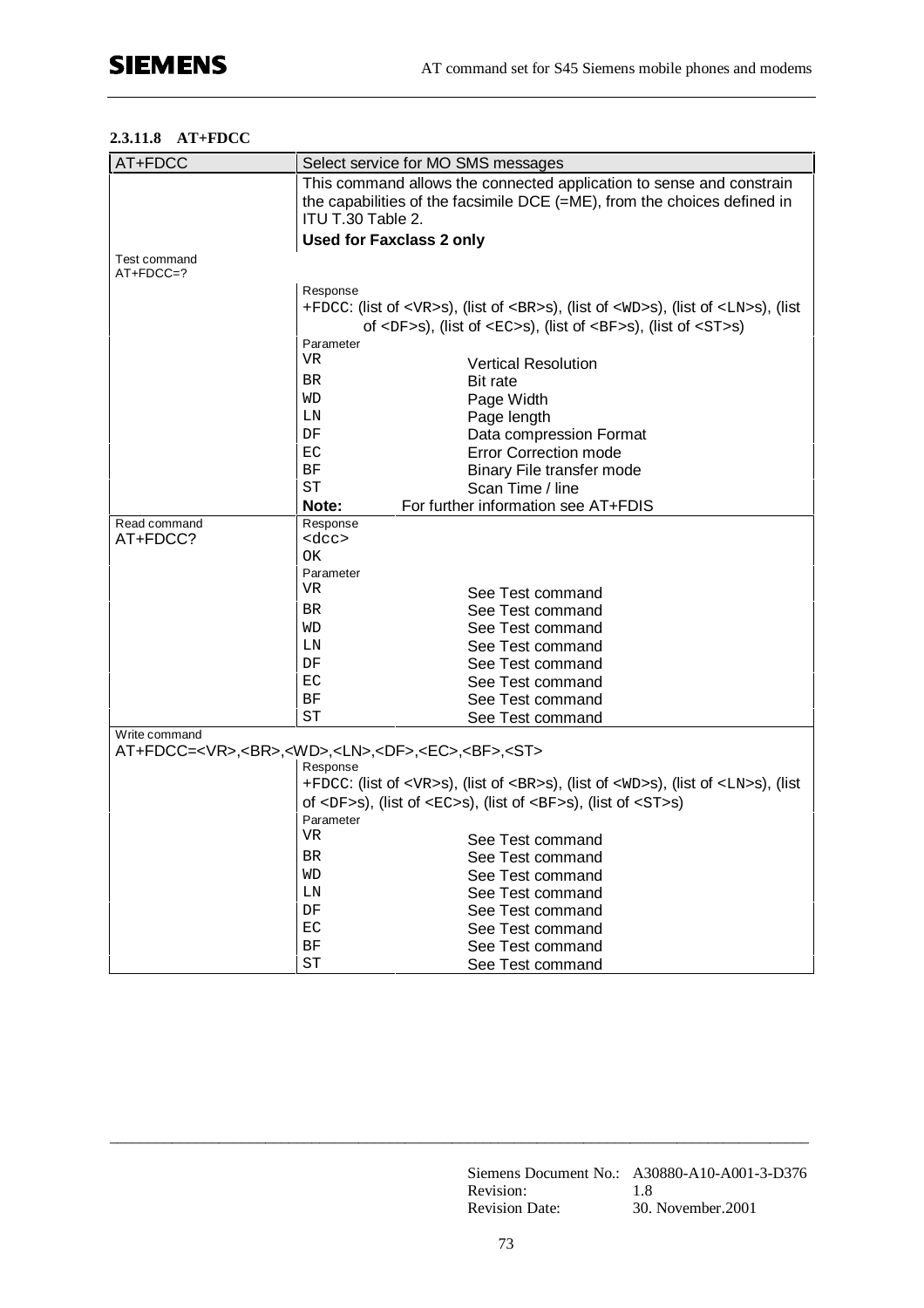## **2.3.11.9 AT+FDFFC**

| AT+FDFFC            |                                           | Data Compresssion Format Conversion                                    |
|---------------------|-------------------------------------------|------------------------------------------------------------------------|
|                     | Used for FAX class 2 only                 |                                                                        |
|                     |                                           | This parameter determines whether there is a mismatch in the ME        |
|                     |                                           | response between the data format negotiated for the facsimile session  |
|                     |                                           | (reported by the +FDCS: DF subparameter) and the Phase C data desired  |
|                     |                                           | by the controlling application, indicated by the optional $+$ FDT: DF  |
|                     |                                           | subparameter, or the $+FDIS=DF$ subparameter for the $+FDR$ operation. |
| Test command        |                                           |                                                                        |
| $AT+FDFFC=?$        |                                           |                                                                        |
|                     | Response                                  |                                                                        |
|                     | $+$ FDFFC: (list of supported $<$ df > s) |                                                                        |
|                     | ΟK                                        |                                                                        |
|                     | Parameter                                 |                                                                        |
|                     | $<\mathrm{df}$<br>$\Omega$                | mismatch checking is always disabled. The controlling                  |
|                     |                                           | application has to check the $+$ FDCS: DF                              |
|                     |                                           | subparameter and transfer matching data                                |
| Read command        | Response                                  |                                                                        |
| AT+FDFFC?           | $<\mathrm{df}$ $>$ OK                     |                                                                        |
|                     | Parameter                                 |                                                                        |
|                     | $<\text{df}$                              | See Test Command                                                       |
| Write command       | Response                                  |                                                                        |
| AT+FDFFC= <df></df> | $+$ FDFFC: (list of supported $<$ df > s) |                                                                        |
|                     | ΩK                                        |                                                                        |
|                     | Parameter                                 |                                                                        |
|                     | $<\mathrm{df}$                            | See Test Command                                                       |

**\_\_\_\_\_\_\_\_\_\_\_\_\_\_\_\_\_\_\_\_\_\_\_\_\_\_\_\_\_\_\_\_\_\_\_\_\_\_\_\_\_\_\_\_\_\_\_\_\_\_\_\_\_\_\_\_\_\_\_\_\_\_\_\_\_\_\_\_\_\_\_\_\_\_\_\_\_\_\_\_\_\_\_\_\_\_\_\_\_**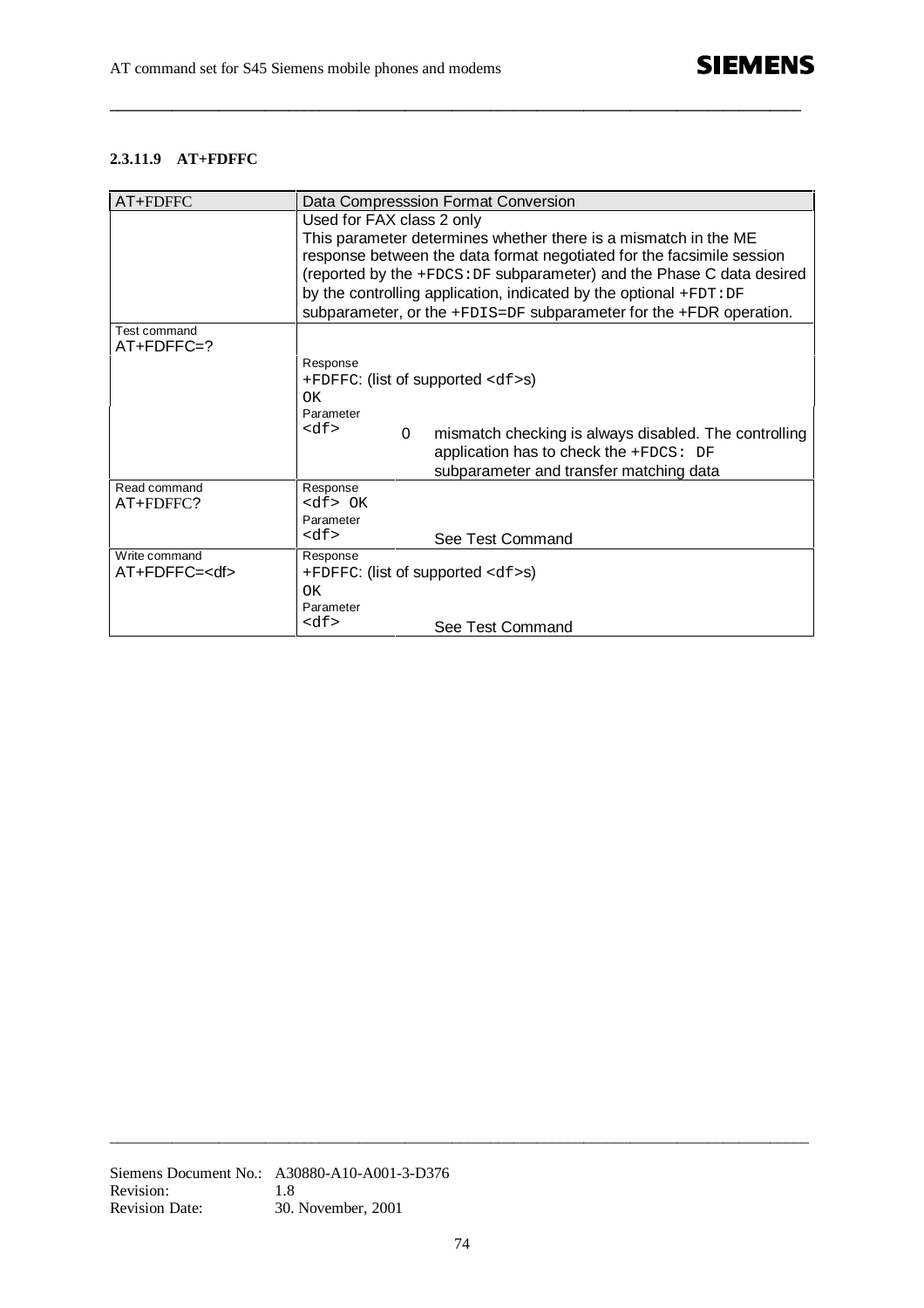## **2.3.11.10 AT+FDIS**

| AT+FDIS         |                           |                            | Query or set session parameters                                                                                |
|-----------------|---------------------------|----------------------------|----------------------------------------------------------------------------------------------------------------|
|                 | Used for FAX class 2 only |                            |                                                                                                                |
|                 |                           |                            | This command allows the controlling application to set and constrain the                                       |
|                 |                           |                            | capabilities used for the current session. +FDIS is used to generate DIS or                                    |
|                 |                           |                            | DTC messages directly. +FDIS (and received DIS messages) is also used                                          |
|                 | to generate DCS messages. |                            |                                                                                                                |
| Test command    |                           |                            |                                                                                                                |
| AT+FDIS=?       |                           |                            |                                                                                                                |
|                 | Response                  |                            |                                                                                                                |
|                 |                           |                            | +FDIS: (list of <vr>s), (list of <br/>s), (list of <wd>s), (list of <ln>s), (list of</ln></wd></vr>            |
|                 |                           |                            | $\langle DF>S$ ), (list of $\langle EC>S$ ), (list of $\langle BF>S\rangle$ , (list of $\langle ST>S\rangle$ ) |
|                 | Parameter                 |                            |                                                                                                                |
|                 | VR                        |                            | <b>Vertical Resolution</b>                                                                                     |
|                 |                           | 0                          | normal, 98 lpi                                                                                                 |
|                 |                           | 1                          | fine, 196 lpi                                                                                                  |
|                 | BR                        |                            | Bit rate                                                                                                       |
|                 |                           | 0                          | 2400 bit/s, V.27ter                                                                                            |
|                 |                           |                            |                                                                                                                |
|                 |                           | 1<br>$\overline{c}$        | 4800 bit/s, V.27ter                                                                                            |
|                 |                           | 3                          | 7200 bit/s, V.29                                                                                               |
|                 | WD                        |                            | 9600 bit/s, V.29                                                                                               |
|                 |                           |                            | Page Width                                                                                                     |
|                 |                           | (0)                        | 1728 pixels in 215mm                                                                                           |
|                 |                           | 1                          | 2048 pixels in 255 mm                                                                                          |
|                 |                           | $\overline{\mathbf{c}}$    | 2432 pixels in 303 mm                                                                                          |
|                 |                           | 3                          | 1216 pixels in 151 mm                                                                                          |
|                 |                           | 4                          | 864 pixels in 107 mm                                                                                           |
|                 | LN                        |                            | Page length                                                                                                    |
|                 |                           | 0                          | A4, 297mm                                                                                                      |
|                 |                           | 1                          | B4, 364mm                                                                                                      |
|                 |                           | $\overline{2}$             | unlimited length                                                                                               |
|                 | DF                        |                            | Data compression Format                                                                                        |
|                 |                           | $\frac{0}{1}$              | 1-D modified Huffman                                                                                           |
|                 |                           |                            | 2-D modified read                                                                                              |
|                 |                           | $\overline{2}$             | 2-D uncompressed mode                                                                                          |
|                 | EC                        |                            | <b>Error Correction mode</b>                                                                                   |
|                 |                           | $\vec{0)}$                 | disable ECM                                                                                                    |
|                 |                           | 1                          | enable ECM, 64 bytes/frame                                                                                     |
|                 |                           | $\overline{2}$             | enable ECM, 256 bytes/frame                                                                                    |
|                 | ΒF                        |                            | Binary Fole transfer mode                                                                                      |
|                 |                           | $\frac{0}{1}$ <sup>*</sup> | disable BFT                                                                                                    |
|                 |                           |                            | enable BFT                                                                                                     |
|                 | ST                        |                            | Scan Time / line                                                                                               |
|                 |                           |                            | (at VR= normal)<br>0 <sub>ms</sub>                                                                             |
|                 |                           | $\frac{0}{1}$              | 5 <sub>ms</sub>                                                                                                |
|                 |                           | 2                          | 10 <sub>ms</sub>                                                                                               |
|                 |                           | 3                          | 10 <sub>ms</sub>                                                                                               |
|                 |                           | 4                          | 20 ms                                                                                                          |
|                 |                           | 5                          | 20 ms                                                                                                          |
|                 |                           | 6                          | 40 ms                                                                                                          |
| Cont. Next page |                           | 7                          | 40 ms                                                                                                          |

Siemens Document No.: A30880-A10-A001-3-D376 Revision: 1.8 Revision Date: 30. November.2001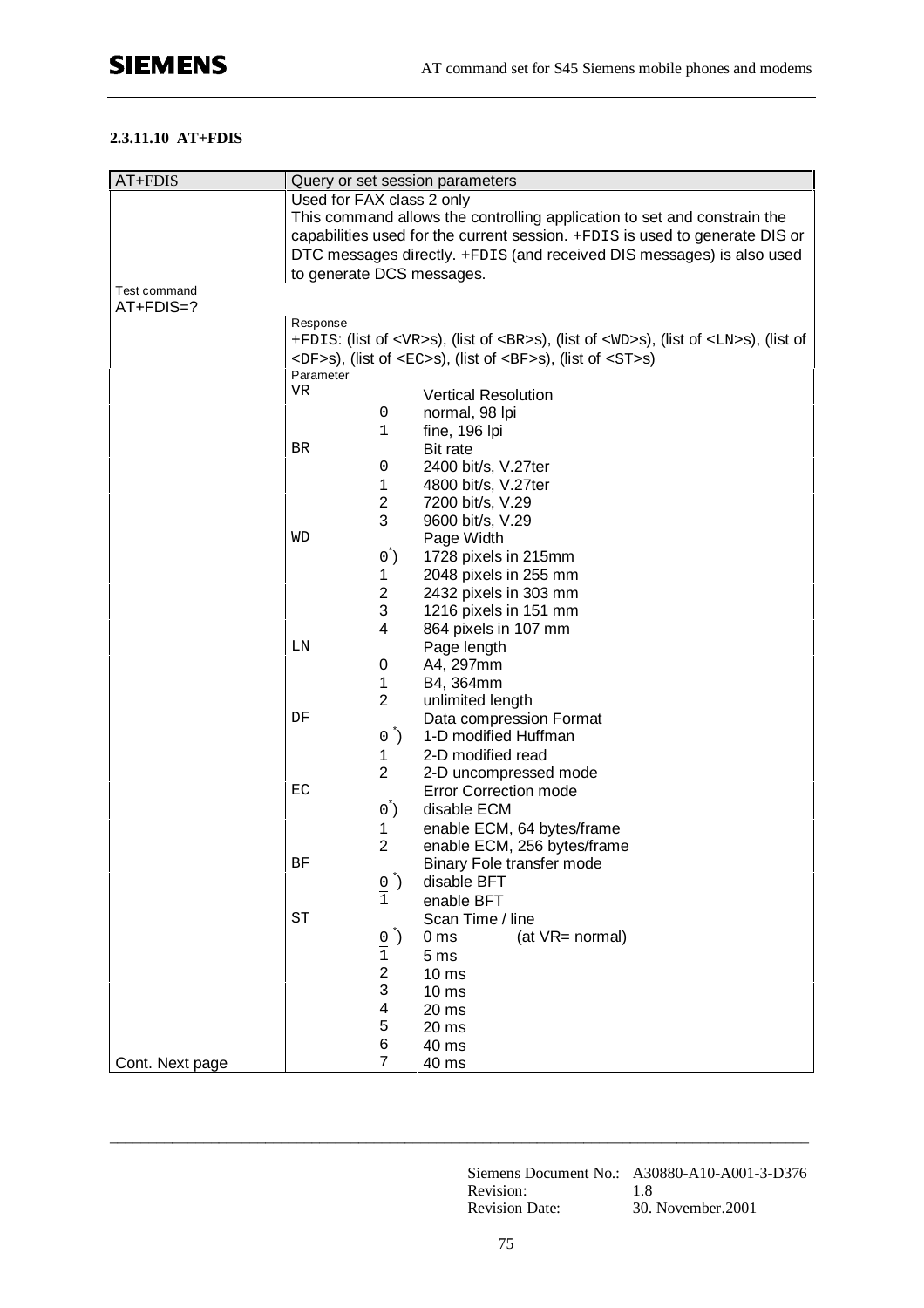| Cont.                                                                                | *) Note:                                                                                                       | Only the default value needs to be implemented.                                                     |
|--------------------------------------------------------------------------------------|----------------------------------------------------------------------------------------------------------------|-----------------------------------------------------------------------------------------------------|
|                                                                                      |                                                                                                                | Use test command to check which parameter values are in                                             |
|                                                                                      |                                                                                                                | fact possible!                                                                                      |
| Read command                                                                         | Response                                                                                                       |                                                                                                     |
| AT+FDIS?                                                                             | <cdec> OK</cdec>                                                                                               |                                                                                                     |
|                                                                                      | Parameter                                                                                                      |                                                                                                     |
|                                                                                      | VR                                                                                                             | See Test command                                                                                    |
|                                                                                      | <b>BR</b>                                                                                                      | See Test command                                                                                    |
|                                                                                      | WD                                                                                                             | See Test command                                                                                    |
|                                                                                      | LN                                                                                                             | See Test command                                                                                    |
|                                                                                      | DF                                                                                                             | See Test command                                                                                    |
|                                                                                      | EC                                                                                                             | See Test command                                                                                    |
|                                                                                      | ΒF                                                                                                             | See Test command                                                                                    |
|                                                                                      | <b>ST</b>                                                                                                      | See Test command                                                                                    |
| Write command                                                                        |                                                                                                                |                                                                                                     |
| AT+FDIS= <vr>,<br/>,<wd>,<ln>,<df>,<ec>,<bf>,<st></st></bf></ec></df></ln></wd></vr> |                                                                                                                |                                                                                                     |
|                                                                                      | Response                                                                                                       |                                                                                                     |
|                                                                                      |                                                                                                                | +FDIS: (list of <vr>s), (list of <br/>s), (list of <wd>s), (list of <ln>s), (list of</ln></wd></vr> |
|                                                                                      | $\langle DF>S$ ), (list of $\langle EC>S$ ), (list of $\langle BF>S\rangle$ , (list of $\langle ST>S\rangle$ ) |                                                                                                     |
|                                                                                      | Parameter                                                                                                      |                                                                                                     |
|                                                                                      | VR                                                                                                             | See Test command                                                                                    |
|                                                                                      | <b>BR</b>                                                                                                      | See Test command                                                                                    |
|                                                                                      | WD                                                                                                             | See Test command                                                                                    |
|                                                                                      | LN                                                                                                             | See Test command                                                                                    |
|                                                                                      | DF                                                                                                             | See Test command                                                                                    |
|                                                                                      | ЕC                                                                                                             | See Test command                                                                                    |
|                                                                                      | BF                                                                                                             | See Test command                                                                                    |
|                                                                                      | ST                                                                                                             | See Test command                                                                                    |

**\_\_\_\_\_\_\_\_\_\_\_\_\_\_\_\_\_\_\_\_\_\_\_\_\_\_\_\_\_\_\_\_\_\_\_\_\_\_\_\_\_\_\_\_\_\_\_\_\_\_\_\_\_\_\_\_\_\_\_\_\_\_\_\_\_\_\_\_\_\_\_\_\_\_\_\_\_\_\_\_\_\_\_\_\_\_\_\_\_**

## **2.3.11.11 AT+FDR**

| AT+FDR                    | Begin or continue phase C data reception                                                                                  |
|---------------------------|---------------------------------------------------------------------------------------------------------------------------|
| Execute command<br>AT+FDR | Used for FAX class 2 only<br>This command initiates transition to Phase C data reception.<br>Response<br>CONNECT/OK/ERROR |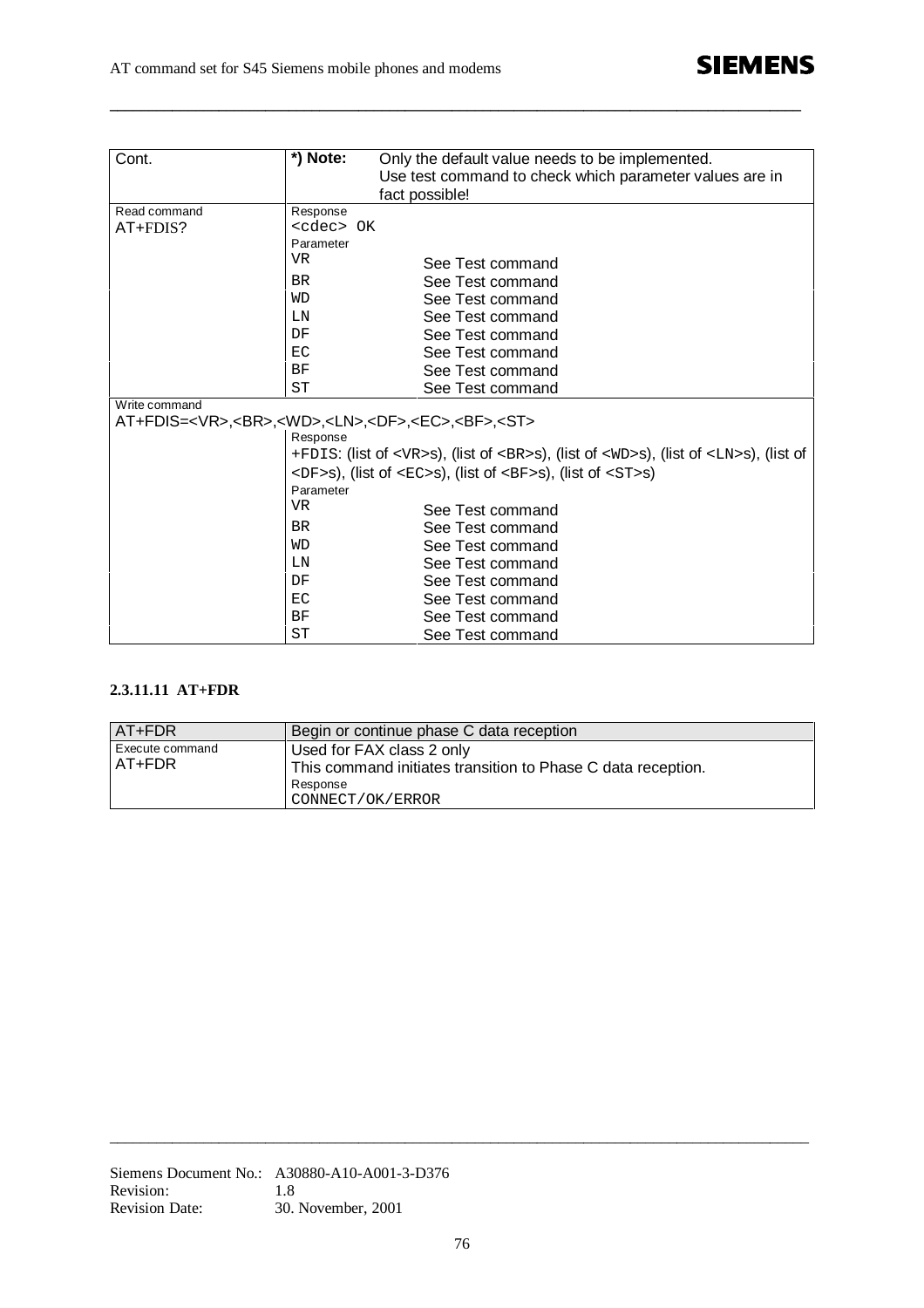### **2.3.11.12 AT+FDT**

| AT+FDT          | Data Transmission                                                        |                            |                                                                        |
|-----------------|--------------------------------------------------------------------------|----------------------------|------------------------------------------------------------------------|
|                 | Used for FAX class 2 only                                                |                            |                                                                        |
|                 | This command requests the ME to transmit a Phase C page. When the ME     |                            |                                                                        |
|                 | is ready to accept Phase C data, it issues the negotiation responses and |                            |                                                                        |
|                 |                                                                          |                            | the CONNECT result code to the application.                            |
|                 |                                                                          |                            | In Phase B, this command releases the ME to proceed with negotiation,  |
|                 |                                                                          |                            | and releases the DCS message to the remote station.                    |
|                 |                                                                          |                            | In Phase C, this command resumes transmission after the end of a data  |
|                 | stream transmitted before.                                               |                            |                                                                        |
| Execute command |                                                                          |                            |                                                                        |
| AT+FDT          | Parameter                                                                |                            |                                                                        |
|                 | <dt></dt>                                                                |                            |                                                                        |
|                 |                                                                          |                            | list of $\langle$ DF>s, $\langle$ VR>s, $\langle$ WD>s, $\langle$ LN>s |
|                 | DF                                                                       |                            | Data compression Format                                                |
|                 |                                                                          | $\frac{0}{1}$ <sup>*</sup> | 1-D modified Huffman                                                   |
|                 |                                                                          |                            | 2-D modified read                                                      |
|                 |                                                                          | 2                          | 2-D uncompressed mode                                                  |
|                 | <b>VR</b>                                                                |                            | <b>Vertical Resolution</b>                                             |
|                 |                                                                          | 0                          | normal, 98 lpi                                                         |
|                 |                                                                          | 1                          | fine, 196 lpi                                                          |
|                 | WD                                                                       |                            | Page Width                                                             |
|                 |                                                                          | (0)                        | 1728 pixels in 215mm                                                   |
|                 |                                                                          | 1.                         | 2048 pixels in 255 mm                                                  |
|                 |                                                                          | $\overline{\mathbf{c}}$    | 2432 pixels in 303 mm                                                  |
|                 |                                                                          | 3                          | 1216 pixels in 151 mm                                                  |
|                 |                                                                          | 4                          | 864 pixels in 107 mm                                                   |
|                 | LN                                                                       |                            | Page length                                                            |
|                 |                                                                          | 0                          | A4, 297mm                                                              |
|                 |                                                                          | 1                          | B4, 364mm                                                              |
|                 |                                                                          | $\overline{2}$             | unlimited length                                                       |
|                 | Response                                                                 |                            |                                                                        |
|                 | CONNECT                                                                  |                            |                                                                        |

### **2.3.11.13 AT+FET**

| AT+FET           | End a page or document                                                                                                                                              |   |                                       |
|------------------|---------------------------------------------------------------------------------------------------------------------------------------------------------------------|---|---------------------------------------|
|                  | Used for FAX class 2 only                                                                                                                                           |   |                                       |
|                  | This command indicates that the current page or part thereof is complete.<br>An ERROR response code results if this command is issued while the<br>mode is on-hook. |   |                                       |
| Write command    |                                                                                                                                                                     |   |                                       |
| $AT + FET = ppm$ |                                                                                                                                                                     |   |                                       |
|                  | Parameter:                                                                                                                                                          |   |                                       |
|                  | $<$ ppm $>$                                                                                                                                                         |   | Post Page Message Codes               |
|                  |                                                                                                                                                                     |   | another document next                 |
|                  |                                                                                                                                                                     | 2 | no more pages or documents            |
|                  |                                                                                                                                                                     | 4 | another page, procedure interrupt     |
|                  |                                                                                                                                                                     | 5 | another document, procedure interrupt |
|                  | Response                                                                                                                                                            |   |                                       |
|                  | <b>OK/ERROR</b>                                                                                                                                                     |   |                                       |

\_\_\_\_\_\_\_\_\_\_\_\_\_\_\_\_\_\_\_\_\_\_\_\_\_\_\_\_\_\_\_\_\_\_\_\_\_\_\_\_\_\_\_\_\_\_\_\_\_\_\_\_\_\_\_\_\_\_\_\_\_\_\_\_\_\_\_\_\_\_\_\_\_\_\_\_\_\_\_\_\_\_\_\_\_\_\_\_\_\_

Siemens Document No.: A30880-A10-A001-3-D376 Revision: 1.8 Revision Date: 30. November.2001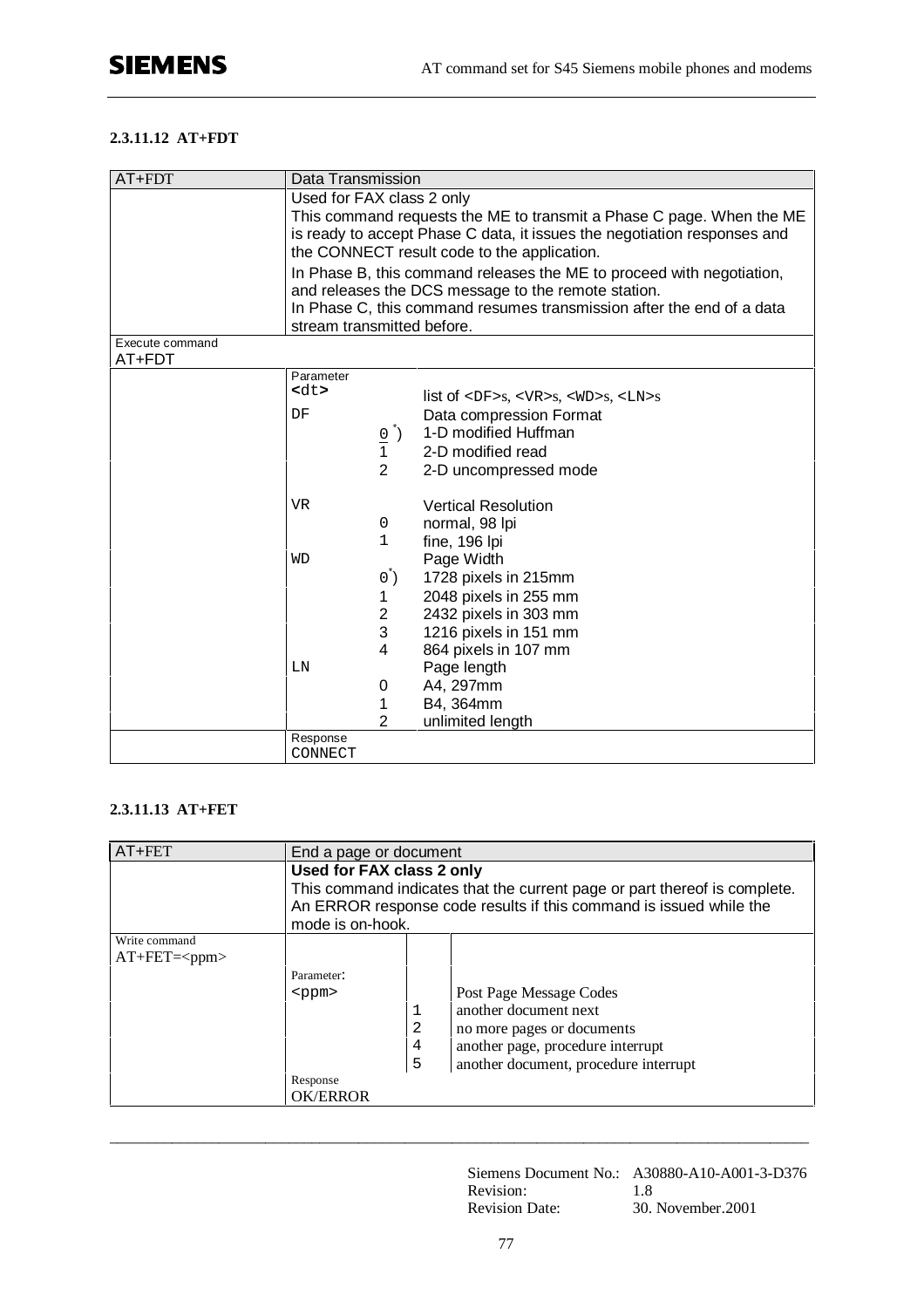## **2.3.11.14 AT+FK**

| <b>AT+FK</b>             | Kill operation, orderly FAX abort                                                              |
|--------------------------|------------------------------------------------------------------------------------------------|
| Execute command<br>AT+FK | Used for FAX class 2 only<br>This command causes the TA to terminate the session in an orderly |
|                          | manner.                                                                                        |
|                          | Response                                                                                       |
|                          | OK/ERROR                                                                                       |

**\_\_\_\_\_\_\_\_\_\_\_\_\_\_\_\_\_\_\_\_\_\_\_\_\_\_\_\_\_\_\_\_\_\_\_\_\_\_\_\_\_\_\_\_\_\_\_\_\_\_\_\_\_\_\_\_\_\_\_\_\_\_\_\_\_\_\_\_\_\_\_\_\_\_\_\_\_\_\_\_\_\_\_\_\_\_\_\_\_**

#### **2.3.11.15 AT+FLID**

| $AT + FLID$                           | Query or set session parameters  |                                                                                                                             |
|---------------------------------------|----------------------------------|-----------------------------------------------------------------------------------------------------------------------------|
|                                       | <b>Used for FAX class 2 only</b> |                                                                                                                             |
| Test command<br>$AT + FLID = ?$       |                                  |                                                                                                                             |
|                                       | Parameter                        |                                                                                                                             |
|                                       | <lid></lid>                      | Local ID string, max. length and possible content as<br>reported by test command. Default value is empty<br>string $("")$ . |
|                                       |                                  | See also the "AT+FCIG" command                                                                                              |
|                                       | Response                         |                                                                                                                             |
|                                       |                                  | +FLID: (max. character length of Local ID string) (range of supported                                                       |
|                                       |                                  | ASCII character values)                                                                                                     |
|                                       | OΚ                               |                                                                                                                             |
| Read command                          | Response                         |                                                                                                                             |
| AT+FLID?                              | $\langle$ lid> OK                |                                                                                                                             |
|                                       | Parameter                        |                                                                                                                             |
|                                       | <lid></lid>                      | See Test Command                                                                                                            |
| Write command<br>AT+FLID= <lid></lid> | Parameter<br><lid></lid>         | See Test command                                                                                                            |
|                                       | Response                         |                                                                                                                             |
|                                       |                                  | +FLID: (max. character length of Local ID string) (range of supported                                                       |
|                                       |                                  | ASCII character values)                                                                                                     |
|                                       | ΟK                               |                                                                                                                             |

### **2.3.11.16 AT+FMDL**

| AT+FMDL                  | <b>Identify Product Model</b>                                         |
|--------------------------|-----------------------------------------------------------------------|
| Read command<br>AT+FMDL? | Used for FAX class 2 only<br>Send the model identification to the TA. |
|                          | Response<br>Gipsy Soft Protocolstack<br>OK                            |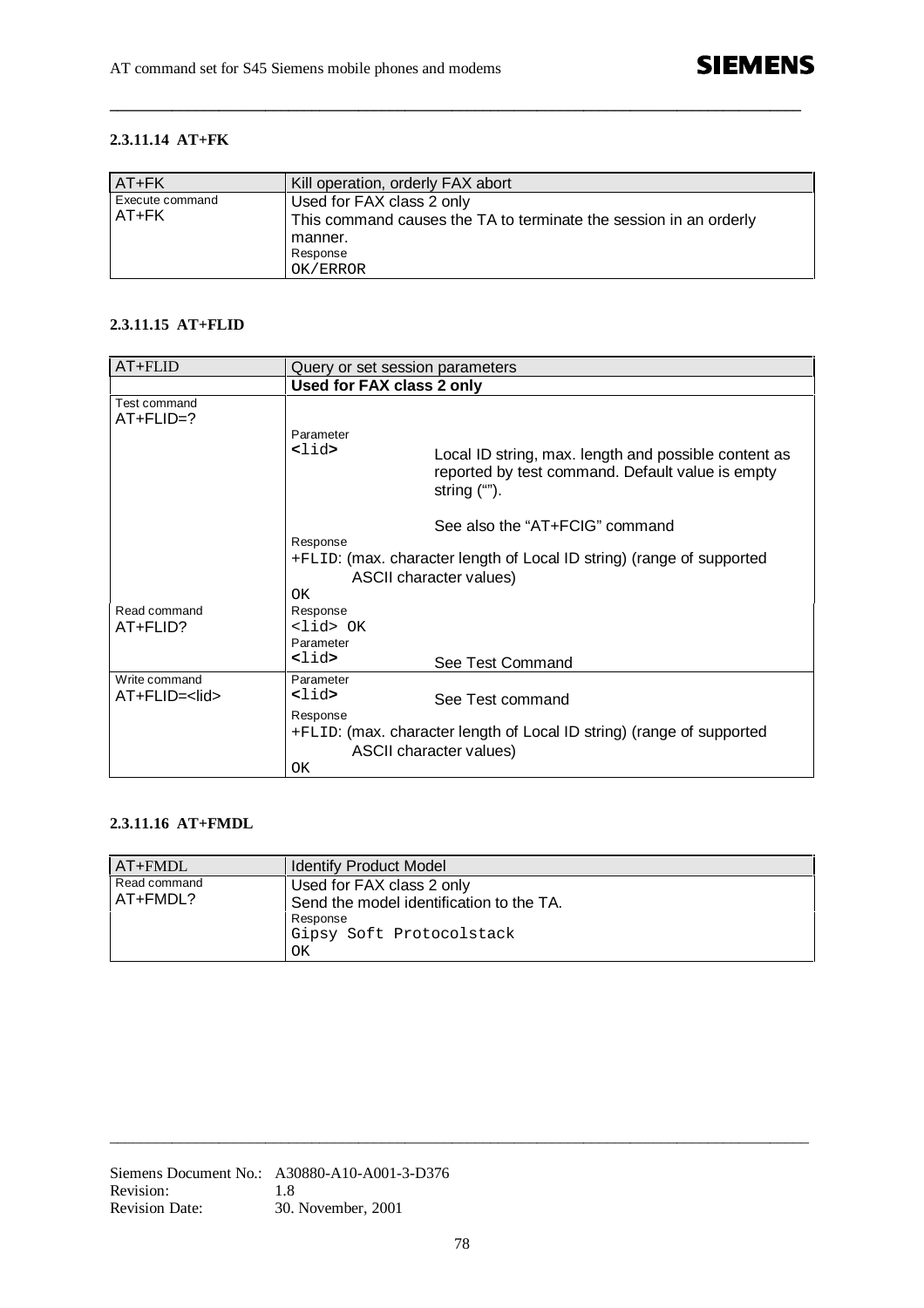#### **2.3.11.17 AT+FMFR**

| AT+FMFR      | <b>Request Manufacturer Identification</b> |
|--------------|--------------------------------------------|
| Read command | Used for FAX class 2 only                  |
| AT+FMFR?     | Send the model identification to the TA.   |
|              | Response                                   |
|              | Siemens                                    |
|              | ΟK                                         |

## **2.3.11.18 AT+FOPT**

| AT+FOPT                               | Set bit order independently                                                                                                                                                                                                 |
|---------------------------------------|-----------------------------------------------------------------------------------------------------------------------------------------------------------------------------------------------------------------------------|
| Write command<br>AT+FOPT= <opt></opt> | Used for FAX class 2 only<br>Model-specific command to set bit order independently of the<br>understanding which is "mirrored" and which is direct.<br>Parameter:<br>non-standard<br>$<$ opt><br>standard<br>Response<br>ΟK |

## **2.3.11.19 AT+FPHCTO**

| AT+FPHCTO                                 | DTE Phase C Response Timeout                               |                                                                                                                                                                                                                                                                                                                                                                                                                                                       |  |  |
|-------------------------------------------|------------------------------------------------------------|-------------------------------------------------------------------------------------------------------------------------------------------------------------------------------------------------------------------------------------------------------------------------------------------------------------------------------------------------------------------------------------------------------------------------------------------------------|--|--|
| Read command<br>AT+FPHCTO?                |                                                            | Used for FAX class 2 only<br>Send the model identification to the TA.                                                                                                                                                                                                                                                                                                                                                                                 |  |  |
|                                           | Response<br><tout><br/>OK/ERROR</tout>                     |                                                                                                                                                                                                                                                                                                                                                                                                                                                       |  |  |
| Write command<br>AT+FPHCTO= <tout></tout> | Parameter:<br><tout><br/>Response<br/><tout></tout></tout> | Used for FAX class 2 only<br>Model-specific command to set bit order independently of the<br>understanding which is "mirrored" and which is direct.<br>determines how long the DCE will wait for a<br>command after reaching the end of data when<br>$0 \ldots 255$<br>transmitting in Phase C. When time-out is<br>reached, the DCE assumes that there are no<br>more pages or documents to send.<br>Time-out value in 100ms units.<br>default<br>30 |  |  |
|                                           | OK/ERROR                                                   |                                                                                                                                                                                                                                                                                                                                                                                                                                                       |  |  |

Siemens Document No.: A30880-A10-A001-3-D376 Revision: 1.8<br>Revision Date: 30. November.2001 Revision Date: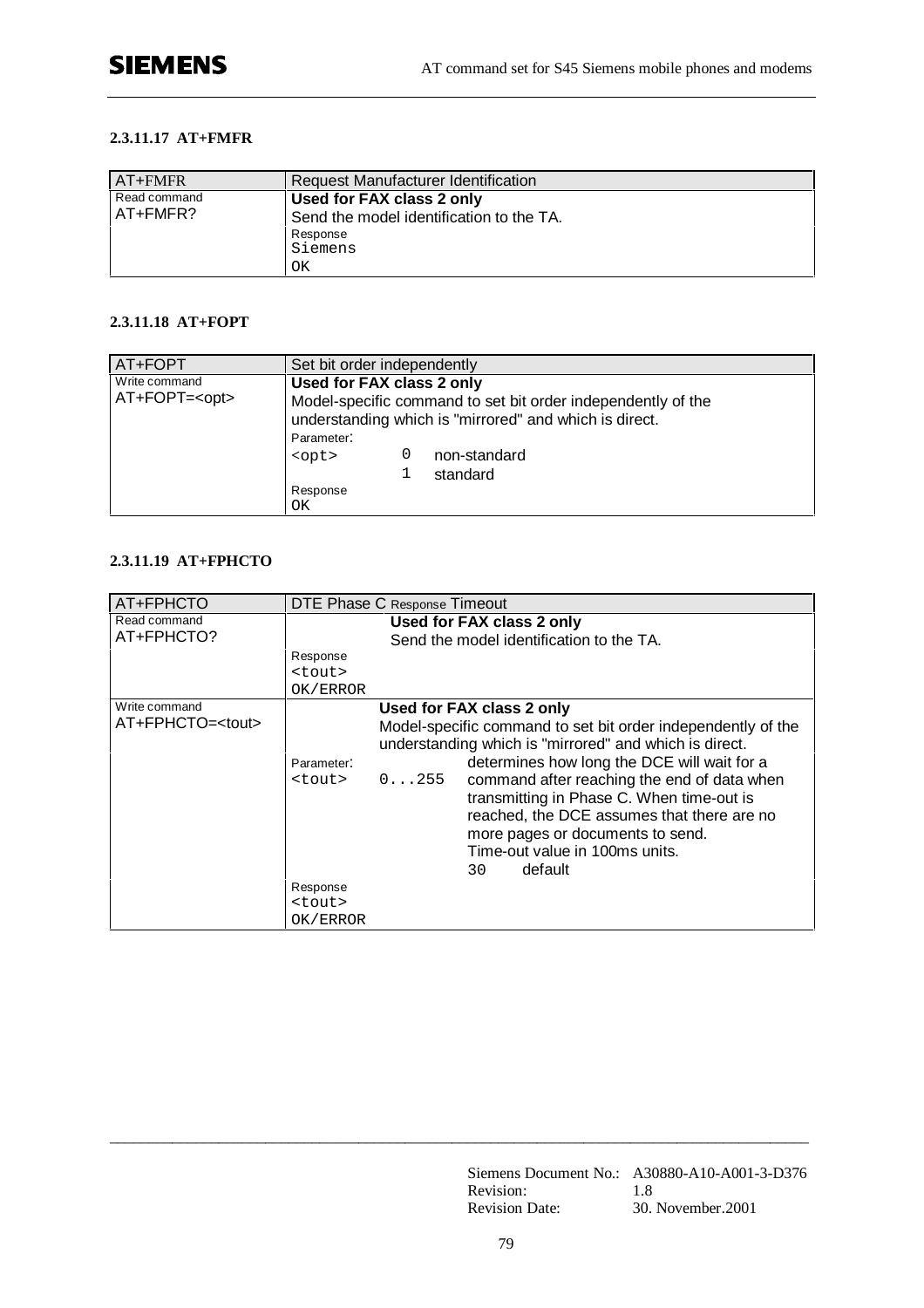#### **2.3.11.20 AT+FREV**

| <b>AT+FREV</b> | <b>Identify Product Revision</b>                          |  |  |  |
|----------------|-----------------------------------------------------------|--|--|--|
| Read command   | Used for FAX class 2 only                                 |  |  |  |
| AT+FREV?       | This command sends the revision identification to the TA. |  |  |  |
|                | Response                                                  |  |  |  |
|                | V2.550                                                    |  |  |  |
|                | ΟK                                                        |  |  |  |

**\_\_\_\_\_\_\_\_\_\_\_\_\_\_\_\_\_\_\_\_\_\_\_\_\_\_\_\_\_\_\_\_\_\_\_\_\_\_\_\_\_\_\_\_\_\_\_\_\_\_\_\_\_\_\_\_\_\_\_\_\_\_\_\_\_\_\_\_\_\_\_\_\_\_\_\_\_\_\_\_\_\_\_\_\_\_\_\_\_**

#### **2.3.11.21 AT+FRH**

| AT+FRH                                 | Receive Data Using HDLC Framing                                                                  |   |                                        |                                                                                                                                                             |
|----------------------------------------|--------------------------------------------------------------------------------------------------|---|----------------------------------------|-------------------------------------------------------------------------------------------------------------------------------------------------------------|
| Execute command<br>AT+FRH= <mod></mod> | Used for FAX class 1 only<br>command is issued while the modem is on-hook.<br>Parameter<br>$mod$ | 3 | modulation mode<br>V21 Ch <sub>2</sub> | This command causes the TA to receive frames using the HDLC protocol<br>and the modulation defined below. An ERROR response code results if this<br>300 bps |
|                                        | Response<br>CONNECT/ERROR                                                                        |   |                                        |                                                                                                                                                             |

#### **2.3.11.22 AT+FRM**

| AT+FRM                               | Receive Data                                                                                                                                                                                                                                    |  |  |  |  |  |
|--------------------------------------|-------------------------------------------------------------------------------------------------------------------------------------------------------------------------------------------------------------------------------------------------|--|--|--|--|--|
| Test command<br>$AT+FRM=?$           | Used for FAX class 1 only<br>This command causes the TA to enter the receiver-mode using the modulation<br>defined below.<br>An ERROR response code results if this command is issued while the modem is<br>on-hook<br>Parameter<br><mod></mod> |  |  |  |  |  |
|                                      | 96<br>V.29<br>9600 bps<br>72<br>V.29<br>7200 bps<br>48<br>$V.27$ ter<br>4800 bps<br>24<br>$V.27$ ter<br>2400 bps                                                                                                                                |  |  |  |  |  |
|                                      | Response<br>(List of supported modulation modes <mod>s)<br/>OK</mod>                                                                                                                                                                            |  |  |  |  |  |
| Write command<br>$AT + FRM = <$ mod> | Response<br>CONNECT<br>Parameter                                                                                                                                                                                                                |  |  |  |  |  |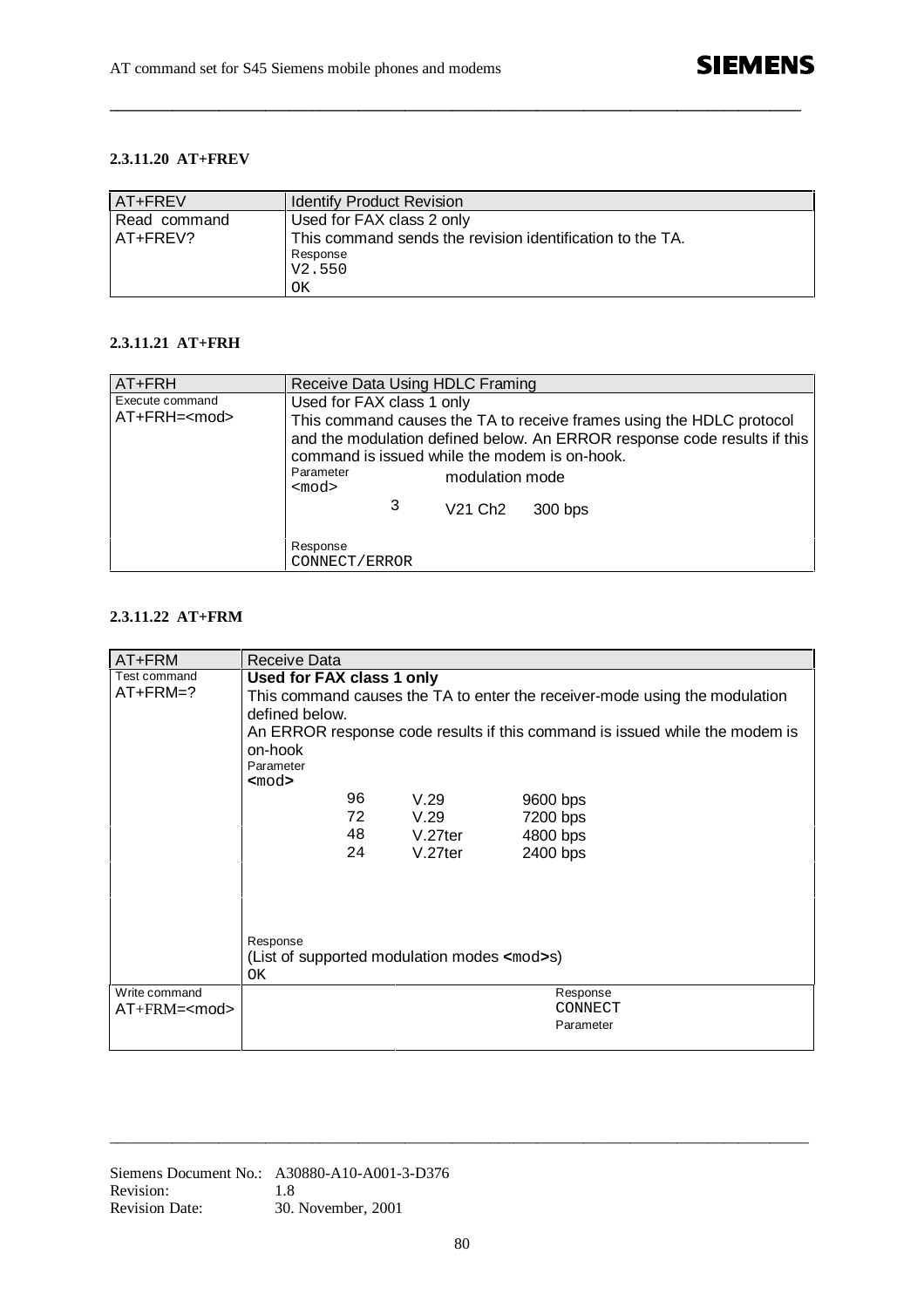#### **2.3.11.23 AT+FRS**

| AT+FRS                | Receive Silence                                                                                                                                                                                                                                                                                                        |
|-----------------------|------------------------------------------------------------------------------------------------------------------------------------------------------------------------------------------------------------------------------------------------------------------------------------------------------------------------|
| Write command         | Used for FAX class 1 only                                                                                                                                                                                                                                                                                              |
| AT+FRS= <time></time> | This command causes the TA to report an OK result code to the TE after <time></time>                                                                                                                                                                                                                                   |
|                       | 10 millisecond intervals of silence have been detected on the line. This command<br>is aborted if any character is received by the DTE. The modem discards the<br>aborting character and issues an OK result code. An ERROR response code<br>results if this command is issued while the mode is on-hook.<br>Parameter |
|                       | $<$ time $>$<br>number of 10 millisecond intervals<br>0.255                                                                                                                                                                                                                                                            |
|                       | Response                                                                                                                                                                                                                                                                                                               |
|                       | (List of supported modulation modes <mod>s)</mod>                                                                                                                                                                                                                                                                      |
|                       | OK.                                                                                                                                                                                                                                                                                                                    |

### **2.3.11.24 AT+FTH**

| AT+FTH        | Transmit Data Using HDLC Framing                                                                                                                                                                                                                                  |   |                      |         |  |  |
|---------------|-------------------------------------------------------------------------------------------------------------------------------------------------------------------------------------------------------------------------------------------------------------------|---|----------------------|---------|--|--|
| Write command | <b>Used for FAX class 1 only</b><br>AT+FTH= <mod>   This command causes the TA to transmit data using HDLC protocol and the<br/>modulation mode defined below.<br/>An ERROR response code results if this command is issued while the modem is<br/>on-hook.</mod> |   |                      |         |  |  |
|               | Parameter<br>$mod$                                                                                                                                                                                                                                                | 3 | V.21 Ch <sub>2</sub> | 300 bps |  |  |
|               | Response<br>CONNECT                                                                                                                                                                                                                                               |   |                      |         |  |  |

#### **2.3.11.25 AT+FTM**

| AT+FTM              | Transmit Data                                                         |                              |                  |                                                                             |  |  |
|---------------------|-----------------------------------------------------------------------|------------------------------|------------------|-----------------------------------------------------------------------------|--|--|
| Test command        | Used for FAX class 1 only                                             |                              |                  |                                                                             |  |  |
| $AT + FTM = ?$      | This command causes the TA to transmit data using the modulation mode |                              |                  |                                                                             |  |  |
|                     | defined below.                                                        |                              |                  |                                                                             |  |  |
|                     |                                                                       |                              |                  | An ERROR response code results if this command is issued while the modem is |  |  |
|                     | on-hook.                                                              |                              |                  |                                                                             |  |  |
|                     | Parameter<br><mod></mod>                                              |                              | modulation mode  |                                                                             |  |  |
|                     |                                                                       | 96                           | V.29             | 9600 bps                                                                    |  |  |
|                     |                                                                       | 72                           | V.29             | 7200 bps                                                                    |  |  |
|                     |                                                                       | 48                           | $V.27$ ter       | 4800 bps                                                                    |  |  |
|                     |                                                                       | 24<br>$V.27$ ter<br>2400 bps |                  |                                                                             |  |  |
| Write command       | Parameter                                                             |                              |                  |                                                                             |  |  |
| AT+FTM= <mod></mod> | <mod></mod>                                                           |                              | See Test command |                                                                             |  |  |
|                     | Response<br>CONNECT                                                   |                              |                  |                                                                             |  |  |

\_\_\_\_\_\_\_\_\_\_\_\_\_\_\_\_\_\_\_\_\_\_\_\_\_\_\_\_\_\_\_\_\_\_\_\_\_\_\_\_\_\_\_\_\_\_\_\_\_\_\_\_\_\_\_\_\_\_\_\_\_\_\_\_\_\_\_\_\_\_\_\_\_\_\_\_\_\_\_\_\_\_\_\_\_\_\_\_\_\_

Siemens Document No.: A30880-A10-A001-3-D376 Revision: 1.8<br>Revision Date: 30. November.2001 Revision Date: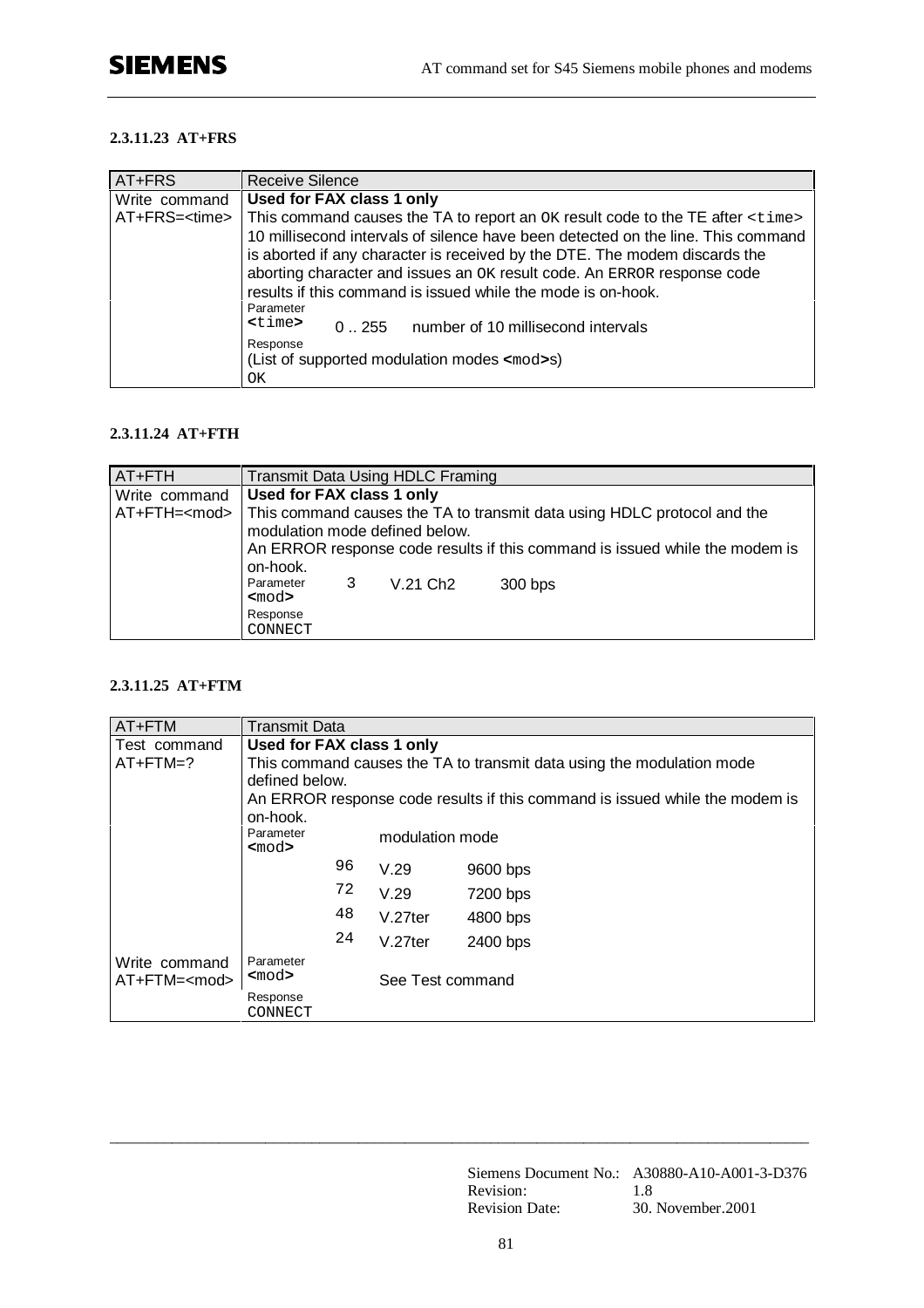## **2.3.11.26 AT+FTS**

| AT+FTS                | Stop Transmission and Wait                                                                                                                                                            |
|-----------------------|---------------------------------------------------------------------------------------------------------------------------------------------------------------------------------------|
| Write command         | Used for FAX class 1 only                                                                                                                                                             |
| AT+FTS= <time></time> | This command causes the TA to terminate a transmission and wait for <time></time>                                                                                                     |
|                       | 10 millisecond intervals before responding with the OK result code to the DTE.<br>An ERROR response code results if this command is issued while the modem is<br>on-hook<br>Parameter |
|                       | <time><br/><math>0 \ldots 85</math><br/>number of 10 millisecond intervals</time>                                                                                                     |

**\_\_\_\_\_\_\_\_\_\_\_\_\_\_\_\_\_\_\_\_\_\_\_\_\_\_\_\_\_\_\_\_\_\_\_\_\_\_\_\_\_\_\_\_\_\_\_\_\_\_\_\_\_\_\_\_\_\_\_\_\_\_\_\_\_\_\_\_\_\_\_\_\_\_\_\_\_\_\_\_\_\_\_\_\_\_\_\_\_**

#### **2.3.11.27 AT+FVRF**

| AT+FVRFC                | Vertical resolution format conversion                              |                                                                               |                                                                          |  |  |
|-------------------------|--------------------------------------------------------------------|-------------------------------------------------------------------------------|--------------------------------------------------------------------------|--|--|
| Test command            | Used for FAX class 2 only                                          |                                                                               |                                                                          |  |  |
| AT+FVRFC=?              | This command determines the DCE response to a mismatch between the |                                                                               |                                                                          |  |  |
|                         |                                                                    | vertical resolution negotiated for the facsimile session and the Phase C data |                                                                          |  |  |
|                         | desired by the DTE.                                                |                                                                               |                                                                          |  |  |
|                         |                                                                    |                                                                               | An ERROR response code results if this command is issued while the modem |  |  |
|                         | is on-hook                                                         |                                                                               |                                                                          |  |  |
|                         | Response                                                           |                                                                               |                                                                          |  |  |
|                         | OK.                                                                |                                                                               | (List of supported mismatch checking modes)                              |  |  |
|                         | Parameter                                                          | 0                                                                             |                                                                          |  |  |
|                         | $<$ vrf $<$ >                                                      |                                                                               | disable mismatch checking                                                |  |  |
|                         |                                                                    | 2                                                                             | enable mismatch checking, with resolution conversion                     |  |  |
|                         |                                                                    |                                                                               | of 1-D data in the DCE and an implied AT+FK                              |  |  |
|                         |                                                                    |                                                                               | command executed on 2-D mismatch detection                               |  |  |
| Read command            | Response                                                           |                                                                               |                                                                          |  |  |
| AT+FVRFC?               | $<$ vrf $<$                                                        |                                                                               |                                                                          |  |  |
|                         | OK<br>Parameter                                                    |                                                                               |                                                                          |  |  |
|                         | $<$ vrf $<$ >                                                      |                                                                               |                                                                          |  |  |
|                         |                                                                    |                                                                               | See Test command                                                         |  |  |
| Write command           | Response                                                           |                                                                               |                                                                          |  |  |
| AT+FVRFC= <vrfc></vrfc> | OK                                                                 |                                                                               |                                                                          |  |  |
|                         | Parameter                                                          |                                                                               |                                                                          |  |  |
|                         | $<$ vrfc $>$                                                       |                                                                               | See Test command                                                         |  |  |

## **2.4 General commands according to ITU-T Recommendation V.25 ter**

This section provides the descriptions of general ITU-T Recommendation V.25ter commands.

| 2.4.1.1<br>$AT+GCAP$        |                                                                                  |  |  |  |
|-----------------------------|----------------------------------------------------------------------------------|--|--|--|
| AT+GCAP                     | <b>Request Capabilities List</b>                                                 |  |  |  |
| Test command<br>$AT+GCAP=?$ | Response<br>OK/ERROR                                                             |  |  |  |
| Read command<br>AT+GCAP?    | Response<br>$+GCAP:$ $<$ mode><br>Parameter<br><mode>: e.g. +CGSM,+FCLASS</mode> |  |  |  |

\_\_\_\_\_\_\_\_\_\_\_\_\_\_\_\_\_\_\_\_\_\_\_\_\_\_\_\_\_\_\_\_\_\_\_\_\_\_\_\_\_\_\_\_\_\_\_\_\_\_\_\_\_\_\_\_\_\_\_\_\_\_\_\_\_\_\_\_\_\_\_\_\_\_\_\_\_\_\_\_\_\_\_\_\_\_\_\_\_\_

#### Siemens Document No.: A30880-A10-A001-3-D376 Revision: 1.8 Revision Date: 30. November, 2001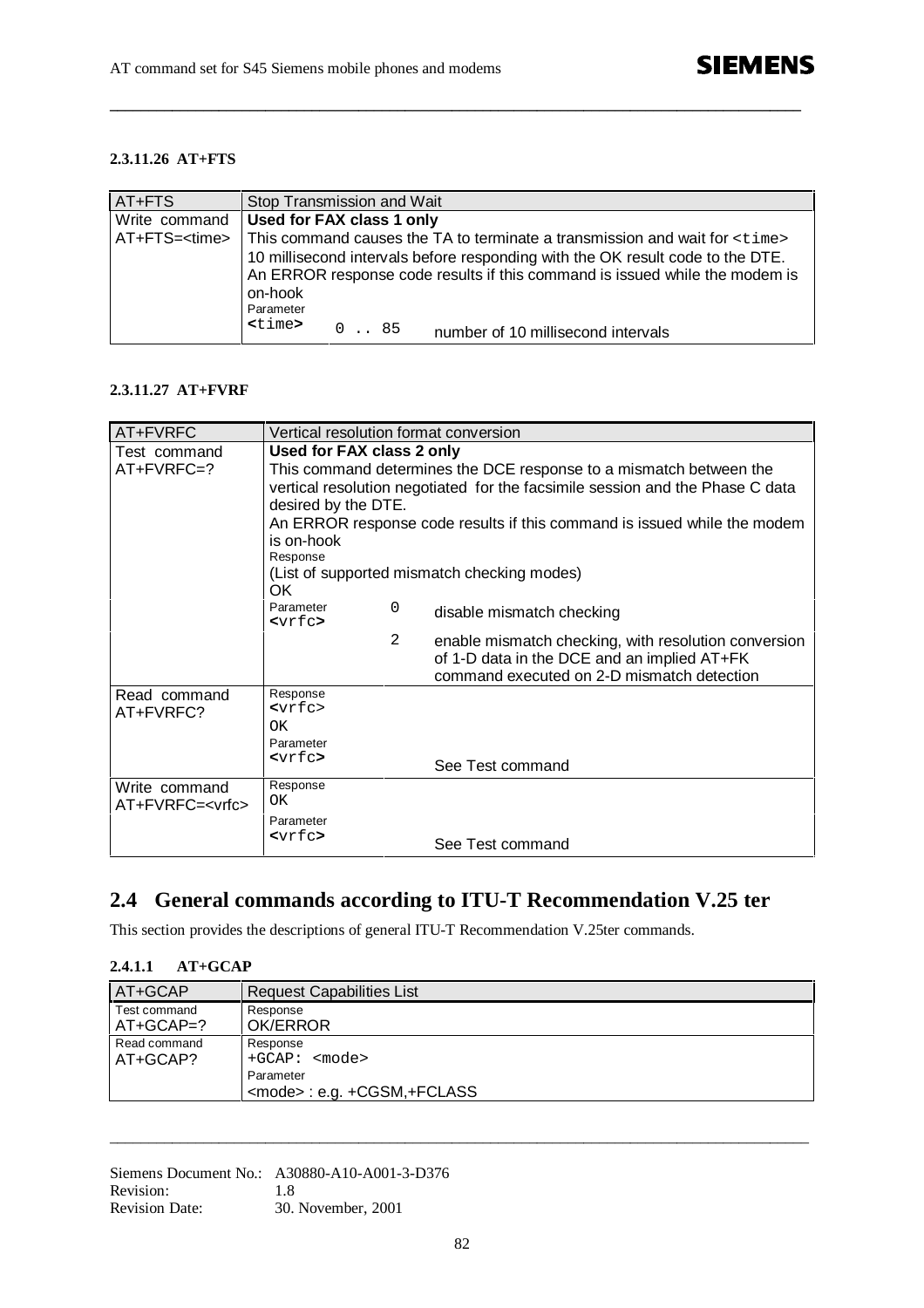#### **2.4.1.2 AT+IPR**

| AT+IPR                                 | Fixed DTE rate                                                                                           |  |  |  |  |
|----------------------------------------|----------------------------------------------------------------------------------------------------------|--|--|--|--|
| Test command<br>$AT+IPR=?$             | Response<br>+IPR: (list of fixed-only <rate> values)<br/>OK/ERROR/+CME ERROR</rate>                      |  |  |  |  |
|                                        | Parameter:<br>bits per second at which the DTE-DCE interface should operate<br><rate></rate>             |  |  |  |  |
| Read command<br>AT+IPR?                | Response<br>$+$ IPR: $<$ rate><br>OK/ERROR/+CME ERROR<br>Parameter<br><rate><br/>See Test command</rate> |  |  |  |  |
| Write command<br>AT+IPR= <rate></rate> | Response<br>OK/ERROR/+CME ERROR                                                                          |  |  |  |  |
| Write command<br>AT+IPR= <rate></rate> | Parameter<br>See Test command<br><rate></rate>                                                           |  |  |  |  |

Siemens Document No.: A30880-A10-A001-3-D376 Revision: 1.8 Revision Date: 30. November.2001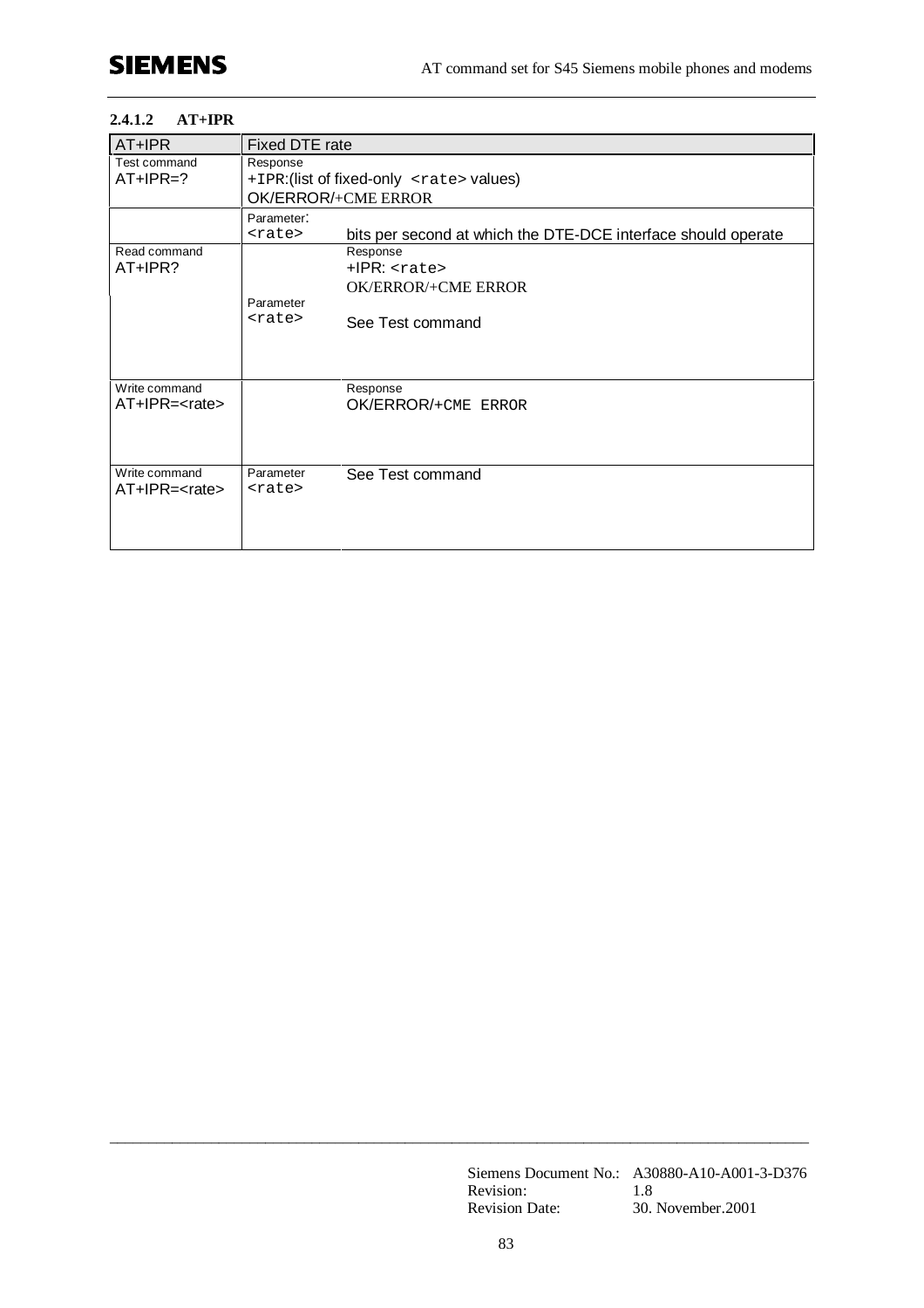#### **2.4.2 User-defined commands for controlling the GSM mobile phone**

Since user-defined commands cannot be implemented according to official syntax, the character string "+C" is replaced by " $\text{S}$ " (" $\text{N}$ " = 0x5E). In future, if a user-defined command is accepted in the same syntax in GSM recommendations, the command can be addressed using either command string.

**\_\_\_\_\_\_\_\_\_\_\_\_\_\_\_\_\_\_\_\_\_\_\_\_\_\_\_\_\_\_\_\_\_\_\_\_\_\_\_\_\_\_\_\_\_\_\_\_\_\_\_\_\_\_\_\_\_\_\_\_\_\_\_\_\_\_\_\_\_\_\_\_\_\_\_\_\_\_\_\_\_\_\_\_\_\_\_\_\_**

**2.4.2.1 AT^SACM**

| AT^SACM          | Output ACM (accumulated call meter) and ACMmax       |   |                                                |  |
|------------------|------------------------------------------------------|---|------------------------------------------------|--|
| Test command     | Response                                             |   |                                                |  |
| AT^SACM=?        | ^SACM: (list of supported <n>s)</n>                  |   |                                                |  |
| Execute command  | Response                                             |   |                                                |  |
| AT^SACM          |                                                      |   | ^SACM: <n>,<acm>,<acm_max></acm_max></acm></n> |  |
|                  | OK/ERROR/+CME ERROR                                  |   |                                                |  |
|                  | Parameter                                            |   |                                                |  |
|                  | <n></n>                                              |   | See Write command                              |  |
|                  | <acm></acm>                                          |   | Accumulated call meter                         |  |
|                  | Maximum accumulated call meter<br><acm max=""></acm> |   |                                                |  |
| Write command    | Parameter                                            |   |                                                |  |
| AT^SACM= <n></n> | <n></n>                                              | 0 | Suppresses the unsolicited message             |  |
|                  |                                                      | 1 | Displays the unsolicited message               |  |
|                  | Unsolicited message                                  |   |                                                |  |
|                  | $\triangle$ SACM: $\angle$ m>;                       |   |                                                |  |
|                  | Parameter                                            |   |                                                |  |
|                  | $<$ m $>$                                            | 1 | ACM limit almost reached                       |  |
|                  |                                                      | 2 | ACM greater than ACMmax                        |  |
|                  |                                                      | 3 | ACM range overflow                             |  |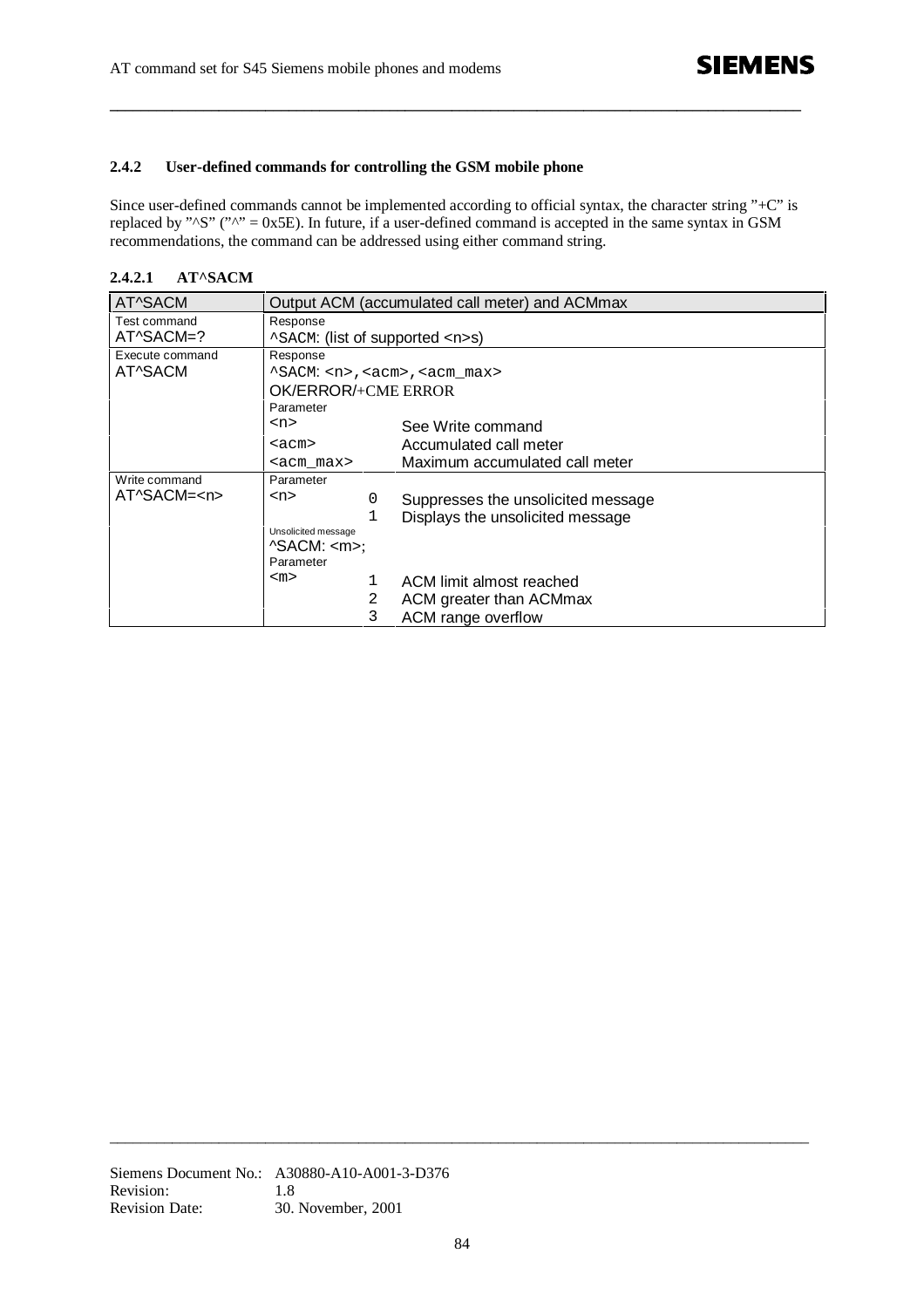#### **2.4.2.2 AT^SBNR**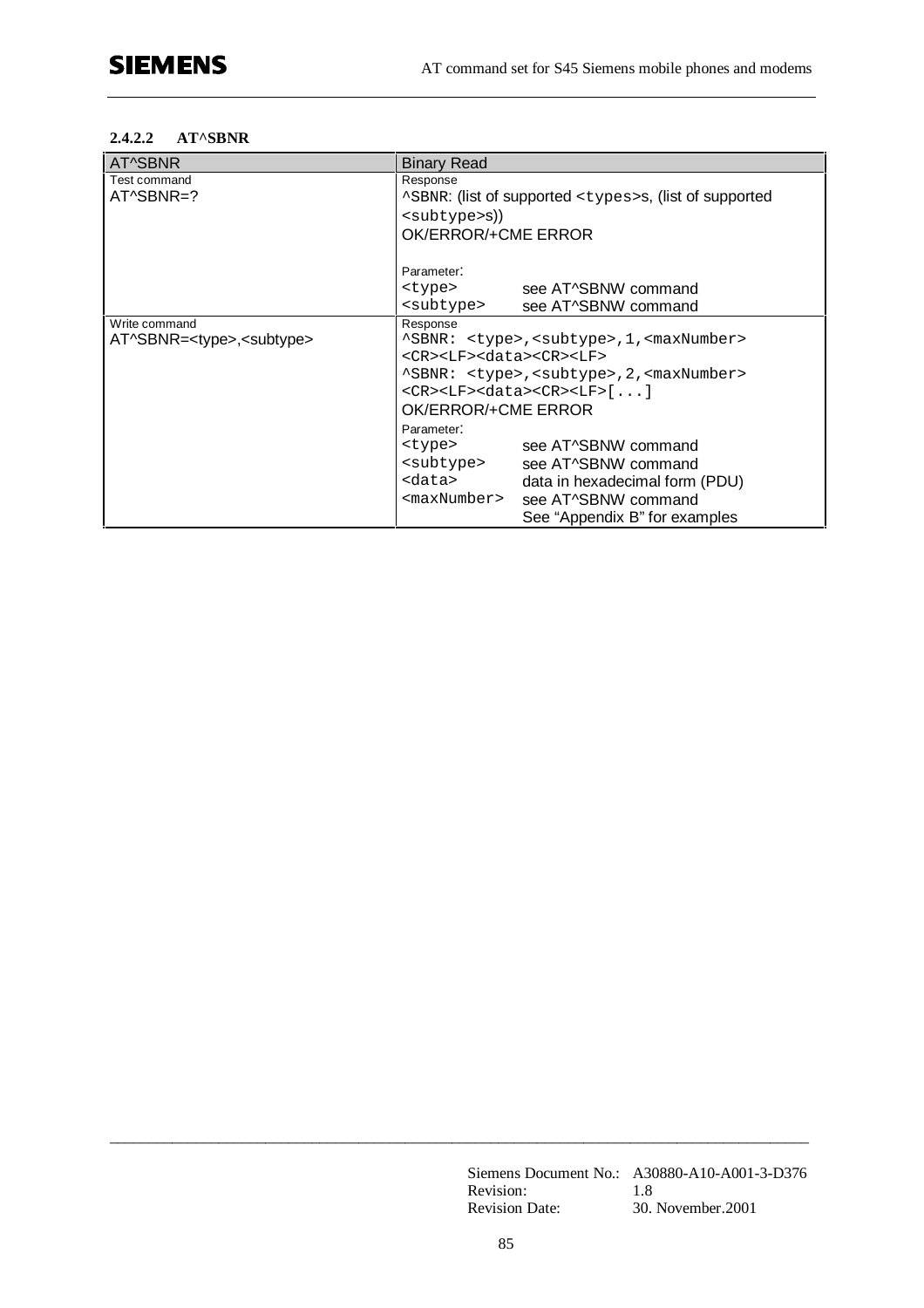#### **2.4.2.3 AT^SBNW**

| AT^SBNW                  | <b>Binary Write</b>                                                                                       |             |                                                                  |                                                                                                    |  |
|--------------------------|-----------------------------------------------------------------------------------------------------------|-------------|------------------------------------------------------------------|----------------------------------------------------------------------------------------------------|--|
| Test command             | Response                                                                                                  |             |                                                                  |                                                                                                    |  |
| AT^SBNW=?                | ^SBNW: (list of supported <types>s, list of supported <subtype>s)</subtype></types>                       |             |                                                                  |                                                                                                    |  |
|                          | OK/ERROR/+CME ERROR:                                                                                      |             |                                                                  |                                                                                                    |  |
|                          | Parameter:                                                                                                |             |                                                                  |                                                                                                    |  |
|                          | <type></type>                                                                                             | bmp         |                                                                  | Bitmap; Windows bitmap format compression;                                                         |  |
|                          |                                                                                                           |             | 2/16/256 colours                                                 |                                                                                                    |  |
|                          |                                                                                                           |             | <subtype> 0</subtype>                                            | shown permanently when                                                                             |  |
|                          |                                                                                                           |             | <subtype> 1</subtype>                                            | registered in home network                                                                         |  |
|                          |                                                                                                           |             |                                                                  | shown temporarily, deleted by<br>more important display                                            |  |
|                          |                                                                                                           |             |                                                                  | contents                                                                                           |  |
|                          |                                                                                                           | mid         |                                                                  | ring tones in standard MIDI format 0, without                                                      |  |
|                          |                                                                                                           |             |                                                                  | polyphony specification: http://www.midi.org                                                       |  |
|                          |                                                                                                           |             | <subtype> 0</subtype>                                            | first (and only) entry of type                                                                     |  |
|                          |                                                                                                           |             |                                                                  | mid                                                                                                |  |
|                          |                                                                                                           | <b>VCS</b>  |                                                                  | vcal format specification: http://www.imc.org/pdi                                                  |  |
|                          |                                                                                                           |             | <subtype> 0</subtype>                                            | first (and only) entry of type                                                                     |  |
|                          |                                                                                                           |             |                                                                  | <b>VCS</b>                                                                                         |  |
|                          |                                                                                                           |             | <subtype> 1</subtype>                                            | entry of type vcs                                                                                  |  |
|                          |                                                                                                           | vcf         | <subtype> 0</subtype>                                            | vcard format specification: http://www.imc.org/pdi                                                 |  |
|                          |                                                                                                           |             |                                                                  | first (and only) entry of type<br>vcf                                                              |  |
|                          |                                                                                                           |             | <subtype> 1</subtype>                                            | entry of type vcf                                                                                  |  |
|                          | <actnumber></actnumber>                                                                                   | $\mathbf 0$ | deletes entry of the current subtype                             |                                                                                                    |  |
|                          |                                                                                                           | other       | current packet number                                            |                                                                                                    |  |
|                          | <maxnumber></maxnumber>                                                                                   |             | maximum number of packets                                        |                                                                                                    |  |
| Write command            | AT^SBNW= <type>,<subtype>, [<actnumber>[, <maxnumber>]]<cr></cr></maxnumber></actnumber></subtype></type> |             |                                                                  |                                                                                                    |  |
| PDU is given:            |                                                                                                           |             |                                                                  |                                                                                                    |  |
| <ctrl-z esc=""></ctrl-z> |                                                                                                           |             |                                                                  |                                                                                                    |  |
|                          | Response                                                                                                  |             |                                                                  |                                                                                                    |  |
|                          | <b>OK/ERROR/+CME ERROR</b>                                                                                |             |                                                                  |                                                                                                    |  |
|                          | Parameter:                                                                                                |             | see Test command                                                 |                                                                                                    |  |
|                          | <type><br/><subtype></subtype></type>                                                                     |             | see Test command                                                 |                                                                                                    |  |
|                          | <actnumber></actnumber>                                                                                   |             | see Test command                                                 |                                                                                                    |  |
|                          | <maxnumber></maxnumber>                                                                                   |             | see Test command                                                 |                                                                                                    |  |
| Notes:                   |                                                                                                           |             |                                                                  | It is not possible to upload data when a call is active or in progress.                            |  |
|                          |                                                                                                           |             |                                                                  | - If a call is active the mobile responds with +CME ERROR: PHONE BUSY, the                         |  |
|                          |                                                                                                           |             |                                                                  | current upload sequence is aborted and all data packets are discarded.                             |  |
|                          |                                                                                                           |             |                                                                  | - If uploaded data is not useable (e.g. wrong data format) the mobile responds                     |  |
|                          |                                                                                                           |             |                                                                  | with +CME ERROR: INV CHAR IN TEXT after the last packet is uploaded.                               |  |
|                          |                                                                                                           |             |                                                                  | - To get the extended $+$ CME ERROR response, $AT + CMEE = 2$ has to be sent first.                |  |
|                          |                                                                                                           |             | Otherwise the mobile only returns an ERROR. (see 1)              |                                                                                                    |  |
|                          |                                                                                                           |             | aborts the whole input sequence for the current subtype.         | - If <actnumber> and <maxnumber> are omitted during the upload, the mobile</maxnumber></actnumber> |  |
|                          |                                                                                                           |             |                                                                  | - If <actnumber> is 0 during the upload and <maxnumber> is omitted, the</maxnumber></actnumber>    |  |
|                          |                                                                                                           |             | mobile deletes the current record with index <subtype></subtype> |                                                                                                    |  |
|                          | - Packets have to be uploaded in the right order!                                                         |             |                                                                  |                                                                                                    |  |
| <b>Restriction</b>       | The maximum pdu size is 176 bytes (or 352 characters)                                                     |             |                                                                  |                                                                                                    |  |
|                          | See "Appendix B" for examples.                                                                            |             |                                                                  |                                                                                                    |  |

**\_\_\_\_\_\_\_\_\_\_\_\_\_\_\_\_\_\_\_\_\_\_\_\_\_\_\_\_\_\_\_\_\_\_\_\_\_\_\_\_\_\_\_\_\_\_\_\_\_\_\_\_\_\_\_\_\_\_\_\_\_\_\_\_\_\_\_\_\_\_\_\_\_\_\_\_\_\_\_\_\_\_\_\_\_\_\_\_\_**

Siemens Document No.: A30880-A10-A001-3-D376 Revision: 1.8 Revision Date: 30. November, 2001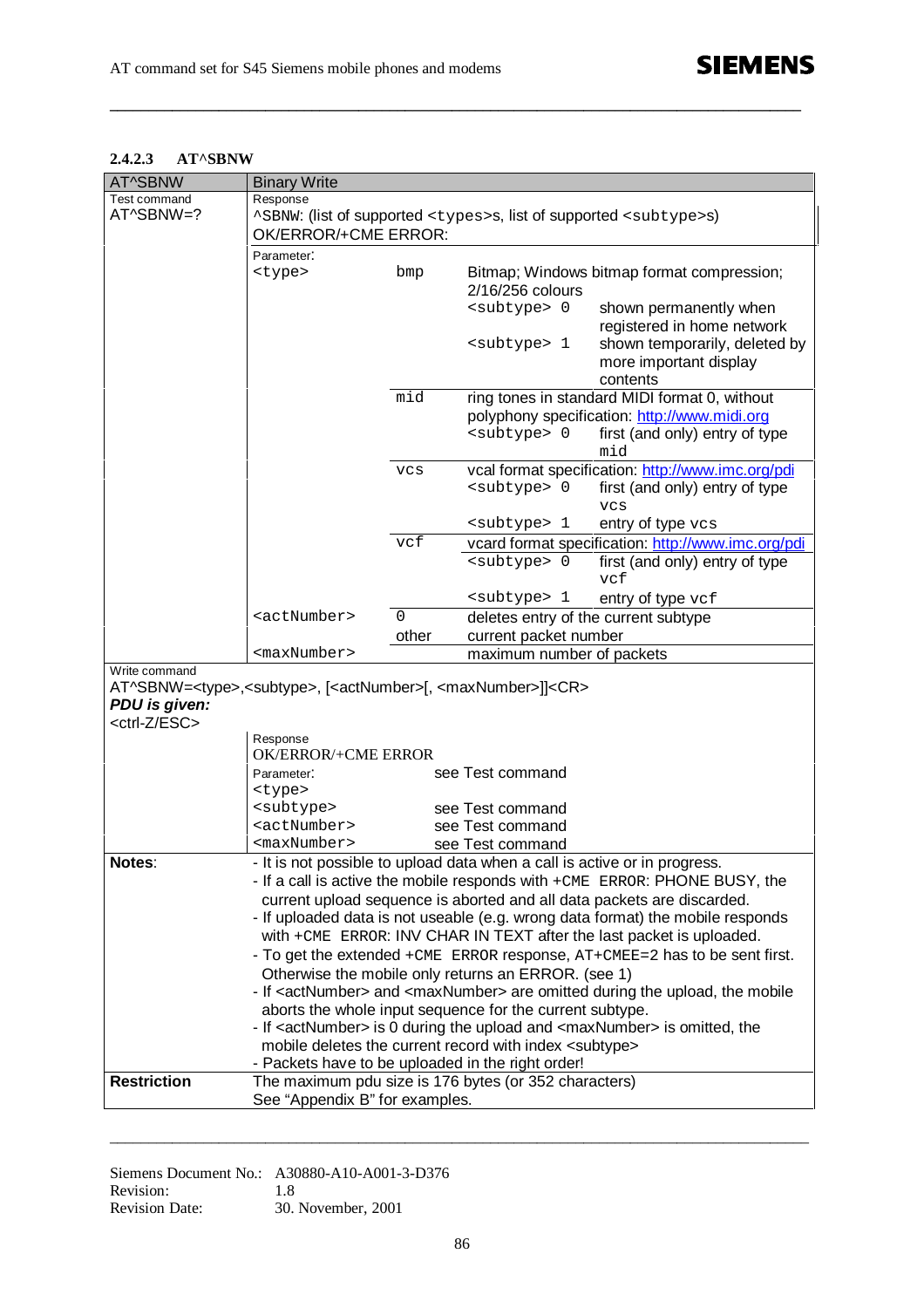#### **2.4.2.4 AT^SCID**

| <b>AT^SCID</b>             | Output card ID                                                                                                                        |
|----------------------------|---------------------------------------------------------------------------------------------------------------------------------------|
| Test command<br>AT^SCID=?  | Response<br>OK/ERROR/+CME ERROR                                                                                                       |
| Execute command<br>AT^SCID | Response<br>^SCID: <cid><br/>OK/ERROR/+CME ERROR<br/>Parameter<br/><math>&lt;</math>cid<math>&gt;</math><br/>Number of SIM card</cid> |

#### **2.4.2.5 AT^SCKS**

| AT^SCKS          | Output SIM card status                                       |  |  |
|------------------|--------------------------------------------------------------|--|--|
| Test command     | Response                                                     |  |  |
| AT^SCKS=?        | ^SCKS: (list of supported <n>s)</n>                          |  |  |
|                  | Parameter<br>$\Omega$<br>Suppresses the unsolicited messages |  |  |
|                  | $<$ n>                                                       |  |  |
|                  | $\mathbf{1}$<br>Displays the unsolicited messages            |  |  |
| Read command     | Response                                                     |  |  |
| AT^SCKS?         | $^s$ SCKS: $\langle n \rangle$ , $\langle m \rangle$         |  |  |
|                  | Parameter                                                    |  |  |
|                  | $<$ m $>$<br>No card<br>0                                    |  |  |
|                  | Card in card reader                                          |  |  |
| Write command    | Parameter                                                    |  |  |
| AT^SCKS= <n></n> | $<$ n><br>See Test command                                   |  |  |
|                  | Response                                                     |  |  |
|                  | OK/ERROR                                                     |  |  |
|                  | Unsolicited message                                          |  |  |
|                  | $\text{SCKS}:$ $\text{cm}$                                   |  |  |

### **2.4.2.6 AT^SCNI**

| AT^SCNI         | Output call number information                                              |  |  |  |  |  |
|-----------------|-----------------------------------------------------------------------------|--|--|--|--|--|
| Test command    | Response                                                                    |  |  |  |  |  |
| AT^SCNI=?       | OK.                                                                         |  |  |  |  |  |
| Execute command | Response                                                                    |  |  |  |  |  |
| AT^SCNI         | ^SCNI: 1[, <cs>[,<number>,<type>]]<cr><lf></lf></cr></type></number></cs>   |  |  |  |  |  |
|                 | ^SCNI: 2[, <cs>[,<number>,<type>]]<cr><lf></lf></cr></type></number></cs>   |  |  |  |  |  |
|                 | ^SCNI: 3[, <cs>[,<number>,<type>]]<cr><lf></lf></cr></type></number></cs>   |  |  |  |  |  |
|                 | ^SCNI: 4[, <cs>[, <number>, <type>]]<cr><lf></lf></cr></type></number></cs> |  |  |  |  |  |
|                 | ^SCNI: 5[, <cs>[,<number>,<type>]]<cr><lf></lf></cr></type></number></cs>   |  |  |  |  |  |
|                 | ^SCNI: 6[, <cs>[,<number>,<type>]]<cr><lf></lf></cr></type></number></cs>   |  |  |  |  |  |
|                 | ^SCNI: 7[, <cs>[,<number>,<type>]]</type></number></cs>                     |  |  |  |  |  |
|                 | OK/ERROR/+CME ERROR                                                         |  |  |  |  |  |
|                 | Parameter                                                                   |  |  |  |  |  |
|                 | $<$ CS $>$<br>Call status of affiliated call number (first parameter)       |  |  |  |  |  |
|                 | Call on hold<br>0                                                           |  |  |  |  |  |
|                 | Active call                                                                 |  |  |  |  |  |
|                 |                                                                             |  |  |  |  |  |
|                 | $\mathbf{2}$<br>Waiting call                                                |  |  |  |  |  |
|                 | <number><br/>Telephone number</number>                                      |  |  |  |  |  |
|                 | Type of number<br><type></type>                                             |  |  |  |  |  |

\_\_\_\_\_\_\_\_\_\_\_\_\_\_\_\_\_\_\_\_\_\_\_\_\_\_\_\_\_\_\_\_\_\_\_\_\_\_\_\_\_\_\_\_\_\_\_\_\_\_\_\_\_\_\_\_\_\_\_\_\_\_\_\_\_\_\_\_\_\_\_\_\_\_\_\_\_\_\_\_\_\_\_\_\_\_\_\_\_\_

Siemens Document No.: A30880-A10-A001-3-D376 Revision: 1.8 Revision Date: 30. November.2001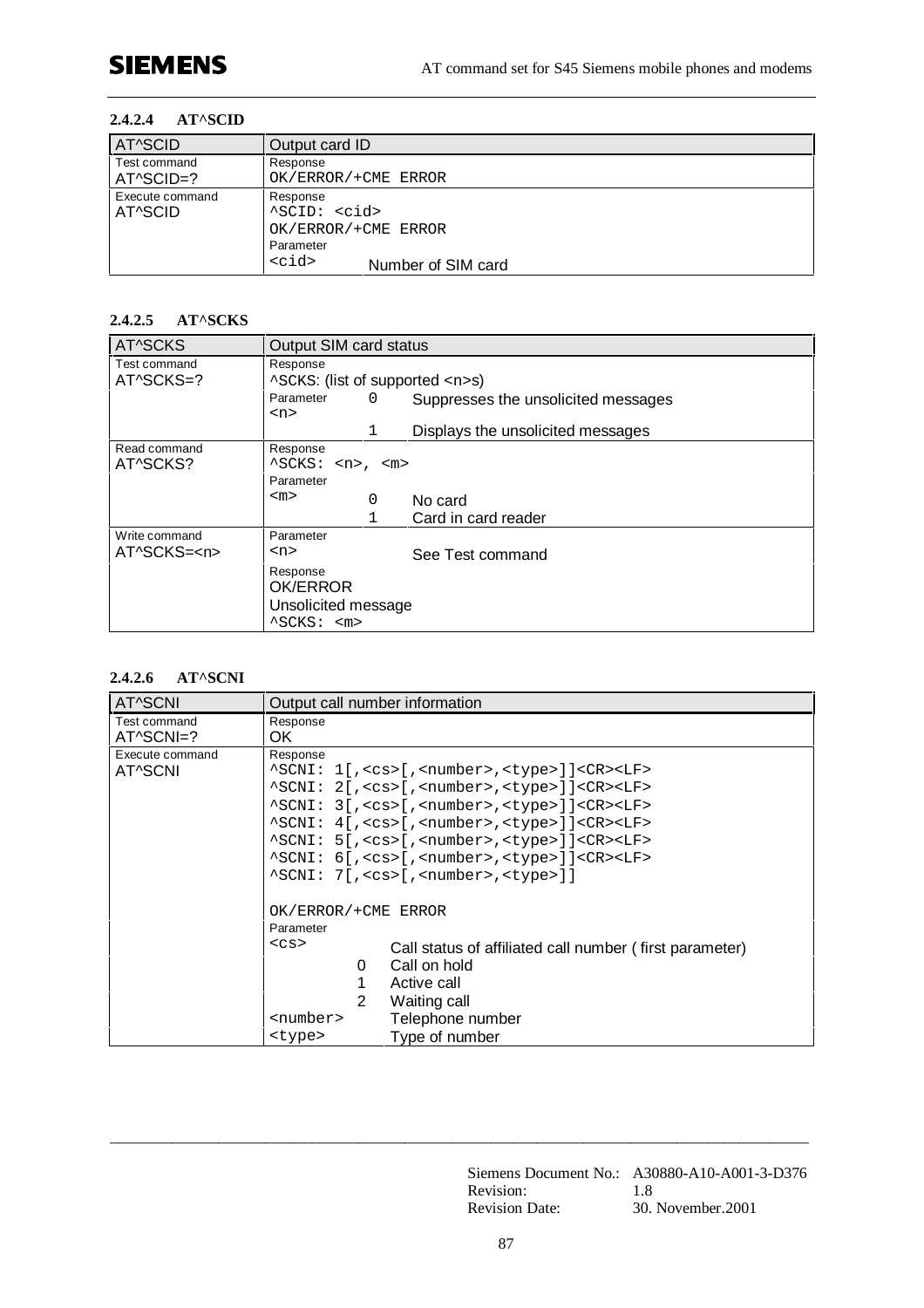## **2.4.2.7 AT^SDBR**

| AT^SDBR                                                                     | Database Read                               |   |                                                                                                                                                                                                                                                                                                                                                   |
|-----------------------------------------------------------------------------|---------------------------------------------|---|---------------------------------------------------------------------------------------------------------------------------------------------------------------------------------------------------------------------------------------------------------------------------------------------------------------------------------------------------|
| Test command                                                                | Response                                    |   |                                                                                                                                                                                                                                                                                                                                                   |
| AT^SDBR=?                                                                   | "SDBR: (list of supported <index>s)</index> |   |                                                                                                                                                                                                                                                                                                                                                   |
|                                                                             | OK/ERROR/+CME ERROR                         |   |                                                                                                                                                                                                                                                                                                                                                   |
| Write command<br>AT^SDBR= <index1><br/>[,<number typ]=""></number></index1> | Parameter:<br><index><br/>Parameter</index> |   | Location number stored in the alphabetically-sorted<br>addressbook<br>Response<br>[^SDBR: <number typ="">, <number>,<br/><math>&lt;</math>typ&gt;, <math>&lt;</math>text&gt;<math>[ ]</math><br/><cr><lf>^SDBR: <number typ="">,<br/><number>, <typ>, <text>]]<br/>OK/ERROR/+CME ERROR</text></typ></number></number></lf></cr></number></number> |
|                                                                             | <number typ=""></number>                    |   | Number type                                                                                                                                                                                                                                                                                                                                       |
|                                                                             |                                             | 0 | phone number 'HOME'                                                                                                                                                                                                                                                                                                                               |
|                                                                             |                                             | 1 | phone number 'OFFICE'                                                                                                                                                                                                                                                                                                                             |
|                                                                             |                                             | 2 | phone number 'MOBILE'                                                                                                                                                                                                                                                                                                                             |
|                                                                             |                                             | 3 | phone number 'FAX'                                                                                                                                                                                                                                                                                                                                |
|                                                                             | <nummer></nummer>                           |   | Telephone number                                                                                                                                                                                                                                                                                                                                  |
|                                                                             | <typ></typ>                                 |   | Type of number                                                                                                                                                                                                                                                                                                                                    |
|                                                                             | <text></text>                               |   | Text corresponding to the telephone number                                                                                                                                                                                                                                                                                                        |
|                                                                             |                                             |   |                                                                                                                                                                                                                                                                                                                                                   |
|                                                                             | <b>NOTE:</b>                                |   | In the <text> field, special characters like the following<br/>may appear:<br/>'"' <math>(0x22)</math>, '@' <math>(0x00)</math>, 'ò <math>(0x08)</math>, `Ö́ <math>(0x5c)</math>.<br/>(See also AT+CPBW and Appendix A: "Using special<br/>characters in certain commands (e. g., +CPBR/+CPBW")</text>                                            |

**\_\_\_\_\_\_\_\_\_\_\_\_\_\_\_\_\_\_\_\_\_\_\_\_\_\_\_\_\_\_\_\_\_\_\_\_\_\_\_\_\_\_\_\_\_\_\_\_\_\_\_\_\_\_\_\_\_\_\_\_\_\_\_\_\_\_\_\_\_\_\_\_\_\_\_\_\_\_\_\_\_\_\_\_\_\_\_\_\_**

#### **2.4.2.8 AT^SDLD**

| AT^SDLD         | Delete the "last number redial" memory |
|-----------------|----------------------------------------|
| Test command    | Response                               |
| $AT8 DLD=?$     | ΟK                                     |
| Execute command | Response                               |
| AT^SDLD         | OK/ERROR/+CME ERROR                    |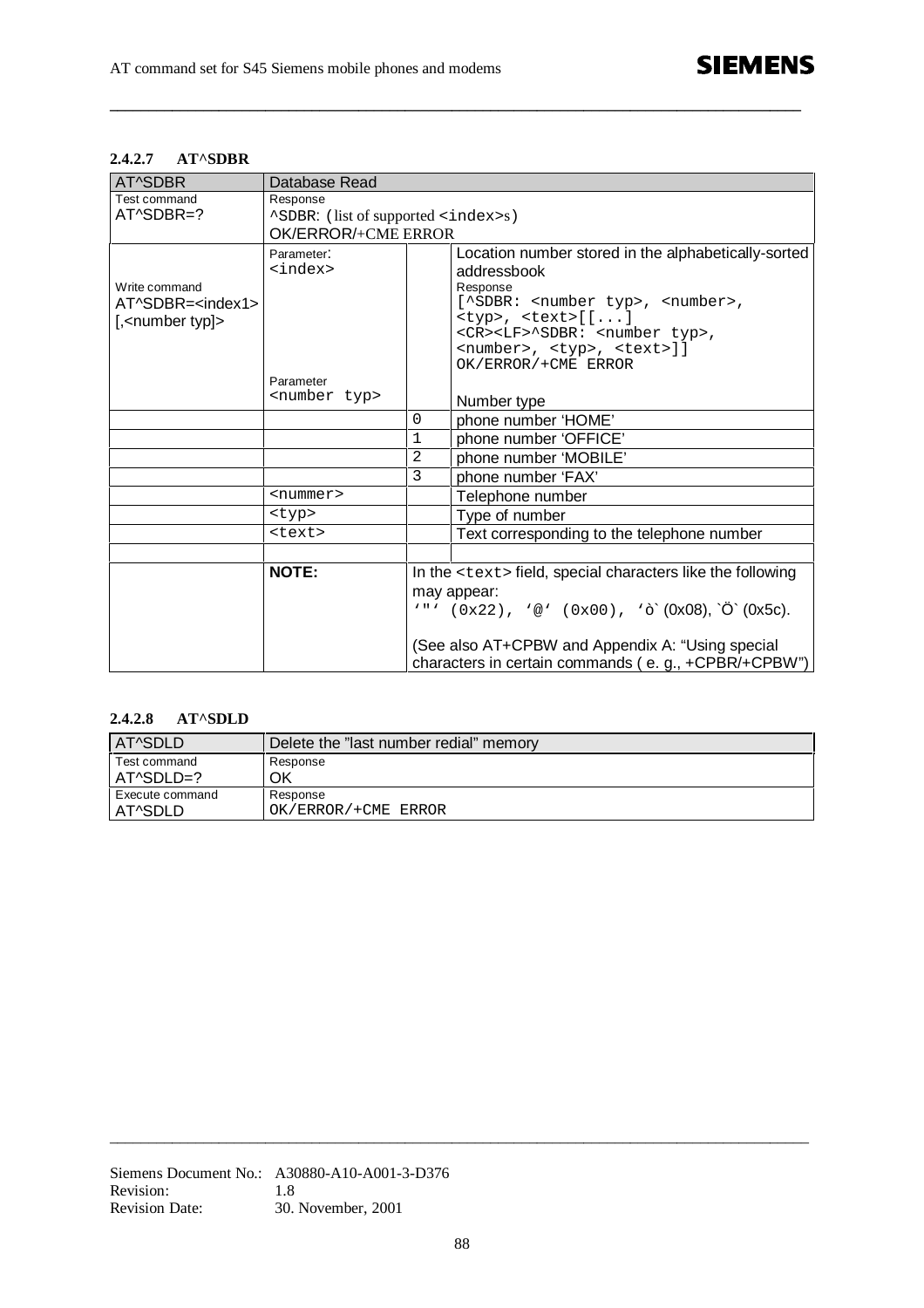#### **2.4.2.9 AT^SGAUTH**

| AT^SGAUTH                       | Select Type of Authentication for PPP connection                                                                                       |  |  |
|---------------------------------|----------------------------------------------------------------------------------------------------------------------------------------|--|--|
| Test command<br>AT^SGAUTH=?     | Response<br><b>^SGAUTH:</b> (list of supported <auth>s)<br/>OK/ERROR/+CME ERROR<br/>Parameter</auth>                                   |  |  |
|                                 | <auth><br/>indicates typ of supported authentication<br/>0<br/>none<br/><b>PAP</b><br/><b>CHAP</b><br/>2<br/>3<br/>PAP and CHAP</auth> |  |  |
| Read command<br>AT^SGAUTH?      | Response<br>$+CGACT:$ $\langle \text{auth} \rangle$<br>OK/ERROR/+CME ERROR<br>Parameter<br><auth><br/>See Test command</auth>          |  |  |
| Write command<br>$AT8GAUTH = 3$ | Response<br>OK/ERROR/+CME ERROR<br>Parameter<br><auth><br/>See Test command</auth>                                                     |  |  |

#### **2.4.2.10 AT^SICO**

| AT^SICO                          | Icon control                                                                                     |             |                   |
|----------------------------------|--------------------------------------------------------------------------------------------------|-------------|-------------------|
| Test command<br>$AT^sSICO = ?$   | Response<br>$\textdegree$ SICO: (list of supported <n>s),(list of supported <m>s)<br/>OK</m></n> |             |                   |
| Write command<br>$AT^sSICO = ~~$ | Response for $\langle m \rangle = 0$ and 1<br>OK/ERROR/+CME ERROR                                |             |                   |
|                                  | Response for $\langle m \rangle = 2$                                                             |             |                   |
|                                  | $^sSICO: $                                                                                       |             |                   |
|                                  | OK.                                                                                              |             |                   |
|                                  | Parameter                                                                                        |             |                   |
|                                  | $<$ n $>$<br>Type of icon                                                                        |             |                   |
|                                  |                                                                                                  | 0           | GPS icon          |
|                                  | $<$ m $>$                                                                                        | $\mathbf 0$ | hide icon         |
|                                  |                                                                                                  | 1           | show icon         |
|                                  |                                                                                                  | 2           | query icon status |
|                                  | < s                                                                                              |             | <b>Status</b>     |
|                                  |                                                                                                  | 0           | icon hidden       |
|                                  |                                                                                                  | 1           | icon shown        |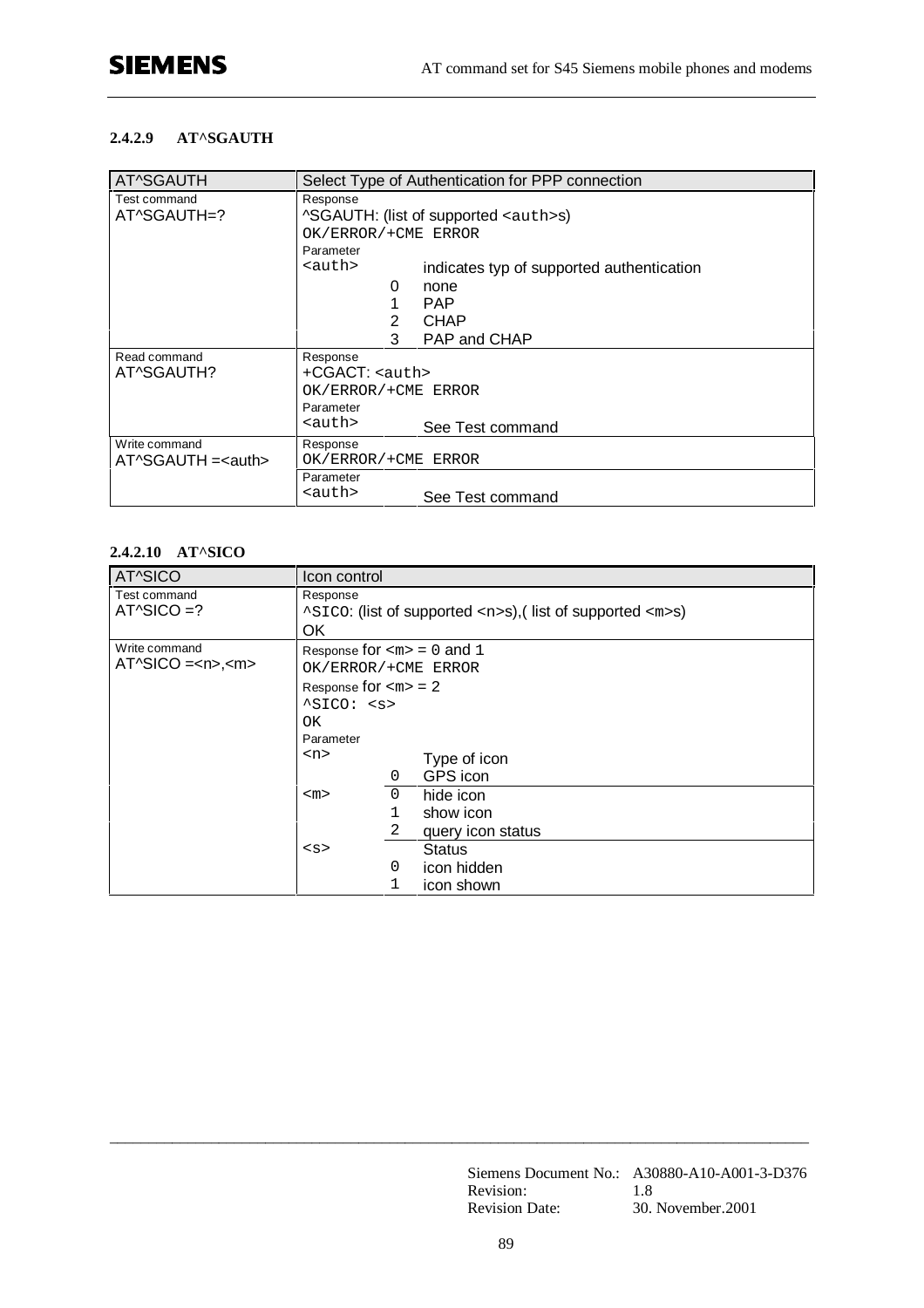### **2.4.2.11 AT^SLCK**

| AT^SLCK                                    |                     |                                         | Switch locks (including user-defined locks) on and off     |  |  |
|--------------------------------------------|---------------------|-----------------------------------------|------------------------------------------------------------|--|--|
| Test command                               | Response            |                                         |                                                            |  |  |
| AT^SLCK=?                                  |                     | ^SLCK: (list of supported <fac>s)</fac> |                                                            |  |  |
|                                            | OK/ERROR/+CME ERROR |                                         |                                                            |  |  |
|                                            | Parameter           |                                         |                                                            |  |  |
|                                            | $<$ fac>            |                                         |                                                            |  |  |
|                                            |                     | PS                                      | Phone locked to SIM (device code)                          |  |  |
|                                            |                     | <b>SC</b>                               | SIM card (PIN)                                             |  |  |
|                                            |                     | FD.                                     | FDN lock                                                   |  |  |
|                                            |                     | AO                                      | BAOC (bar all outgoing calls)                              |  |  |
|                                            |                     | OI.                                     | BOIC (bar outgoing international calls)                    |  |  |
|                                            |                     | OX                                      | BOIC-exHC (bar outgoing international calls except to home |  |  |
|                                            |                     |                                         | country)                                                   |  |  |
|                                            |                     | AI                                      | BAIC (bar all incoming calls)                              |  |  |
|                                            |                     | IR.                                     | BIC-Roam (bar incoming calls when roaming outside the      |  |  |
|                                            |                     |                                         | home country)                                              |  |  |
|                                            |                     | AB                                      | All barring services                                       |  |  |
|                                            |                     | AG                                      |                                                            |  |  |
|                                            |                     |                                         | All outgoing barring services                              |  |  |
|                                            |                     | AC                                      | All incoming barring services                              |  |  |
|                                            |                     | PN                                      | Network personalization (GSM 02.22, [4])                   |  |  |
|                                            |                     | PC                                      | Corporate personalization (GSM 02.22, [4])                 |  |  |
|                                            |                     | PU                                      | Network subset personalization (GSM 02.22, [4])            |  |  |
|                                            |                     | PP.                                     | Service provider personalization (GSM 02.22, [4])          |  |  |
|                                            |                     | PF.                                     | Phone locked to very first inserted SIM                    |  |  |
|                                            |                     |                                         |                                                            |  |  |
| Write command<br>$AToSLCK = eta$ , $o$ $o$ |                     |                                         |                                                            |  |  |
| $[$ , <passwd></passwd>                    |                     |                                         |                                                            |  |  |
| $[$ , <class>]]</class>                    |                     |                                         |                                                            |  |  |
|                                            | Parameter           |                                         |                                                            |  |  |
|                                            | <fac></fac>         |                                         | See Test command                                           |  |  |
|                                            | <mode></mode>       |                                         |                                                            |  |  |
|                                            |                     | 0                                       | Cancels lock                                               |  |  |
|                                            |                     |                                         |                                                            |  |  |
|                                            |                     | 1                                       | Activates lock                                             |  |  |
|                                            |                     | 2                                       | Queries lock status                                        |  |  |
|                                            | <passwd></passwd>   |                                         | Password                                                   |  |  |
|                                            | <class></class>     |                                         |                                                            |  |  |
|                                            |                     | 1                                       | Voice                                                      |  |  |
|                                            |                     | $\overline{2}$                          | Data                                                       |  |  |
|                                            |                     | 4                                       | Fax                                                        |  |  |
|                                            |                     | $\overline{L}$                          | Voice, Data and FAX (default)                              |  |  |
|                                            |                     | 8                                       | <b>SMS</b>                                                 |  |  |
|                                            |                     | 16                                      | data circuit sync                                          |  |  |
|                                            |                     | 32                                      | data circuit async                                         |  |  |
|                                            |                     | 64                                      | dedicated packet access                                    |  |  |
|                                            |                     | 128                                     | dedicated PAD access                                       |  |  |
|                                            |                     | X                                       | combination of some of the above classes, e.g. 255         |  |  |
|                                            |                     |                                         | regroups all classes and 5 regroups Voice and FAX          |  |  |
| Cont. Next page                            |                     |                                         |                                                            |  |  |

**\_\_\_\_\_\_\_\_\_\_\_\_\_\_\_\_\_\_\_\_\_\_\_\_\_\_\_\_\_\_\_\_\_\_\_\_\_\_\_\_\_\_\_\_\_\_\_\_\_\_\_\_\_\_\_\_\_\_\_\_\_\_\_\_\_\_\_\_\_\_\_\_\_\_\_\_\_\_\_\_\_\_\_\_\_\_\_\_\_**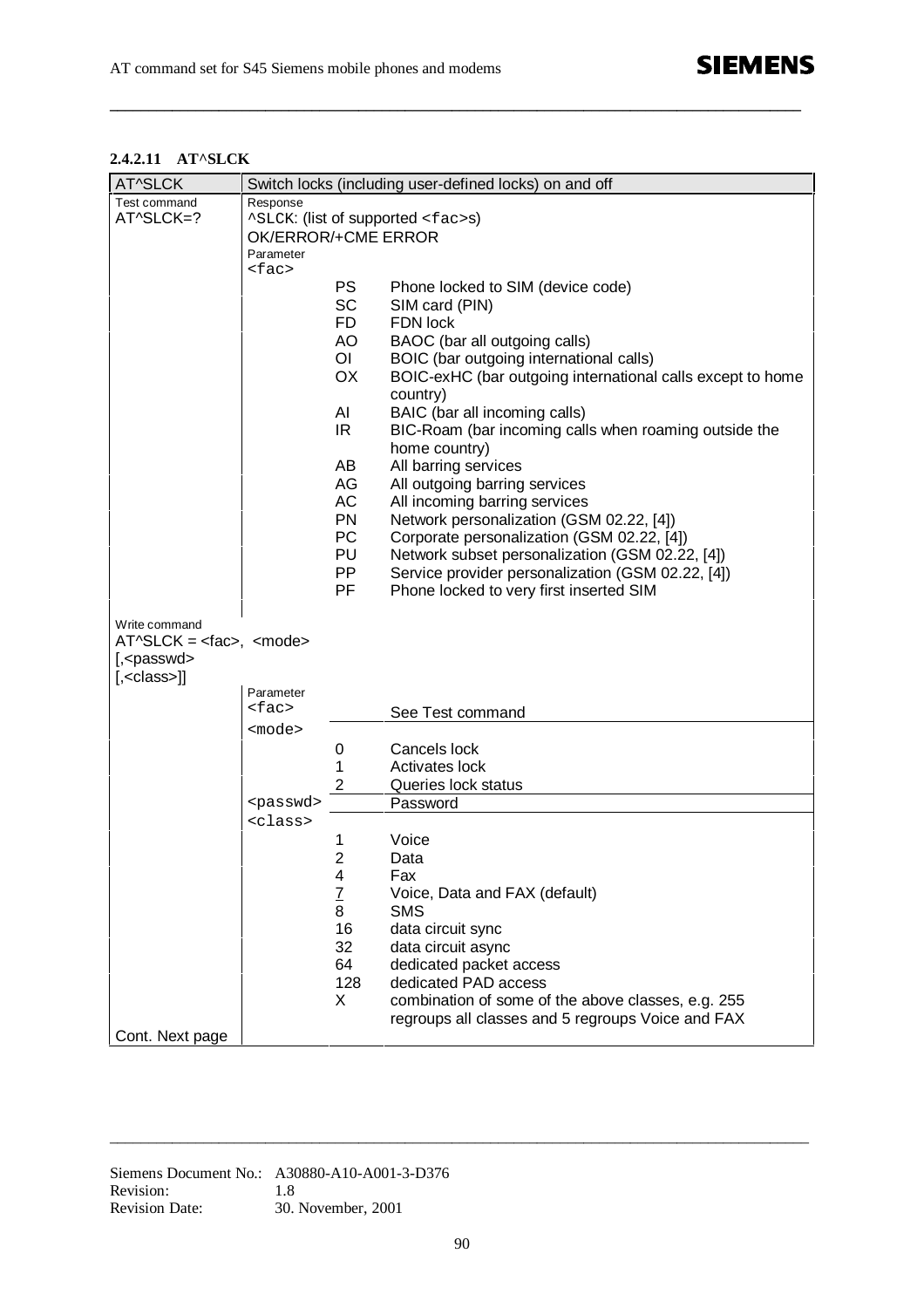# **SIEMENS**

| Cont. | Response<br>If $1$ mode $>=$ 2 and command is successful<br>^SLCK: <status>[,<class1>[<cr><lf><br/><math>^{\wedge}</math>SLCK: <status>, class2]]<br/>OK/ERROR/+CME ERROR<br/>Parameter</status></lf></cr></class1></status> |
|-------|------------------------------------------------------------------------------------------------------------------------------------------------------------------------------------------------------------------------------|
|       | <status><br/>∩ff<br/>Ωn</status>                                                                                                                                                                                             |

### **2.4.2.12 AT^SLNG**

| AT^SLNG              | Language settings                                                                                                                     |
|----------------------|---------------------------------------------------------------------------------------------------------------------------------------|
| Test command         | Response                                                                                                                              |
| AT^SLNG=?            | ^SLNG: (list of supported languages <1ng>s)                                                                                           |
|                      | Parameter:<br>Integer; language coded according to GSM 03.38 or mobile-<br><lnq><br/>specific language <math>(</math> &gt; 100)</lnq> |
| Read command         | Response                                                                                                                              |
| AT^SLNG?             | ^SLNG: <lng></lng>                                                                                                                    |
| Write command        | Response                                                                                                                              |
| AT^SLNG= <lng></lng> | OK/ERROR/+CME ERROR                                                                                                                   |

## **2.4.2.13 AT^SMGL**

| AT^SMGL                                    | List SMS (without status change from <i>unread</i> to <i>read</i> )<br>Revision according to GSM 07.05 Version 4.7.0 |                                                                                                                                 |                                                                                                                                |
|--------------------------------------------|----------------------------------------------------------------------------------------------------------------------|---------------------------------------------------------------------------------------------------------------------------------|--------------------------------------------------------------------------------------------------------------------------------|
| Test command<br>AT^SMGL=?                  | Response<br>Parameter<br>$<$ stat>                                                                                   | ^SMGL: (list of supported <stat>s)</stat>                                                                                       |                                                                                                                                |
|                                            | 0<br>1<br>2<br>3<br>4                                                                                                | REC UNREAD<br>REC READ<br><b>STO UNSENT</b><br><b>STO SENT</b><br>ALL                                                           | received unread messages (default)<br>received read messages<br>stored unsent messages<br>stored sent messages<br>all messages |
| Write command<br>AT^SMGL [= <stat>]</stat> | Response                                                                                                             | If PDU mode (+CMGF=0) and command is successful:<br>^SMGL: <index>, <stat>, [<alpha>], <length></length></alpha></stat></index> |                                                                                                                                |
|                                            | <cr><lf><pdu><br/><cr><lf><pdu><br/><math>\lceil \ldots \rceil</math><br/>Parameter</pdu></lf></cr></pdu></lf></cr>  |                                                                                                                                 | [ <cr><lf>^SMGL: <index>,<stat>,[alpha],<length></length></stat></index></lf></cr>                                             |
|                                            | $<$ stat><br>$<$ pdu $>$                                                                                             | See Test command<br>hexadecimal format<br>otherwise:<br>+CMS ERROR: <err></err>                                                 | The PDU begins with the service-center address (according to<br>GSM 04.11), followed by the TPDU according to GSM 03.40 in     |

Siemens Document No.: A30880-A10-A001-3-D376 Revision: 1.8<br>Revision Date: 30. November.2001 Revision Date: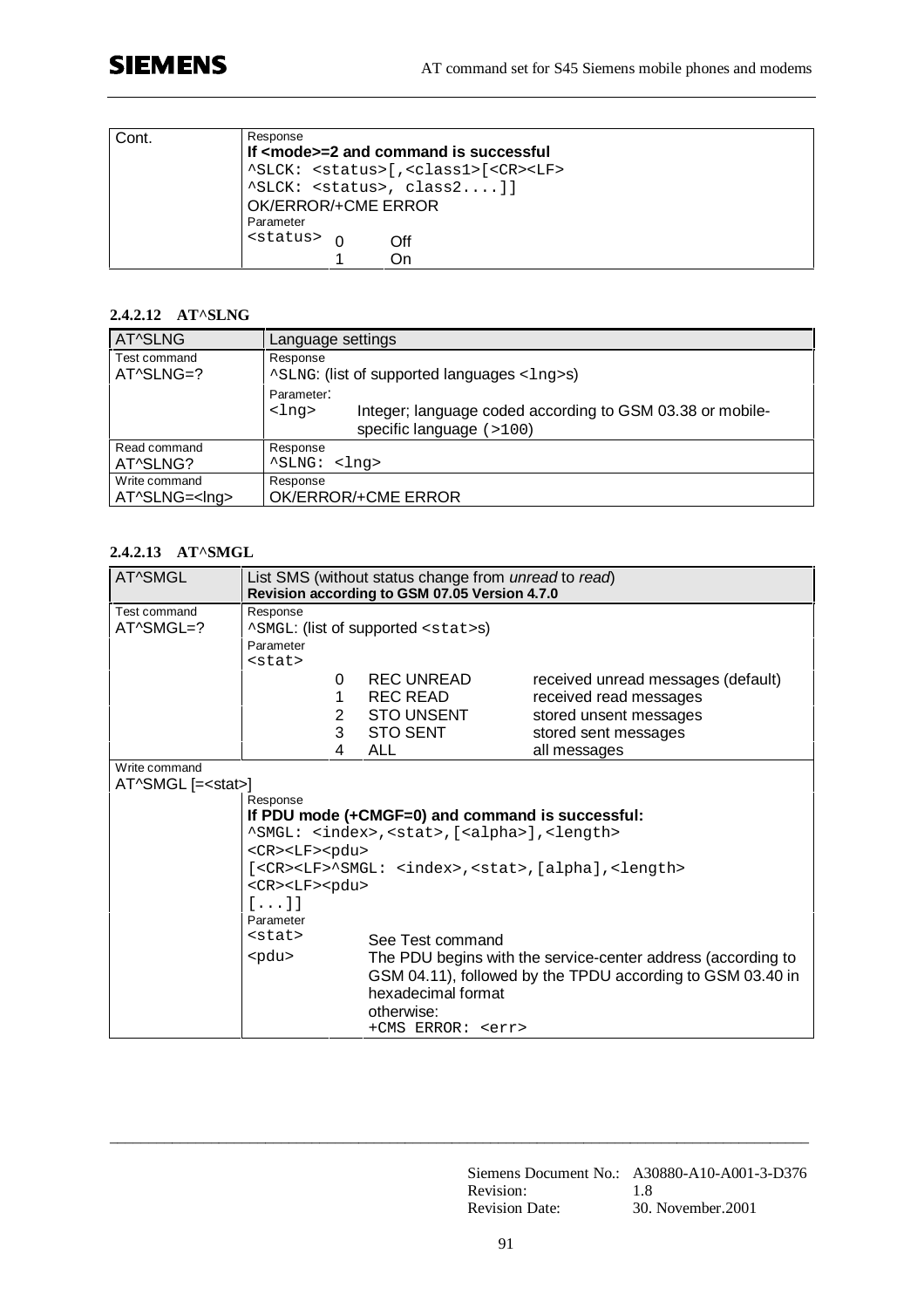## **2.4.2.14 AT^SMGO**

| AT^SMGO                           | SMS overflow indicator                                                                                                                                                                                                                                                                                                                                                                                                                                             |
|-----------------------------------|--------------------------------------------------------------------------------------------------------------------------------------------------------------------------------------------------------------------------------------------------------------------------------------------------------------------------------------------------------------------------------------------------------------------------------------------------------------------|
| Test command<br>AT^SMGO=?         | Response<br>^SMGO: (list of supported <n>s)<br/>OK/ERROR/+CMS ERROR<br/>Parameter</n>                                                                                                                                                                                                                                                                                                                                                                              |
|                                   | $<$ n><br>Disable<br>0<br>Enable                                                                                                                                                                                                                                                                                                                                                                                                                                   |
| Read command<br>AT^SMGO?          | Response<br>^SMGO: <n>,<mode><br/>OK/ERROR/+CMS ERROR<br/>Parameter<br/><math>&lt;</math>n<math>&gt;</math><br/>See Test command<br/>Space still available<br/><math>mode</math><br/>0<br/>SMS buffer is full (The buffer for received short messages is<br/><math>\mathbf{1}</math><br/><mem3>. See AT+CPMS command.)<br/>Buffer is full and a new message is waiting in SC for delivery<br/>2<br/>to phone</mem3></mode></n>                                     |
| Write command<br>AT^SMGO= <n></n> | Parameter<br>$n$<br>See Test command                                                                                                                                                                                                                                                                                                                                                                                                                               |
| <b>Notes</b>                      | See Test command<br>$mode$<br>Response<br>OK/ERROR/+CMS ERROR<br>Unsolicited message<br>$\text{SMGO}:$ $\text{6}$ $\text{6}$<br>Indication during data transfer via break (100ms).<br>1)<br>2)<br>Incoming short messages with message class 1 or 2 (refer <dcs> GSM<br/>03.38) will be stored in the "ME" or "SM" storage only. Therefore, the<br/><math>AT^</math>SMGO: 2 indication can occur without a preceding <math>AT^</math>SMGO: 1<br/>indication.</dcs> |

**\_\_\_\_\_\_\_\_\_\_\_\_\_\_\_\_\_\_\_\_\_\_\_\_\_\_\_\_\_\_\_\_\_\_\_\_\_\_\_\_\_\_\_\_\_\_\_\_\_\_\_\_\_\_\_\_\_\_\_\_\_\_\_\_\_\_\_\_\_\_\_\_\_\_\_\_\_\_\_\_\_\_\_\_\_\_\_\_\_**

## **2.4.2.15 AT^SMGR**

| AT^SMGR                  | Syntax identical with AT+CMGR | Read SMS (without status change from <i>unread</i> to <i>read</i> )                     |
|--------------------------|-------------------------------|-----------------------------------------------------------------------------------------|
| Test command             | Response                      |                                                                                         |
| AT^SMGR=?                | OK.                           |                                                                                         |
| Write command            |                               |                                                                                         |
| AT^SMGR= <index></index> |                               |                                                                                         |
|                          | Response                      |                                                                                         |
|                          |                               | If PDU mode (+CMGF=0) and command are successful:                                       |
|                          |                               | AT^SMGR: <stat>,[<alpha>],<length><cr><lf><pdu></pdu></lf></cr></length></alpha></stat> |
|                          | Parameter                     |                                                                                         |
|                          | $<$ pdu $>$                   | See the AT+CMGL command                                                                 |
|                          | <stat></stat>                 | See the $AT+CMGL$ command                                                               |
|                          | <length></length>             | See the $AT+CMGL$ command                                                               |
|                          |                               | otherwise:                                                                              |
|                          |                               | +CMS ERROR: <err></err>                                                                 |
|                          | <index></index>               | Index of message in selected memory <mem1></mem1>                                       |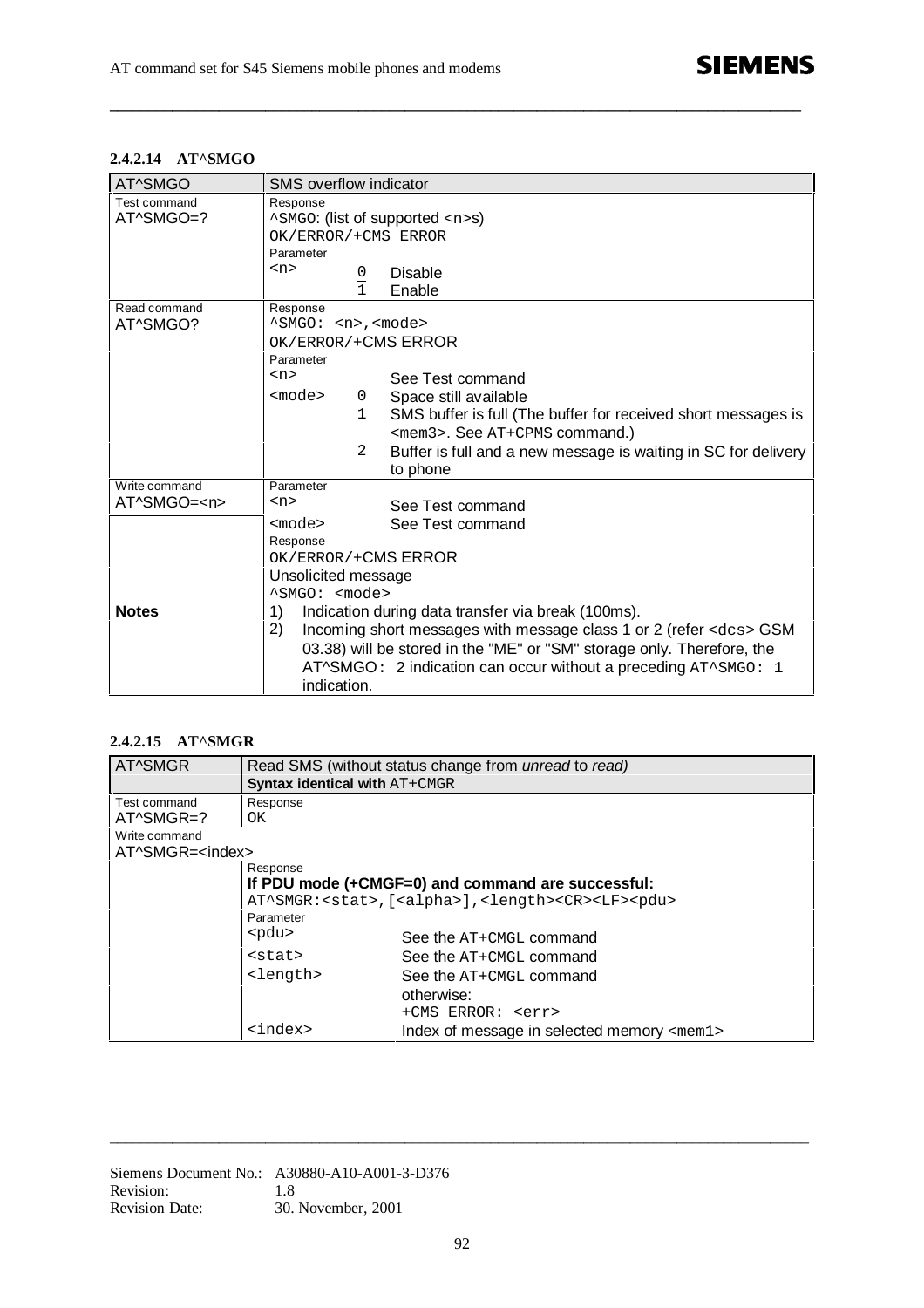#### **2.4.2.16 AT^SMSO**

| <b>AT^SMSO</b>               | Switch device off                     |
|------------------------------|---------------------------------------|
| Test command<br>$AT^$ SMSO=? | Response<br>ΟK                        |
| Execute command<br>AT^SMSO   | Response<br>Device switches off<br>ΟK |

## **2.4.2.17 AT^SNFS**

| AT^SNFS              | Select NF hardware |                                                            |
|----------------------|--------------------|------------------------------------------------------------|
| Test command         | Response           |                                                            |
| AT^SNFS=?            |                    | <sup>^</sup> SNFS: (list of supported <dev>s)</dev>        |
|                      | Parameter          | Cell phone mode                                            |
|                      | <dev><br/>0</dev>  |                                                            |
|                      |                    | Handsfree                                                  |
| Read command         | Response           |                                                            |
| AT^SNFS?             | ^SNFS: <dev></dev> |                                                            |
|                      | Parameter          | See Test command                                           |
|                      | <dev></dev>        |                                                            |
|                      | Note:              | Volume should be temporarily set to "0" before NF hardware |
|                      |                    | is changed.                                                |
| Write command        | Parameter          | See Test command                                           |
| AT^SNFS= <dev></dev> | <dev></dev>        |                                                            |
|                      | Response           |                                                            |
|                      | OK/ERROR           |                                                            |

#### **2.4.2.18 AT^SNFV**

| AT^SNFV              | Set the volume                          |                                  |
|----------------------|-----------------------------------------|----------------------------------|
| Test command         | Response                                |                                  |
| AT^SNFV=?            | ^SNFV: (list of supported <vol>s)</vol> |                                  |
|                      | Parameter                               |                                  |
|                      | $<$ vol>                                | Value range of volume (0 to 4)   |
|                      | 0                                       | Low volume                       |
|                      |                                         |                                  |
|                      | 2                                       |                                  |
|                      | 3                                       |                                  |
|                      | 4                                       | max. volume (approx. 3 dB/level) |
| Read command         | Response                                |                                  |
| AT^SNFV?             | "SNFV: <vol></vol>                      |                                  |
|                      | Parameter                               |                                  |
|                      | $<$ vol>                                | See Test command                 |
| Write command        | Parameter                               |                                  |
| AT^SNFV= <vol></vol> | $<$ vol>                                | See Test command                 |
|                      | Response                                |                                  |
|                      | <b>OK/ERROR</b>                         |                                  |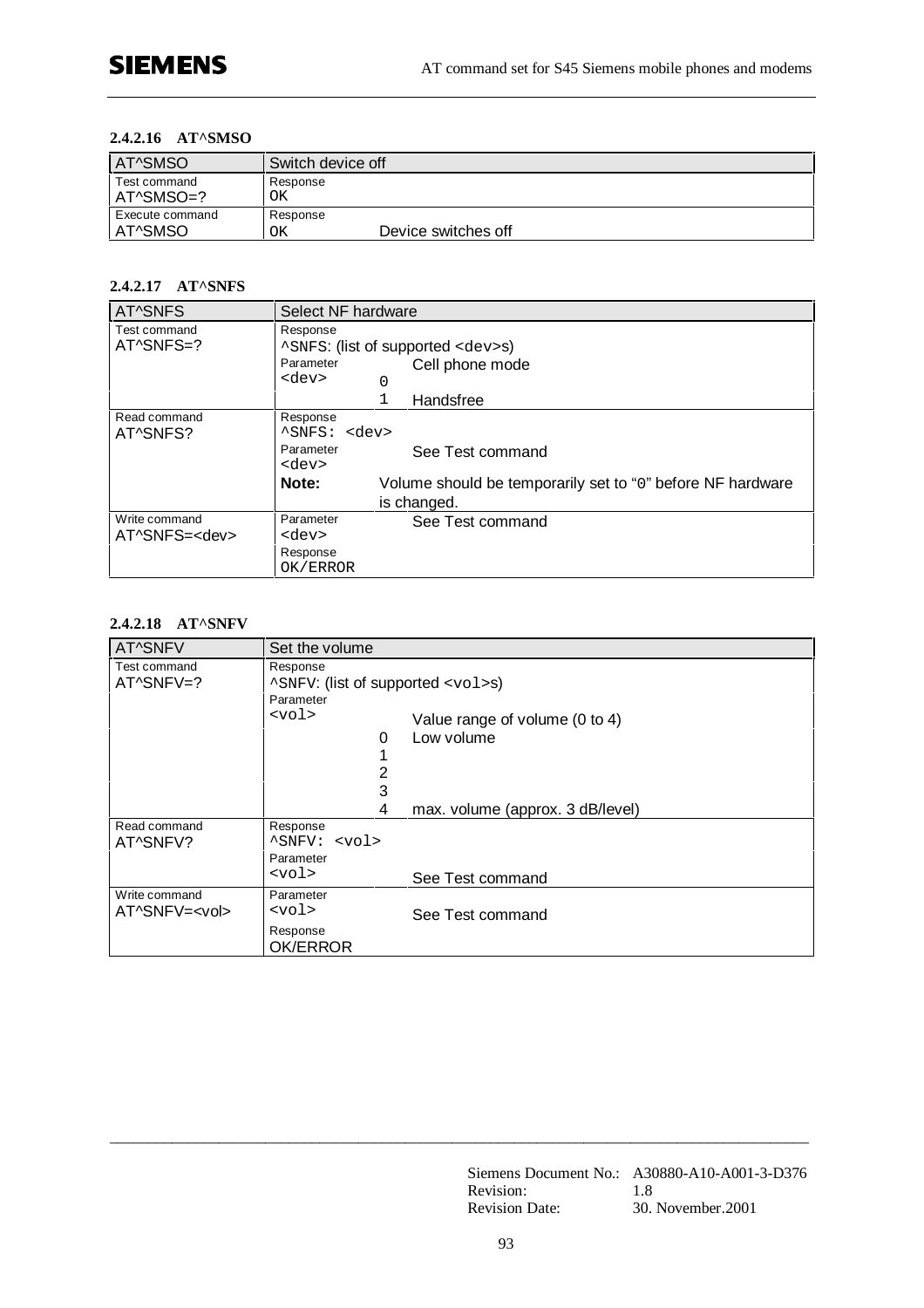#### **2.4.2.19 AT^SPBC**

| AT^SPBC                     | (or next available) letter | Seek the first entry in the sorted telephone book which begins with the selected |
|-----------------------------|----------------------------|----------------------------------------------------------------------------------|
| Test command<br>$AT^SPBC=?$ |                            |                                                                                  |
|                             | Response                   |                                                                                  |
|                             |                            | ^SPBC: (list of sorted telephone books supported <mem>s)</mem>                   |
|                             | See AT+CPBS / AT^SPBS      |                                                                                  |
|                             | OK/ERROR/+CME ERROR        |                                                                                  |
| Write command               |                            |                                                                                  |
| AT^SPBC= <char></char>      |                            |                                                                                  |
|                             | Parameter                  | First letter of desired entry                                                    |
|                             | <char></char>              | Value range: letters A to Z (capitals only)                                      |
|                             |                            | (if $\alpha$ char $>$ is not A to Z, the index of the first entry                |
|                             |                            | beginning with a special character is displayed)                                 |
|                             | <index></index>            | Index in the sorted telephone book (access via AT^SPBG)                          |
|                             | Response                   |                                                                                  |
|                             | ^SPBC: <index></index>     |                                                                                  |
|                             | OK/ERROR/+CME ERROR        |                                                                                  |

**\_\_\_\_\_\_\_\_\_\_\_\_\_\_\_\_\_\_\_\_\_\_\_\_\_\_\_\_\_\_\_\_\_\_\_\_\_\_\_\_\_\_\_\_\_\_\_\_\_\_\_\_\_\_\_\_\_\_\_\_\_\_\_\_\_\_\_\_\_\_\_\_\_\_\_\_\_\_\_\_\_\_\_\_\_\_\_\_\_**

### **2.4.2.20 AT^SPBG**

| AT^SPBG                                                       |                                                                                                   | Read entry from the sorted telephone book via the sorted index                            |  |
|---------------------------------------------------------------|---------------------------------------------------------------------------------------------------|-------------------------------------------------------------------------------------------|--|
| Test command<br>AT^SPBG=?                                     | Response<br>^SPBG: (list of supported <index>s), <nlength>, <tlength></tlength></nlength></index> |                                                                                           |  |
|                                                               | OK/ERROR/+CME ERROR:                                                                              |                                                                                           |  |
|                                                               | Parameter<br><index></index>                                                                      | Location number                                                                           |  |
|                                                               | <nlength></nlength>                                                                               | Max. length of telephone number                                                           |  |
|                                                               | <tlength></tlength>                                                                               | Max. length of the text corresponding to the number                                       |  |
| Write command                                                 | Response                                                                                          |                                                                                           |  |
| AT^SPBG=                                                      |                                                                                                   | ^SPBG: <index1>,<number>,<type>,<text>[<cr><cl></cl></cr></text></type></number></index1> |  |
| <index1></index1>                                             | $^{\wedge}$ SPBG:                                                                                 |                                                                                           |  |
| $\left[ \right.$ <index2><math>\left. \right]</math></index2> | ^SPBG: <index2>,<number>,<type>,<text>]</text></type></number></index2>                           |                                                                                           |  |
|                                                               | OK/ERROR/+CME ERROR                                                                               |                                                                                           |  |
|                                                               | Parameter                                                                                         |                                                                                           |  |
|                                                               | <index1></index1>                                                                                 | Location number where the read of the entry starts                                        |  |
|                                                               | <index2></index2>                                                                                 | Location number where the read of the entry ends                                          |  |
|                                                               | <number></number>                                                                                 | Telephone number                                                                          |  |
|                                                               | <type></type>                                                                                     | Type of number                                                                            |  |
|                                                               | <text></text>                                                                                     | Text corresponding to the telephone number                                                |  |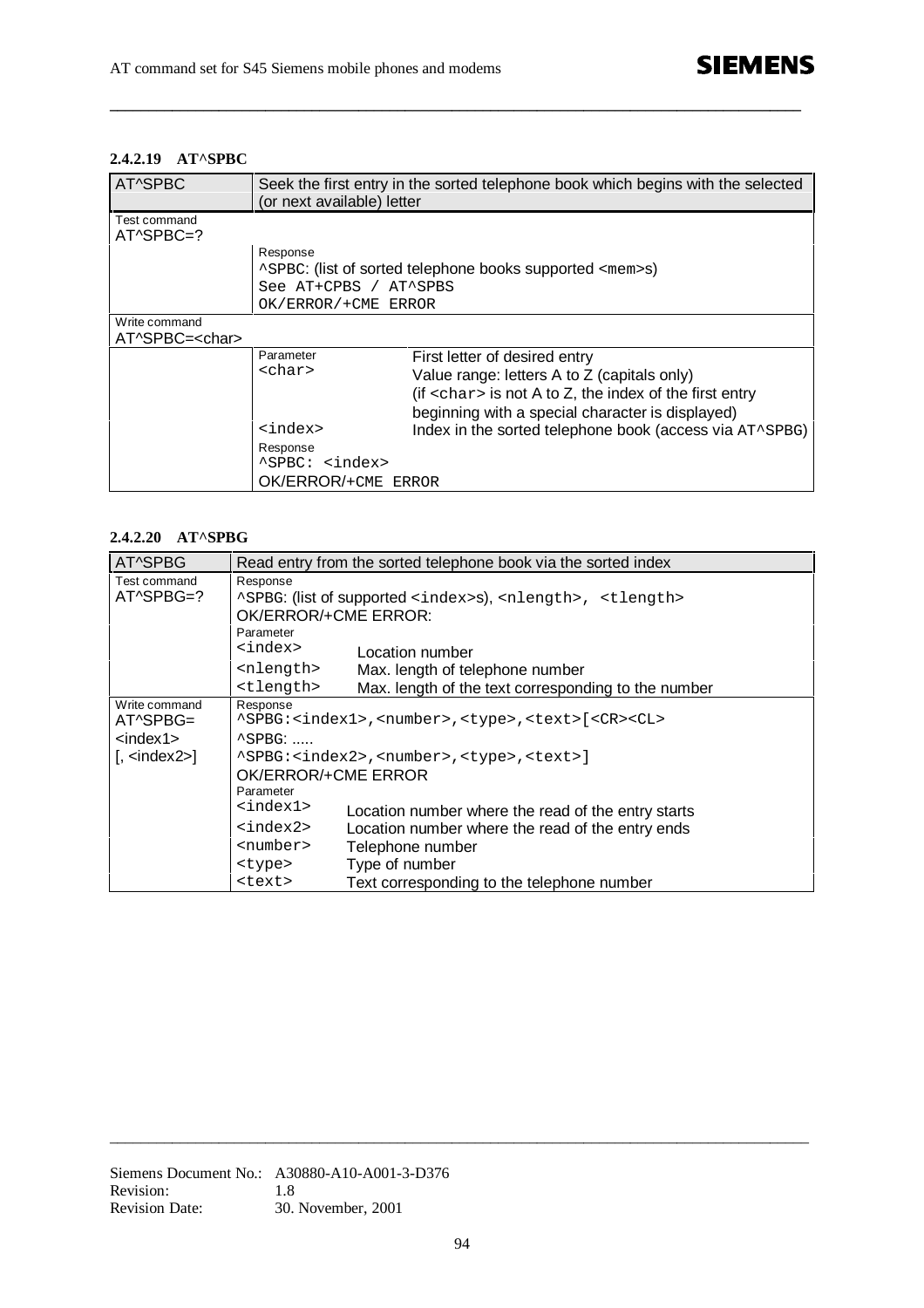#### **2.4.2.21 AT^SPBS**

| AT^SPBS                  | Select a telephone book (including Siemens-specific books)                |
|--------------------------|---------------------------------------------------------------------------|
| Test command             | Response                                                                  |
| AT^SPBS=?                | (list of supported <sto>s)<br/>^SPBS:</sto>                               |
|                          | OK/ERROR/+CME ERROR                                                       |
|                          | Parameter                                                                 |
|                          | <sto></sto>                                                               |
|                          | FD<br>SIM fix-dialing telephone book                                      |
|                          | SM<br>SIM telephone book                                                  |
|                          | Telephone book in device<br>ME                                            |
|                          | <b>ME Dialled Calls List</b><br>DC                                        |
|                          | Own telephone numbers<br>ON                                               |
|                          | LD<br>SIM last dialing number                                             |
|                          | MC<br><b>ME Missed Calls List</b>                                         |
|                          | <b>ME Received Calls List</b><br><b>RC</b>                                |
|                          | MD<br>Last number redial memory in telephone device                       |
|                          | OW<br>Own numbers                                                         |
|                          | <b>BD</b><br>Barred dialing numbers                                       |
|                          | Service dialing numbers<br>SD                                             |
|                          | Missed dialing numbers (unanswered calls)<br>ΜS                           |
|                          | CD<br>Callback dialing numbers (answered calls)                           |
|                          | <b>BL</b><br>Blacklist dialing numbers (barred numbers from remote)       |
|                          | Mailbox dialing numbers (network-operator mailbox)<br>MB                  |
|                          | CS                                                                        |
|                          | Common sortable telephone book (sorted combination of                     |
|                          | "SM", "ME", "FD"; access only via ^SPBC, ^SPBG)<br><b>RD</b>              |
|                          | Red book (all entries in "CS" whose name portions have an                 |
|                          | exclamation mark (!') as their final character)                           |
|                          | *For detailed information on the telephone-book features see "Appendix A" |
| Read command<br>AT^SPBS? | Response<br>^SPBS: <sto></sto>                                            |
|                          | OK/ERROR/+CME ERROR                                                       |
|                          | Parameter                                                                 |
|                          | <sto><br/>See Test command</sto>                                          |
| Write command            |                                                                           |
| AT^SPBS= <sto></sto>     |                                                                           |
|                          | Parameter                                                                 |
|                          | <sto><br/>See Test command</sto>                                          |
|                          | Response                                                                  |
|                          | OK/ERROR/+CME ERROR                                                       |

## **2.4.2.22 AT^SPIC**

| <b>AT^SPIC</b>              | Output PIN counter                                                                                                                                                                                                                                      |
|-----------------------------|---------------------------------------------------------------------------------------------------------------------------------------------------------------------------------------------------------------------------------------------------------|
| Test command<br>$AT^SPIC=?$ | Response<br>OK/ERROR/+CME ERROR                                                                                                                                                                                                                         |
| Execute command<br>AT^SPIC  | Response<br>"SPIC: <counter><br/>OK/ERROR/+CME ERROR<br/>Parameter<br/><counter><br/>Number of attempts still available to enter the <passwd>.<br/>Use the AT+CPIN? command to check which password is<br/>being required.</passwd></counter></counter> |

\_\_\_\_\_\_\_\_\_\_\_\_\_\_\_\_\_\_\_\_\_\_\_\_\_\_\_\_\_\_\_\_\_\_\_\_\_\_\_\_\_\_\_\_\_\_\_\_\_\_\_\_\_\_\_\_\_\_\_\_\_\_\_\_\_\_\_\_\_\_\_\_\_\_\_\_\_\_\_\_\_\_\_\_\_\_\_\_\_\_

Siemens Document No.: A30880-A10-A001-3-D376 Revision: 1.8<br>Revision Date: 30. November.2001 Revision Date: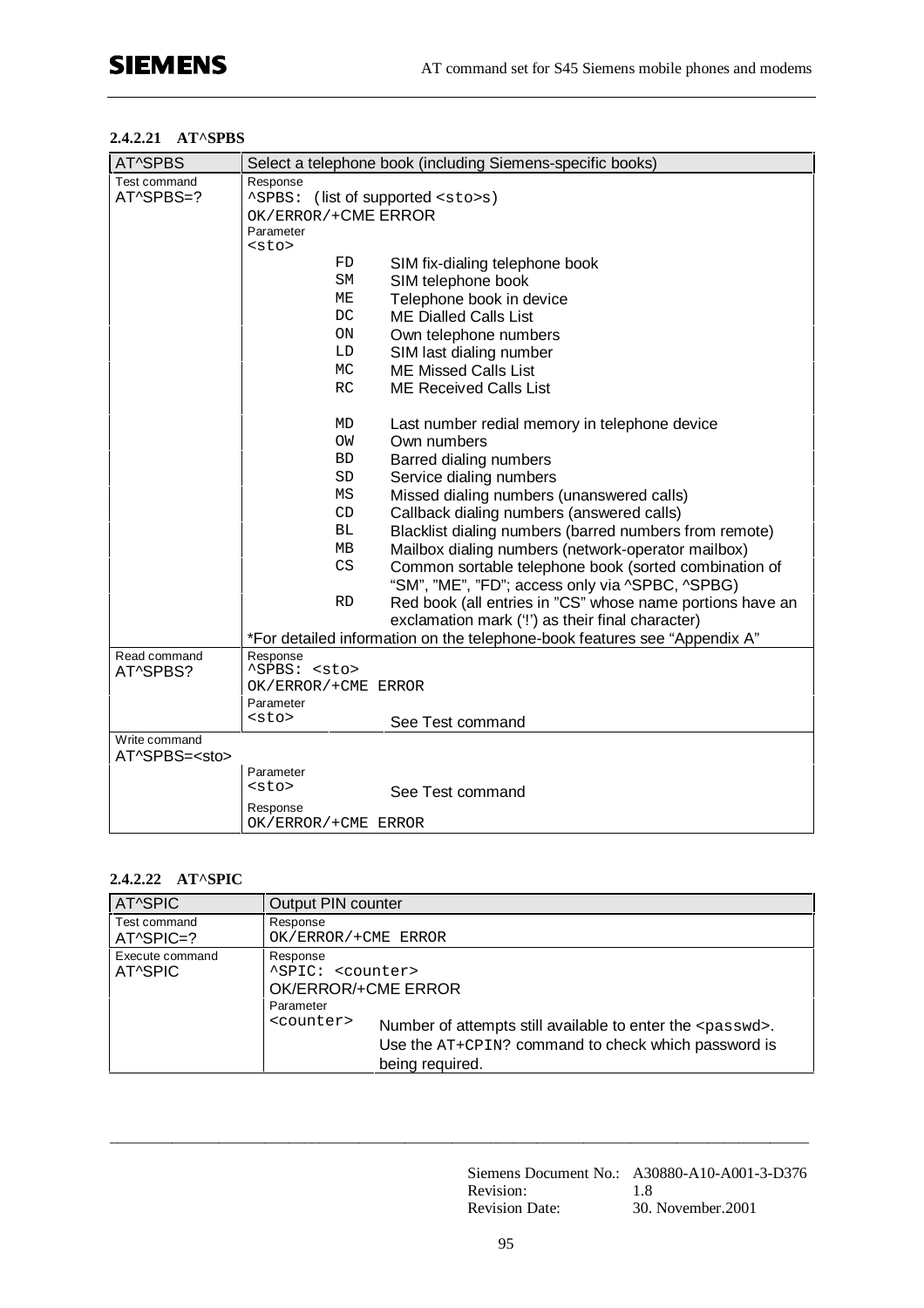#### **2.4.2.23 AT^SPLM**

| <b>AT^SPLM</b>                   | Read the PLMN list                                                                                                          |
|----------------------------------|-----------------------------------------------------------------------------------------------------------------------------|
| Test command<br>$AT^\circSPLM=?$ | Response<br>OK                                                                                                              |
| Execute command<br>AT^SPLM       | Response<br>^SPLM: numeric <oper>, long alphanumeric <oper><cr><lf><br/><math>^{\wedge}</math>SPLM:</lf></cr></oper></oper> |
|                                  | OK/ERROR/+CME ERROR                                                                                                         |
|                                  | Parameter<br><oper><br/>Network operator in numeric and alphanumeric notation</oper>                                        |

**\_\_\_\_\_\_\_\_\_\_\_\_\_\_\_\_\_\_\_\_\_\_\_\_\_\_\_\_\_\_\_\_\_\_\_\_\_\_\_\_\_\_\_\_\_\_\_\_\_\_\_\_\_\_\_\_\_\_\_\_\_\_\_\_\_\_\_\_\_\_\_\_\_\_\_\_\_\_\_\_\_\_\_\_\_\_\_\_\_**

## **2.4.2.24 AT^SPLR**

| AT^SPLR                                             | Read an entry from the preferred-operator list                         |  |  |
|-----------------------------------------------------|------------------------------------------------------------------------|--|--|
| Test command                                        | Response                                                               |  |  |
| $AT^\circSPLR = ?$                                  | <b>ASPLR:</b> (list of supported <index>s)</index>                     |  |  |
|                                                     | OK/ERROR/+CME ERROR                                                    |  |  |
|                                                     | Parameter                                                              |  |  |
|                                                     | <index><br/>Location numbers</index>                                   |  |  |
| Write command                                       | Response                                                               |  |  |
| $AT^\circSPLR = index1$                             | "SPLR: <index1>, numeric <oper></oper></index1>                        |  |  |
| $\left[$ , $\langle \text{index} 2 \rangle \right]$ | $\triangle$ SPLR:                                                      |  |  |
|                                                     | ^SPLR: <index2>, numeric <oper></oper></index2>                        |  |  |
|                                                     | OK/ERROR/+CME ERROR                                                    |  |  |
|                                                     | Parameter                                                              |  |  |
|                                                     | $<$ index $1>$<br>Location number where the read of the entry starts   |  |  |
|                                                     | <index2><br/>Location number where the read of the entry ends</index2> |  |  |
|                                                     | Network operator in numeric form<br><oper></oper>                      |  |  |

### **2.4.2.25 AT^SPLW**

| AT^SPLW                                   | Write an entry to the preferred-operator list      |                                               |  |  |
|-------------------------------------------|----------------------------------------------------|-----------------------------------------------|--|--|
| Test command                              | Response                                           |                                               |  |  |
| $AT^\circSPLW=?$                          | <b>ASPLW:</b> (list of supported <index>s)</index> |                                               |  |  |
|                                           | OK/ERROR/+CME ERROR                                |                                               |  |  |
|                                           | Parameter                                          |                                               |  |  |
|                                           | <index><br/>Location number</index>                |                                               |  |  |
|                                           | Parameter                                          |                                               |  |  |
|                                           | <index></index>                                    | Location number at which the entry is written |  |  |
| Write command                             |                                                    |                                               |  |  |
| AT^SPLW= <index>[, <oper>]</oper></index> |                                                    |                                               |  |  |
|                                           | <oper></oper>                                      | Network operator in numeric form              |  |  |
| Response                                  |                                                    |                                               |  |  |
| OK/ERROR/+CME ERROR                       |                                                    |                                               |  |  |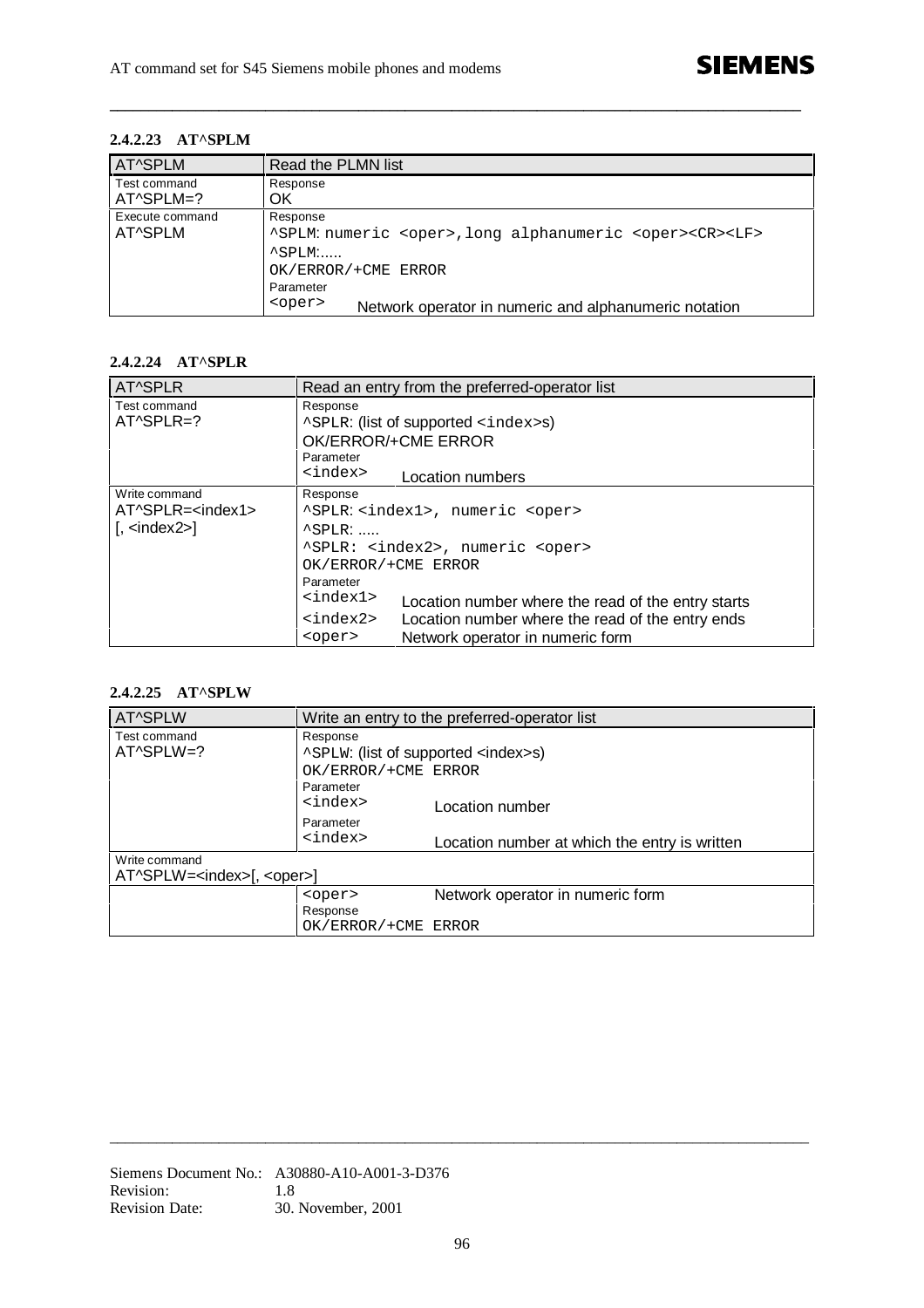#### **2.4.2.26 AT^SPST**

| AT^SPST        | <b>Play Signal Tone</b>                                   |  |  |  |  |
|----------------|-----------------------------------------------------------|--|--|--|--|
| Test command   | Response                                                  |  |  |  |  |
| $AT^$ SPST =?  | ^SPST: (list of supported <n>s)</n>                       |  |  |  |  |
|                | OK                                                        |  |  |  |  |
| Write command  | Response                                                  |  |  |  |  |
| $AT^SPST = ~~$ | OK/ERROR/+CME ERROR                                       |  |  |  |  |
|                | Parameter                                                 |  |  |  |  |
|                | $<$ n><br>Type of Signal Tone ( $st = self$ terminating)  |  |  |  |  |
|                | Carkit PTT (st)<br>0                                      |  |  |  |  |
|                | Carkit PTT long (st)                                      |  |  |  |  |
|                | Carkit Crash (st)<br>2                                    |  |  |  |  |
|                | 3<br>Carkit Error (st)                                    |  |  |  |  |
|                | Carkit Call Setup (st)<br>4                               |  |  |  |  |
|                | Mode<br>$<$ m $>$                                         |  |  |  |  |
|                | Stop tone (not necessary for self terminating tones)<br>0 |  |  |  |  |
|                | Play tone                                                 |  |  |  |  |

#### **2.4.2.27 AT^SPWD**

| AT^SPWD                                         | Change password to a lock (including user-defined locks)          |                |                                                       |  |  |
|-------------------------------------------------|-------------------------------------------------------------------|----------------|-------------------------------------------------------|--|--|
| Test command                                    | Response                                                          |                |                                                       |  |  |
| AT^SPWD=?                                       | ^SPWD: list of supported ( <fac>, <pwdlength>)s</pwdlength></fac> |                |                                                       |  |  |
|                                                 | OK/ERROR/+CME ERROR                                               |                |                                                       |  |  |
|                                                 | Parameter                                                         |                |                                                       |  |  |
|                                                 | $<$ fac>                                                          | P <sub>2</sub> | PIN <sub>2</sub>                                      |  |  |
|                                                 |                                                                   | <b>PS</b>      | Phone locked to SIM (device code)                     |  |  |
|                                                 |                                                                   | SC             | SIM card (PIN)                                        |  |  |
|                                                 |                                                                   | AO.            | BAOC (bar all outgoing calls)                         |  |  |
|                                                 |                                                                   | ΟI             | BOIC (bar outgoing international calls)               |  |  |
|                                                 |                                                                   | <b>OX</b>      | BOIC-exHC (bar outgoing international calls except to |  |  |
|                                                 |                                                                   |                | home country)                                         |  |  |
|                                                 |                                                                   | AΙ             | BAIC (bar all incoming calls)                         |  |  |
|                                                 |                                                                   | IR.            | BIC-Roam (bar incoming calls when roaming outside     |  |  |
|                                                 |                                                                   |                | the home country)                                     |  |  |
|                                                 |                                                                   | AВ             | All barring services                                  |  |  |
|                                                 |                                                                   | AG             | All outgoing barring services                         |  |  |
|                                                 |                                                                   | АC             | All incoming barring services                         |  |  |
|                                                 |                                                                   | PN             | Network personalization (GSM 02.22, [4])              |  |  |
|                                                 |                                                                   | PC             | Corporate personalization (GSM 02.22, [4])            |  |  |
|                                                 |                                                                   | PU             | Network subset personalization (GSM 02.22, [4])       |  |  |
|                                                 |                                                                   | PP             | Service provider personalization (GSM 02.22, [4])     |  |  |
|                                                 |                                                                   | ΡF             | Phone locked to very first inserted SIM               |  |  |
|                                                 | <pwdlength></pwdlength>                                           |                | Length of password                                    |  |  |
| Write command                                   |                                                                   |                |                                                       |  |  |
| $AT^SPWD = <$ oldpwd $>$ , $<$ newpwd $>$       |                                                                   |                |                                                       |  |  |
|                                                 | Parameter                                                         |                |                                                       |  |  |
|                                                 | $<$ fac><br>See Test command                                      |                |                                                       |  |  |
|                                                 | <oldpwd><br/>Old password</oldpwd>                                |                |                                                       |  |  |
| <newpwd><br/>New password<br/>Response</newpwd> |                                                                   |                |                                                       |  |  |
|                                                 |                                                                   |                |                                                       |  |  |
|                                                 | OK/ERROR/+CME ERROR                                               |                |                                                       |  |  |

Siemens Document No.: A30880-A10-A001-3-D376 Revision: 1.8<br>Revision Date: 30. November.2001 Revision Date: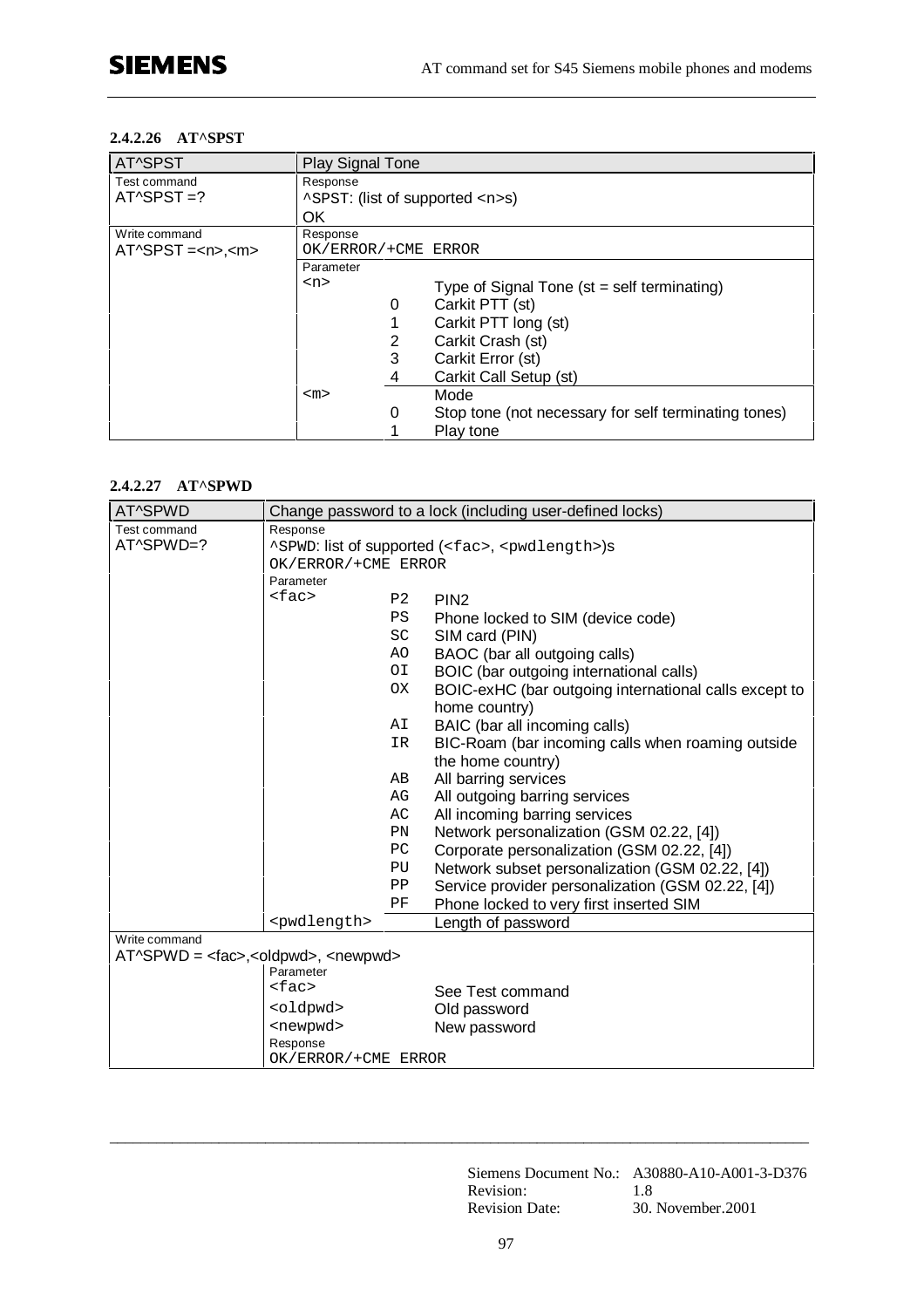## **2.4.2.28 AT^SRTC**

| AT^SRTC                                                 | Set the ringing tone                                                        |                                                                                               |  |  |  |
|---------------------------------------------------------|-----------------------------------------------------------------------------|-----------------------------------------------------------------------------------------------|--|--|--|
| Test command                                            | Response                                                                    |                                                                                               |  |  |  |
| AT^SRTC=?                                               | ^SRTC: (list of supported <type>s), (list of supported <vol>s)</vol></type> |                                                                                               |  |  |  |
|                                                         | Parameter<br>Number of ringing tone                                         |                                                                                               |  |  |  |
|                                                         | <type><br/><math>1 - X</math></type>                                        |                                                                                               |  |  |  |
|                                                         | 0                                                                           | Mutes the ringing tone; when MTC is set, the phone<br>does not ring and the volume is ignored |  |  |  |
|                                                         | <vol><br/><math>1 - Y</math></vol>                                          | Volume of ringing tone                                                                        |  |  |  |
| Read command                                            | Response                                                                    |                                                                                               |  |  |  |
| AT^SRTC?                                                |                                                                             | ^SRTC: <type>, <vol>, <ringing></ringing></vol></type>                                        |  |  |  |
|                                                         | Parameter                                                                   | See Test command                                                                              |  |  |  |
|                                                         | <type></type>                                                               |                                                                                               |  |  |  |
|                                                         | $<$ vol>                                                                    | See Test command                                                                              |  |  |  |
|                                                         | <ringing><br/>Test-ring is switched off<br/>0</ringing>                     |                                                                                               |  |  |  |
|                                                         | 1                                                                           | Test-ring is switched on                                                                      |  |  |  |
| Write command<br>AT^SRTC=[ <type>][,<vol>]</vol></type> |                                                                             |                                                                                               |  |  |  |
| Parameter                                               |                                                                             |                                                                                               |  |  |  |
|                                                         | <type></type>                                                               | See Test command                                                                              |  |  |  |
|                                                         | $<$ vol>                                                                    | See Test command                                                                              |  |  |  |
|                                                         | Response                                                                    |                                                                                               |  |  |  |
|                                                         | OK/ERROR                                                                    |                                                                                               |  |  |  |
| Execute command                                         | Response                                                                    |                                                                                               |  |  |  |
| AT^SRTC                                                 | The ringing tone sounds on the current NF device; it is selected using      |                                                                                               |  |  |  |
|                                                         | "AT^SNFS" until AT^SRTC is called up again                                  |                                                                                               |  |  |  |
|                                                         | OK/ERROR/+CME ERROR                                                         |                                                                                               |  |  |  |
|                                                         |                                                                             | Note: If an MTC arrives while the test-ring is active, the latter is switched                 |  |  |  |
|                                                         | off and the "normal" ring is switched on.                                   |                                                                                               |  |  |  |

**\_\_\_\_\_\_\_\_\_\_\_\_\_\_\_\_\_\_\_\_\_\_\_\_\_\_\_\_\_\_\_\_\_\_\_\_\_\_\_\_\_\_\_\_\_\_\_\_\_\_\_\_\_\_\_\_\_\_\_\_\_\_\_\_\_\_\_\_\_\_\_\_\_\_\_\_\_\_\_\_\_\_\_\_\_\_\_\_\_**

### **2.4.2.29 AT^SSTK**

| AT^SSTK                                                                                                             | <b>SIM Toolkit</b>                                                                                                                                                                                                                                                                                                               |  |  |
|---------------------------------------------------------------------------------------------------------------------|----------------------------------------------------------------------------------------------------------------------------------------------------------------------------------------------------------------------------------------------------------------------------------------------------------------------------------|--|--|
| Test command<br>AT^SSTK=?                                                                                           | Response<br>^SSTK: <profile></profile>                                                                                                                                                                                                                                                                                           |  |  |
|                                                                                                                     | Parameter:<br><profile><br/>ME profile according to GSM 11.14</profile>                                                                                                                                                                                                                                                          |  |  |
| Write command<br>AT^SSTK= <length>[,<mode>]<cr><br/>PDU is given:<br/><ctrl-z esc=""></ctrl-z></cr></mode></length> | Response:<br>OK/ERROR/+CME ERROR                                                                                                                                                                                                                                                                                                 |  |  |
|                                                                                                                     | Parameter:<br><length><br/>Length of PDU in bytes<br/><math>mode</math><br/>Single command<br/>0<br/>1 Sequence of commands<br/><math>&lt;</math>pdu<math>&gt;</math><br/>SIM Toolkit commands,<br/>see GSM 11.14<br/>Restriction: The maximum PDU length is 176 bytes.<br/>Unsolicited message<br/>^SSTK:<data></data></length> |  |  |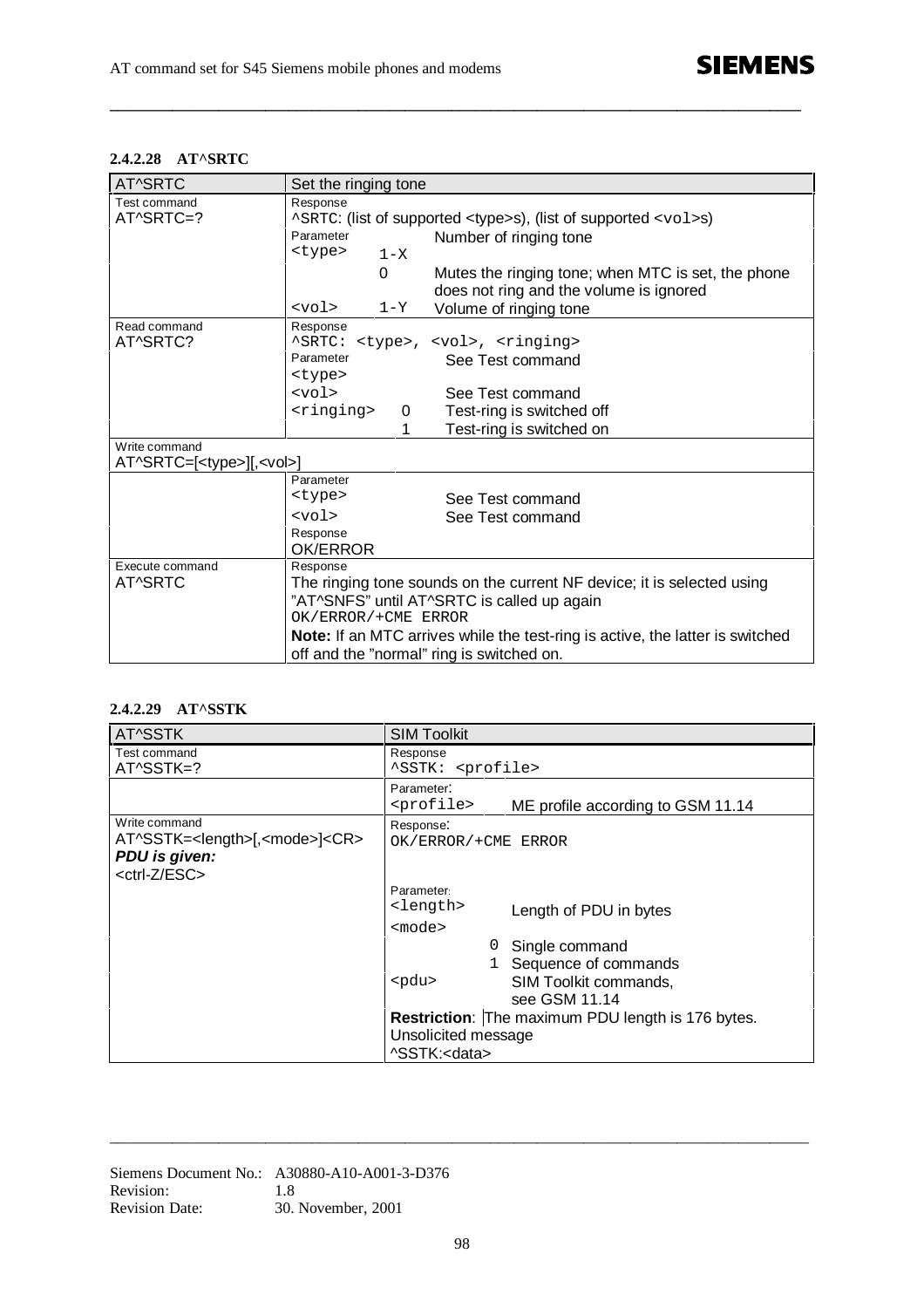### **2.4.3 Summary of all unsolicited messages**

Table 2-9 lists all unsolicited messages defined, together with their meaning:

| <b>Message</b>                                                            | <b>Meaning</b>                                                                                                                                                                         |
|---------------------------------------------------------------------------|----------------------------------------------------------------------------------------------------------------------------------------------------------------------------------------|
| +CBM: <length><cr><lf><pdu></pdu></lf></cr></length>                      | Direct output of the broadcast message.<br>For an explanation of parameters see the<br>AT+CNMI command                                                                                 |
| +CBMI: <mem>,<index></index></mem>                                        | Indicates that a new CB message has been<br>received:<br>For an explanation of parameters see<br>AT+CNMI                                                                               |
| +CCWA: <num>,<type>,<class>,,<cli validity=""></cli></class></type></num> | Call waiting indication<br>For an explanation of parameters see<br>AT+CCWA                                                                                                             |
| +CDS: <length><cr><lf><pdu></pdu></lf></cr></length>                      | Direct output of the status report<br>For an explanation of parameters see<br>AT+CNMI                                                                                                  |
| +CDSI: <mem>,<index></index></mem>                                        | ????                                                                                                                                                                                   |
| +CGEV: ME CLASS <class></class>                                           | The mobile equipment has forced a change<br>of MS class<br>For an explanation of parameters see<br>AT+CGEREP                                                                           |
| +CGEV: ME DEACT <pdp_type>, <pdp_addr></pdp_addr></pdp_type>              | The mobile equipment has forced a context<br>deactivation<br>For an explanation of parameters see<br>AT+CGEREP                                                                         |
| +CGEV: ME DETACH                                                          | The mobile equipment has forced a GPRS<br>detach<br>For an explanation of parameters see<br>AT+CGEREP                                                                                  |
| +CGEV: NW CLASS <class></class>                                           | The network has forced a change of MS<br>class<br>For an explanation of parameters see<br>AT+CGEREP                                                                                    |
| +CGEV: NW DEACT <pdp_type>, <pdp_addr></pdp_addr></pdp_type>              | The network has forced context<br>deactivation<br>For an explanation of parameters see<br>AT+CGEREP                                                                                    |
| +CGEV: NW DETACH                                                          | The network has forced a GPRS detach<br>For an explanation of parameters see<br>AT+CGEREP                                                                                              |
| +CGEV: NW REACT <pdp_type>, <pdp_addr></pdp_addr></pdp_type>              | The network has requested a context<br>reactivation<br>For an explanation of parameters see<br>AT+CGEREP                                                                               |
| +CGEV: REJECT <pdp_type>, <pdp_addr></pdp_addr></pdp_type>                | A network request for PDP context<br>activation occurred when the MT was<br>unable to report it and was automatically<br>rejected<br>For an explanation of parameters see<br>AT+CGEREP |
| +CGREG: <stat></stat>                                                     | <b>GPRS Network registration</b><br>For an explanation of parameters see                                                                                                               |

Siemens Document No.: A30880-A10-A001-3-D376 Revision: 1.8 Revision Date: 30. November.2001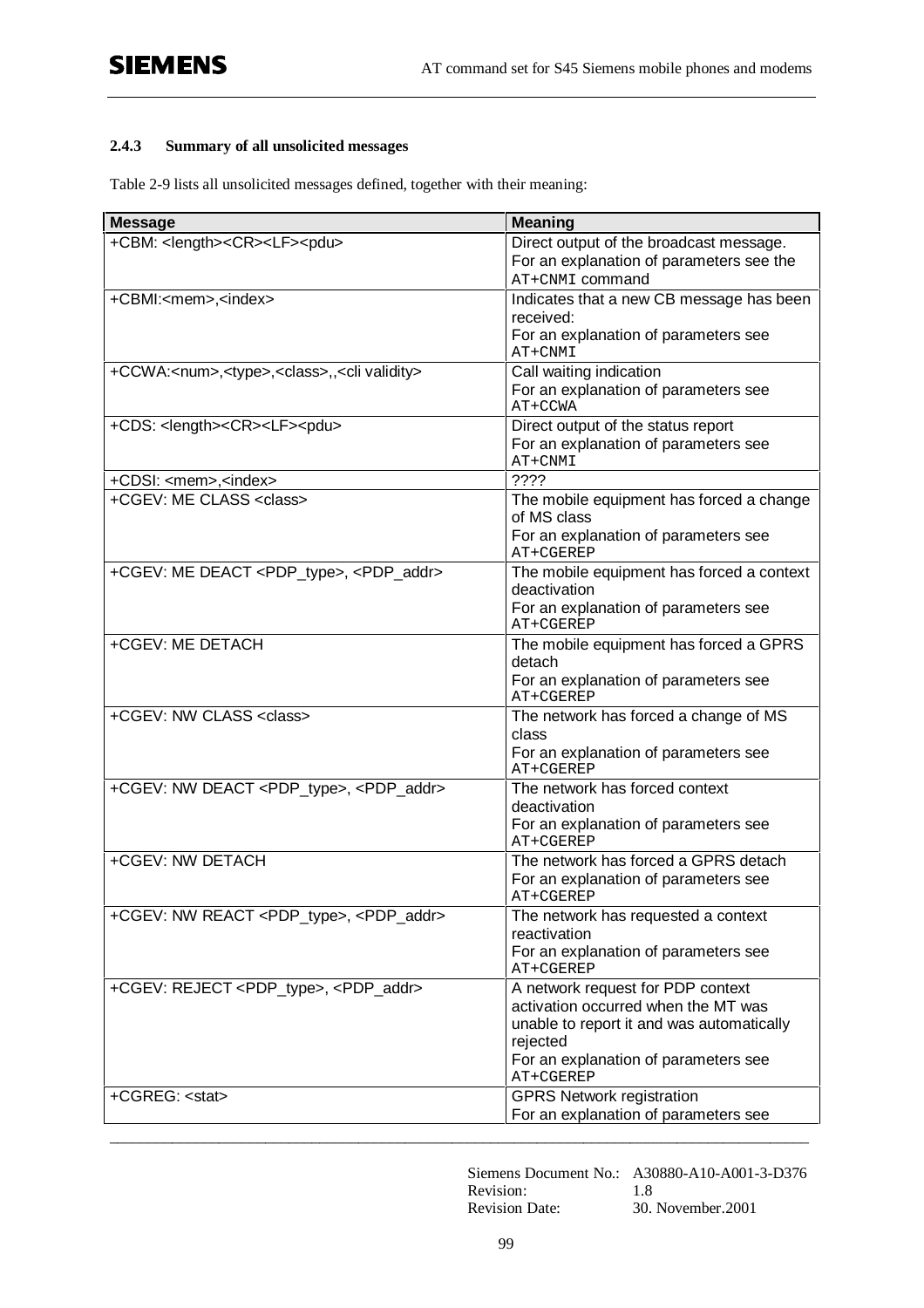|                                                             | AT+CGREG                                                                                                             |
|-------------------------------------------------------------|----------------------------------------------------------------------------------------------------------------------|
| +CLIP: <num>,<type>,,,,<cli validity=""></cli></type></num> | Telephone number of caller<br>For an explanation of parameters see<br>AT+CLIP                                        |
| +CMT: <length><cr><lf<>pdu&gt;</lf<></cr></length>          | Direct output of the short message<br>For an explanation of parameters see<br>AT+CNMI                                |
| +CMTI: <mem>,<index></index></mem>                          | Indication that a new message has arrived<br>For an explanation of parameters see<br>AT+CNMI                         |
| +COLP: <num>,<type></type></num>                            | Telephone number of called line<br>For an explanation of parameters see<br>AT+COLP                                   |
| +CREG: <stat></stat>                                        | Network registration<br>For an explanation of parameters see<br>$AT+CREG$                                            |
| $+CSSI: code1$<br>+CSSU: <code2></code2>                    | Supplementary service<br>intermediate/unsolicited result code<br>For an explanation of parameters see<br>AT+CSSN     |
| ^SACM: <m></m>                                              | Message indicating if ACM has reached the<br>maximum value ACMmax<br>For an explanation of parameters see<br>AT^SACM |
| ASCKS: <sub>cm</sub>                                        | Message indicating whether card has been<br>removed or inserted<br>For an explanation of parameters see<br>AT^SCKS   |
| ^SMGO: <mode></mode>                                        | SMS overflow indicator<br>For an explanation of parameters see<br>AT^SMGO                                            |
| ^SSTK: <data></data>                                        | The user has selected a menu entry from a<br>menu created by means of AT^SSTK                                        |

**\_\_\_\_\_\_\_\_\_\_\_\_\_\_\_\_\_\_\_\_\_\_\_\_\_\_\_\_\_\_\_\_\_\_\_\_\_\_\_\_\_\_\_\_\_\_\_\_\_\_\_\_\_\_\_\_\_\_\_\_\_\_\_\_\_\_\_\_\_\_\_\_\_\_\_\_\_\_\_\_\_\_\_\_\_\_\_\_\_**

**Table 2-9: List of unexpected commands**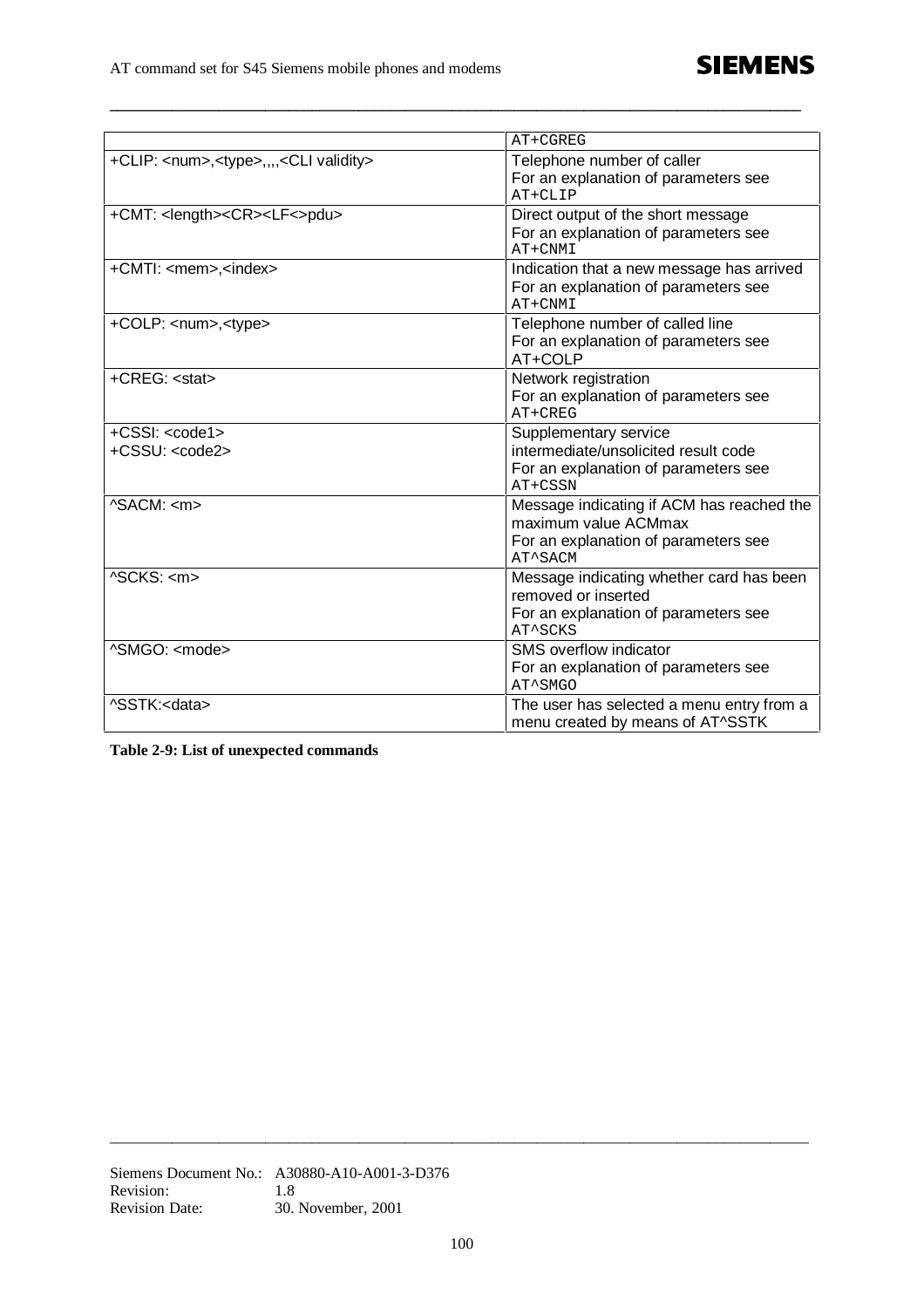# **SIEMENS**

## **2.5 Appendix A**

#### **2.5.1 Factory settings made by AT&F**

```
ATE1 (only in case of RCCP mode)
ATQ0
ATV1
AT+CCWA=0
AT+CREG=0
AT+CLIP=0
AT+COLP=0
AT+CRC=0
AT+CAOC=0
AT+CMEE=0
AT+CPBS=SM (if available)
AT+COPS=0
AT+VTS=1
AT+CSCS="GSM"
AT+CSSN=0,0
AT^SCKS=0
Reset pending locks (Phone Pin/Puk, Pin2/Puk2 ...)
which are given as answer to AT+CPIN?
AT+CSMS=0
AT+CNMI=0,0,0,0,1
AT^SMGO=0
AT+CSCB=0
```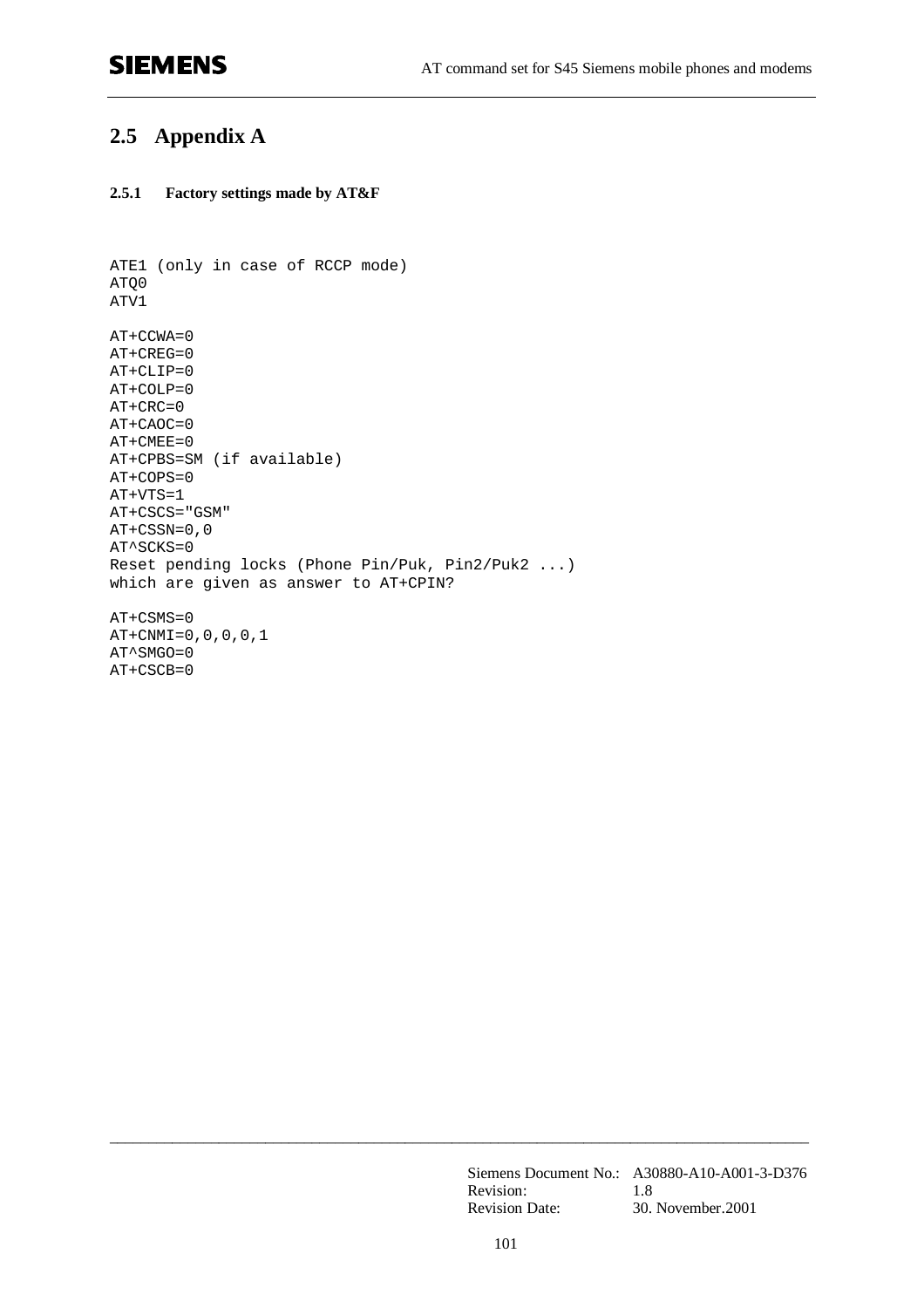#### **2.5.2 Features of the Telephone book memory**

| <b>Name</b>             | <b>Description</b>                                                                                                                                        | Category               | <b>Access</b>                   | Write allowed?                                             | How to delete<br>completely |
|-------------------------|-----------------------------------------------------------------------------------------------------------------------------------------------------------|------------------------|---------------------------------|------------------------------------------------------------|-----------------------------|
| <b>FD</b>               | Fix-dialing number<br>(SIM fix-dialing telephone book)                                                                                                    | GSM 07.07              | AT+CPBS<br>or AT^SPBS           | PIN2 required                                              |                             |
| <b>SM</b>               | Abbreviate dialing number<br>(SIM telephone book)                                                                                                         | GSM 07.07              | AT+CPBS<br>or AT^SPBS           | device code<br>required if FDN<br>replacement is<br>active |                             |
| <b>DC</b><br>(MD)       | Mobile last dialing number<br>(last number redial memory;<br>only if "LD" is not available)                                                               | GSM 07.07              | AT+CPBS<br>or AT^SPBS           |                                                            | AT^SDLD                     |
| $\overline{ON}$<br>(OW) | <b>Own Numbers</b><br>(SIM own telephone numbers)                                                                                                         | GSM 07.07<br>(Siemens) | AT+CPBS<br>(historical)         | $\pmb{\times}$                                             |                             |
| LD                      | SIM last dialing number<br>(last number redial memory on<br>SIM)                                                                                          | GSM 07.07              | AT+CPBS<br>or AT^SPBS           | $\overline{a}$                                             | AT^SDLD                     |
| <b>ME</b>               | Mobile-equipment telephone<br>book<br>(ME dialing numbers)                                                                                                | GSM 07.07              | AT+CPBS<br>or AT^SPBS           | device code<br>required if FDN<br>replacement is<br>active |                             |
| <b>BD</b>               | Barred dialing numbers<br>(blocked numbers)                                                                                                               | <b>Siemens</b>         | AT^SPBS                         |                                                            |                             |
| $\overline{SD}$         | Service dialing numbers<br>(Service numbers)                                                                                                              | <b>Siemens</b>         | AT^SPBS                         |                                                            |                             |
| <b>MC</b><br>(MS)       | Missed dialing numbers<br>(unanswered calls)                                                                                                              | GSM 07.07<br>(Siemens) | AT+CPBS,<br>AT^SPBS             |                                                            |                             |
| <b>RC</b><br>(CD)       | Callback dialing numbers<br>(answered calls)                                                                                                              | GSM 07.07<br>(Siemens) | AT+CPBS,<br>AT^SPBS             |                                                            |                             |
| BL                      | <b>Blacklist of dialing numbers</b><br>(numbers that are blocked for a<br>certain time in order to prevent<br>continuous accesses from<br>remote control) | <b>Siemens</b>         | AT^SPBS                         |                                                            |                             |
| <b>MB</b>               | Mailbox dialing numbers<br>(network-operator mailbox)                                                                                                     | <b>Siemens</b>         | AT^SPBS                         |                                                            |                             |
| <b>CS</b>               | Common sortable numbers<br>(sorted combination of SM, ME,<br>FD)                                                                                          | Siemens                | AT^SPBS,<br>AT^SPBC,<br>AT^SPBG |                                                            |                             |
| <b>RD</b>               | Red book numbers<br>(CS entries with ! at the end of<br>the name portion)                                                                                 | <b>Siemens</b>         | AT^SPBS,<br>AT^SPBC,<br>AT^SPBG | $\blacksquare$                                             |                             |

**\_\_\_\_\_\_\_\_\_\_\_\_\_\_\_\_\_\_\_\_\_\_\_\_\_\_\_\_\_\_\_\_\_\_\_\_\_\_\_\_\_\_\_\_\_\_\_\_\_\_\_\_\_\_\_\_\_\_\_\_\_\_\_\_\_\_\_\_\_\_\_\_\_\_\_\_\_\_\_\_\_\_\_\_\_\_\_\_\_**

**Table 2-10: Features of the telephone book memory**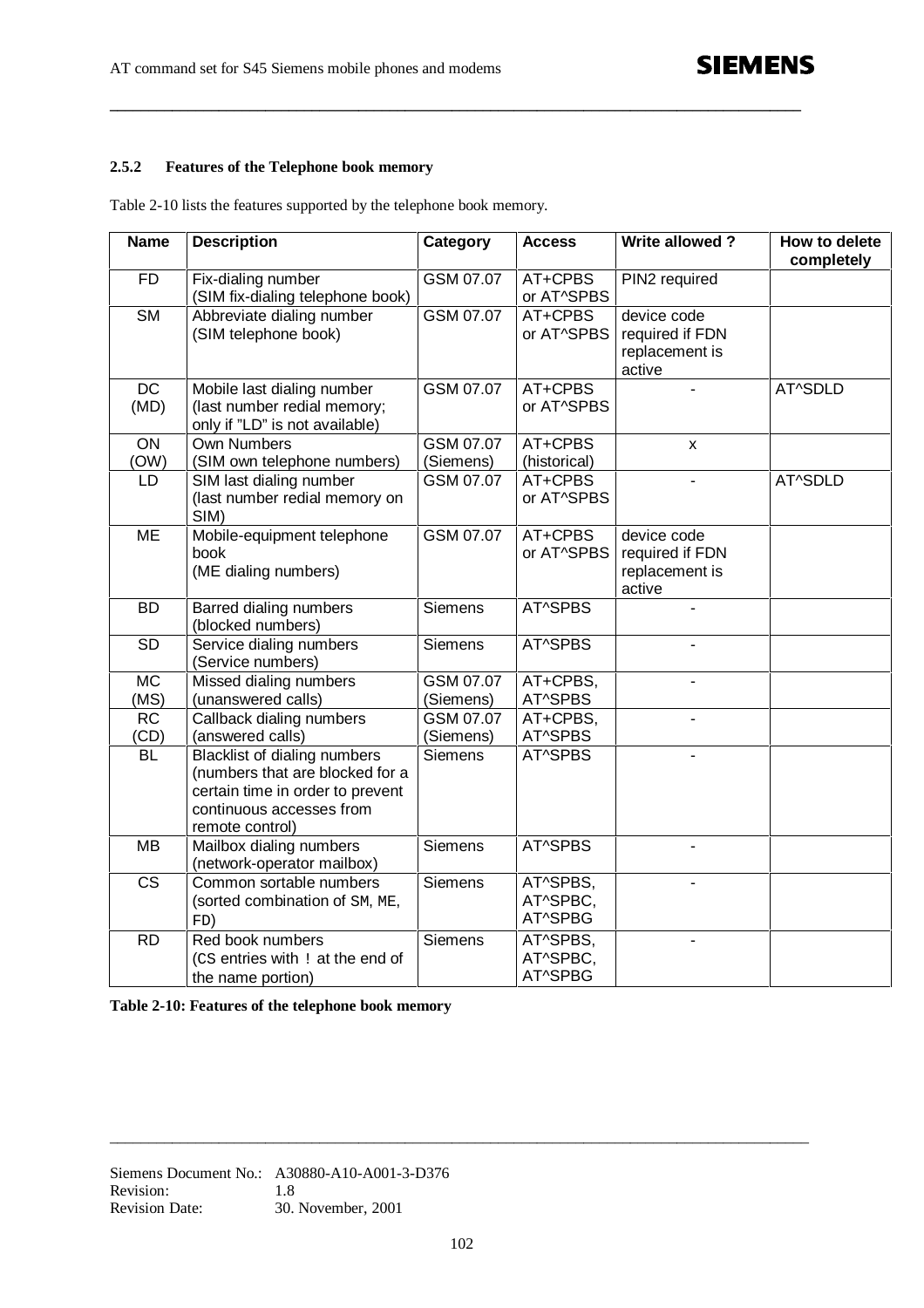#### **2.5.3 Writing to the FDN Phonebook / FDN Replacement**

Writing to the fixed-dialing number phonebook is protected by PIN2. A sample Write sequence (to e.g. record 5) is provided below:

| <b>AT Command</b>                | <b>Comment</b>                                                 |
|----------------------------------|----------------------------------------------------------------|
|                                  |                                                                |
| $AT+CMEE=2$                      | Activate expanded error message                                |
| OK.                              |                                                                |
| $AT+CPBS=?$                      | Listing of available telephone books                           |
| +CPBS: $("FD", "SM", "LD")$      |                                                                |
| OK.                              |                                                                |
| $AT+CPBS="FD"$                   | Selection of the FDN telephone book                            |
| OK.                              |                                                                |
| $AT+CPBW=5$ ,"1234",,"test"      | A Write to record 5 is attempted                               |
| +CME ERROR: SIM PIN2 REQUIRED    | PIN2 is required for this purpose                              |
| $AT+CPIN?$                       | Query of the PIN status                                        |
| +CPIN: SIM PIN2                  | PIN2 is to be entered                                          |
| AT+CPIN="12345678"               | Input of PIN2                                                  |
| OK.                              |                                                                |
| $AT+CPBW=5$ , "1234", "test"     | A Write to record 5 is attempted                               |
| OK.                              | PIN2 remains active as long as you use the commands            |
|                                  | +CPIN, +CPBS, +CPBR, +CPBW, +CACM, +CAMM, +CPUC                |
|                                  | or ^SPIC, ^SPBS, ^SPBC, ^SPBG,:                                |
|                                  | If you use other commands or if none of the above commands are |
|                                  | executed within five minutes, PIN2 is no longer valid.         |
| $AT+CPBW=6$ , "5678", "new test" | A Write to record 6 is attempted                               |
| OK                               |                                                                |

In addition, if there is no FDN phonebook available on the SIM, it is possible to activate a feature which activates an FDN-like behavior for the "SM" and "ME" phonebooks (FDN replacement). (Currently this feature can only be activated via the MMI lock/device lock/excluding telephone book.)

In this case, the Write to the "SM" and "ME" phonebooks is ensured by the device code (PH-SIM PIN and PH-SIM PUK, respectively).

The sequence for entering the device code is analogous to the above example.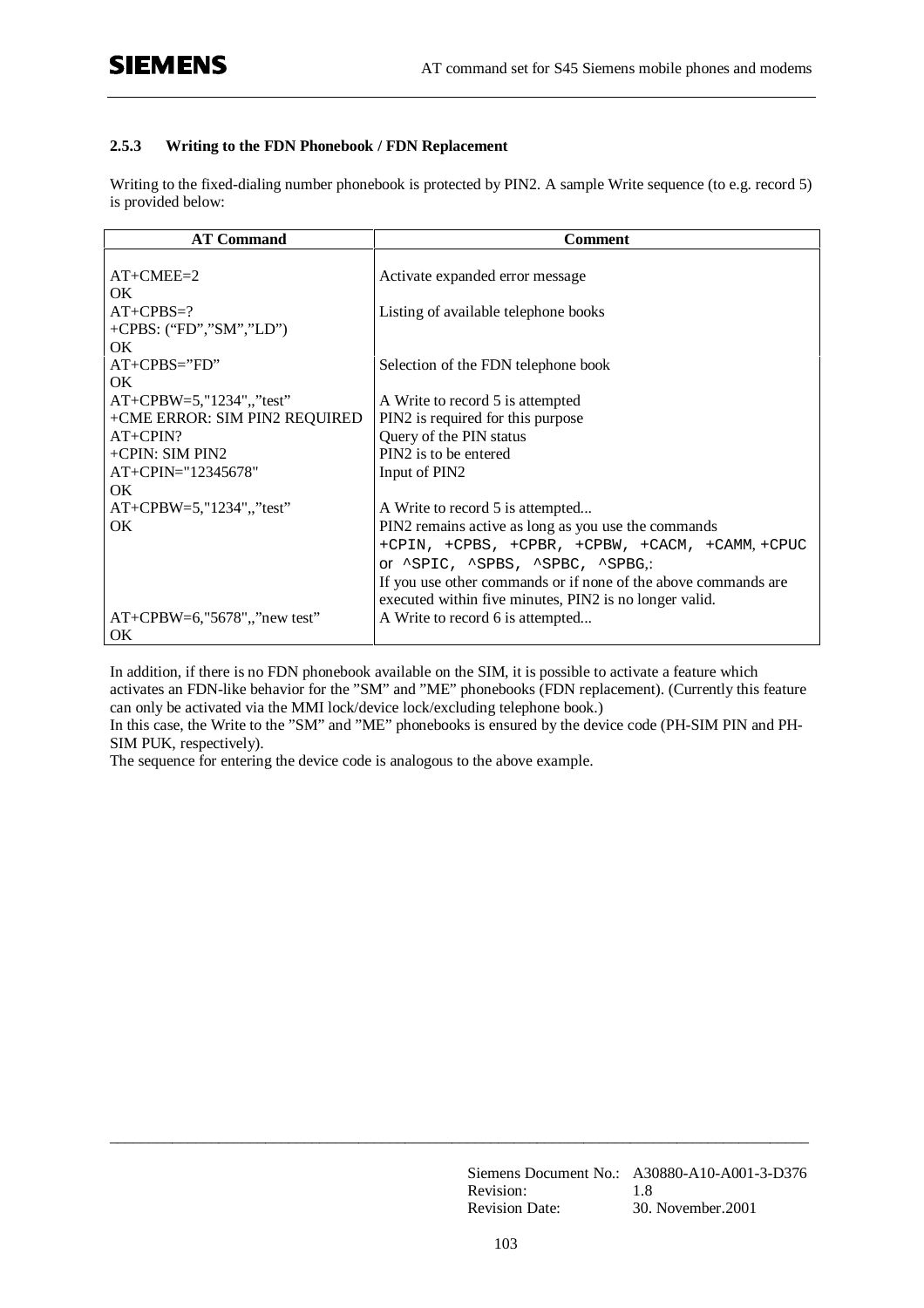#### **2.5.4 Using special characters in certain commands ( e. g., +CPBR/+CPBW)**

String parameters like <text> in certain commands (like, for instance, AT+CPBW) should be entered using quotation marks '**"'** (Ascii=Windows=GSM=0x22), since the following problems may occur if the quotation marks are left out:

**\_\_\_\_\_\_\_\_\_\_\_\_\_\_\_\_\_\_\_\_\_\_\_\_\_\_\_\_\_\_\_\_\_\_\_\_\_\_\_\_\_\_\_\_\_\_\_\_\_\_\_\_\_\_\_\_\_\_\_\_\_\_\_\_\_\_\_\_\_\_\_\_\_\_\_\_\_\_\_\_\_\_\_\_\_\_\_\_\_**

| $SPACES$ (Space, Blank, Ascii=Windows=GSM=0x20) are skipped. |                          |  |                     |         |
|--------------------------------------------------------------|--------------------------|--|---------------------|---------|
| E.g.                                                         | at+cpbw=1,"123",,K. H.   |  | results in "K.H."   | $\odot$ |
|                                                              | at+cpbw=1,"123",,"K. H." |  | spaces are retained | ☺       |

- Commas ('**,**') (Ascii=Windows=GSM=0x2C) and semicolons ('**;**')(Ascii=Windows=GSM=0x3B) are prohibited and must not be used in <text>, because they are used as separators between parameters and commands.

| E.g. | at+cpbw=1,"123",,Kurz,Helmut results in ERROR |   |
|------|-----------------------------------------------|---|
|      | $at+cpbw=1, "123", "Kurz, Helmut"$            | C |

To be able, however, to enter quotation marks (and some other special characters) in string parameters you will have to use the Escape character (hex value 0x5c). While "0x5c" denotes the backslash  $(\nabla)$  in the ASCII character set (Ascii=Windows=0x5C), in the GSM character set "0x5C" denotes the `Ö` character.

The escape sequence thus has the following structure:

- The sequence begins with the escape character 0x5C  $(ASCII=Windows=\\'. GSM=`O`)$
- The special character follows and is entered as a 2 Byte representation of the GSM chacter set value. e.g. the 2 Byte representation of the `@` (GSM=0x**00**) is `**00**`

Table 2-11 lists the special characters that should be entered using the escape sequence:

| <b>GSM Char</b> | <b>GSM hex value</b> | <b>ASCII char.</b> | 3 byte esc. seg.(hex) | <b>Note</b>      |
|-----------------|----------------------|--------------------|-----------------------|------------------|
|                 | 0x5C                 |                    | 0x5C 0x35 0x43        | Backslash        |
|                 | 0x22                 | "                  | 0x5C 0x32 0x32        | String delimiter |
|                 | 0x08                 | <b>BSP</b>         | 0x5C 0x30 0x38        | Backspace        |
| @               | 0x00                 | NULL               | 0x5C 0x30 0x30        | <b>GSM NULL</b>  |

#### **Table 2-11: Using escape characters in commands**

Examples of using escape characters in GSM commands are listed in Table 2-12:

| <b>Desired phonebook entry</b> | <text> in AT+CPBW command (hex)</text>                 |  |  |
|--------------------------------|--------------------------------------------------------|--|--|
| Ölhändler                      | 0x22 0x5C 0x35 0x43 0x6C 0x68 0x7B 0x6E 0x64 0x6C 0x65 |  |  |
|                                | 0x72 0x22                                              |  |  |
| "Eddi" Kurz                    | 0x22 0x5C 0x32 0x32 0x45 0x64 0x64 0x69 0x5C 0x32 0x32 |  |  |
|                                | 0x20 0x4B 0x75 0x72 0x7A 0x22                          |  |  |
| Oòo                            | 0x22 0x4F 0x5C 0x30 0x38 0x6F 0x22                     |  |  |
| @Adr.                          | 0x22 0x5C 0x30 0x30 0x41 0x64 0x72 0x2E 0x22           |  |  |
|                                | [no problems with strlen()]                            |  |  |
|                                | 22 00 41 64 72 2E 22                                   |  |  |
|                                | (may cause problems with strlen() in application)      |  |  |

#### **Table 2-12: Using escape characters in GSM commands**

Note:

When reading phonebook records, there is NO replacement. Every character will appear in normal GSM character set notation (like the left column in the example above).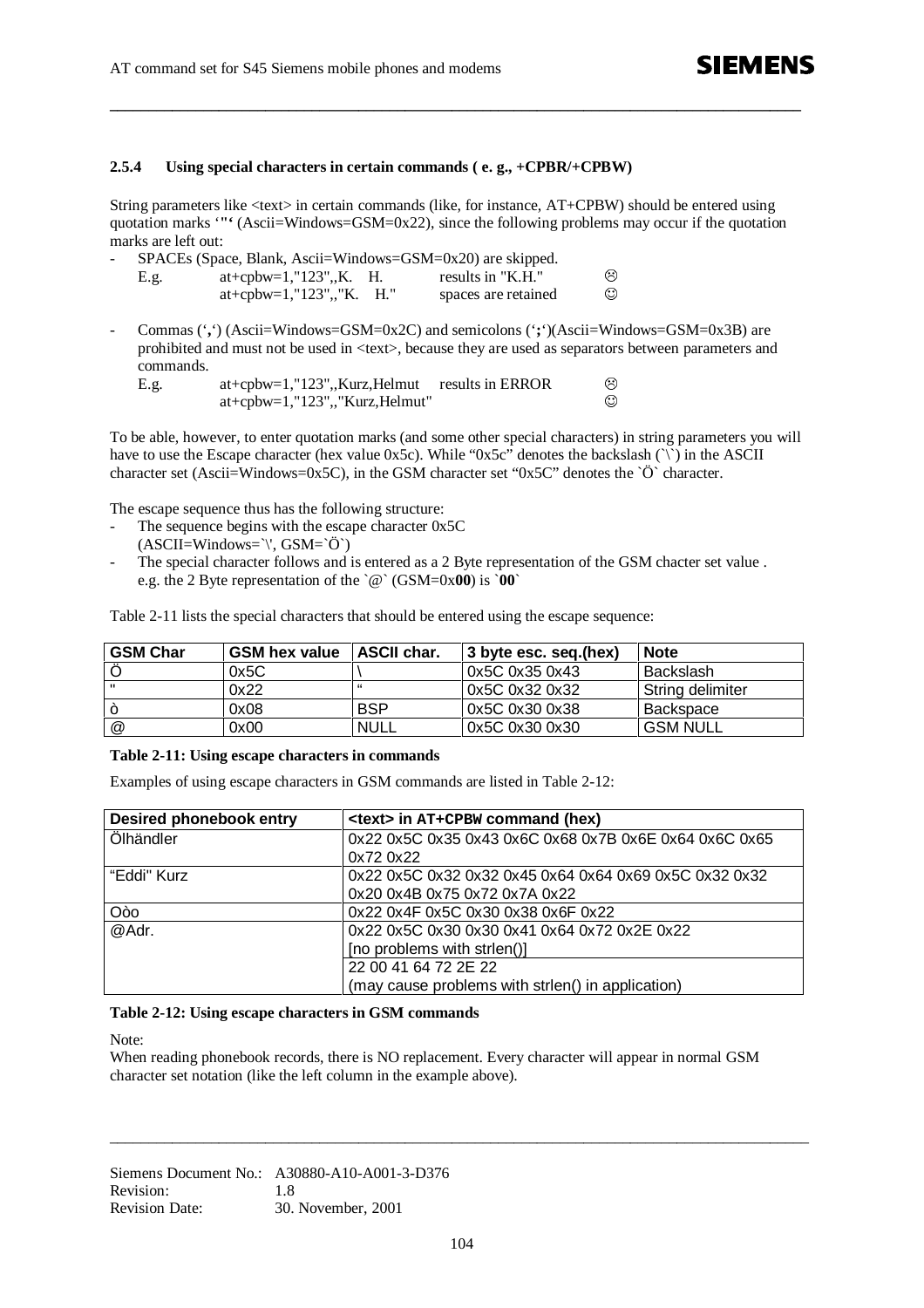## **2.6 S Registers**

This section provides the meanings of S registers used in the modem:

| <b>S Register</b> | Function (default values in bold type)                                                |              |                                   |  |  |  |
|-------------------|---------------------------------------------------------------------------------------|--------------|-----------------------------------|--|--|--|
| S <sub>0</sub>    | The number of rings before the call is answered<br>default: 0 (i. e. does not answer) |              |                                   |  |  |  |
| S <sub>3</sub>    | Command termination character and first character of response trailer (CR)            |              |                                   |  |  |  |
| S <sub>4</sub>    | Second character of response trailer (LF)                                             |              |                                   |  |  |  |
| S <sub>5</sub>    | Editing character; erases the previous character (BS)                                 |              |                                   |  |  |  |
| S <sub>6</sub>    | Escape character                                                                      |              |                                   |  |  |  |
| S <sub>7</sub>    | Wait for carrier after dialing (in seconds).<br>default: 60                           |              |                                   |  |  |  |
| $S8 + S9$         | No action                                                                             |              |                                   |  |  |  |
| S 10              | Delay between Lost Carrier and Hang up in 0.1 sec. (Default $2 = 200$ ms)             |              |                                   |  |  |  |
| S 11  S17         | No action                                                                             |              |                                   |  |  |  |
| S 18              | Bit 0                                                                                 |              |                                   |  |  |  |
|                   |                                                                                       | 0            | No GSM exit cause                 |  |  |  |
|                   |                                                                                       | 1            | With GSM exit cause               |  |  |  |
|                   | Bit 1                                                                                 |              |                                   |  |  |  |
|                   |                                                                                       | 0            | No SMS indication "+C"            |  |  |  |
|                   |                                                                                       | $\mathbf{1}$ | With incoming SMS indication "+C" |  |  |  |
| S 19  S99         | No action                                                                             |              |                                   |  |  |  |

#### **Table 2-13: S-Registers**

Only the following S registers can be modified by means of the corresponding ATSn=x command (where n denotes the number of the register): S0, S3, S5, S6, S7, S8, S10; S18.

All the other S registers are used internally and thus read-only.

The contents of a single S register can be displayed via the ATSn? command (where n denotes the number of the register). It is not possible to have the contents of multiple registers displayed at the same time.

## **2.7 Circuit assignments**

The following circuits are assigned at the mobile connector to support the exchange of data:

| Name:      | <b>Direction</b> | <b>Function</b>         | <b>ITU V24 Circuit</b> |
|------------|------------------|-------------------------|------------------------|
| SG         |                  | Signal Ground           | 102                    |
| <b>TxD</b> | DTE to DCE       | <b>Transmitted Data</b> | 103                    |
| RxD        | DCE to DTE       | Received Data           | 104                    |
| <b>CTS</b> | DCE to DTE       | Clear To Send           | 106                    |
| <b>DCD</b> | DCE to DTE       | Data Carrier Detect     | 109                    |

\_\_\_\_\_\_\_\_\_\_\_\_\_\_\_\_\_\_\_\_\_\_\_\_\_\_\_\_\_\_\_\_\_\_\_\_\_\_\_\_\_\_\_\_\_\_\_\_\_\_\_\_\_\_\_\_\_\_\_\_\_\_\_\_\_\_\_\_\_\_\_\_\_\_\_\_\_\_\_\_\_\_\_\_\_\_\_\_\_\_

Siemens Document No.: A30880-A10-A001-3-D376 Revision: 1.8 Revision Date: 30. November.2001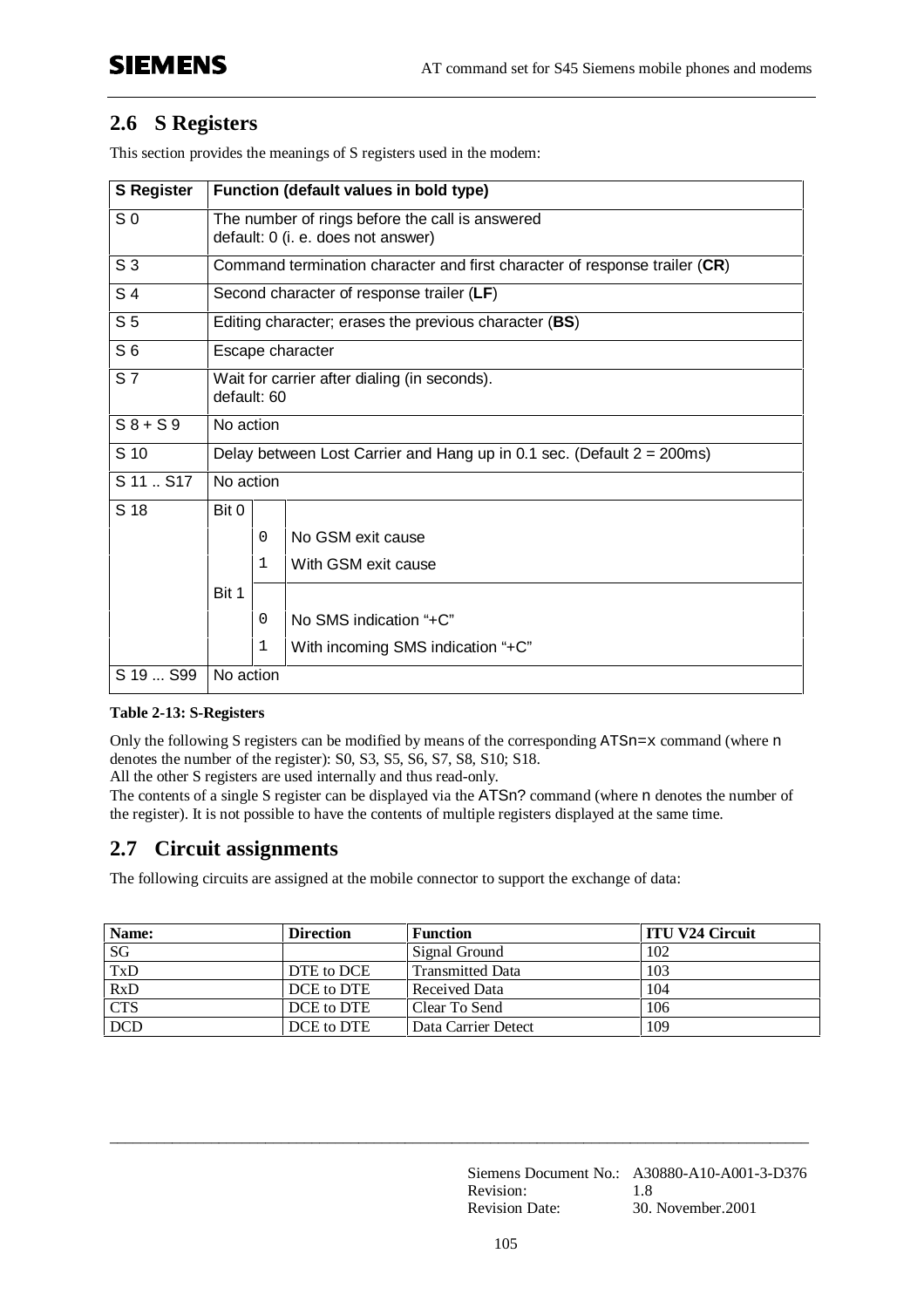## **2.8 Appendix B**

#### **2.8.1 Example for creating / retrieving an organizer entry**

**-vcs object which has to be uploaded:**

BEGIN:VCALENDAR VERSION:1.0 BEGIN:VEVENT CATEGORIES:ANNIVERSARY DTSTART:19991213T100000 DESCRIPTION:W. von Siemens END:VEVENT END:VCALENDAR

#### -**hexadecimal representation of this object:**

424547494E3A5643414C454E4441520D0A56455253494F4E3A312E300D0A424547494E3A564556454E540 D0A43415445474F524945533A414E4E49564552534152590D0A445453544152543A31393939313231335431 30303030300D0A4445534352495054494F4E3A572E20766F6E205369656D656E730D0A454E443A56455645 4E540D0A454E443A5643414C454E4441520D0A

**\_\_\_\_\_\_\_\_\_\_\_\_\_\_\_\_\_\_\_\_\_\_\_\_\_\_\_\_\_\_\_\_\_\_\_\_\_\_\_\_\_\_\_\_\_\_\_\_\_\_\_\_\_\_\_\_\_\_\_\_\_\_\_\_\_\_\_\_\_\_\_\_\_\_\_\_\_\_\_\_\_\_\_\_\_\_\_\_\_**

#### -**upload of an entry on record 20**

at^sbnw="vcs",20,1,3<CR>  $<$ CR> $<$ LF> $>$  $<$ Space> 424547494E3A5643414C454E4441520D0A56455253494F4E3A312E300D0A424547494E3A564556454E540 D0A43415445474F<Ctrl-Z> <CR><LF>OK<CR><LF>

at^sbnw="vcs",20,2,3<CR> <CR><LF> > <Space> 524945533A414E4E49564552534152590D0A445453544152543A3139393931323133543130303030300D0A4 4455343524950<Ctrl-Z> <CR><LF>OK<CR><LF>

at^sbnw="vcs",20,3,3<CR>  $<$ CR> $<$ LF> $>$  $<$ Space $>$ 54494F4E3A572E20766F6E205369656D656E730D0A454E443A564556454E540D0A454E443A5643414C454 E4441520D0A<Ctrl-Z> <CR><LF>OK<CR><LF>

All characters are answered with an echo. Echoing can be switched off via "ATE0". In this example the organizer entry is uploaded in 50 bytes packets (100 input characters in every PDU). Characters in blue characterize the responses of the mobile.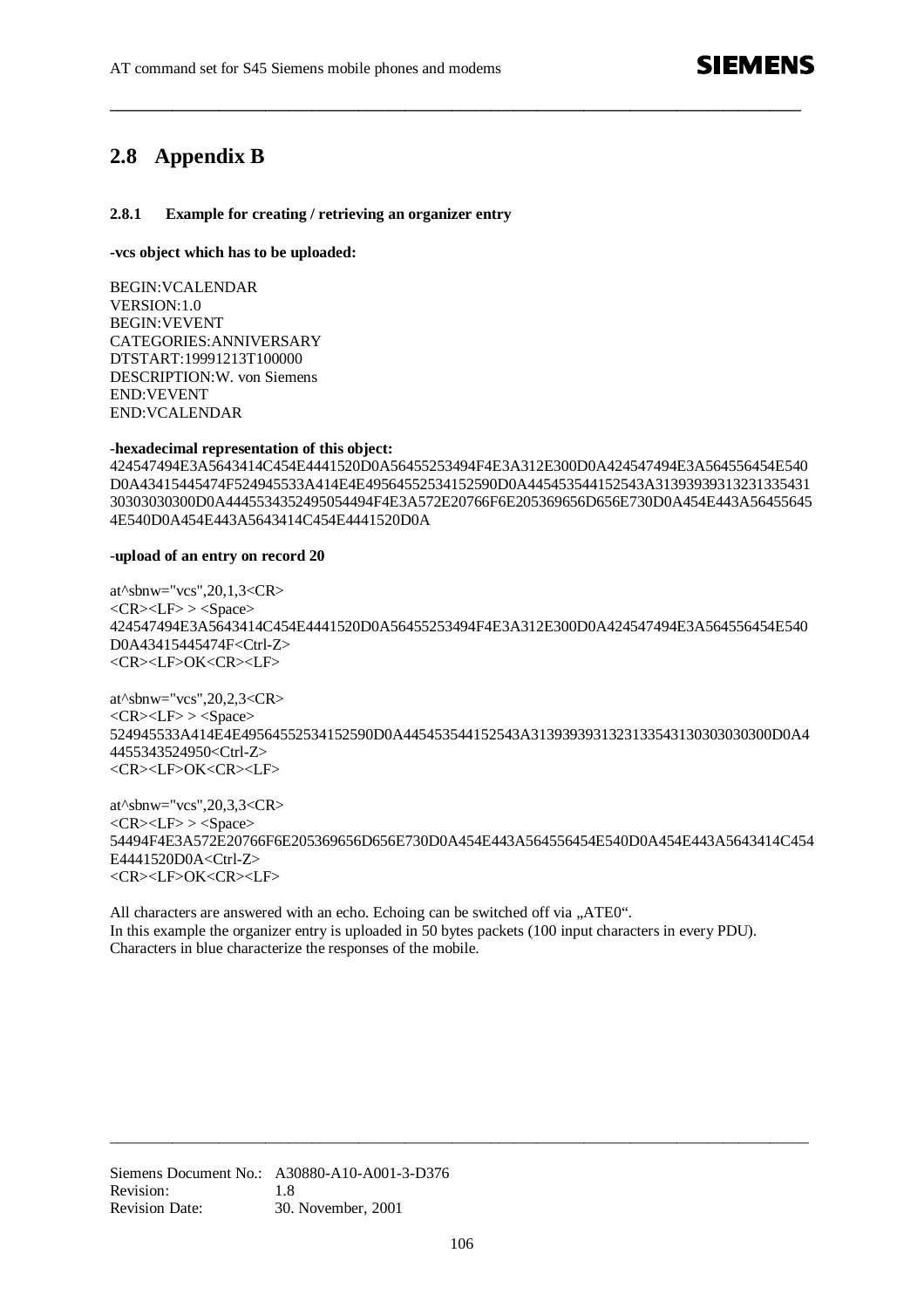# **SIEMENS**

#### -**interrogation of the current <type>,<subtype>,<actNumber>,<maxNumber>**

at^sbnw?<CR> <CR><LF>^SBNW: "vcs",20,2,3<CR><LF> <CR><LF>OK<CR><LF>

description: The current object which is uploaded is an VCS object. It has to be stored on record 20. 2 of 3 packets have already been uploaded.

#### -**deleting of record 20**

at^sbnw="vcs",20,0<CR> <CR><LF>OK<CR><LF>

#### -**download entry from record 20**

```
at^sbnr="vcs",20<CR>
<CR><LF>^SBNR:<space>"vcs",20,1,1<CR><LF>
424547494E3A5643414C454E4441520D0A56455253494F4E3A312E300D0A424547494E3A564556454E540
D0A43415445474F524945533A414E4E49564552534152590D0A445453544152543A31393939313231335431
30303030300D0A4445534352495054494F4E3A572E20766F6E205369656D656E730D0A454E443A56455645
4E540D0A454E443A5643414C454E4441520D0A<CR><LF>
<CR><LF>OK<CR><LF>
```
The mobile divides the record entry into packets of 176 byte  $(=176*2$  characters).

#### -**Download of an empty record 20**

at^sbnr="vcs",20<CR> <CR><LF>OK<CR><LF>

#### **-Test command of AT^SBNW**

at^sbnw=?<CR> <CR><LF>^SBNW:<space>("bmp",(0)),(,,mid",(0)),(,,vcs",(1-30)) <CR><LF> <CR><LF>OK<CR><LF>

description: The mobile supports bitmaps of subtype 0, midi obects of subtype 0 and vcs objects of the subtypes 1 to 30.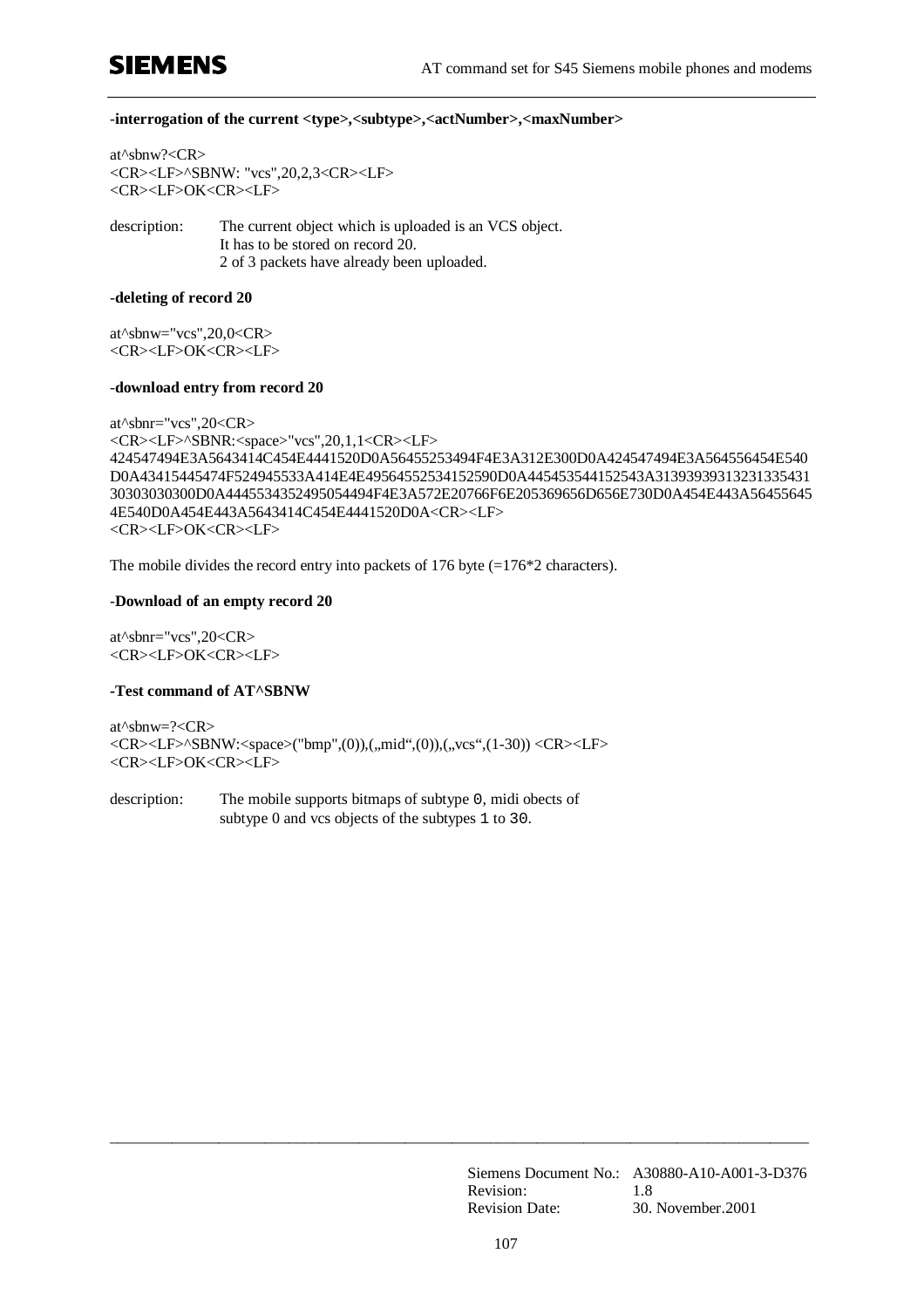#### **2.8.2 Examples and hints for using GPRS commands**

#### **2.8.2.1 Defining and using a Context Definition Id (CID):**

Every time a CID is used as a parameter for a GPRS command the CID has to be defined first via the AT+CGDCONT command.

**\_\_\_\_\_\_\_\_\_\_\_\_\_\_\_\_\_\_\_\_\_\_\_\_\_\_\_\_\_\_\_\_\_\_\_\_\_\_\_\_\_\_\_\_\_\_\_\_\_\_\_\_\_\_\_\_\_\_\_\_\_\_\_\_\_\_\_\_\_\_\_\_\_\_\_\_\_\_\_\_\_\_\_\_\_\_\_\_\_**

To retrieve the parameter of a CID the AT+CGDCONT read option must be used. If the response of AT+CGDCONT? is OK only, no CID is defined.

AT+CGDCONT? OK // no CID defined

All parameters of the CID are initiated by NULL or non-existing values, and the CID itself is set to undefined. To define a CID use the AT+CGDCONT command with at least one CID parameter. The present version of the mobile software supports CID 1 and CID 2 by using the AT+CGDCONT command. e.g.

AT+CGDCONT=1,IP

OK // defines CID 1 and sets the PDP type to IP // access point name and IP address aren't set

AT+CGDCONT=2,IP, "internet.t-d1.gprs", 111.222.123.234 OK // defines CID 2 and sets PDP type, APN and IP addr

A subsequent read command will return AT+CGDCONT? +CGDCONT:1,IP +CGDCONT:2,IP," internet.t-d1.gprs",111.222.123.234 OK

AT+CGDCONT=1 OK // sets the CID 1 to be undefined

A subsequent read command will return AT+CGDCONT? +CGDCONT:2,IP, "internet.t-d1.gprs",111.222.123.234 OK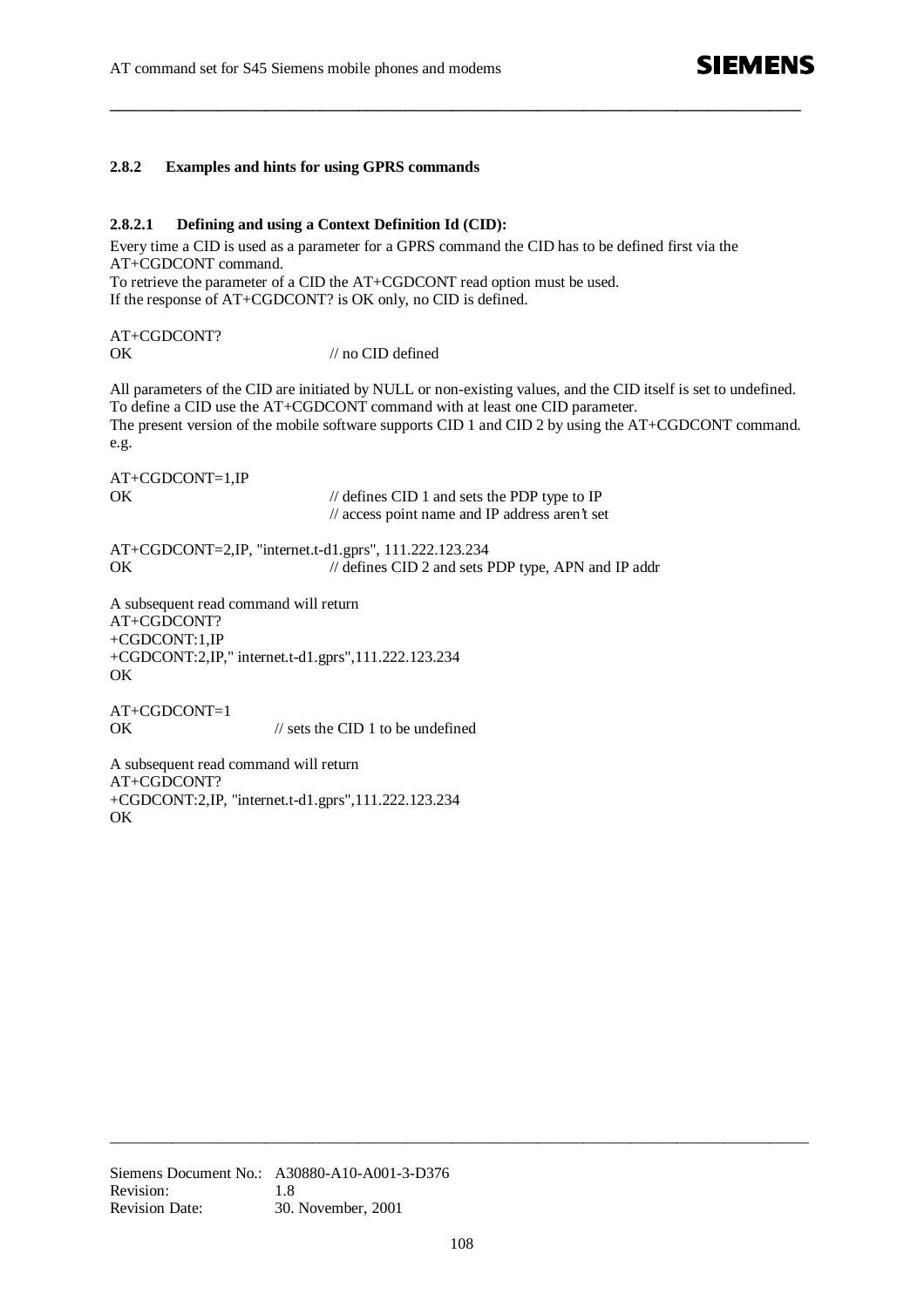#### **2.8.2.2 Defining Quality of service for a CID**

Quality of Service (QoS) is a special parameter of a CID which again consists of several parameters. The QoS consists of

- the precedence class
- the delay class
- the reliability class
- the peak throughput class
- the mean throughput class

and is subdivided into "requested QoS" and "minimum acceptable QoS".

All parameters of the QoS are initiated by default to the "network subscribed value  $(= 0)$ ", but the QoS itself is set to undefined. Use the AT+CGQREQ or AT+CGQMIN command to define a QoS. e.g.:

AT+CGQREQ=1,2 OK // overwrites the precedence class of QoS of CID 1 and sets // the QoS of CID 1 to be present

A following read command will response AT+CGQREQ? +CGQREQ: 1,2,0,0,0,0 OK // all QoS values of CID 1 are set to network subscribed // except precedence class which is set to 2

| AT+CGQREQ=1 |                                                   |
|-------------|---------------------------------------------------|
| ОK          | $\frac{1}{2}$ set the QoS of CID 1 to not present |

After defining a CID it could be activated. To activate a CID use

 $AT+CGACT=1.2$ OK // activate CID 2

If the CID is already active, the mobile immediately returns OK.

If no CID is given, all CIDs defined will be activated by means of  $AT+CGACT=$  // NO CID and NO STATE given OK // all defined CIDs will be activated

If no CID is defined the mobile returns ++CME ERROR: invalid index Remark: If the mobile is NOT attached via AT+CGATT=1 before activating, the attach is automatically done by means of the AT+CGACTcommand.

After a CID has been defined and activated, it can be used using AT commands as in the following example:

| $AT+CGDATA=PPP,1$<br><b>CONNECT</b> | $\frac{1}{2}$ the mobile is connected using the parameters of CID 1 |
|-------------------------------------|---------------------------------------------------------------------|
| $AT+CDATA=$<br><b>CONNECT</b>       | $\frac{1}{2}$ the mobile is connected using default parameter       |

The mobile supports Layer 2 Protocol (L2P) PPP only. Remark: If the mobile is NOT attached by means of AT+CGATT=1 and if the CID is NOT activated before connecting, the attach and activate is automatically done by means of the AT+CGDATA command.

\_\_\_\_\_\_\_\_\_\_\_\_\_\_\_\_\_\_\_\_\_\_\_\_\_\_\_\_\_\_\_\_\_\_\_\_\_\_\_\_\_\_\_\_\_\_\_\_\_\_\_\_\_\_\_\_\_\_\_\_\_\_\_\_\_\_\_\_\_\_\_\_\_\_\_\_\_\_\_\_\_\_\_\_\_\_\_\_\_\_

Siemens Document No.: A30880-A10-A001-3-D376 Revision: 1.8 Revision Date: 30. November.2001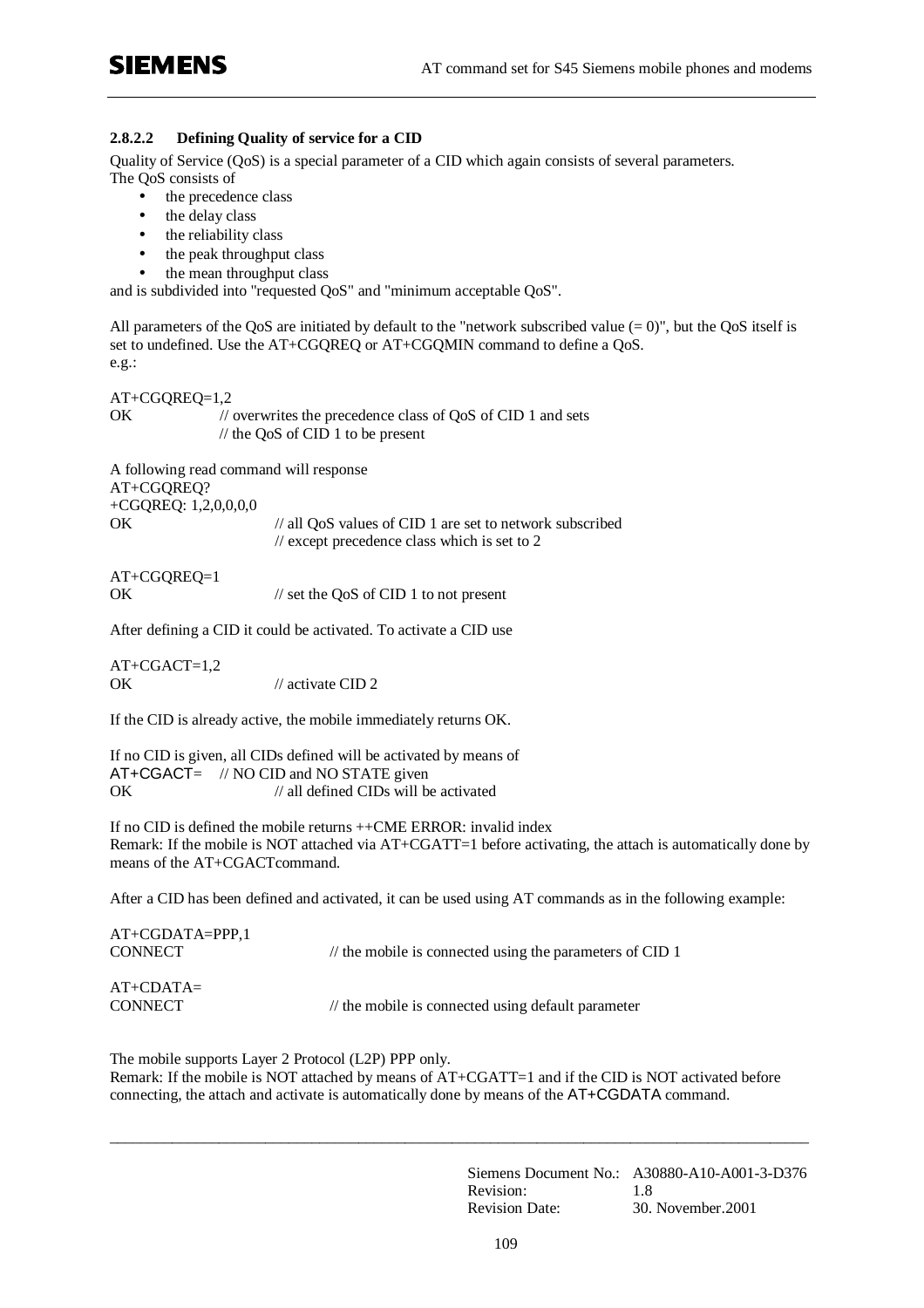**SIEMENS** 

#### **2.8.3 The GPRS dial command ATD**

As an alternative to using the GPRS-AT commands it is possible to connect to a GPRS network by using the dial command "atD".

**\_\_\_\_\_\_\_\_\_\_\_\_\_\_\_\_\_\_\_\_\_\_\_\_\_\_\_\_\_\_\_\_\_\_\_\_\_\_\_\_\_\_\_\_\_\_\_\_\_\_\_\_\_\_\_\_\_\_\_\_\_\_\_\_\_\_\_\_\_\_\_\_\_\_\_\_\_\_\_\_\_\_\_\_\_\_\_\_\_**

There are two GPRS Service Codes for the ATD command. Values 98 and 99. e. g.:

| $ATD*99#$                         |                                                                                                                                                              |
|-----------------------------------|--------------------------------------------------------------------------------------------------------------------------------------------------------------|
| <b>CONNECT</b>                    | // establish a connection via service code 99                                                                                                                |
| ATD*99*123.124.125.126*PPP*1#     |                                                                                                                                                              |
| <b>CONNECT</b>                    | // establish a connection via service code 99, IP address $123$<br>//and $L2P = PPP$ and using CID 1.<br>// The CID has to be defined by means of AT+CGDCONT |
| $ATD*99**PPP#$<br><b>CONNECT</b>  | // establish a connection via service code 99 and $L2P = PPP$                                                                                                |
| $ATD*99***1#$<br><b>CONNECT</b>   | // establish a connection via service code 99 and using CID 1                                                                                                |
| $ATD*99*PPP*1#$<br><b>CONNECT</b> | // establish a connection via service code 99 and $L2P = PPP$ and<br>// using CID 1. The CID has to be defined by means of AT+CGDCONT                        |
| $ATD*98#$<br><b>CONNECT</b>       | // establish an IP connection via service code 98                                                                                                            |
| $ATD*98*1#$                       |                                                                                                                                                              |
| <b>CONNECT</b>                    | // establish an IP connection via service code 98 using CID 1<br>// The CID has to be defined by means of AT+CGDCONT                                         |

# **3 Errors and Messages**

This section provides information on the final result code of a command execution (+CMS ERROR: <err>) and indicates an error related to mobile equipment or network.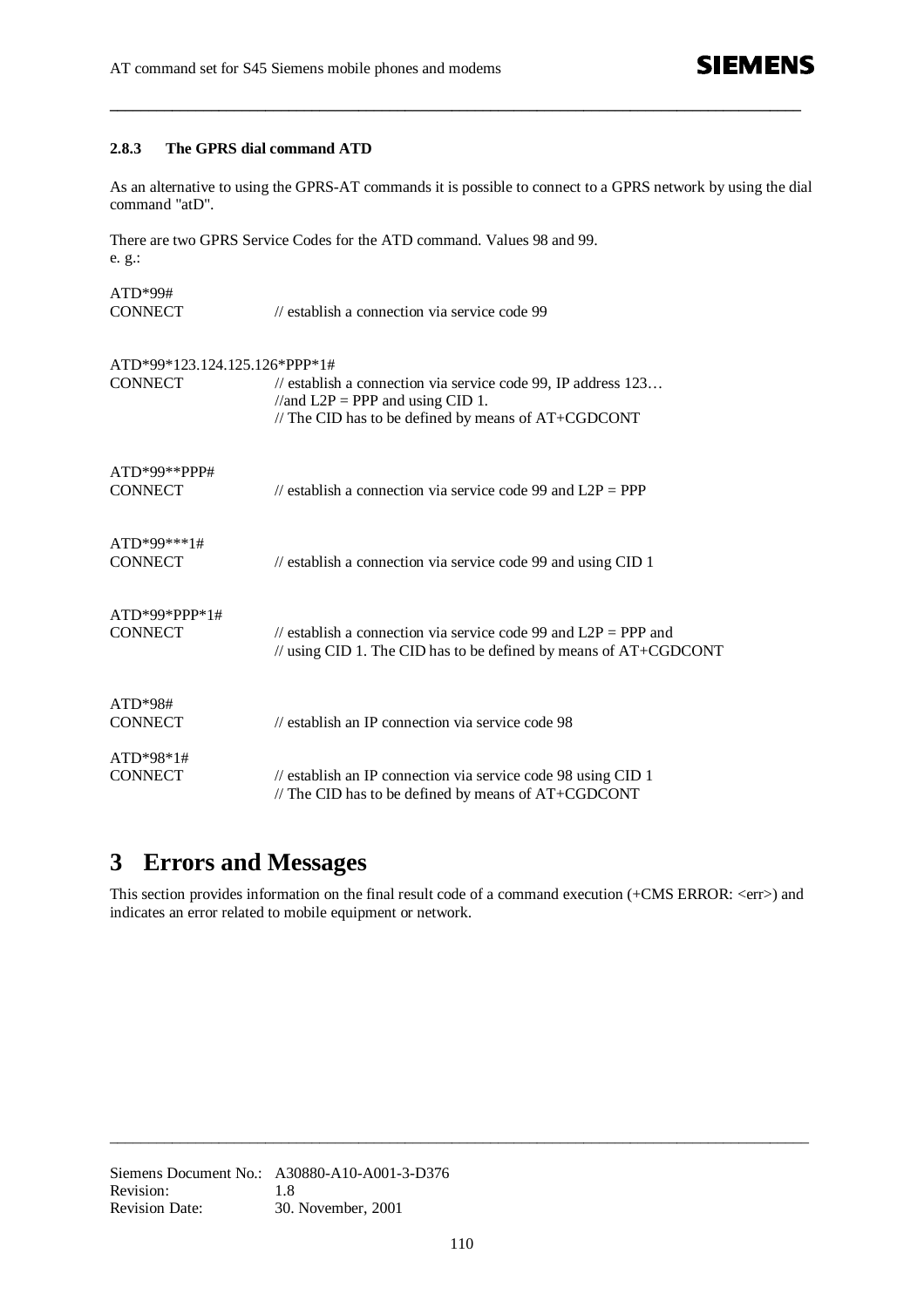### **3.1 Summary of CME ERRORS related to GSM 07.07**

Table 3-1 lists the numbers and meaning of CME errors related to GSM 07.07. *Note: Values smaller than 256 are reserved.*

| Code of <err></err> | <b>Meaning</b>                                |
|---------------------|-----------------------------------------------|
| 0                   | phone failure                                 |
| 1                   | no connection to phone                        |
| $\overline{2}$      | phone-adapter link reserved                   |
| 3                   | Operation not allowed                         |
| 4                   | Operation not supported                       |
| 5                   | PH-SIM PIN required                           |
| 6                   | PH-FSIM PIN required                          |
| 7                   | PH-FSIM PUK required                          |
| 10                  | SIM not inserted                              |
| 11                  | <b>SIM PIN required</b>                       |
| 12                  | <b>SIM PUK required</b>                       |
| 13                  | <b>SIM</b> failure                            |
| 14                  | SIM busy                                      |
| 15                  | SIM wrong                                     |
| 16                  | Incorrect password                            |
| 17                  | SIM PIN2 required                             |
| 18                  | SIM PUK2 required                             |
| 20                  | Memory full                                   |
| 21                  | invalid index                                 |
| 22                  | not found                                     |
| 23                  | Memory failure                                |
| $\overline{24}$     | text string too long                          |
| 25                  | invalid characters in text string             |
| 26                  | dial string too long                          |
| 27                  | invalid characters in dial string             |
| 30                  | no network service                            |
| 31                  | Network timeout                               |
| 32                  | Network not allowed emergency calls only      |
| 40                  | Network personalization PIN required          |
| 41                  | Network personalization PUK required          |
| 42                  | Network subset personalization PIN required   |
| 43                  | Network subset personalization PUK required   |
| 44                  | service provider personalization PIN required |
| 45                  | service provider personalization PUK required |
| 46                  | Corporate personalization PIN required        |
| 47                  | Corporate personalization PUK required        |
| 100                 | Unknown                                       |
|                     |                                               |
| 256                 | Operation temporarily not allowed             |
| 257                 | call barred                                   |
| 258                 | phone is busy                                 |
| 259                 | user abort                                    |
| 260                 | invalid dail string                           |
| 261                 | ss not executed                               |
| 262                 | SIM blocked                                   |

**Table 3-1: CME ERRORS related to GSM 07.07**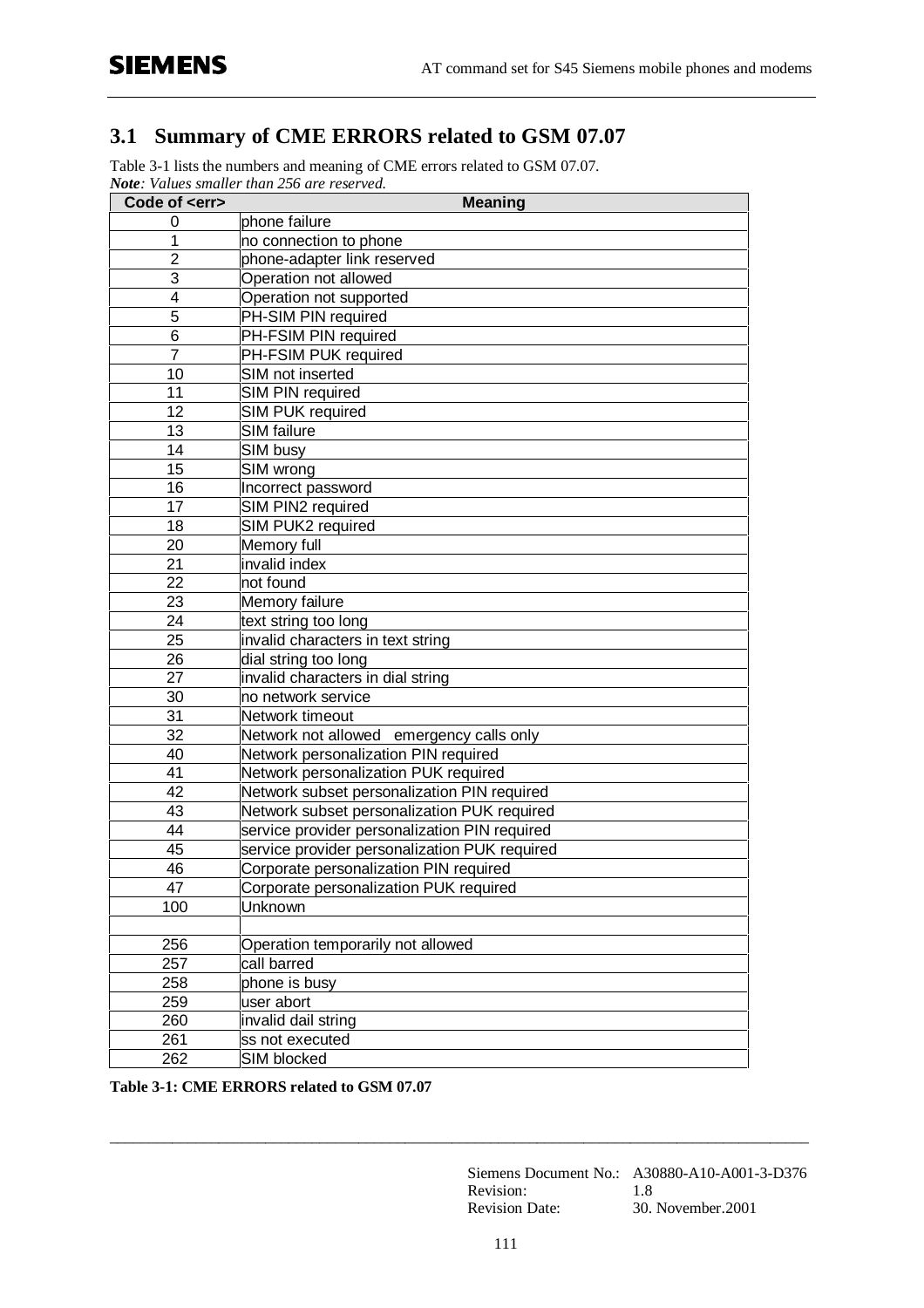### **3.2 Summary of CMS ERRORS related to GSM 07.05**

**\_\_\_\_\_\_\_\_\_\_\_\_\_\_\_\_\_\_\_\_\_\_\_\_\_\_\_\_\_\_\_\_\_\_\_\_\_\_\_\_\_\_\_\_\_\_\_\_\_\_\_\_\_\_\_\_\_\_\_\_\_\_\_\_\_\_\_\_\_\_\_\_\_\_\_\_\_\_\_\_\_\_\_\_\_\_\_\_\_**

Table 3-2 lists the numbers and meaning of CMS errors related to GSM 07.05:

| <err> code</err> | <b>Meaning</b>                                           |
|------------------|----------------------------------------------------------|
| 1                | Unassigned (unallocated) number                          |
| 8                | Operator determined barring                              |
| 10               | Call barred                                              |
| 21               | Short message transfer rejected                          |
| 27               | Destination out of service                               |
| 28               | Unidentified subscriber                                  |
| 29               | Facility rejected                                        |
| 30               | Unknown subscriber                                       |
| 38               | Network out of order                                     |
| 41               | Temporary failure                                        |
| 42               | Congestion                                               |
| 47               | Resources unavailable, unspecified                       |
| 50               | Requested facility not subscribed                        |
| 69               | Requested facility not implemented                       |
| 81               | Invalid short message transfer reference value           |
| 95               | Invalid message, unspecified                             |
| 96               | Invalid mandatory information                            |
| 97               | Message type non-existent or not implemented             |
| 98               | Message not compatible with short message protocol state |
| 99               | Information element non-existent or not implemented      |
| 111              | Protocol error, unspecified                              |
| 127              | Interworking, unspecified                                |
| 128              | Telematic interworking not supported                     |
| 129              | Short message Type 0 not supported                       |
| 130              | Cannot replace short message                             |
| 143              | Unspecified TP-PID error                                 |
| 144              | Data coding scheme (alphabet) not supported              |
| 145              | Message class not supported                              |
| 159              | Unspecified TP-DCS error                                 |
| 160              | Command cannot be actioned                               |
| 161              | Command unsupported                                      |
| 175              | Unspecified TP-Command error                             |
| 176              | TPDU not supported                                       |
| 192              | SC busy                                                  |
| 193              | No SC subscription                                       |
| 194              | SC system failure                                        |
| 195              | Invalid SME address                                      |
| 196              | <b>Destination SME barred</b>                            |
| 197              | SM Rejected-Duplicate SM                                 |
| 198              | TP-VPF not supported                                     |
| 199              | TP-VP not supported                                      |
| 208              | D0 SIM SMS storage full                                  |
| 209              | No SMS storage capability in SIM                         |
| 210              | Error in MS                                              |
| 211              | <b>Memory Capacity Exceeded</b>                          |
| 212              | <b>SIM Application Toolkit Busy</b>                      |
| 213              | SIM data download error                                  |
| 255              | Unspecified error cause                                  |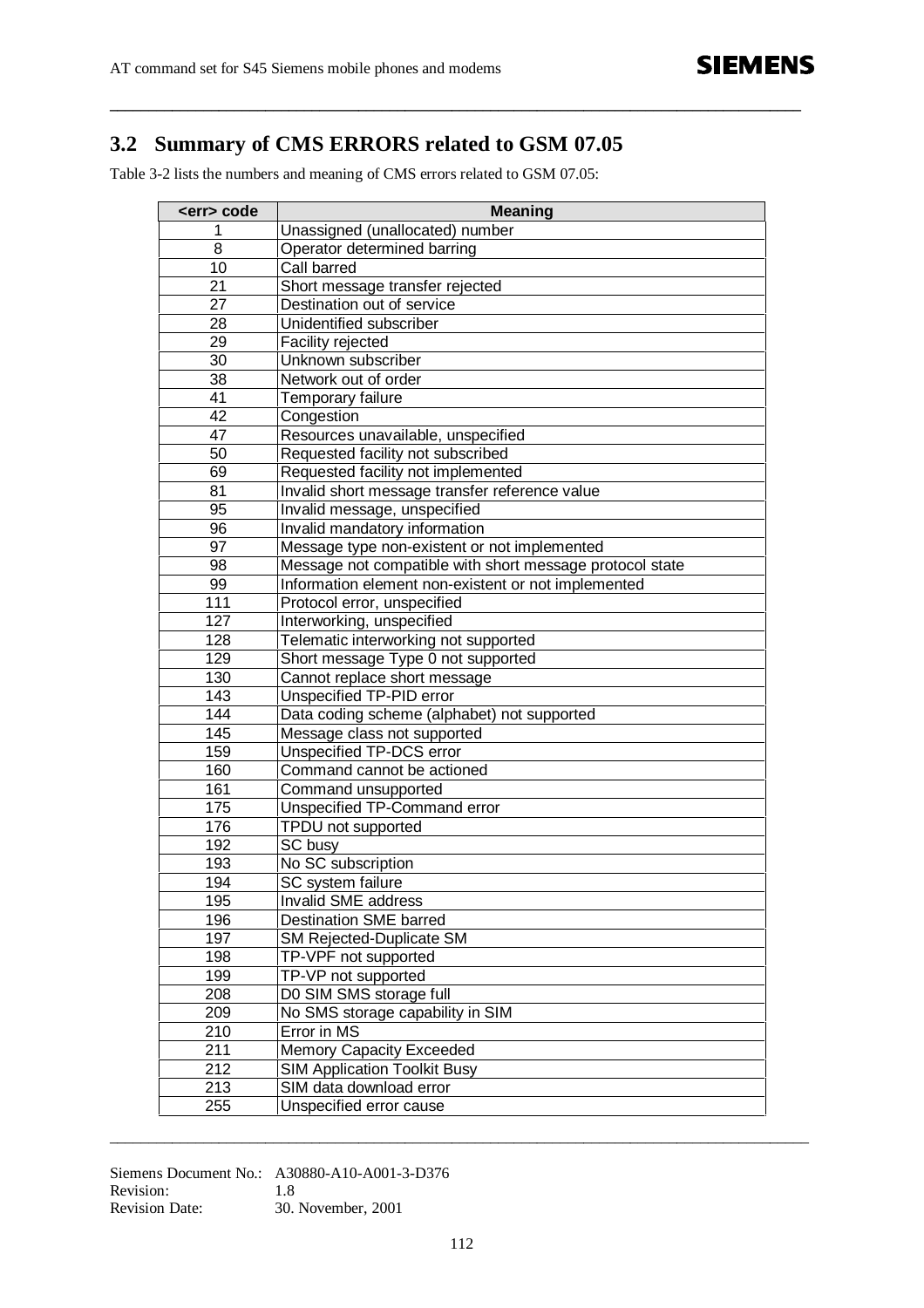| 300 | ME failure                  |
|-----|-----------------------------|
| 301 | SMS service of ME reserved  |
| 302 | Operation not allowed       |
| 303 | Operation not supported     |
| 304 | Invalid PDU mode parameter  |
| 305 | Invalid text mode parameter |
| 310 | SIM not inserted            |
| 311 | SIM PIN required            |
| 312 | PH-SIM PIN required         |
| 313 | SIM failure                 |
| 314 | SIM busy                    |
| 315 | SIM wrong                   |
| 316 | SIM PUK required            |
| 317 | SIM PIN2 required           |
| 318 | SIM PUK2 required           |
| 320 | Memory failure              |
| 321 | Invalid memory index        |
| 322 | Memory full                 |
| 330 | SMSC address unknown        |
| 331 | no network service          |
| 332 | Network timeout             |
| 340 | NO +CNMA ACK EXPECTED       |
| 500 | Unknown error               |
| 512 | User abort                  |

**Table 3-2: CMS ERRORS related to GSM 07.05**

Siemens Document No.: A30880-A10-A001-3-D376 Revision: 1.8 Revision Date: 30. November.2001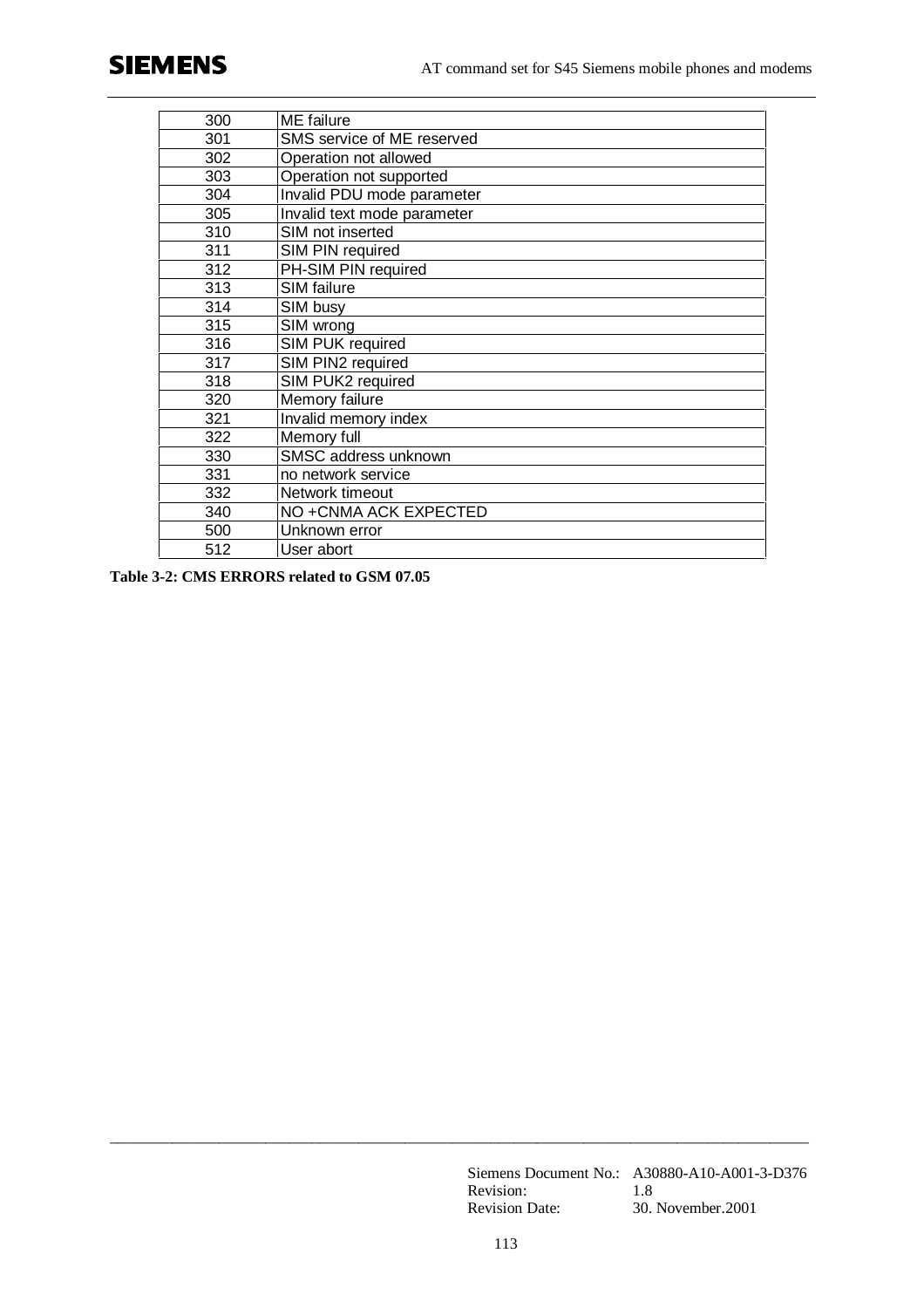### **3.3 GPRS return values issued by AT+CEER**

Table 3-3 lists the GPRS return values issued by the AT+CEER command in the form  $\langle x \rangle$ .  $\langle y \rangle$ , where x indicates the type of the value returned and y denotes the reason why the call was terminated. Table 3-3 provides the values for the applications handled by AT+CEER (x values). For more detailed information on meaning of the y values see tables Table 3-4 through Table 3-9:

**\_\_\_\_\_\_\_\_\_\_\_\_\_\_\_\_\_\_\_\_\_\_\_\_\_\_\_\_\_\_\_\_\_\_\_\_\_\_\_\_\_\_\_\_\_\_\_\_\_\_\_\_\_\_\_\_\_\_\_\_\_\_\_\_\_\_\_\_\_\_\_\_\_\_\_\_\_\_\_\_\_\_\_\_\_\_\_\_\_**

| Value | Meaning                          |
|-------|----------------------------------|
| 48    | GMM LOC GSM (see section 3.3.1)  |
| 50    | SM LOC GSM (see section 3.3.2)   |
| 51    | SM LOC OWN (see section 3.3.3)   |
| 241   | GAPI LOC OWN (see section 3.3.4) |
| 242   | LMAN LOC OWN (see section 3.3.5) |
| 243   | ENIP LOC OWN (see section 3.3.6) |

**Table 3-3 GPRS return values**

#### **3.3.1 GMM-GSM return values issued by AT+CEER (GMM\_LOC\_GSM)**

| <b>Value</b>   | <b>Meaning</b>                                                  |
|----------------|-----------------------------------------------------------------|
| $\overline{2}$ | IMSI is unknown in HLR                                          |
| $\overline{3}$ | MS is illegal                                                   |
| $\overline{6}$ | ME is illegal                                                   |
| $\overline{7}$ | GPRS services not allowed                                       |
| $\overline{8}$ | GPRS services not allowed in combination with non-GPRS services |
| $\overline{9}$ | MS cannot be identified                                         |
| 10             | Implicit detachment                                             |
| 11             | <b>PLMN</b> not allowed                                         |
| 12             | Location area not allowed                                       |
| 13             | Roaming not allowed in current location area                    |
| 14             | GPRS services not allowed in current PLMN                       |
| 16             | MSC temporarily unreachable                                     |
| 17             | Network failure                                                 |
| 22             | Congestion                                                      |
| $48 - 63$      | Retry upon entry into new cell low - high                       |
| 95             | Message semantically incorrect                                  |
| 96             | Mandatory information invalid                                   |
| 97             | Message type does not exist or is not implemented               |
| 98             | Message type incompatible with protocol state                   |
| 99             | Information element does not exist or is not implemented        |
| 100            | Conditional error                                               |
| 101            | Message incompatible with protocol state                        |
| 111            | Unspecified protocol error                                      |

**Table 3-4: GMM return values issued by AT+CEER**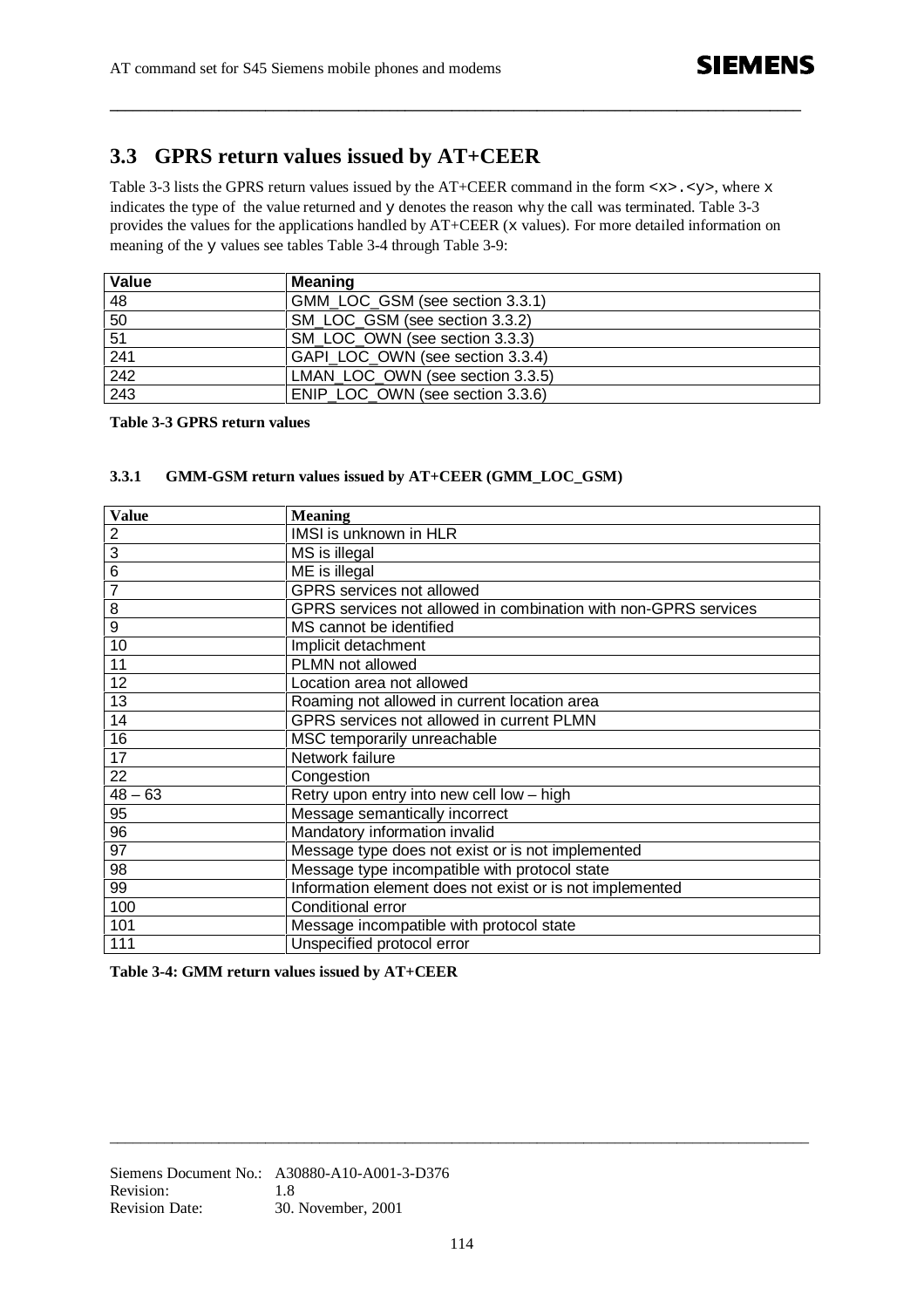| Value           | <b>Meaning</b>                                           |
|-----------------|----------------------------------------------------------|
| 25              | LLC or SNDCP failure                                     |
| 26              | Insufficient resources                                   |
| $\overline{27}$ | Missing or unknown APN                                   |
| 28              | PDP address or type unknown                              |
| 29              | User authentication failed                               |
| 30              | Activation rejected by GGSN                              |
| 31              | Activation rejected for unspecified reason               |
| 32              | Service option not supported                             |
| 33              | Requested service option not subscribed                  |
| 34              | Service option temporarily out of order                  |
| 35              | NSAPI already used                                       |
| 36              | Regular deactivation                                     |
| 37              | QoS not accepted                                         |
| 38              | Network failure                                          |
| 39              | Reactivation required                                    |
| 81              | Invalid transaction identifier value                     |
| 95              | Message semantically incorrect                           |
| 96              | Mandatory information invalid                            |
| 97              | Message type does not exist or is not implemented        |
| 98              | Message type incompatible with protocol state            |
| 99              | Information element does not exist or is not implemented |
| 100             | Conditional IE error                                     |
| 101             | Message incompatible with protocol state                 |
| 111             | Unspecified protocol error                               |

### **3.3.2 SM-GSM return values issued by AT+CEER (SM\_LOC\_GSM)**

**Table 3-5: GMM return values issued by AT+CEER**

### **3.3.3 SM\_OWN return values issued by AT+CEER (SM\_LOC\_OWN)**

| Value | <b>Meaning</b>                    |
|-------|-----------------------------------|
|       | T3380 timer expired               |
|       | DeactAct                          |
| 5     | <b>DeactActReject</b>             |
|       | DeactActStaticPDPaddressCollision |
|       | Unspecified protocol error        |

**Table 3-6: GAPI return values issued by AT+CEER**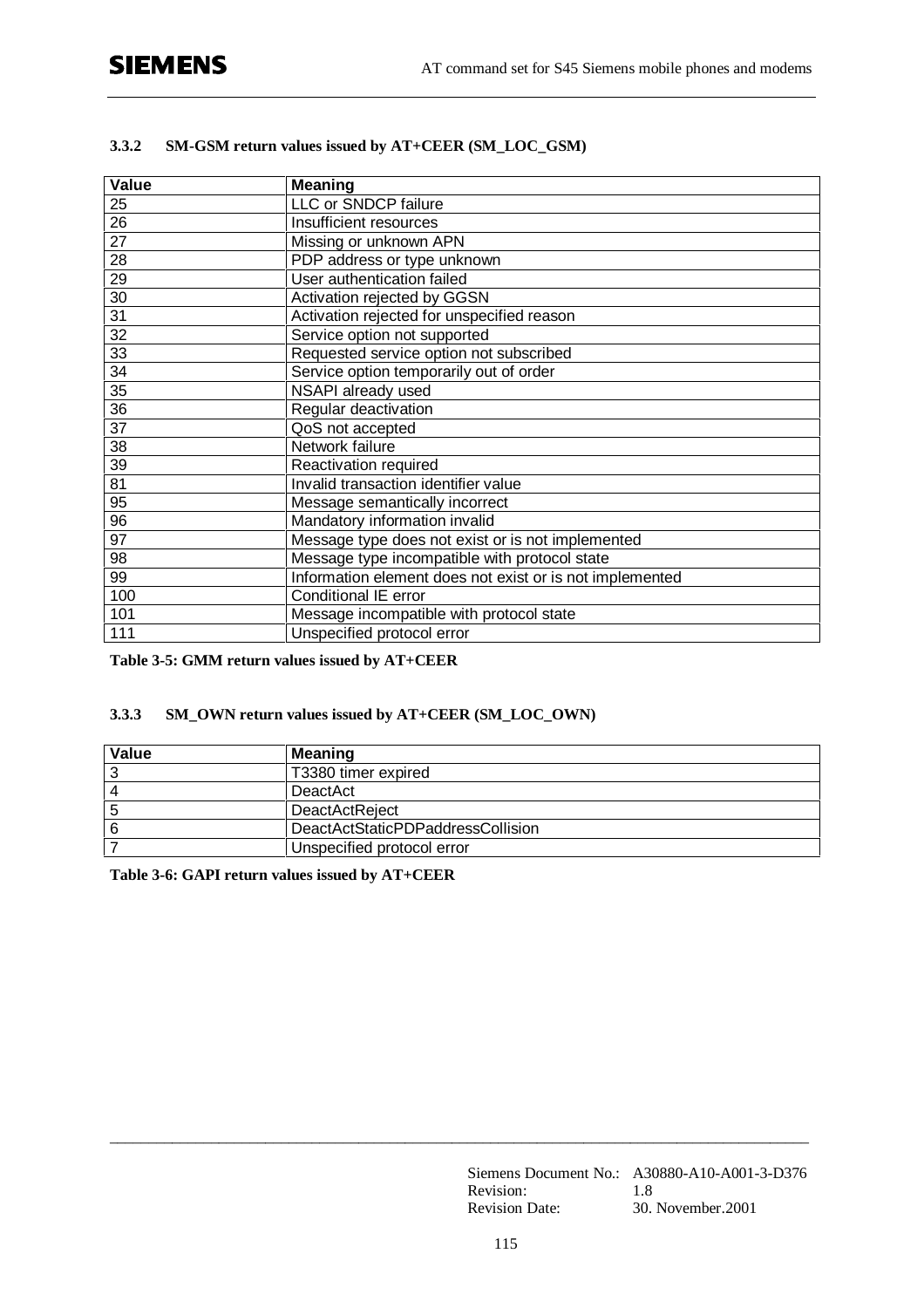## **SIEMENS**

### **3.3.4 GAPI return values issued by AT+CEER (GAPI\_LOC\_OWN)**

| Value | <b>Meaning</b>                         |
|-------|----------------------------------------|
|       | Regular deactivation of the call       |
|       | Action temporarily not allowed         |
|       | Wrong connection type                  |
| -3    | Specified data service profile invalid |
|       | PDP type or address is unknown         |
| 255   | Undefined                              |

**\_\_\_\_\_\_\_\_\_\_\_\_\_\_\_\_\_\_\_\_\_\_\_\_\_\_\_\_\_\_\_\_\_\_\_\_\_\_\_\_\_\_\_\_\_\_\_\_\_\_\_\_\_\_\_\_\_\_\_\_\_\_\_\_\_\_\_\_\_\_\_\_\_\_\_\_\_\_\_\_\_\_\_\_\_\_\_\_\_**

**Table 3-7: GAPI return values issued by AT+CEER**

#### **3.3.5 LMAN return values issued by AT+CEER (LMAN\_LOC\_OWN)**

| Value          | <b>Meaning</b>                         |
|----------------|----------------------------------------|
| 0              | Regular call deactivation              |
|                | Action temporarily not allowed         |
| $\overline{2}$ | Bearer invalid                         |
| 3              | Specified data service profile invalid |
| $\overline{4}$ | <b>GPRS</b> profile invalid            |
| $\overline{5}$ | CSD profile invalid                    |
| 17             | Modem in use                           |
| 18             | Modem not responding                   |
| 19             | Modem error                            |
| 20             | Timeout while waiting for modem        |
| 21             | Modem nocarrier                        |
| 22             | Modem no dialtone                      |
| 23             | Modem busy                             |
| 24             | Modem dial timeout                     |
| 25             | Modem call lost                        |
| 255            | Undefined                              |

**Table 3-8: LMAN return values issued by AT+CEER**

#### **3.3.6 ENIP return values issued by AT+CEER (ENIP\_LOC\_OWN)**

| Value | Meaning                   |
|-------|---------------------------|
|       | Regular call deactivation |
|       | LCP stopped               |
| 255   | Undefined                 |

**Table 3-9: ENIP return values issued by AT+CEER**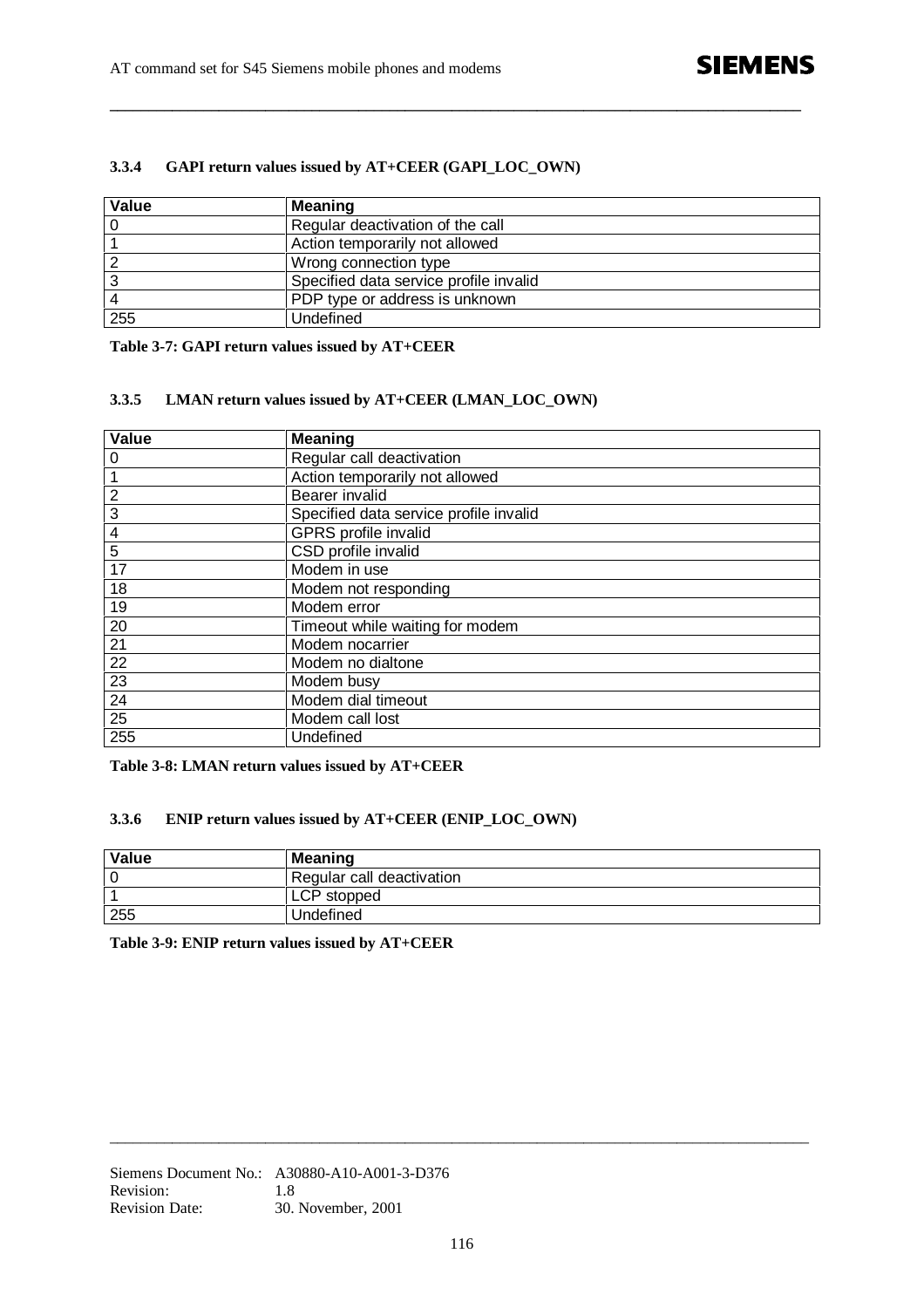# **3.4 List of keys implemented for AT+CKPD**

The following keas are implemented for the AT+CKPD command:

| <b>Character</b> | <b>Comment</b>                                  |
|------------------|-------------------------------------------------|
| '#'              | hash                                            |
| $, +$            | star                                            |
| 0.9              | number keys                                     |
| E/e              | connection end (END)                            |
| C/c              | clear display (C/CLR)                           |
| S/s              | connection start (SEND)                         |
| W/w              | pause character                                 |
| Y/y              | delete last character (C)                       |
| 'V'              | navi down                                       |
| 'Λ'              | navi up                                         |
| $\checkmark$     | navi left                                       |
| $\overline{z}$   | navi right                                      |
| Τ,               | soft key 1                                      |
| ']'              | soft key 2                                      |
| $, \cdot$        | escape character for manufacturer specific keys |
|                  | Siemens specific keys                           |
| $+$ '            | left side key up                                |
| $^{\prime}$ .    | left side key down                              |
| M                | right side key                                  |

### **3.5 Result codes**

Table 3-10 lists the numbers of result codes and provides their meaning:

| <b>Numeric</b> | <b>Meaning</b>                                   |
|----------------|--------------------------------------------------|
| 0              | Command executed, no errors, Wake up after reset |
| 1              | Link established                                 |
| 2              | Ring detected                                    |
| 3              | Link not established or disconnected             |
| 4              | Invalid command or command line too long         |
| 6              | No dial tone, dialling impossible, wrong mode    |
| $\overline{7}$ | Remote station busy                              |
| 10             | Link with 2400 bps                               |
| 30             | Link with 4800 bps                               |
| 32             | Link with 9600 bps                               |
| 33             | Link with 14400 bps                              |
| 47             | Link with 2400 bps and Radio Link Protocol       |
| 48             | Link with 4800 bps and Radio Link Protocol       |
| 49             | Link with 9600 bps and Radio Link Protocol       |
|                |                                                  |

Siemens Document No.: A30880-A10-A001-3-D376 Revision: 1.8 Revision Date: 30. November.2001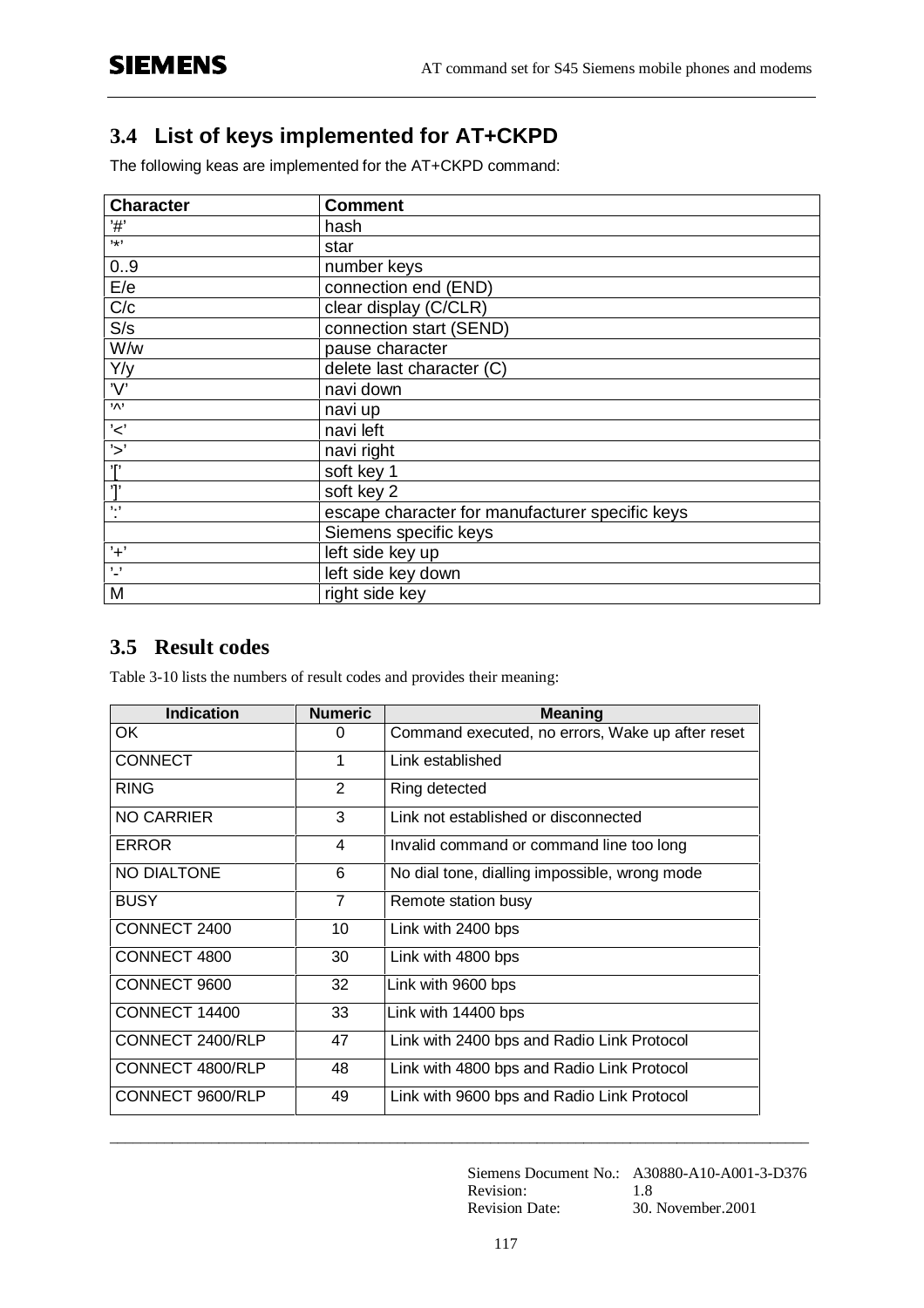

| CONNECT 14400/RLP | Link with 14400 bps and Radio Link Protocol |
|-------------------|---------------------------------------------|
|                   |                                             |

**\_\_\_\_\_\_\_\_\_\_\_\_\_\_\_\_\_\_\_\_\_\_\_\_\_\_\_\_\_\_\_\_\_\_\_\_\_\_\_\_\_\_\_\_\_\_\_\_\_\_\_\_\_\_\_\_\_\_\_\_\_\_\_\_\_\_\_\_\_\_\_\_\_\_\_\_\_\_\_\_\_\_\_\_\_\_\_\_\_**

**Table 3-10: Result codes**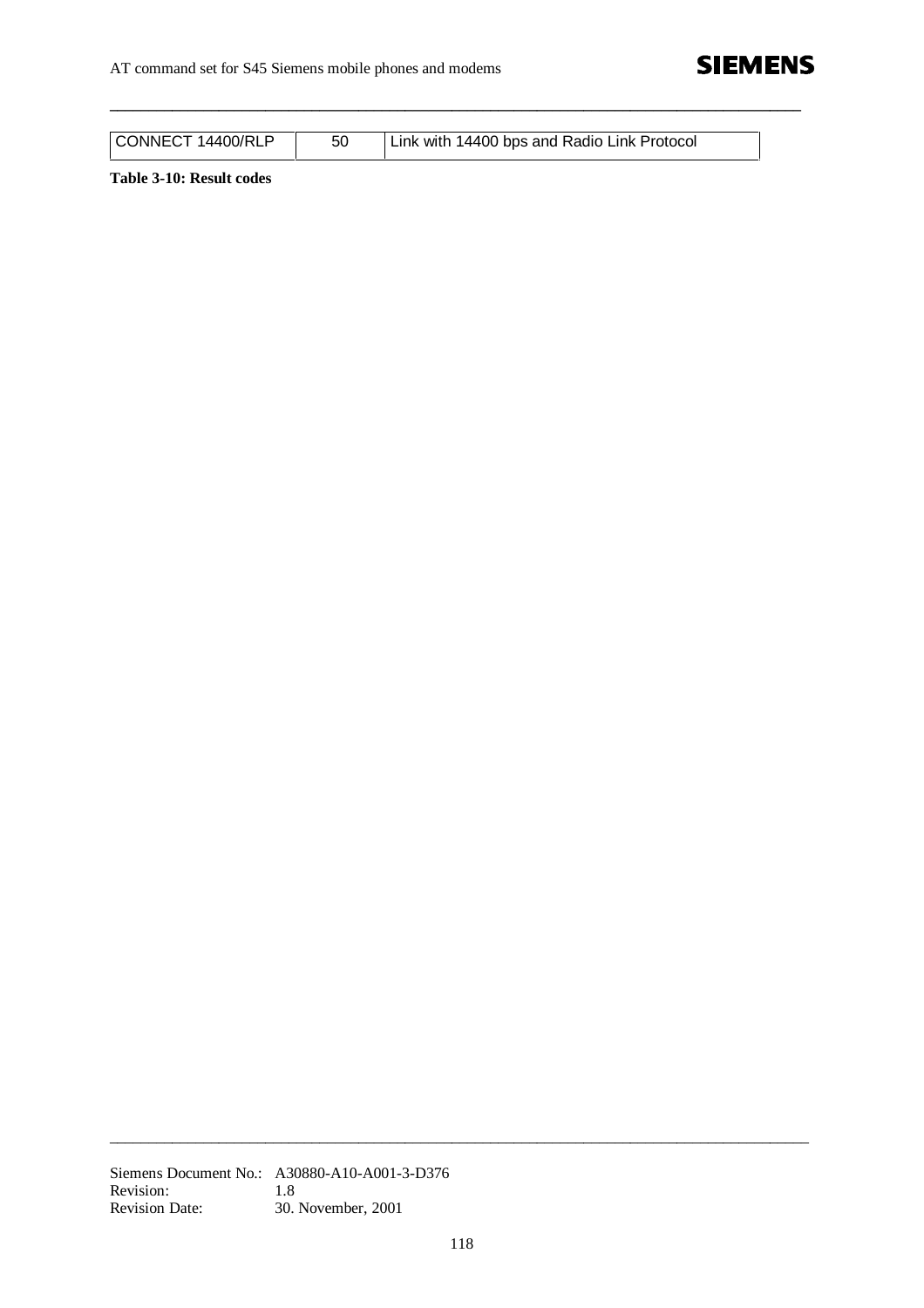### **3.6 List of \*# codes**

The commands listed in Table 3-11 can be used with ATD (only for voice calls):

| *# code                                   | Functionality                        | Possible             |
|-------------------------------------------|--------------------------------------|----------------------|
|                                           |                                      | response(s)          |
| *#06#                                     | Query IMEI:                          | $<$ IMEI $>$ / OK    |
| **04[2]*oldPin*newPin[2]*newPin[2]#       | Change SIM pwd:                      | +CME ERROR/          |
| **05[2]*unblKey*newPin[2]*newPin[2]#      | Change/Unblocking SIM pwd:           | <b>OK</b>            |
| *[*]03*[ZZ]*oldPw*newPw*newPw#            | Registration of network<br>password: |                      |
| *#30#                                     | Interrogation CLIP                   | AT+CLIP / OK         |
| *#31#                                     | Interrogation CLIR                   | $AT+CLIR:$           |
|                                           |                                      | $<$ n>, $<$ m> OK    |
| *#76#                                     | Interrogation COLP                   | AT+COLP:             |
|                                           |                                      | 0, <sub>m</sub> > OK |
| *#77#                                     | Interrogation COLR                   | $+COLR: 0, < m$      |
|                                           | (Connection line interpretation      | ОK                   |
|                                           | restriction)                         |                      |
| (choice of *,#,*#,**,##)21*DN*BS#         | Act/deact/int/reg/eras CFU           | AT+CCFC              |
| (choice of *,#,*#,**,##)67*DN*BS#         | Act/deact/int/reg/eras CF busy       |                      |
| (choice of *,#,*#,**,##)61*DN*BS*T#       | Act/deact/int/reg/eras CF no         |                      |
|                                           | reply                                |                      |
| (choice of *,#,*#,**,##)62*DN*BS#         | Act/deact/int/reg/eras CF no         |                      |
|                                           | reach                                |                      |
| (choice of *,#,*#,**,##)002*DN*BS*T#      | Act/deact/int/reg/eras CF all        |                      |
| (choice of *, #, *#, **, ##) 004*DN*BS*T# | Act/deact/int/reg/eras CF all        |                      |
|                                           | cond.                                |                      |
| (choice of *,#,*#)43*BS#                  | Activation/deactivation/int WAIT     | AT+CCWA              |
| (choice of *,#,*#)33*Pw*BS#               | Act/deact/int BAOC                   | AT+CLCK              |
| (choice of *,#,*#)331*Pw*BS#              | Act/deact/int BAOIC                  |                      |
| (choice of *,#,*#)332*Pw*BS#              | Act/deact/int BAOIC exc.home         |                      |
| (choice of *,#,*#)35*Pw*BS#               | Act/deact/int. BAIC                  |                      |
| (choice of *,#,*#)351*Pw*BS#              | Act/deact/int BAIC roaming           |                      |
| #330*Pw*BS#                               | Deact. All Barring Services          |                      |
| #333*Pw*BS#                               | Deact. All Outg. Barring Services    |                      |
| #353*Pw*BS#                               | Deactivation. All Inc. Barring       |                      |
|                                           | Services                             |                      |

**Table 3-11: List of \*# codes**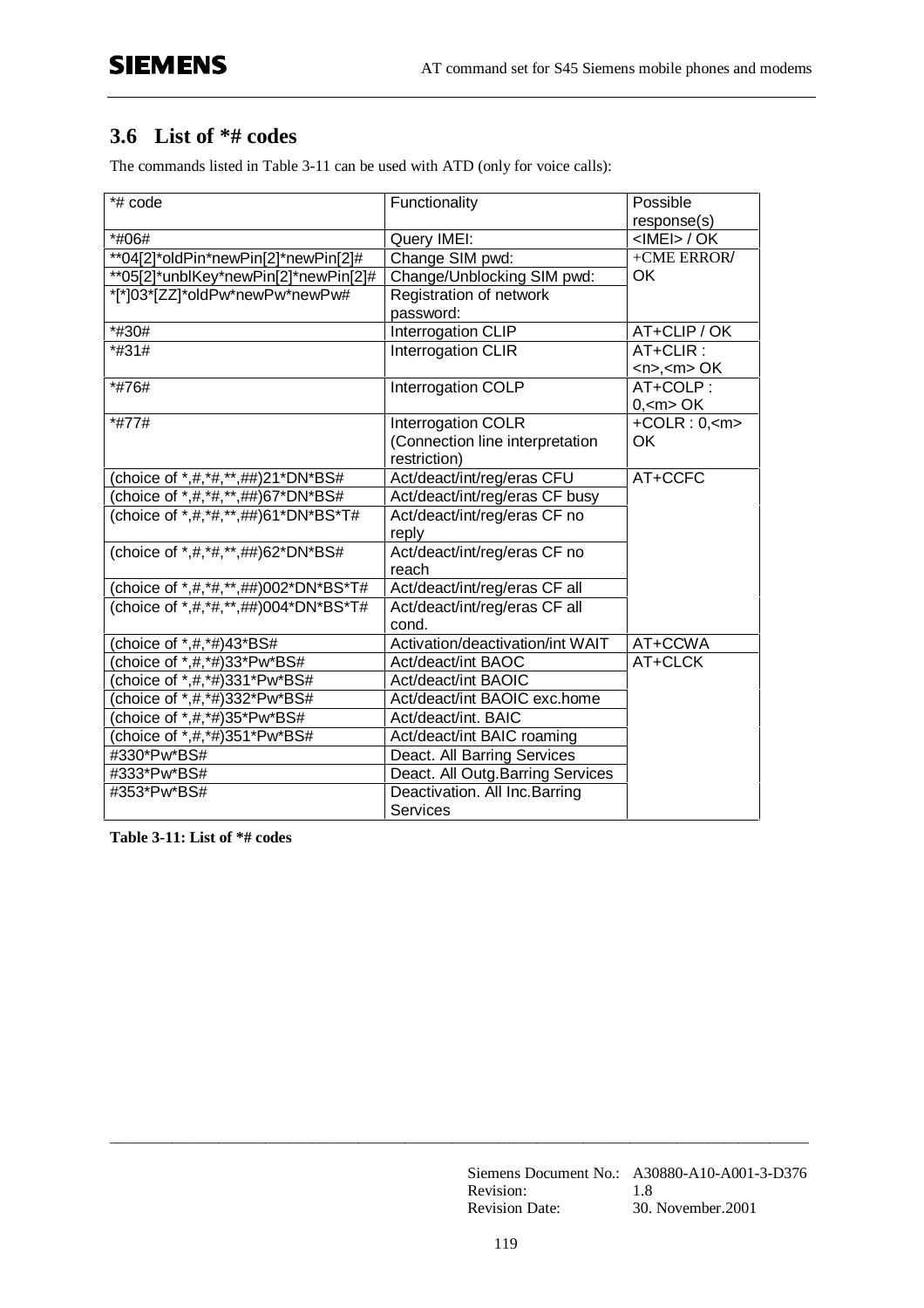| <b>ZZ</b> | type of supplementary services | 330   | <b>Barring services</b>           |
|-----------|--------------------------------|-------|-----------------------------------|
| ZZ        |                                |       | All services                      |
| <b>DN</b> | dialling number                | $0-9$ | string of digits                  |
| <b>BS</b> | basic service: Voice           | 11    | Voice                             |
|           |                                | 16    | Sms                               |
|           |                                | 13    | Fax                               |
|           |                                | 12    | Sms+fax                           |
|           |                                | 19    | Voice+fax                         |
|           |                                | 10    | Voice+sms+fax                     |
|           |                                | 25    | Data circuit asyncron             |
|           |                                | 24    | Data circuit syncron              |
|           |                                | 27    | <b>PAD</b>                        |
|           |                                | 26    | packet                            |
|           |                                | 21    | data circuit async.+PAD           |
|           |                                | 22    | data circuit sync.+packet         |
|           |                                | 20    | data circ.Async+sync.+PAD+ packet |
|           |                                |       | all services                      |
|           | time in seconds                |       |                                   |
| Pw        | network password               |       |                                   |

**\_\_\_\_\_\_\_\_\_\_\_\_\_\_\_\_\_\_\_\_\_\_\_\_\_\_\_\_\_\_\_\_\_\_\_\_\_\_\_\_\_\_\_\_\_\_\_\_\_\_\_\_\_\_\_\_\_\_\_\_\_\_\_\_\_\_\_\_\_\_\_\_\_\_\_\_\_\_\_\_\_\_\_\_\_\_\_\_\_**

The abbreviations used in Table 3-11 have the following meaning: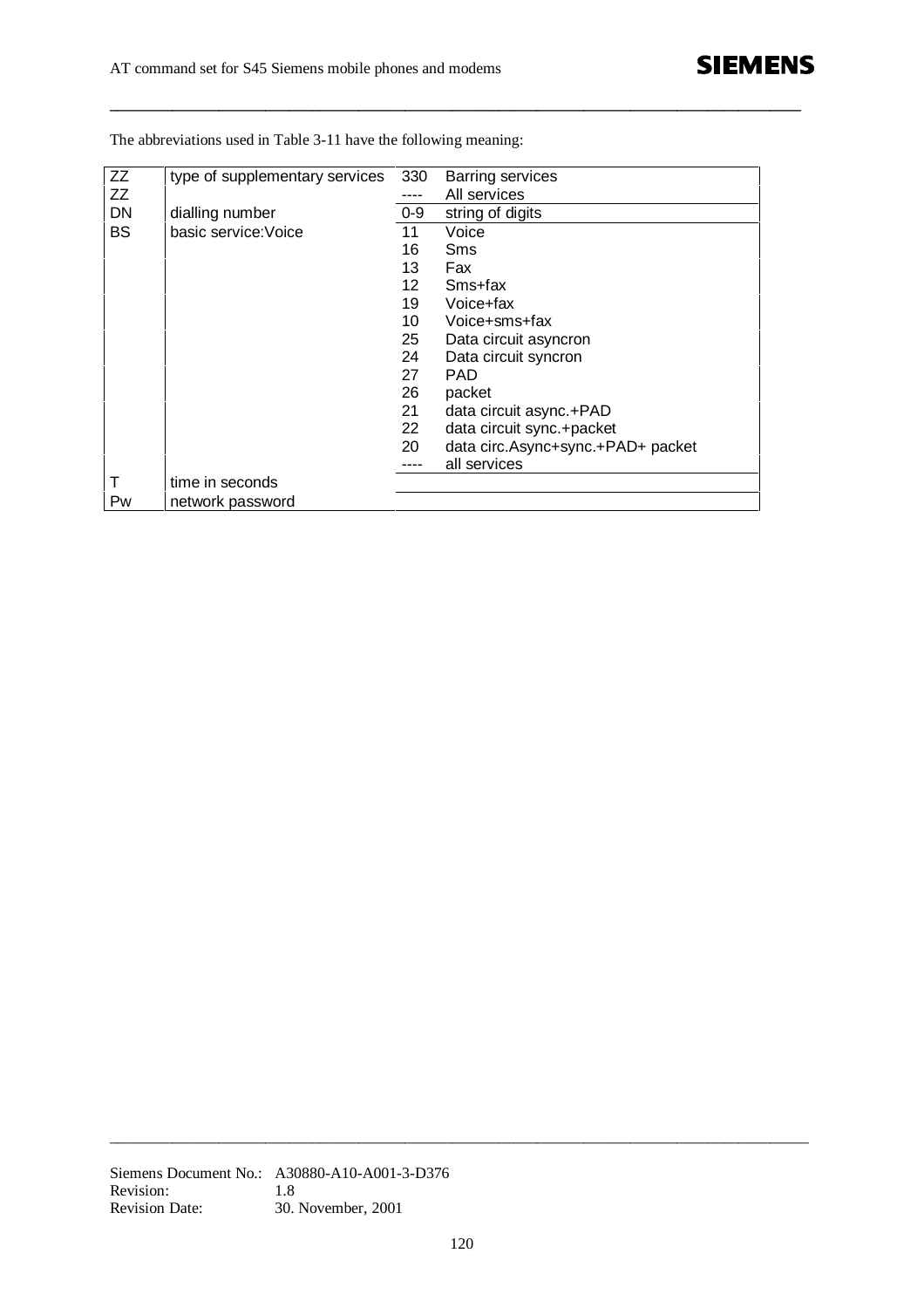# 4 Index

Siemens Document No.: A30880-A10-A001-3-D376 Revision: 1.8 30. November.2001 **Revision Date:**